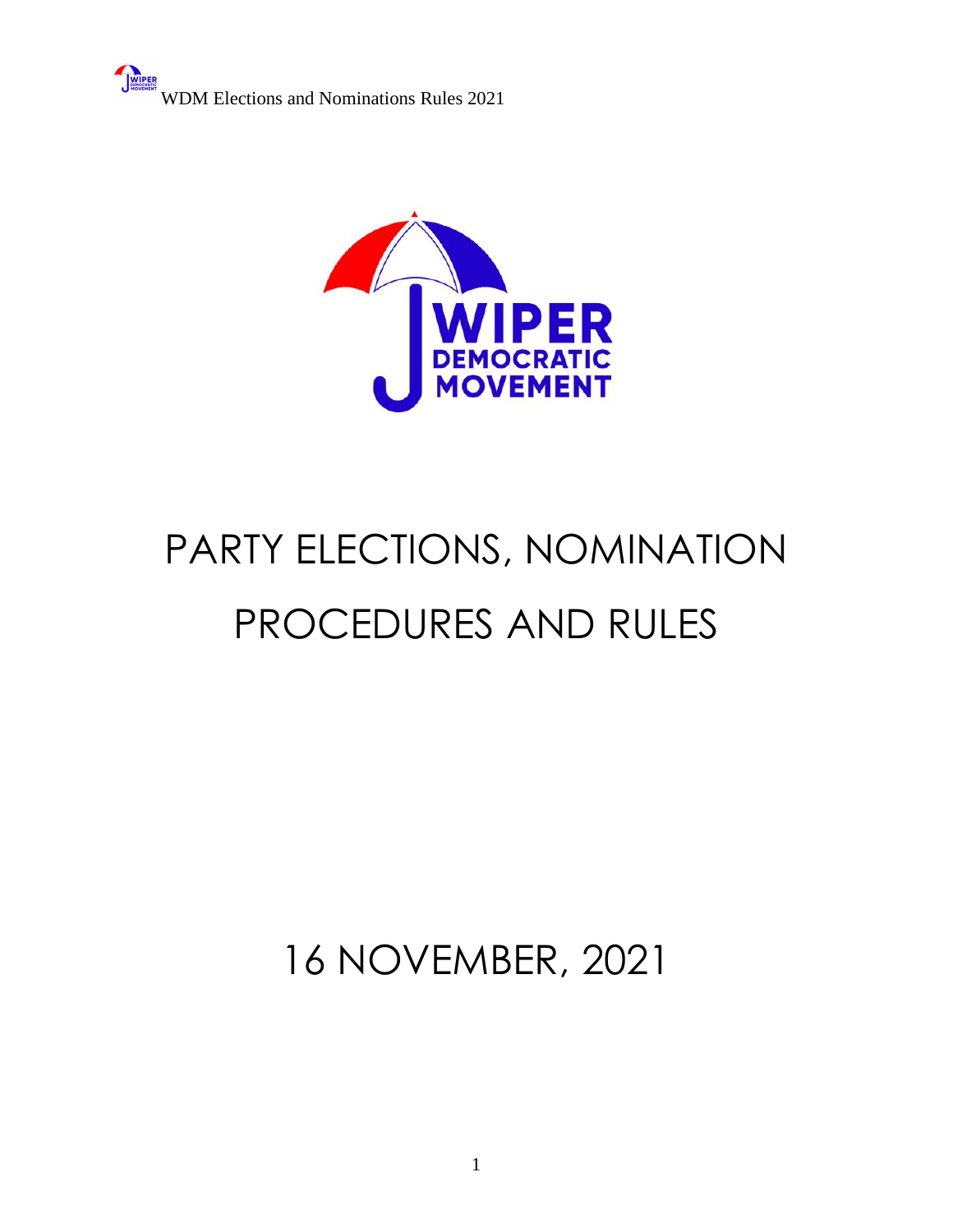# WDM Elections and Nominations Rules 2021 **TABLE OF CONTENTS**

#### **PART I INTRODUCTION**

- Rule I Preamble
- Rule 2 General principle
- Rule 3 Interpretation

#### **PART II ELECTION AND NOMINATION STRUCTURES COMPOSITION & MANDATE**

- Rule 4 The National Elections Board (NEB)
- Rule 5 County Election Panels (CEPs)
- Rule 6 The National Elections Appeals Board (NEAB)
- Rule 7 Duties of Election Officials
- Rule 8 Disciplinary Measures

#### **PART III RULES GOVERNING THE PARTY ELECTIONS PROCESS**

- Rule 9 Party elections
- Rule 10 Elections of national officials
- Rule 11 Procedures to be followed after balloting
- Rule12 Dispute and appeals
- Rule 13 Conducts of nominations for party elections
- Rule 14 Campaigns
- Rule 15 Procedures on polling day

#### **PART IV RULES GOVERNING THE PARTY NOMINATION PROCESS FOR NATIONAL ELECTIONS**

- Rule 16 Categories of elections covered
- Rule17 Qualifications of candidates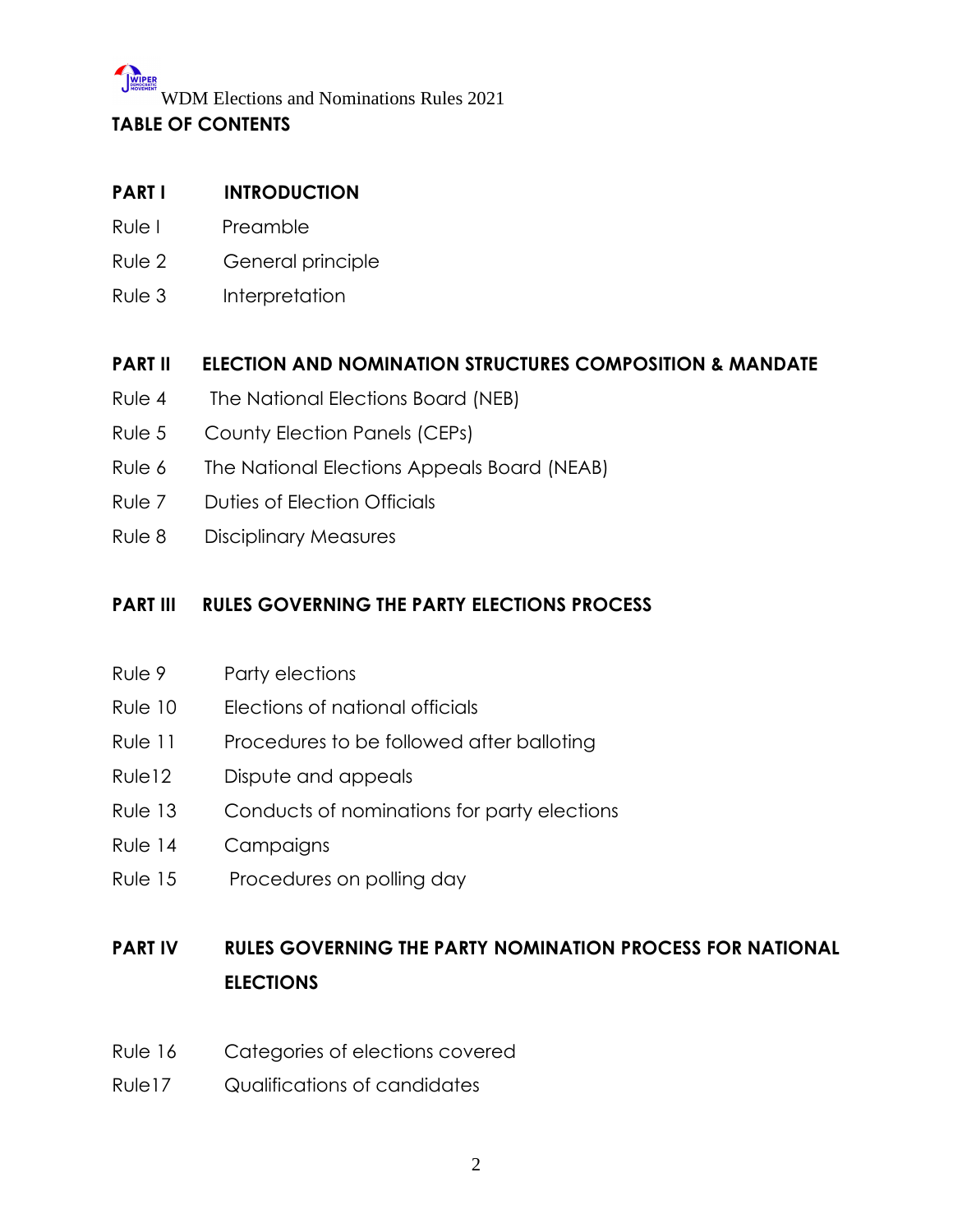- Rule 18 Disqualifications
- Rule 19 Pledge of Commitment

#### **NOMINATION PROCESS**

- Rule 20 Announcements of Vacant Positions
- Rule 21 Vetting of Nominations
- Rule 22 Complaints and appeals
- Rule23 Primaries for party parliamentary, Governor and for other civic seats
- Rule 24 Presidential nominations

#### **PREPARATION FOR VOTING PROCESS**

- Rule25 Venue/Polling Station
- Rule26 Membership register
- Rule 27 Inspection of ballot boxes
- Rule 28 Inspection of ballot papers
- Rule29 Communication with voters at polling stations
- Rule30 Contents of ballot papers

#### **VOTING PROCEDURE**

- Rule31 General voting procedure
- Rule 32 Casting of vote
- Rule 33 Voting Process
- Rule 34 Evidence of identity of Voters
- Rule 35 Postponement of Polling
- Rule36 Votes Marked by presiding officer
- Rule37 Spoilt ballot papers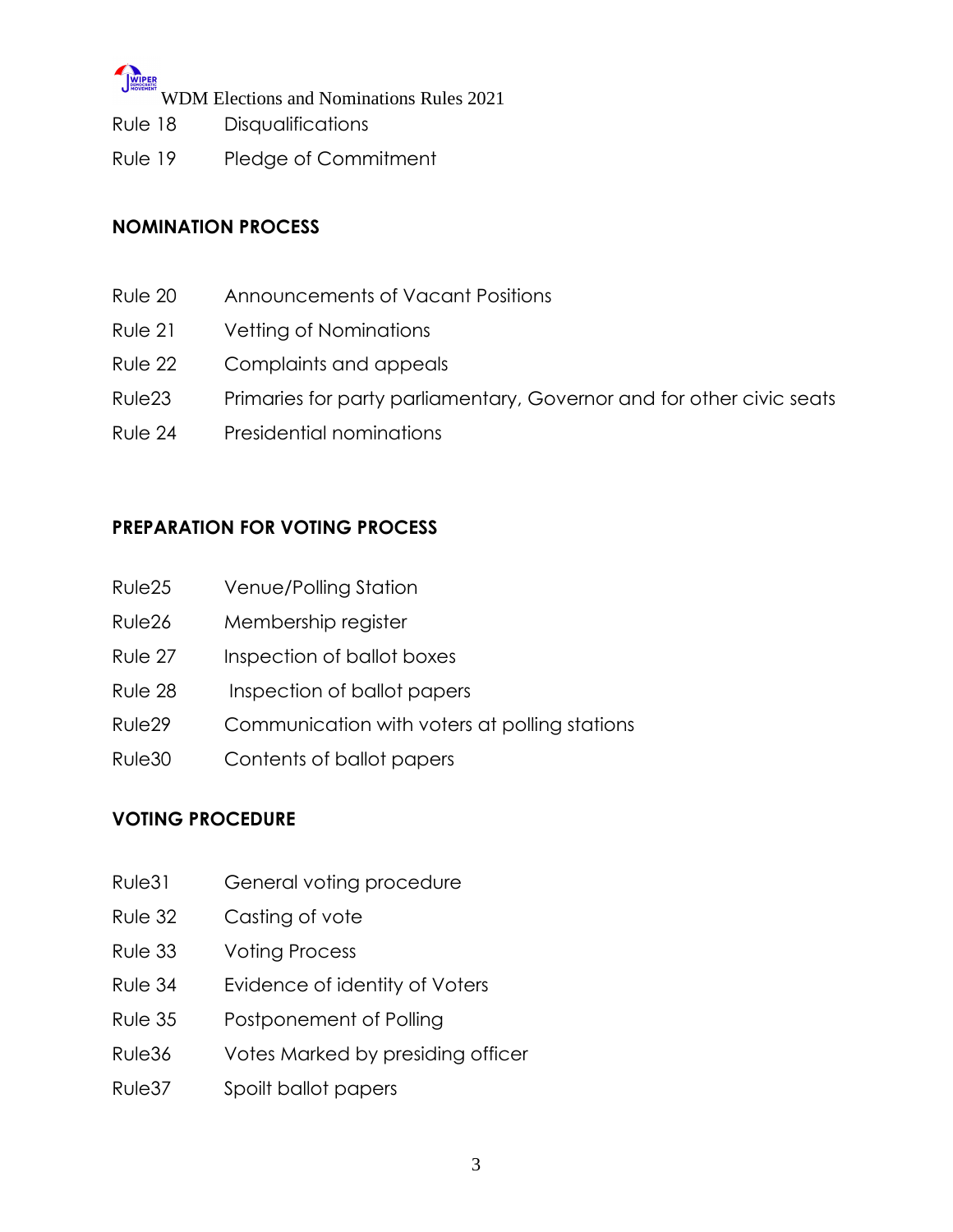### **UNIPER**

WDM Elections and Nominations Rules 2021

- Rule38 Sealing of ballot boxes
- Rule 39 Procedure on close of polls

#### **COUNTING OF VOTES AND DECLARATION OF RESULTS**

- Rule 40 Attendance of counting of votes
- Rule 41 Rejected ballot papers
- Rule 42 Recount
- Rule 43 Sealing of ballot papers
- Rule 44 Announcement of results
- Rule 45 Signing and issuance of Nomination Certificates
- Rule 46 Retention and public inspection of documents

#### **POST VOTING PROCESS**

- Rule 47 Petitioning the Nomination Results
- Rule 48 Party list
- Rule 49 Party Campaigns
- Rule 50 Code of Conduct

#### **ANNEXURES**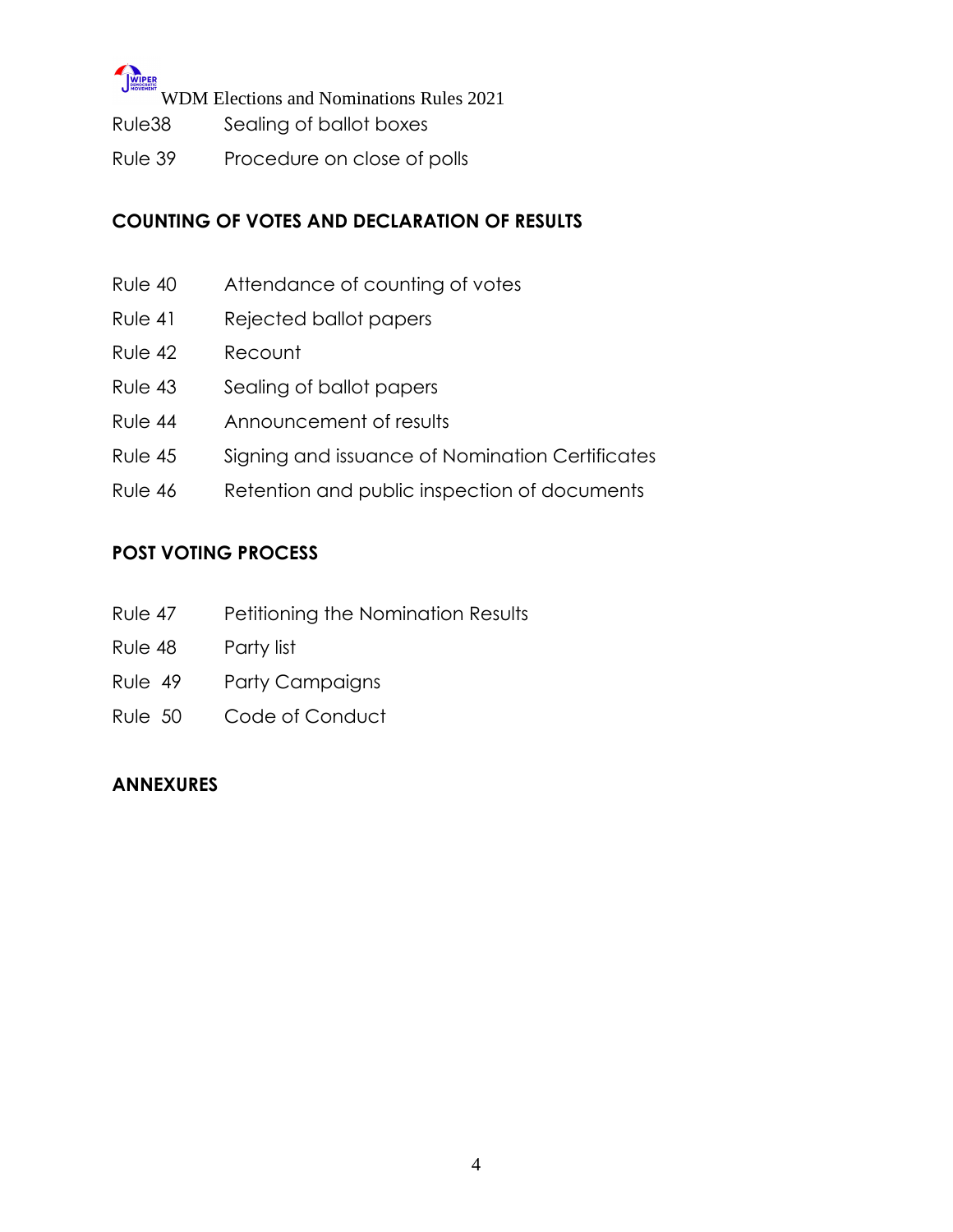# WDM Elections and Nominations Rules 2021 **PART I**

### **Preface**

#### **1. Preamble**

- 1.1. The Wiper Democratic Movement (WDM) (hereinafter referred to as 'the party') is a Party whose overall objective is to unite all the people of Kenya and promote political and social democracy to build a strong, united, peaceful, and prosperous Nation.
- 1.2. To contribute to this process, the WDM shall participate in National Elections with the aim of forming a democratic government for the Republic of Kenya, which will implement its ideologies and programs to improve the quality of life for all citizens of Kenyan.
- 1.3. The party is committed to undertake both party and national election processes that are transparent and democratic and that will deliver the choice of the best and most credible leadership for both the party and the Nation.
- 1.4. These Election and Nomination Rules and Procedures are governed by the provisions of the Constitution of the Wiper Democratic Movement and cover nomination of candidates and election of the officials of the party and nomination of party candidates to participate in Presidential, Gubernatorial, Parliamentary and County Assembly Elections.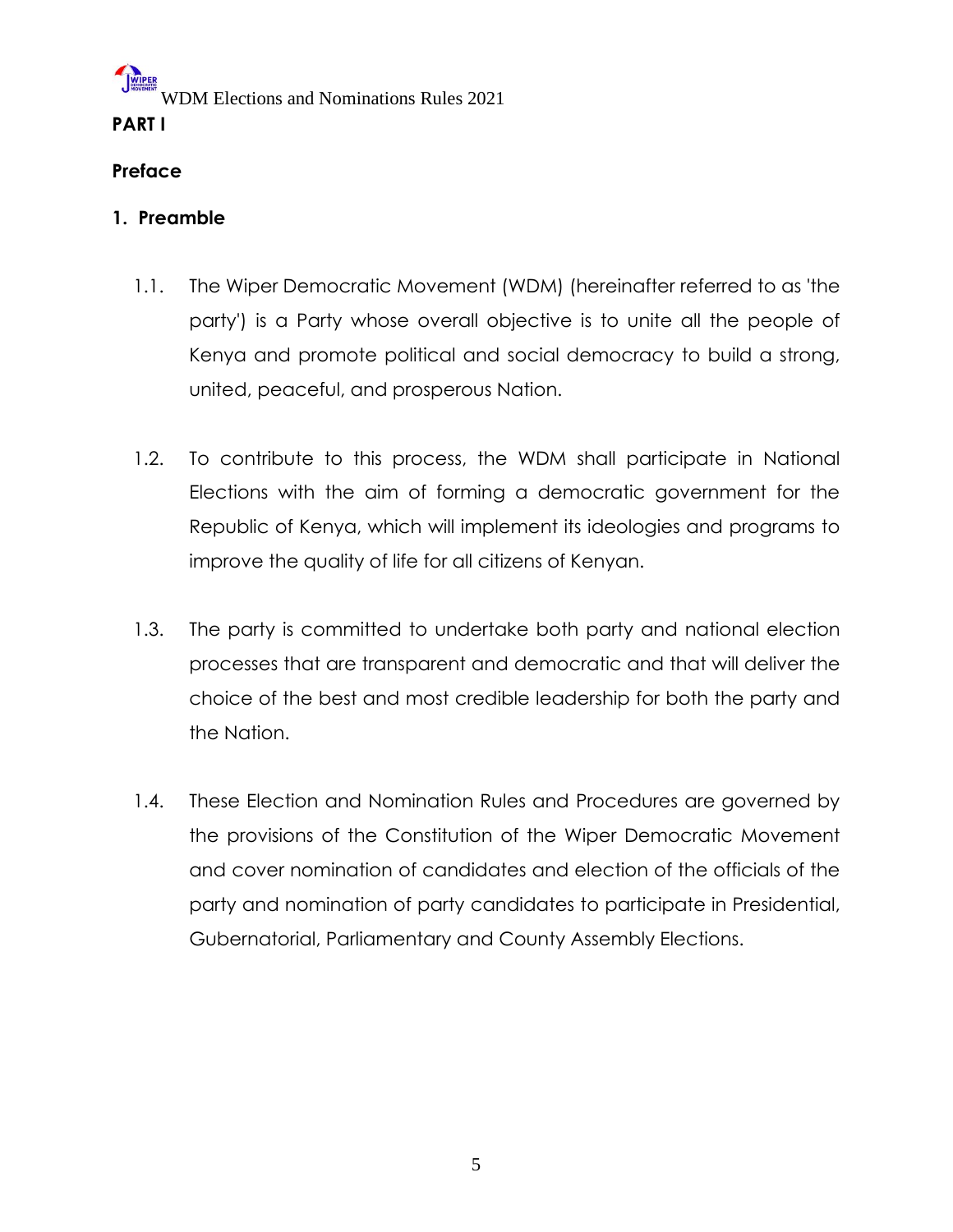#### **2. General principles**

- 2.1 The nomination of candidates, the election of party officials and nomination of candidates for national elections shall be guided by the following principles: -
- 2.1.1. The Core values of the party as expressed in the party Constitution
- 2.1.2. Transparency and accountability;
- 2.1.3. Democratic, free, fair and simple in which the will of the members of the party and the people of Kenya generally shall be paramount;
- 2.1.4. Promotion of gender equality, equity and affirmative action for persons from marginalized groups and social sectors including women, the youth, people with disabilities and marginalized communities;
- 2.1.5. Promotion of responsible, democratic, selfless and visionary leadership, acceptable to the Party members and the people of Kenya;
- 2.1.6. Promotion of diversity within the elected officials in terms of geographical dispersion, gender, disability and age;
- 2.1.7. Rules and procedures that allow the widest possible full and effective participation of the different groups of members in the society and that cultivate a democratic culture in the party and in our society.
- 2.1.8. Promotion of decision making by consensus where possible failing which voting acclamation and secret ballot to be used.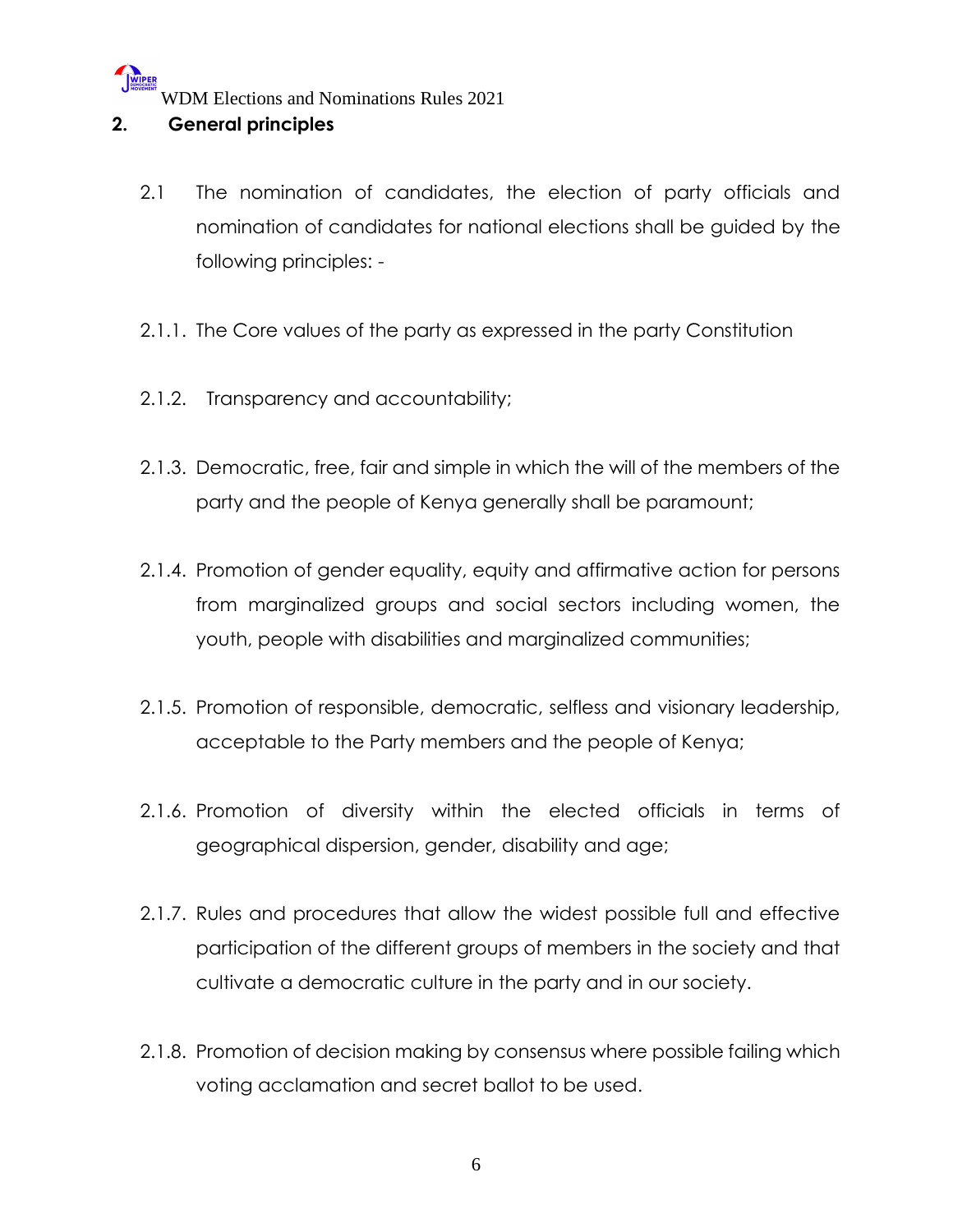2.1.9. Effective dispute resolution processes

#### **3 Interpretation**

- 3.1. These rules may be cited as the Wiper Democratic Movement (WDM) Election and Nomination Rules (hereinafter "the Rules") 2021
- 3.2 In these rules, unless otherwise amended: -

"Agent" means person duly accredited by a candidate as his agent.

"Candidate" means a person who has been cleared by the party in accordance to these rules.

"Commission" means Independent Electoral and Boundaries Commission (IEBC)

"Election(s)" means an election or elections referred to in these rules.

"Election Officer means a WDM election official on duty,

"NEB" or "Board" shall herein refer to the Wiper Democratic Movement National Elections Board.

"Nomination" shall refer to Nomination of candidates for WDM party elections and the nomination of party candidates for national and by elections".

"Nomination official" means a person duly appointed in accordance with these rules or any other person officially engaged in the nomination process.

"Party" means the Wiper Democratic Movement (WDM)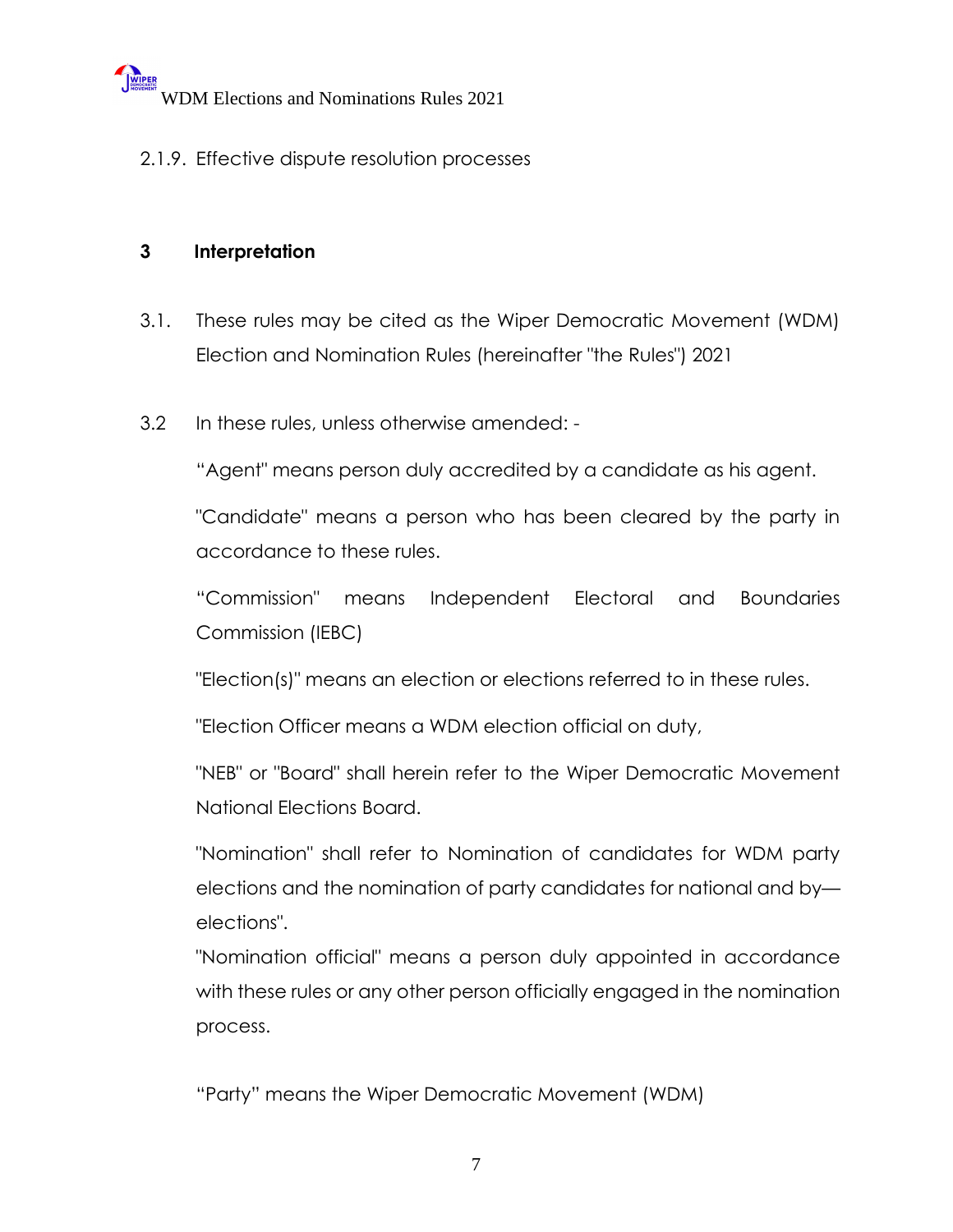"Polling Station" means a place set aside for voting in accordance with these rules.

"Presiding Officer" means a person appointed or designated under these rules to preside at a polling station.

"Voters" means any person who is validly registered and in possession of WDM membership cards or membership cards of any or the founding constituent parties, identity cards and a registered voter card under the laws of Kenya.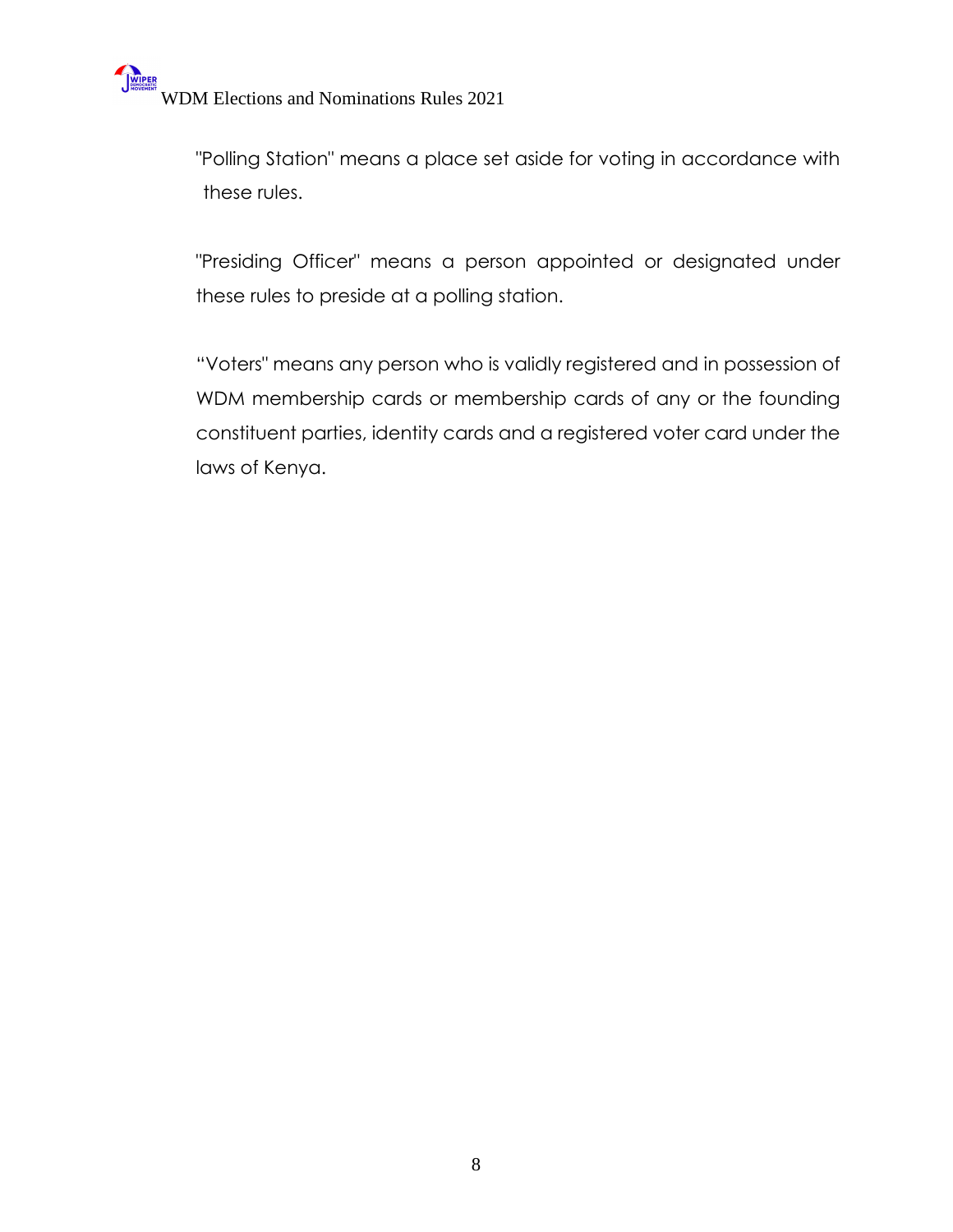# WDM Elections and Nominations Rules 2021 **PART II** ELECTION AND NOMINATION STRUCTURE

The WDM election and nomination structure will consist of the following: -

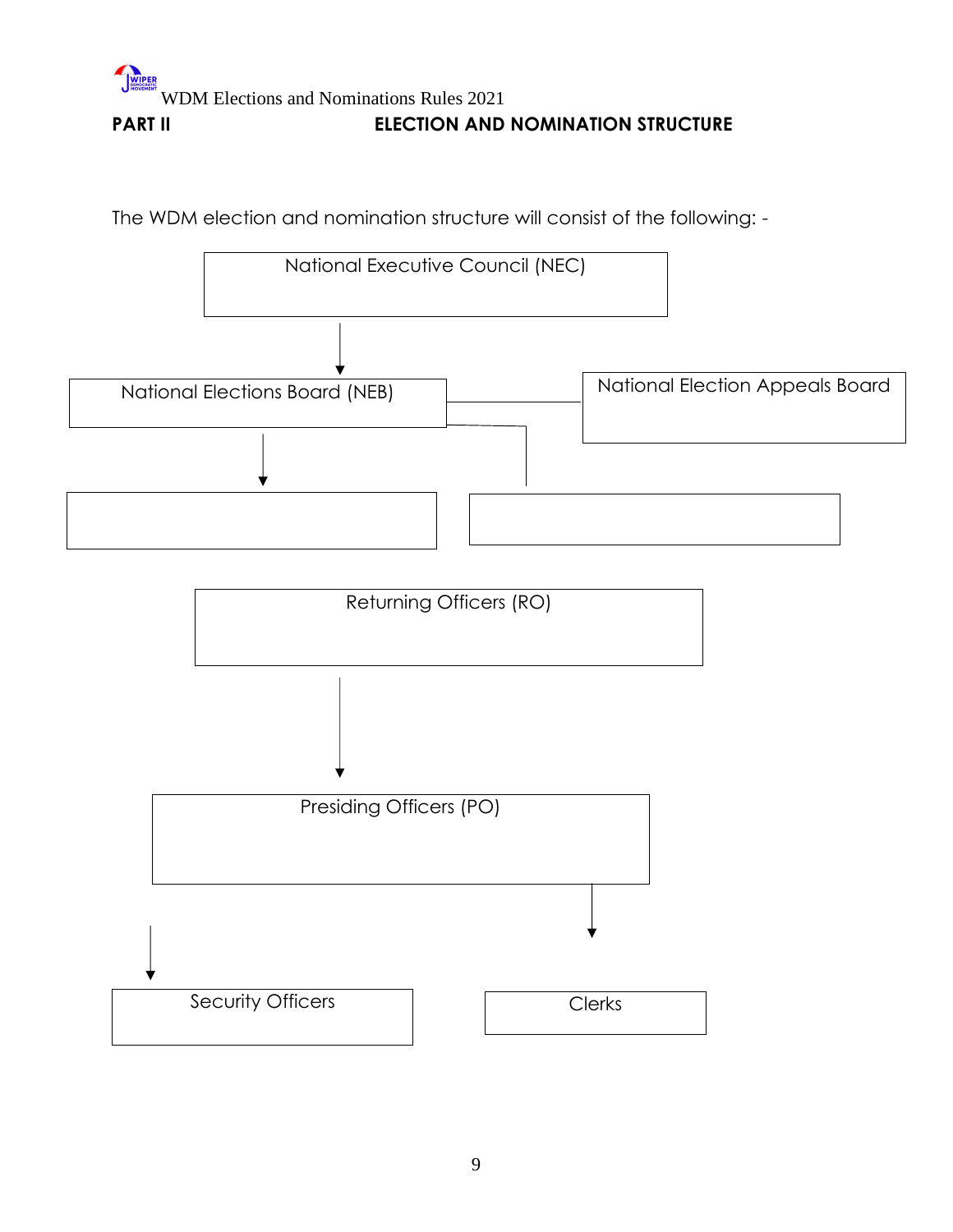#### WIPER WDM Elections and Nominations Rules 2021 **4.NATIONAL ELECTIONS BOARD (NEB)**

#### **4.1 Establishment of the National Elections Board**

- 4.1.1 There is established the WDM National Elections Board in accordance with the Party Constitution whose mandate is to plan, organize, direct, and coordinate the WDM internal party elections and the WDM Presidential, Gubernatorial Parliamentary and Civic candidate's nominations throughout the Republic of Kenya, in readiness for the Presidential, Gubernatorial, parliamentary, and County Assembly General Elections,
- 4.1.2 The National Elections Board will be appointed by Party Leader on the recommendations of the NEC and will comprise of not less than three (3) and not more than nine (9) members including a chairperson, a deputy chairperson and Secretary; the Executive Director shall be an *ex-official* member.)
- 4.1.3 The chairperson of the NEB shall be a graduate with a degree in either Law, political science, social sciences, or humanities from a recognized university with a minimum of ten (10 years' experience. Further, the Chairperson must satisfy the following requirements; -
- 4.1.3.1 Is a registered member of the Party
- 4.1.3.2 Is knowledgeable and experienced in election matters;
- 4.1.3.3 Is eligible to vote at an election;
- 4.1.3.4 Has not been convicted of an election offence; and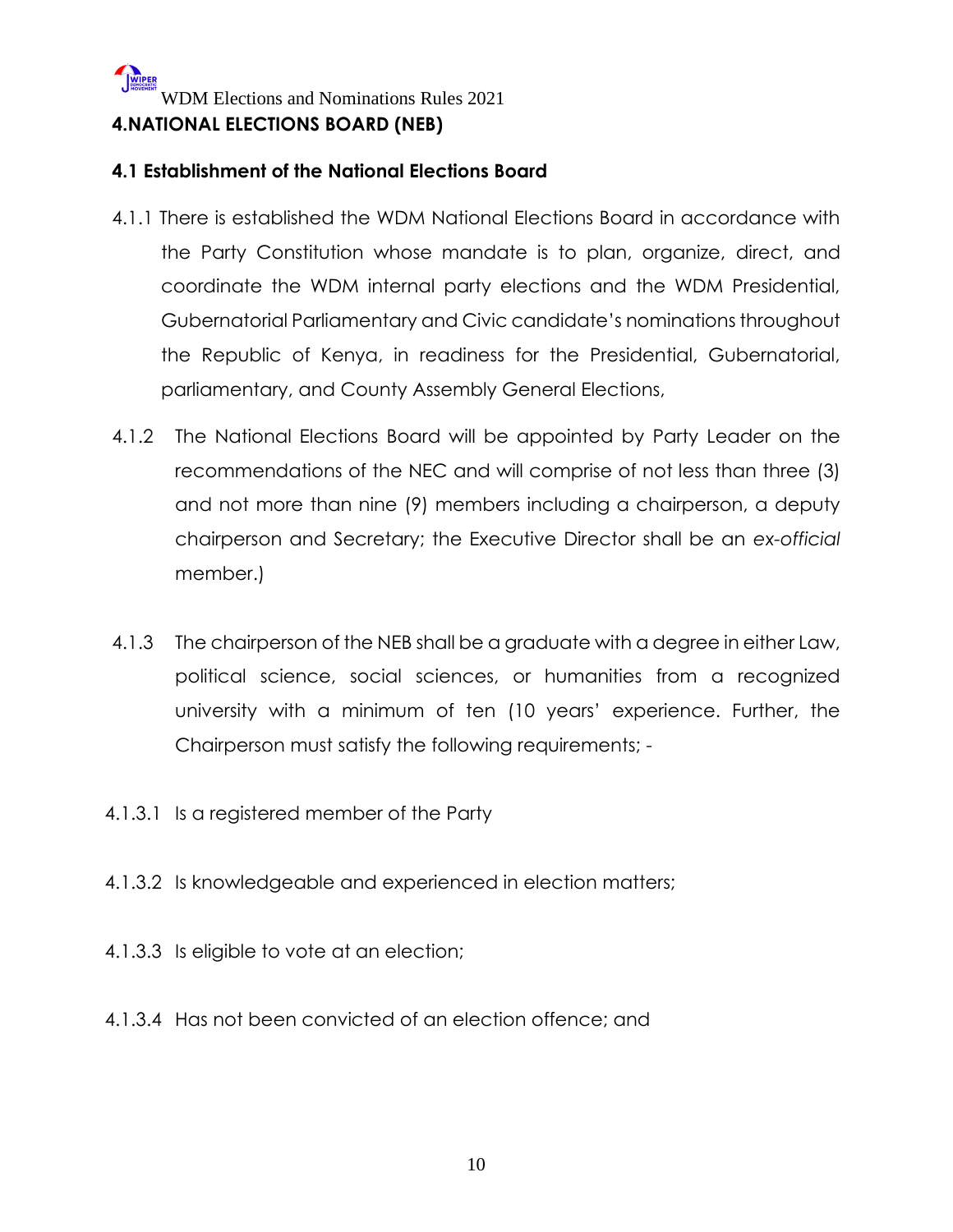- 4.1.3.5 Satisfies the requirements of Integrity and Leadership as contained in the Constitution of Kenya and the Leadership and integrity Legislation.
- 4.1.4 A member of the NEB shall serve for such period as shall be determined by the NEC and shall be eligible for reappointment provided that a member shall not serve for more than two (2) terms of five (5) years Consecutively.
- 4.1.5 The members of the board must be individuals of good standing and respectable with high integrity who do not hold any elective party position.
- 4.1.6 Not more than two-thirds (2/3) of members of the Board shall be of one gender
- 4.1.7 The party will endeavor to ensure that Board Members consist of individuals from different ethnic groups and that special interests are represented in the Board.
- 4.1.8 The Board Members shall be persons who are Kenya Citizens that have attained a minimum age of eighteen (18) years.
- 4.1.9 A person desiring the removal of a member of the Board or the Board itself must make an Application to the National Executive Council stating the reasons for such removal.
- 4.1.10 A Board member may be removed from office on the following grounds;
	- a) It the Board Member resigns or defects the Party
	- b) Seriously violates the Party Constitution, Nomination Rules or the Code of Conduct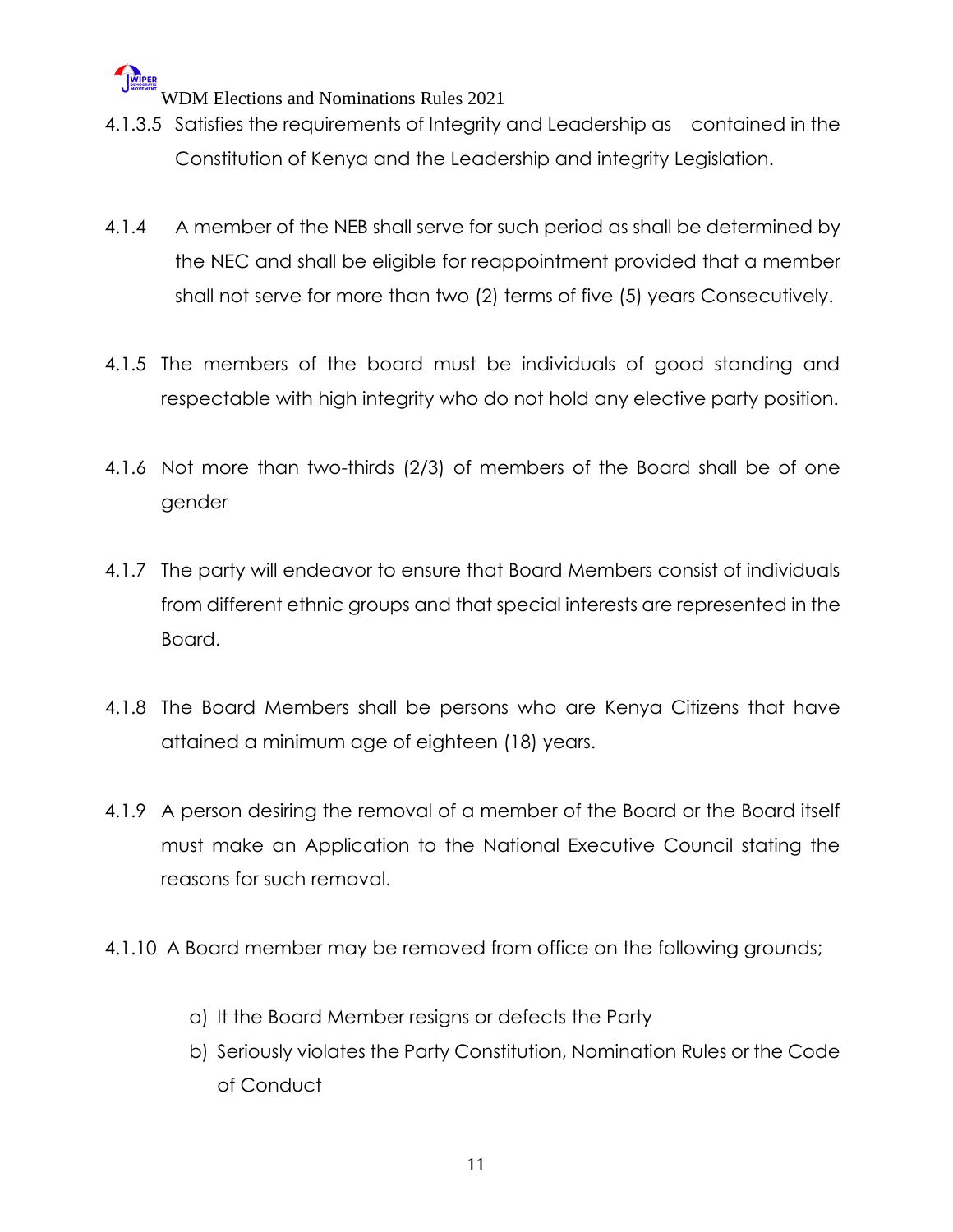- c) Acts that may deemed as gross misconduct while performing his/her duties
- d) Declares an interest in a particular nomination
- e) Becomes mentally incapacitated
- f) Is declared bankrupt
- g) Convicted of an election offence or criminal offence that carries a sentence of at least six months with no fine or the court finds that the person has violated provisions of chapter six of the Constitution of Kenya, 2010
- h) Death of the Board Member.
- 4.1.11 At the first meeting of the National Elections Board convened by National Executive Council, the Board members shall elect a Chairperson, a Vice Chairperson who shall be of a gender opposite to that of the Chairperson and a Secretary from among themselves.
- 4.1.12 Whenever the chairperson is absent, members of NEB shall elect from amongst themselves a member to act as the chairperson and exercise the powers and responsibilities of the chairperson

#### **4.2. Duties of the National Elections Board**

- 4.2.1 The duties of the National Elections Board shall be; To:
	- (i) Propose and review of the Party elections and nominations rules for ratification by the NEC;
	- (ii) Formulate its rules of procedure for approval by NEC;
	- (iii) Plan, organize, lead, co-ordinate and conduct/supervise the Party elections and nominations for Presidential, Gubernatorial, Parliamentary and Civic Candidates.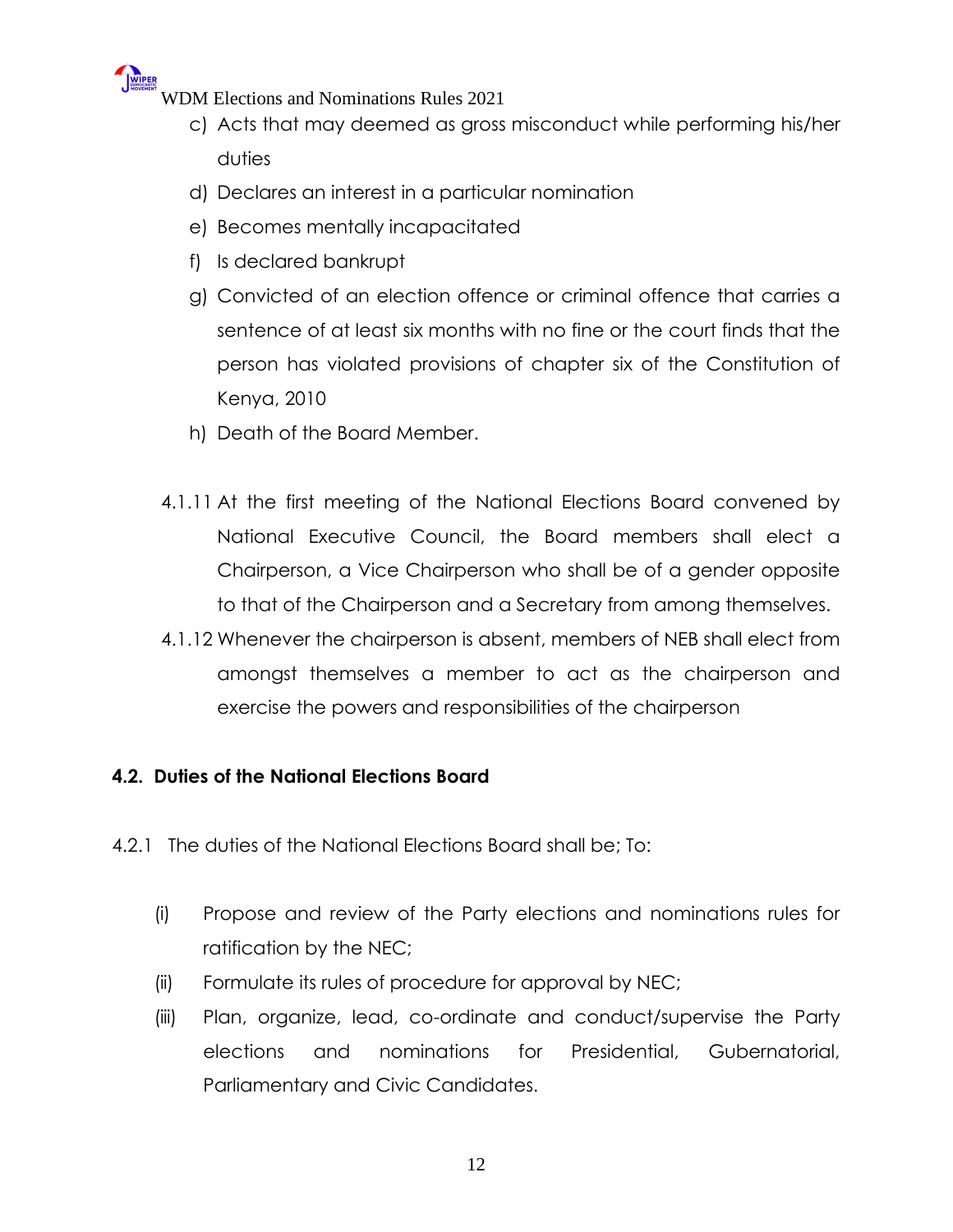

- (iv) Announce the qualifications and requirements to be an aspiring party candidate in accordance with the party constitutions and relevant laws at and notify members at least one month before the party primary.
- (v) Announce the process and the timeline for identifying aspiring party candidates and notify all members at least a month before the party primary.
- (vi) Consult with NEC and issue notices to Members of the party of date, venue, and time within which applications for nomination for all elective seats shall be conducted and the timeline of return of the applications
- (vii) Invite applications from aspiring party candidates, verify the applications in accordance party requirements, verify documentations and arrange applications in accordance with the specific party ticket
- (viii) Invite eligible aspiring candidates for vetting and clearance
- (ix) Vet candidates for nominations
- (x) Present the short list of eligible candidates to the party NEC and Party Leader
- (xi) Prepare and print ballot papers
- (xii) Provide adequate equipment and nomination materials for nomination officials
- (xiii) Review and ensure updated party membership lists ahead of nominations
- (xiv) Identify suitable venues for conduct of party nominations
- (xv) Distribute nomination materials in a timely manner
- (xvi) Independently and impartially exercise its functions on behalf NEC;
- (xvii) Implement and oversee the operations of the WDM Election and Nomination Rules in accordance with the Constitution of Kenya, the electoral laws, Party Constitution and party Regulations;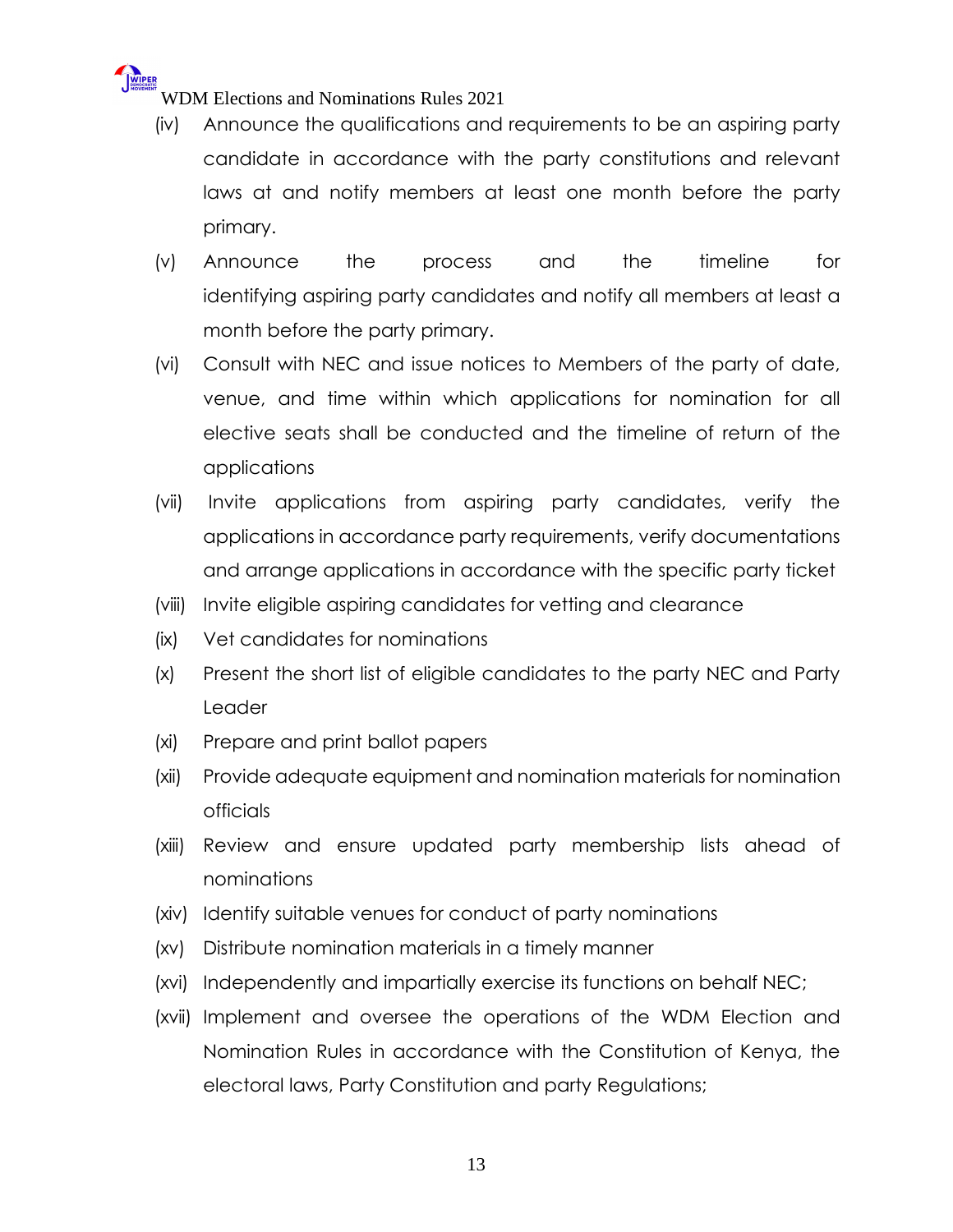

- (xviii) Prescribe forms and documents required for purposes of Party nominations;
- (xix) Issue an interim certificate to a candidate duly nominated upon being announced the winner;
- (xx) Issue the final list of the duly elected and nominated members to the NEC;
- (xxi) Appoint and post Returning Officers, Deputy Returning Officers, Presiding Officers, Deputy Presiding Officers, polling and Counting Clerks and Security Officers and all other necessary nominations officers as shall be necessary for the better carrying out of its mandate;
- (xxii) Accredit independent election observers and Party agents
- (xxiii) Through the office of the Director of Elections, present to the NEC a list of all candidates contesting for Party positions for all elective seats provided that the NEC may raise an objection on reasonable grounds regarding the suitability of any candidate.
- (xxiv) The objections by the NEC will be reviewed by the NEB and a decision made by consensus in the first instance failure to which it will be determined by the Appeals Board.
- (xxv) Consult with the director of elections, party leader and the secretary general in service delivery.
- (xxvi) Determine eligibility of candidates for nomination as party candidates for presidential elections.
- (xxvii) Take all the necessary measures to ensure that the WDM elections and nominations are transparent, peaceful, free and fair and that the choice of WDM candidates truly reflects the will of WDM members.
- (xxviii)If necessary to establish County/Branch Elections Panel in each Location (CEP's), make rules to govern their operation, in consultation with the National Executive Council.
- (xxix) Provide logistics relating to the nominations exercise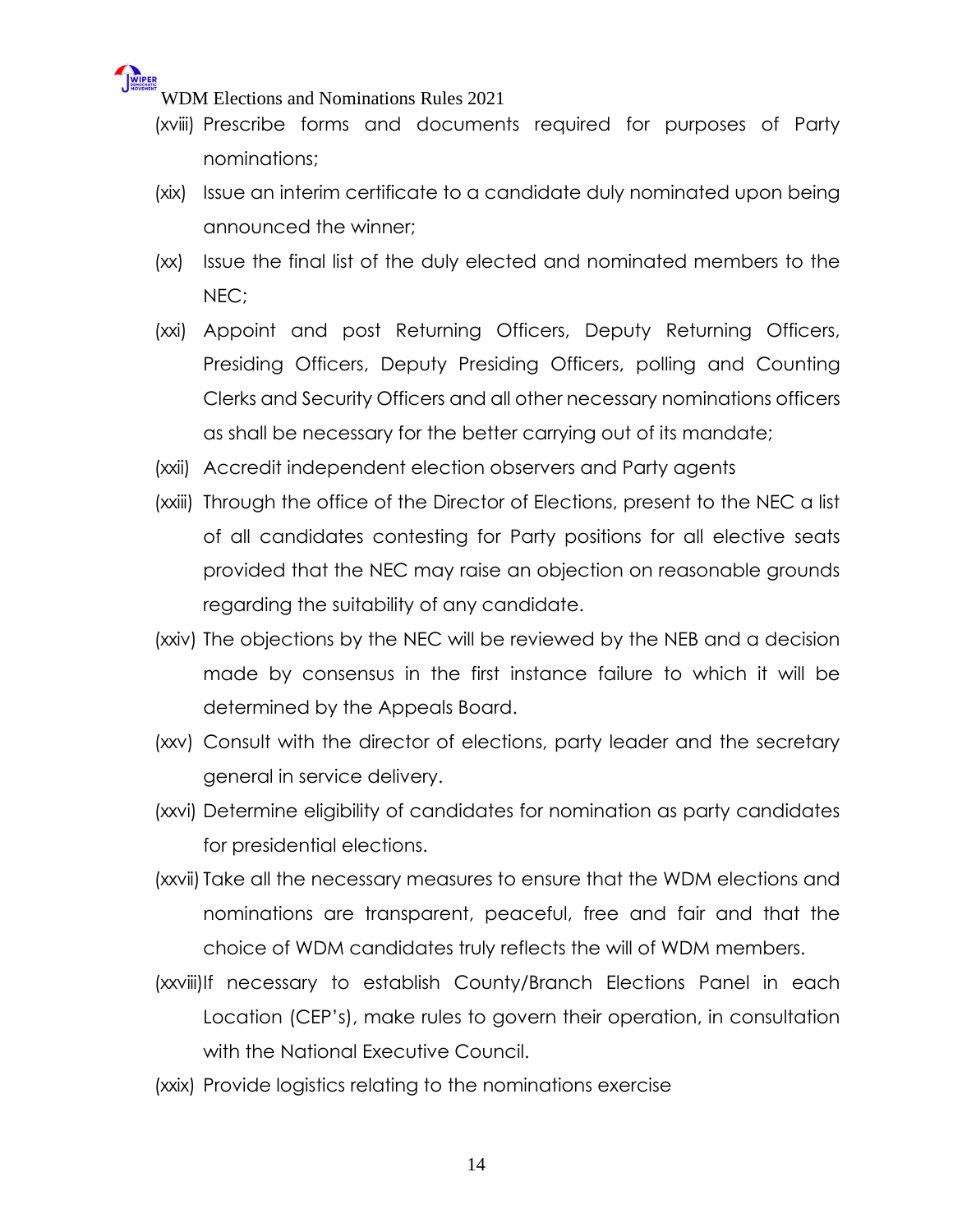

- (xxx) Ensure the secrecy of the vote by ensuring adequate security provision
- (xxxi) Conduct nominations, count, and tally the votes
- (xxxii) Announce the results

#### 5. **County Elections Panel (CEP) and Branch Elections Panel (BEP)**

- 5.1 In exercising its mandate, the National Elections Board may delegate its powers and duties to County or Branch Elections panel (CEP) as stipulated in these Election and Nomination Rules and Procedures.
- 5.2 The National Elections Board in consultation with the County and Branch Executive Committee may appoint a County/Branch Elections panel where necessary to oversee the nomination and election of party officials and delegates and the nomination of party candidates for national elections at the sub-branch and branch levels. The CEP shall consist of a minimum of five (5) and a maximum of nine (9) persons fairly distributed from within the branch, at least not more than two-thirds (2/3) of each gender.
- 5.3 The duties of the County/ Branch Elections Panel, which may be carried out in consultation with the National Elections Board where may be to:
	- a) Supervise the nomination and election process at Sub-Branch and Branch levels;
	- b) Determine eligibility of candidates for election as party officials and delegates at branch and sub branch level and eligibility as candidates for civic and parliamentary seats
	- c) Determine the number of and appoint Returning Officers, Deputy Returning officers, Presiding Officer, Deputy Presiding Officers, Polling and Counting Clerks and Security Officers.
	- d) Accredit independent observers and party agents.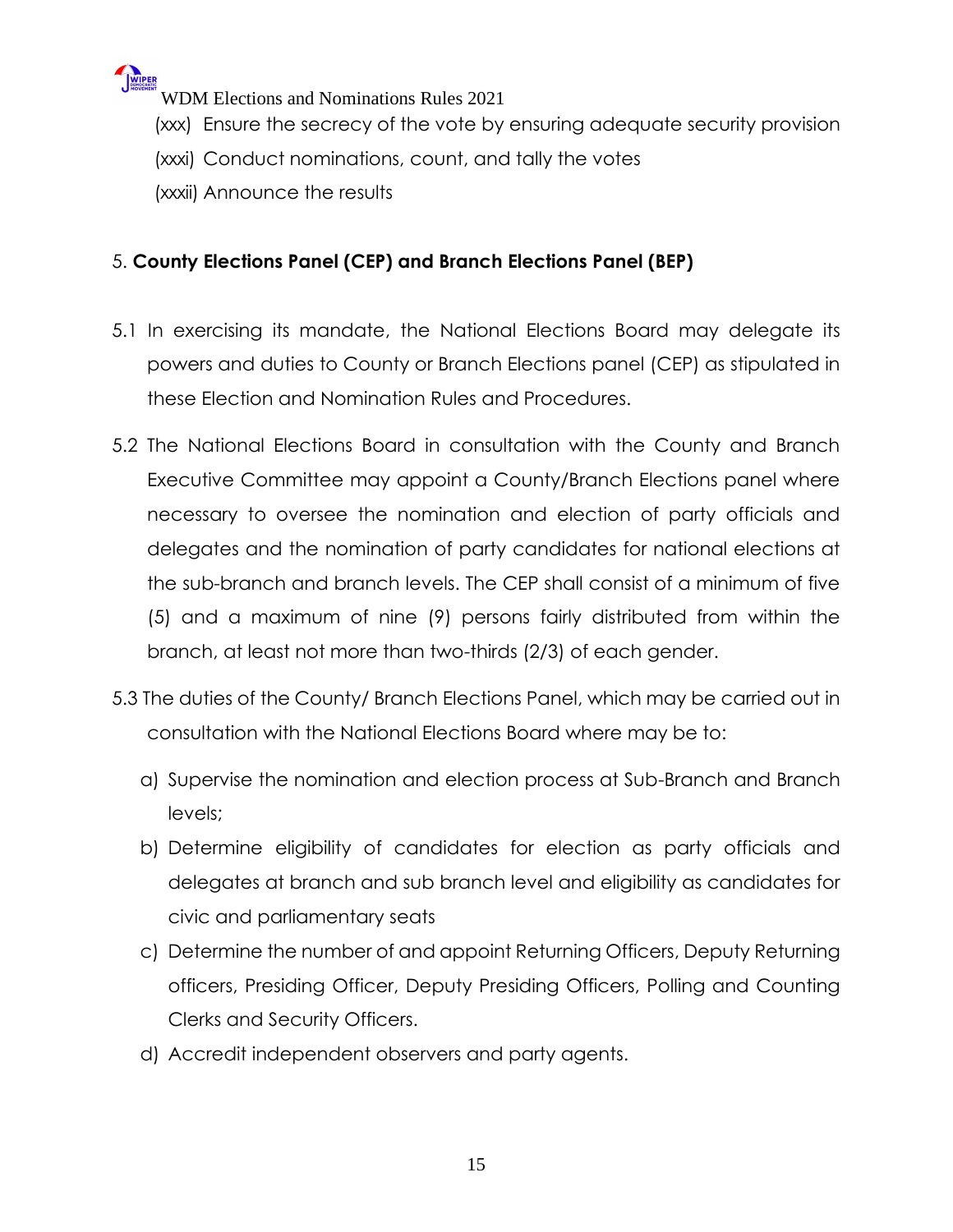

- e) Safely keep ballot boxes and other nomination materials in each constituency.
- f) Keep a register of the WDM members for each sub-location in the branch who shall be eligible to vote during the elections and nominations.
- g) Receive the names of agents from the candidates.
- h) Submit the election and nomination results directly to the National Elections Board.
- i) Undertake any other responsibilities assigned by National Elections Board related to election and Nomination Process.

#### 6 **NATIONAL ELECTION APPEALS BOARD(NEAB)**

- 6.1. There shall be established a National Elections Appeals Board composed of Not less than three (3) and not more than nine (9) members including a chairperson, a deputy chairperson and a secretary. The Executive Director shall be an *ex-officio* member.
- 6.2. Not more than two-third (2/3) of members of NEAB shall be of the same gender.
- 6.3. In constituting the membership of the NEAB, the NEC and party leader shall take into considerations Individuals from different ethnic groups and special interest groups.
- 6.4. The members of NEAB shall elect one of their members who shall be of the opposite gender to the chairperson to be a deputy chairperson and another member to be a secretary to the board in their first meeting.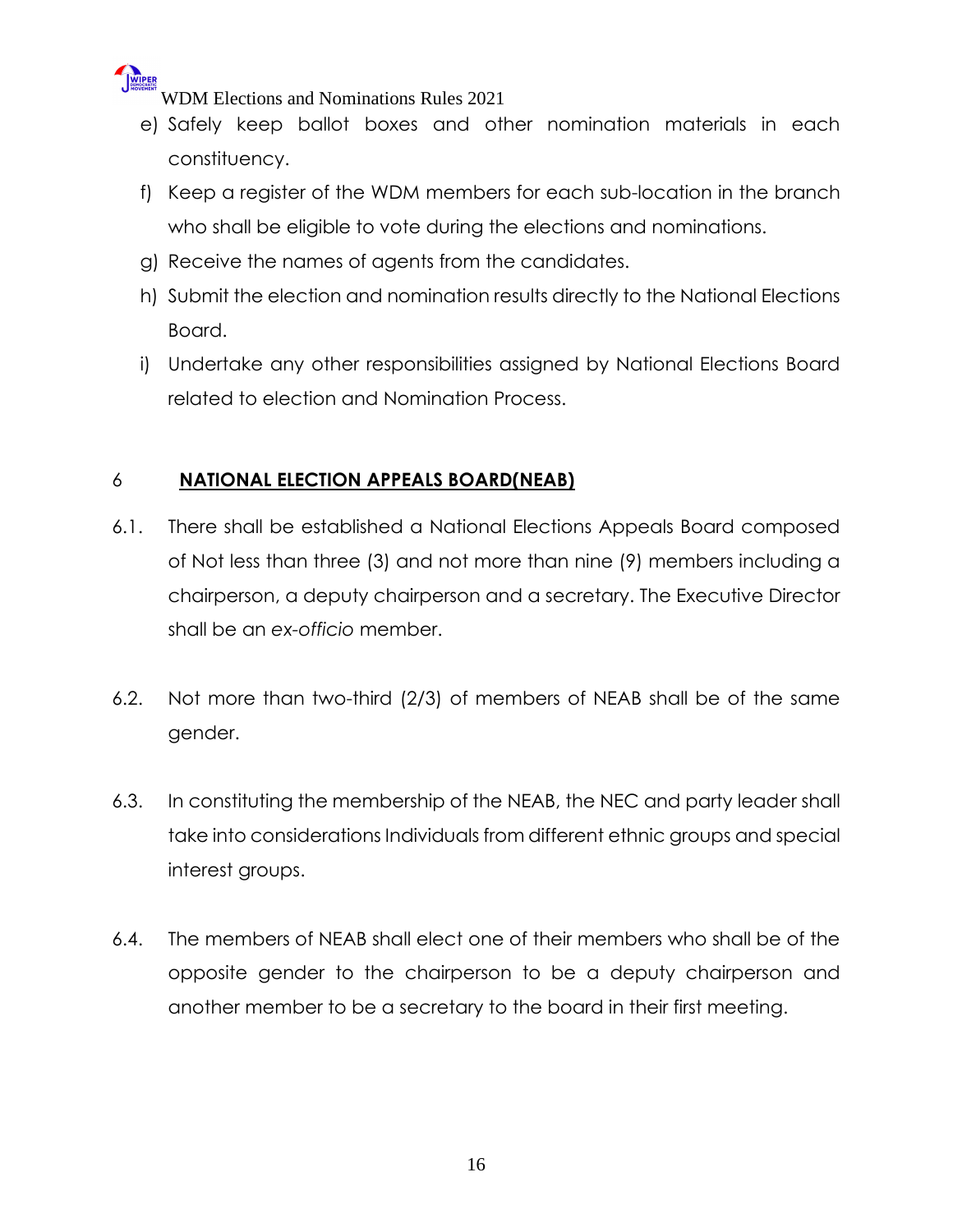

- 6.5. The members of the NEAB shall be appointed by the Party Leader on the recommendations of the NEC.
- 6.6. The NEAB shall formulate its rules of procedures that the NEC will approve
- 6.7. The chairperson of the NEAB shall be a person qualified to hold the office of a Judge of the High Court of Kenya
- 6.8. A person shall be qualified to be appointed as a chairperson and member of the NEAB if the person is–
	- (i) Fully paid-up member of the Party
	- (ii) experienced in dispute resolution;
	- (iii) Eligible to vote at an election;
	- (iv) Not been convicted of an election offence;
	- (v) Satisfies the requirements of Chapter Six of the Constitution on leadership and integrity.
- 6.9. A member of the NEAB shall serve for such period as shall be determined by the NEC and shall be eligible for reappointment provided that a member shall not serve for more than two (2) terms of five (5) years consecutively.
- 6.10. No member of the Tribunal shall, during his or her tenure of office, be an aspirant in any party election or nomination.
- 6.11. A member of NEAB shall only be removed from office on the following grounds;
	- a) Resignation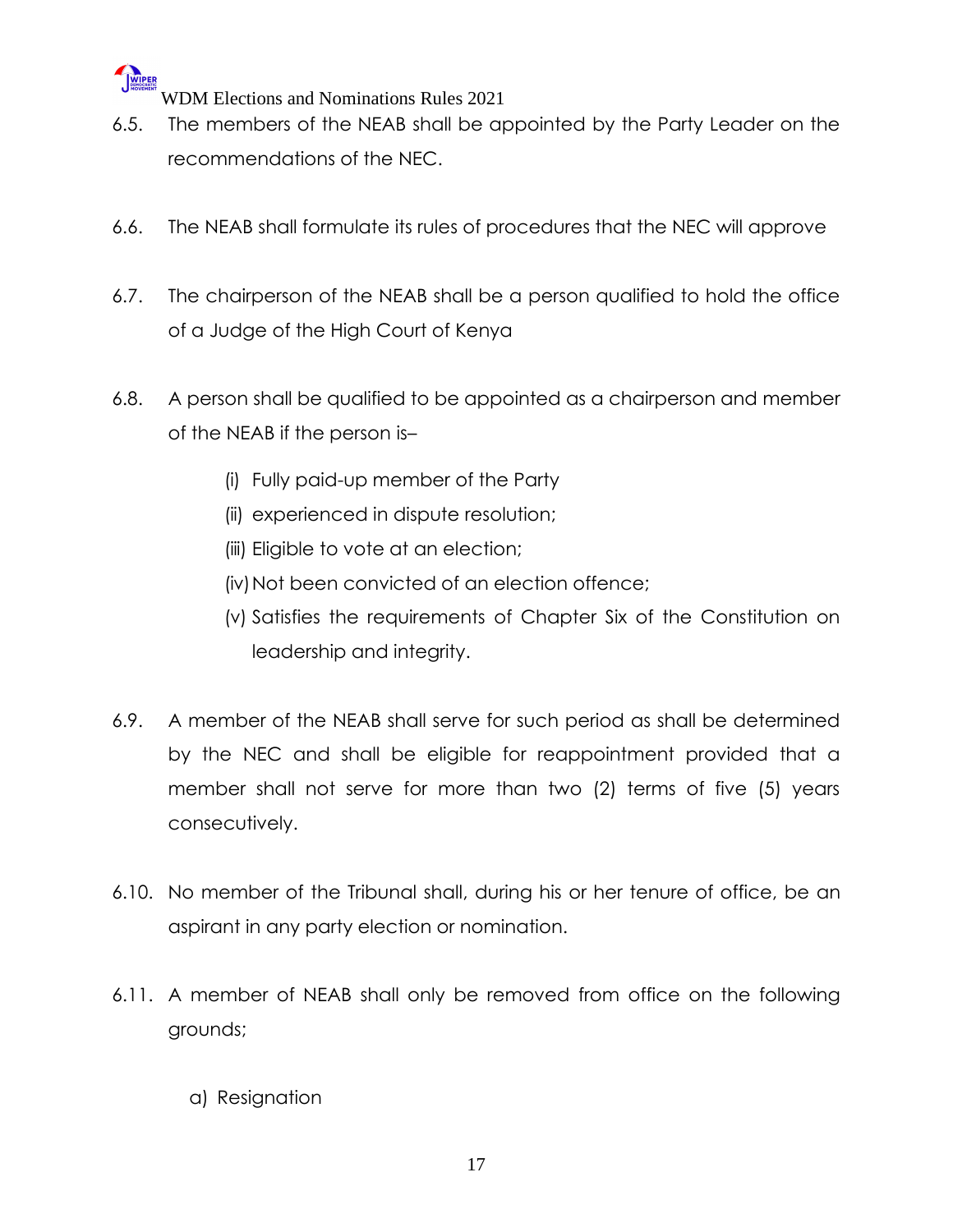

- b) Violation the Party Constitution, Nomination Rules or the Code of **Conduct**
- c) Declaration of an interest in a particular nomination, elective position or party organ
- d) Becoming mentally incapacitated
- e) Is declared bankrupt
- f) Convicted of an election offence or criminal offence that carries a sentence of at least six months with no fine or the court finds that the person has violated provisions of chapter six of the Constitution of Kenya, 2010
- g) Death.
- 6.12. A vacancy in the office of any of the National Election Appeals Board official will be advertised and the advertisement will specify required qualifications.
- 6.13. The advertisement, vetting and replacement of the new member of the Board will be within a period of 14 days
- 6.14. The NEAB shall hear and determine disputes arising from;
	- (i) Party elections;
	- (ii) Party nominations and
	- (iii) Party lists for nomination as Member of Parliament or County Assembly.
- 6.15. The appeals to the National Election Appeals Board shall be in writing duly signed by the Appellant and be lodged within three (3) days of announcement of the results appealed from.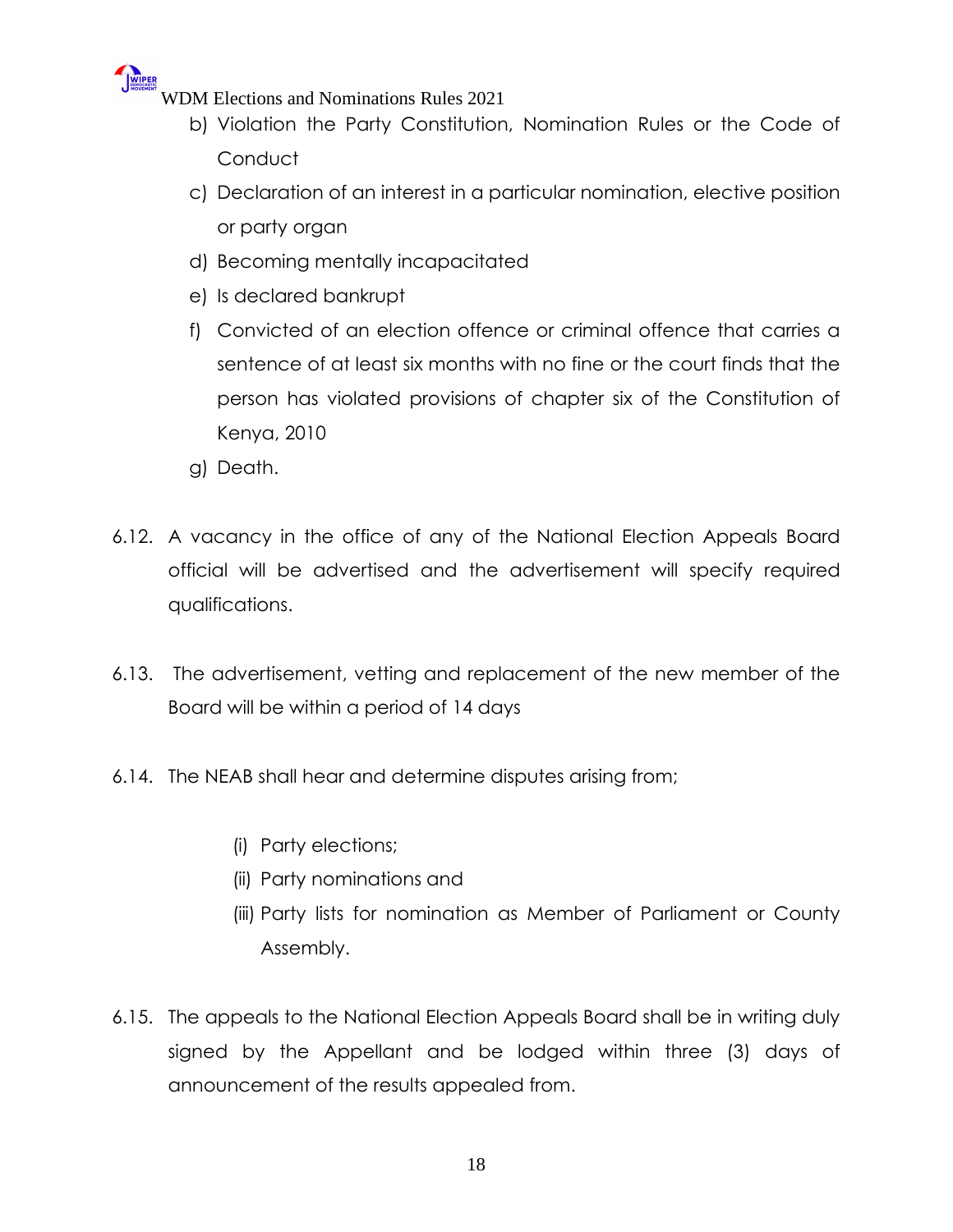- 6.16. The Appellant will on appeal pay a non-refundable fee of Kshs, 5,000/= to the Party or such other fee as the party NEC may determine
- 6.17. Parties have a right to represent themselves or be represented by legal representatives of their choice before the National Election Appeals Board.
- 6.18. The National Election Appeals Board may, on its own volition and or upon applications to it, consider the matters filed and render its decision thereon
- 6.19. The hearing may be physical or virtual as the parties may elect and as the circumstances of the case may dictate.
- 6.20. Parties may be heard orally in person or the hearing can be a documents only hearing.
- 6.21. The Board will put in place measures to ensure that parties are heard and that no right to be heard is defeated by reason of distance. Provision may be made for County and Branch hearings as may be appropriate upon such a request being made to the Board.
- 6.22. The National Election Appeals Board shall, in suitable cases, have powers to Summon the Returning Officer responsible, witnesses or persons with relevant evidence and thereafter dismiss the appeal or grant orders sought including orders for re-count, re-tallying of votes or repeat of the nomination or election exercise.
- 6.23. The decision of the NEAB shall be final and binding, unless set aside, varied or substituted by a decision of the Political Parties Disputes Tribunal (PPDT).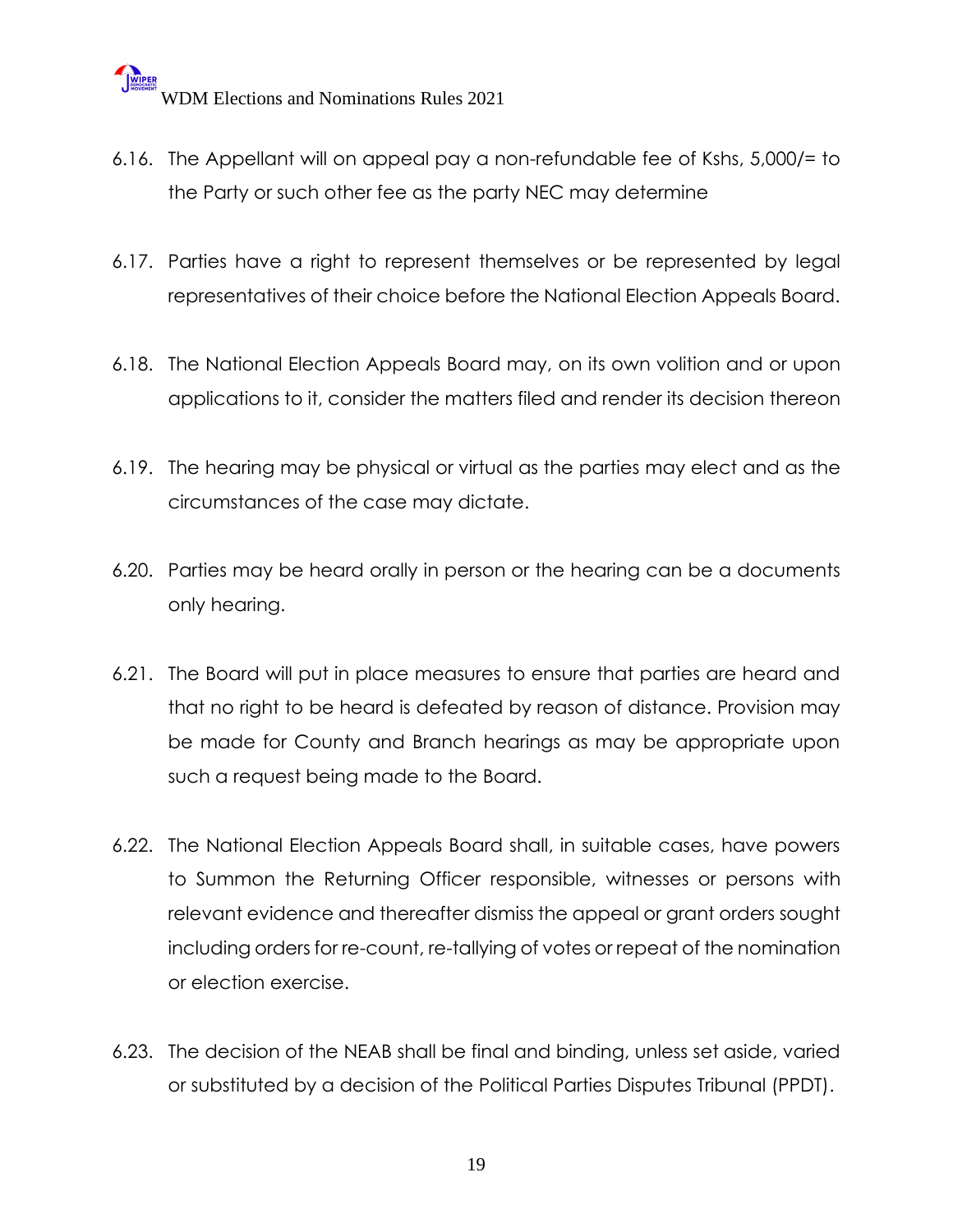- 6.24. The NEAB shall accord a fair hearing to all parties appearing before it and give parties equal opportunity to present their cases and or otherwise defend themselves.
- 6.25. The NEAB will be independent, neutral and impartial in the determination of its cases and in the execution of its mandate.
- 6.26. Members of the Board must declare conflict of interest relating to matters that they are dealing with. The Secretary to the Board will maintain a conflict of interest register for that purpose. Any matter in which a member is conflicted will be heard in the members absent
- 6.27. Members of the NEAB shall abide by this Constitution, the Code of Conduct and the party rules and regulations.
- 6.28. The National Election Appeals Board shall consider and determine matters filed in accordance with the Constitution of Kenya, any applicable Law, party Constitution and Election and Nomination Rules within Ten (10) days of receipt of the complaints
- 6.29. NEAB shall consult with the Secretary General, Party Leader and Director of Elections in their service delivery.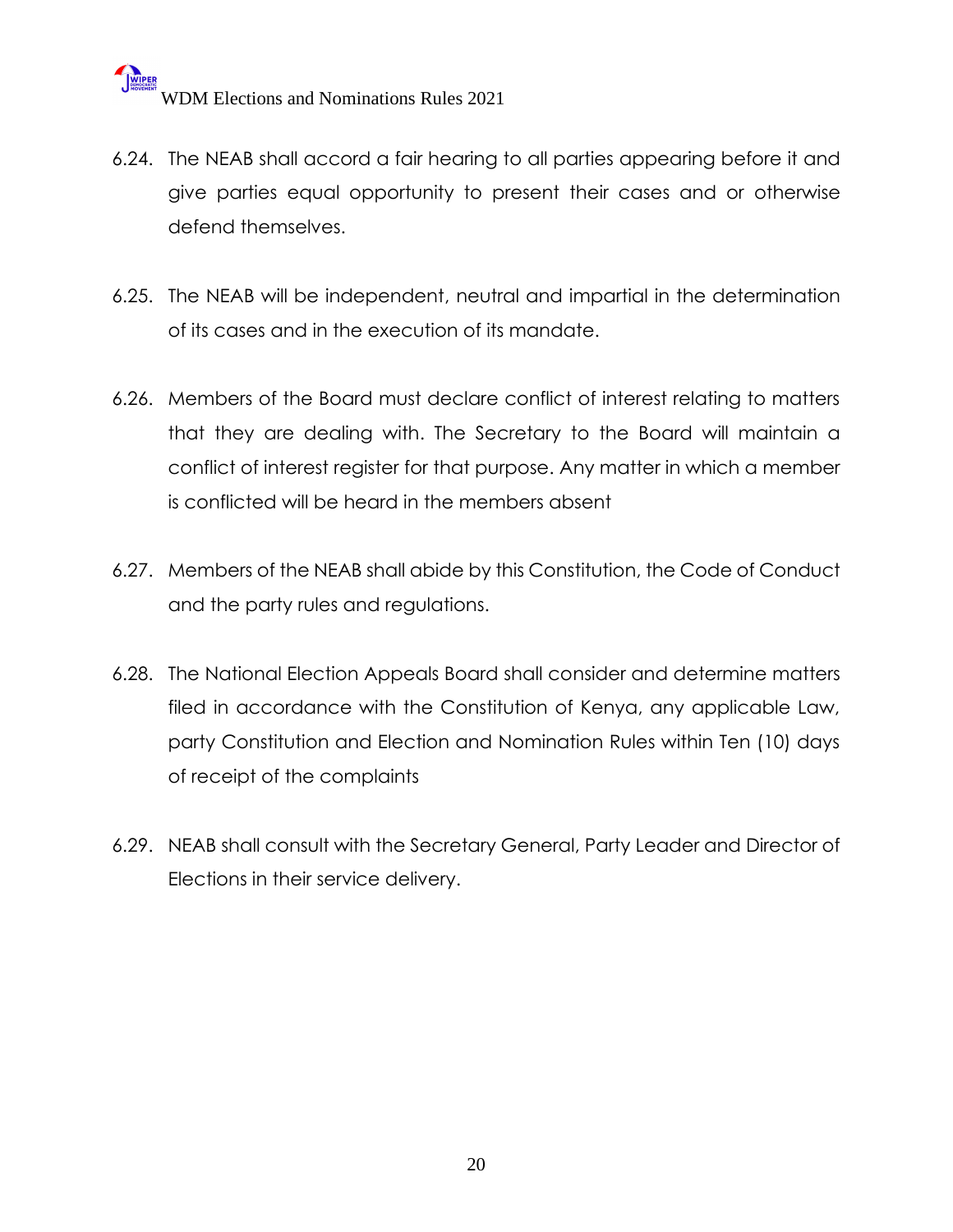#### **7 DUTIES OF ELECTION OFFICIALS**

#### **7.1 Returning Officers and Deputy Returning Officers**

- 7.1.1. They shall be appointed by the National Elections Board and shall be in charge of party elections and nominations.
- 7.1.2. The Returning and Deputy Returning Officer's qualifications and vetting shall be determined by National Executive Board.

#### **7.2. Their duties and responsibilities shall include:**

- 7.2.1 Carrying out briefings and trainings for other election officials on the proper conduct or party elections in accordance with the party's Constitution and these Election and Nomination Rules.
- 7.2.2 Ensuring the requisite logistics are in place at the election venue.
- 7.2.3 Ensuring that sufficient and relevant voting materials and equipment are available including and not limited to: -
	- (i) Standard and acceptable ballot papers with provision for the vacant post, name of candidate and name of election venue
	- (ii) Registers containing the names of certified elected delegates from the branch
	- (iii) Register of party members
	- (iv) Sufficient ballot boxes
	- (v) Writing materials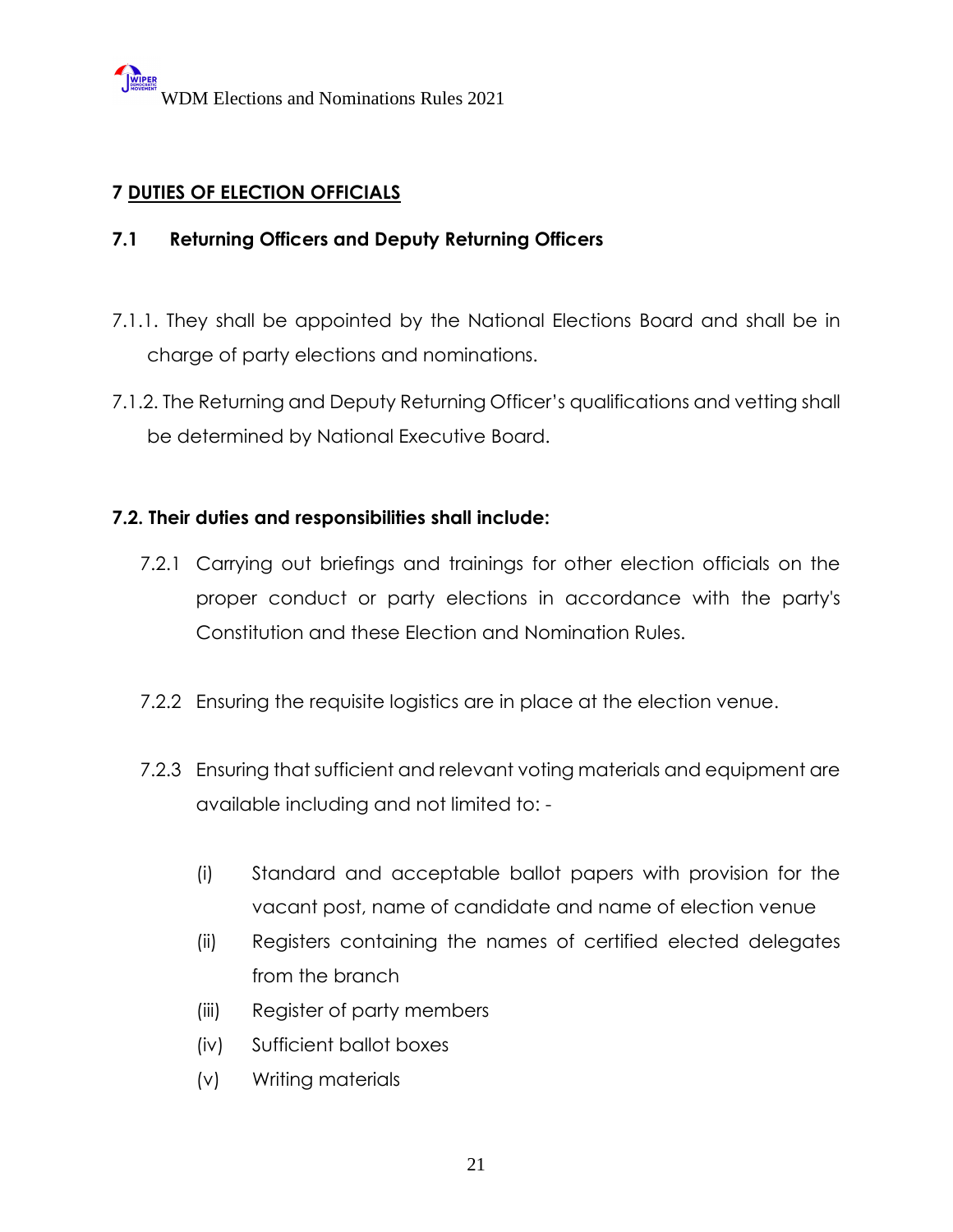

- (vi) Indelible ink for dipping voter's fingers after voting
- (vii) Tables and chairs
- (viii) Pressure/gas lamps
- (ix) Forms for recording result and making returns
- (x) Identification cards for Election Officials
- (xi) Any Other material that may facilitate the proper conduct of election
- 7.2.4. Liaising with the police to ensure adequate security during party elections and nominations
- 7.2.5. Supervising other election officials
- 7.2.6. Announcement of results of the election or nominations
- 7.2.7. Compiling and submitting to the National Elections Board the results of the elections or nominations as the case may be

#### **7.3. Presiding Officers**

- 7.3.1. The Presiding Officer shall be appointed by the National Elections Board and there shall be one Presiding Officer for every sub-location in the Constituency.
- 7.3.2. There will be a widely publicized notice inviting members of the public to apply for the position within a reasonable time.
- 7.3.3. The qualification and vetting procedure of the Presiding Officers shall be determined by the National Executive Council.

#### **7.4. The duties of the Presiding Officer include: -**

- 7.4.1. Ensuring the requisite logistics are in place at the polling station
- 7.4.2. Supervising the polling/counting clerk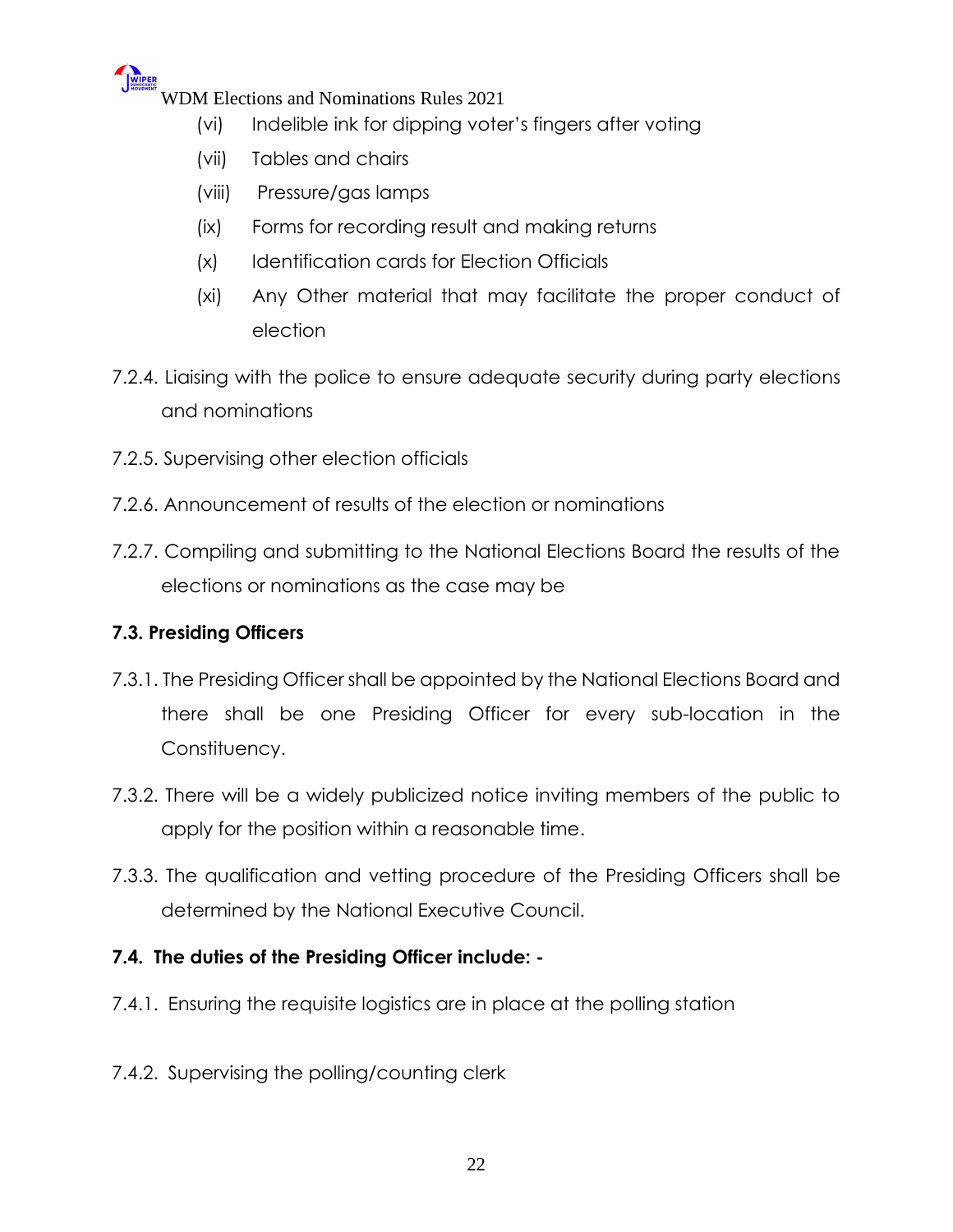

- 7.4.3. Liaising with the police and Other security personnel to ensure adequate security during the elections.
- 7.4.4. Regulating the number of voters to admitted into the polling station at any given lime, and to exclude all other person except:
	- i. The candidates and their agents
	- ii. Elections Officials on duty
	- iii. Security Officers on duty
	- iv. Persons necessary in assisting the blind voters or the incapacitated.
- 7.4.5. Admit to the polling station at least one agent of each candidate and may admit as many more agents as directed by party Rules. He may refuse admission to a person claiming to an agent for a candidate, if that person does not produce a letter of as agent signed by that candidate.
- 7.4.6. Keeping order at the polling station.
- 7.4.7. Order Security Officer to immediately remove any person who misbehaves or fails to obey his lawful instructions and orders, in a polling station.
- 7.4.8. A person so removed shall not re-enter the polling station during the continuance of the without the permission of the presiding officer.
- 7.4.9. Ordering the removal of a person, or dispersal of any gathering of persons, that appears to her/him to preventing free access to and from the polling station, or to intimidating or interfering with voters. Any such Orders shall be sufficient for police or any other authorized officer to effect the necessary action.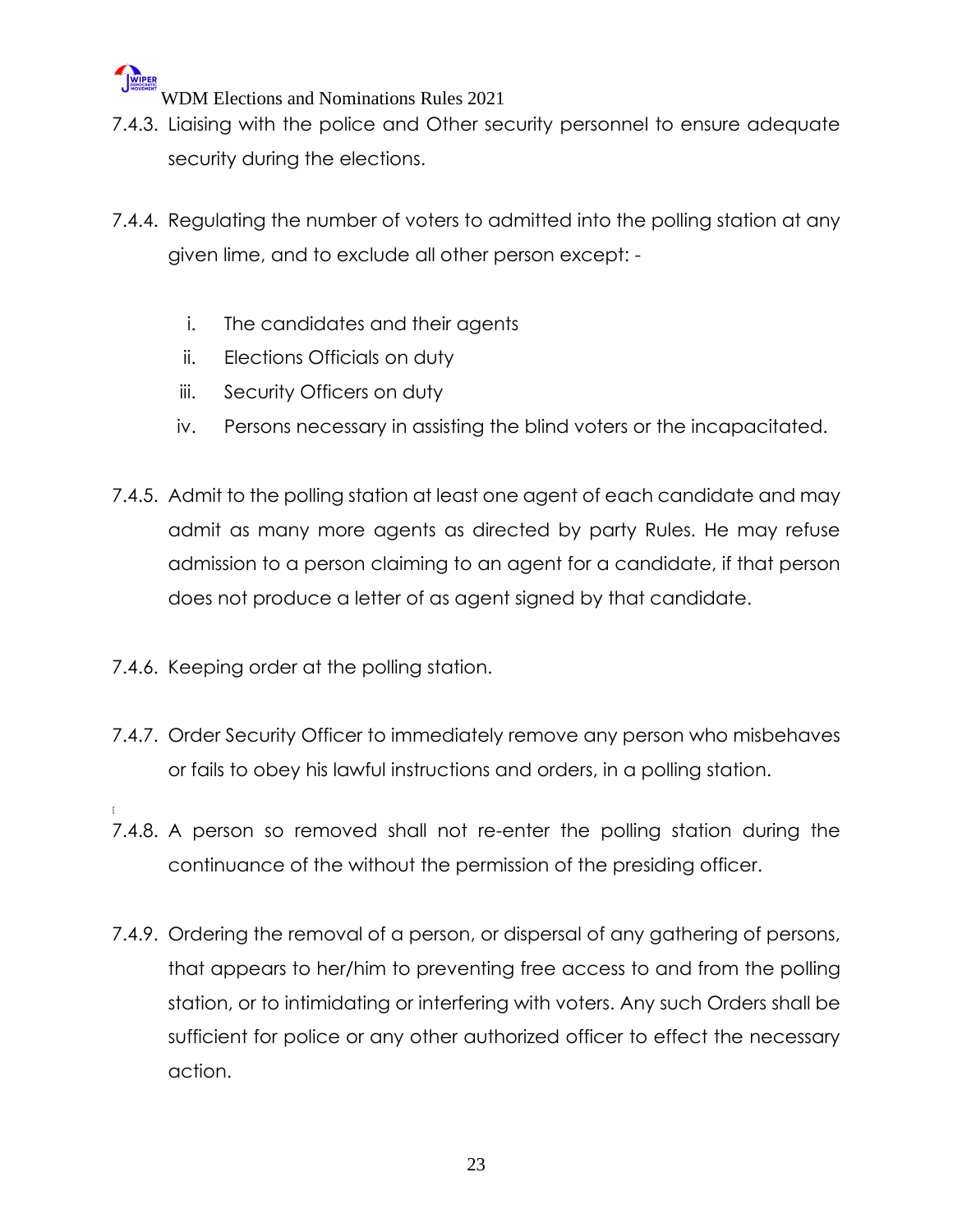WIPER WDM Elections and Nominations Rules 2021 7.4.10 Counting of votes at the close of the polls

#### **7.5. Polling/Counting Clerk**

7.5.1. The Polling/Counting clerks shall be answerable to the Presiding Officer or his or her deputy under whom they shall be working.

7.5.2. They shall be appointed and the number, qualification and vetting procedure shall be determined by the Branch Elections Panel.

7.5.3. There will be a widely publicized notice inviting members of the public to apply for the position within a reasonable period of time

#### **7. 6. Their duties include:**

- 7.6.1. Ensuring that the requisite logistics are in place at the designated polling stream before the elections or nominations start
- 7.6.2. Preparing and laying out the polling station
- 7.6.3. Checking of the voter's details in the register
- 7.6.4. Issuing ballot paper to voter; direct the voter to the booth and the ballot box
- 7.6.5. Dipping of the voter's small left finger in ink after voting.
- 7.6.6. During counting, assisting the Presiding Officer in;
	- i. Separating ballot for different posts and according to candidates
	- ii. Sorting out the ballot papers and separating those which are suspected to be invalid.

24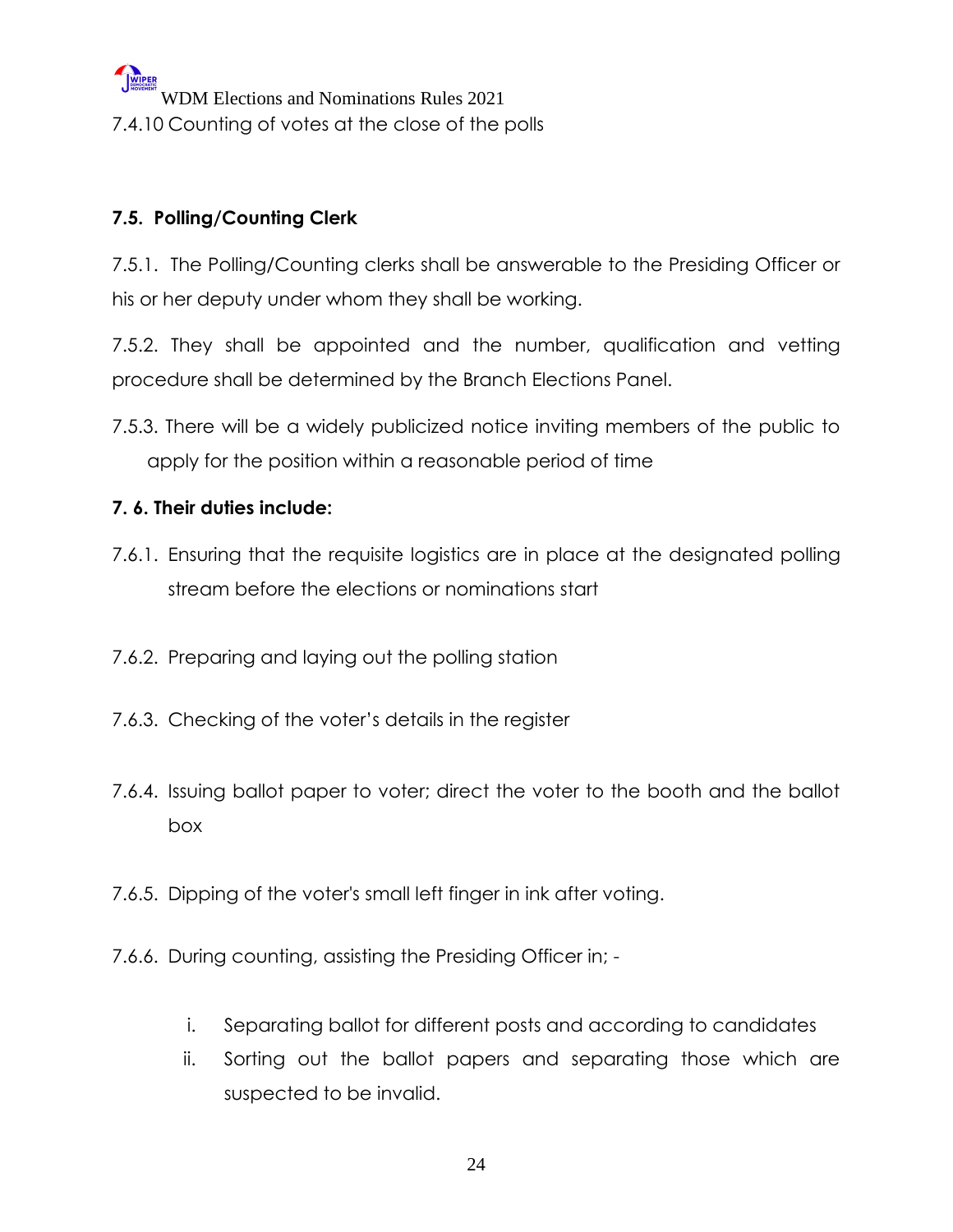- iii. Counting the votes by publicly displaying the votes for each candidate.
- 7.6.7. Carrying any other duties as may be assigned by the Presiding Officer.

#### **7.7. Security Officers**

- 7.7.1. Shall be appointed by the National Elections Board. The number, qualification and vetting shall be determined by the National Elections Board.
- 7.7.2. There will be a widely publicized notice inviting members of the public to apply for the position within a reasonable period of time.
- 7.7.3. The role of Security Officers is to maintain law and Order during the election and nomination
- 7.7.4. All the security officers appointed shall be answerable to the Returning Officer.

#### **8 Disciplinary Measures**

- 8.1 All members and staff of WDM are bound by and subscribe to the Party code of conduct as well as that provided under the Political parties Act.
- 8.2 An officer, clerk or other person having a duty to perform under these regulations and who without reasonable cause contravenes the same by an act or omission of these regulations shall be liable to disciplinary action.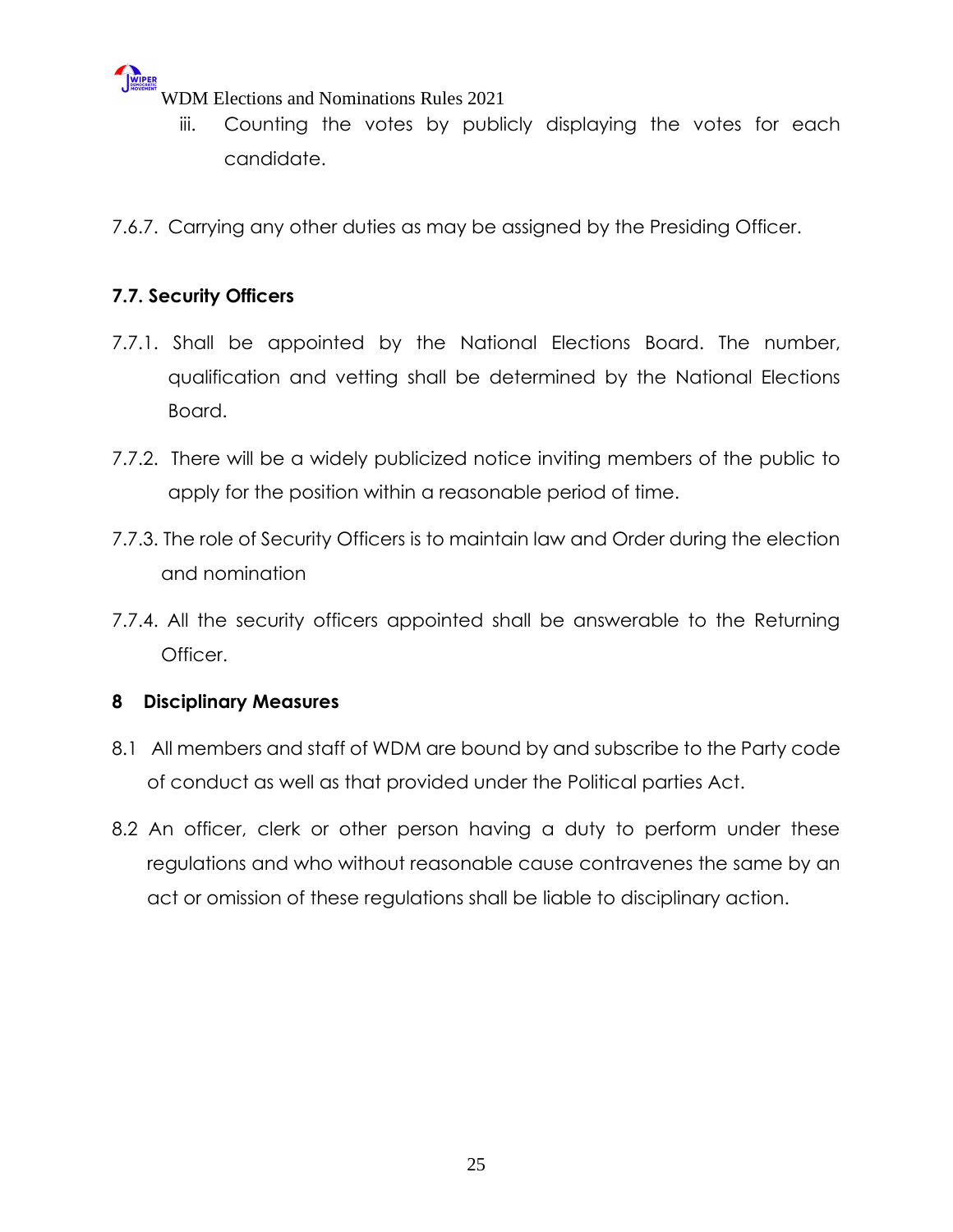#### WIPER WDM Elections and Nominations Rules 2021 **PART III RULES GOVERNING THE PARTY ELECTIONS PROCESS**

#### **9PARTY ELECTION**

- 9.1 Party elections shall be conducted for the following organs of the party:
- 9.1.2 Sub-location Executive Committee
- 9.1.3 Sub-Branch Executive Committee;
- 9. I.4 Branch Delegates Congress
- 9.1.5 County Executive Committee:
- 9.1.6 National Executive Committee; and
- 9.1.7 National Delegates Congress.

#### **9.2 Broad Qualifications**

- 9.2.1. The following shall constitute the broad qualifications, which candidates for nomination and election into party organs must satisfy;
	- i. Eligibility under the Constitution of Kenya, Elections laws, political Parties Laws, the party Constitution rules and regulations including the code of conduct
	- ii. Membership of the party,
- iii. Commitment to the ideals and core values of the party;
- iv. Payment of the required annual subscription fees;
- v. Participation in party activities;
- vi. Payment of nomination fees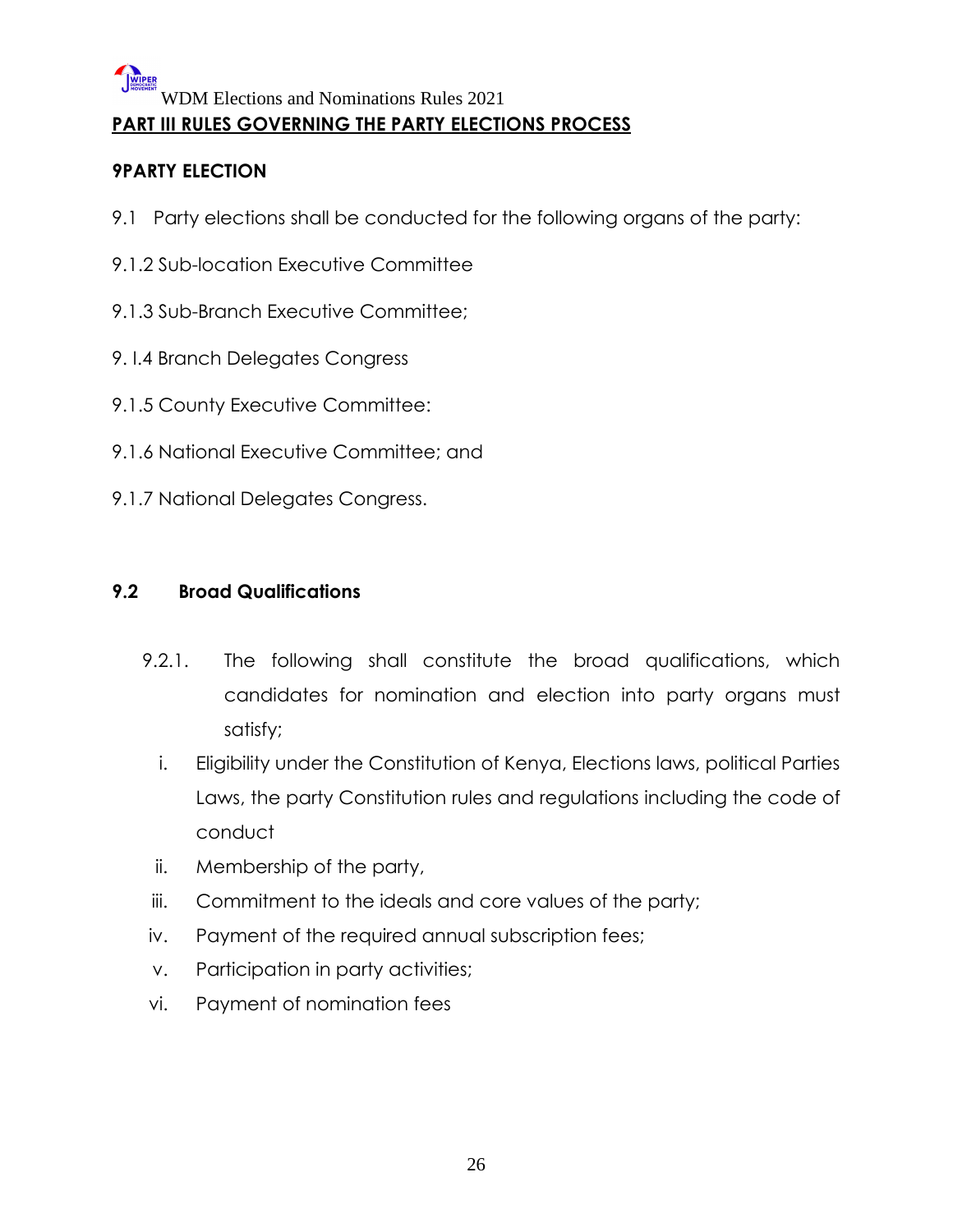

- 9.2.2. Active participation as a member Of the party for at least three (3) months, provided that any person unable to meet this requirement may apply in writing to the National Executive Council for exemption from the Operation of this requirement and if the National Executive Council deems it in the interest Of the party, it may exempt such member
- 9.2.3. No member may be nominated for elections to any office of the party in his or her absence unless he or She has indicated in writing that he or she is willing to serve in such office if elected or such requirements are waived by the National Executive Council.

#### **9.3 Disqualification**

- 9.3.1 A person shall be disqualified from nomination and election into a position in Party if he or she;
	- a. Suffers from any mental illness impairing his or her mental soundness;
	- b. Has been convicted of any corrupt practices or any felony other than a political offence;
	- c. Has been declared bankrupt and has not been discharged.
- 9.3.2 A person shall not be eligible to be elected as a Chairperson, Secretary or Treasurer of a Branch unless he or she is a fully paid up and active member of the Party
- 9.3.3 A person shall not be eligible to be elected as a national official unless he or She is a fully paid up active member of the Party.

#### **9.4 Specific Qualifications**

9.4.1 A person shall qualify for nomination and election into a position within the party Sub-Branch Executive Committee only if she or he is a registered member in that Sub-Branch.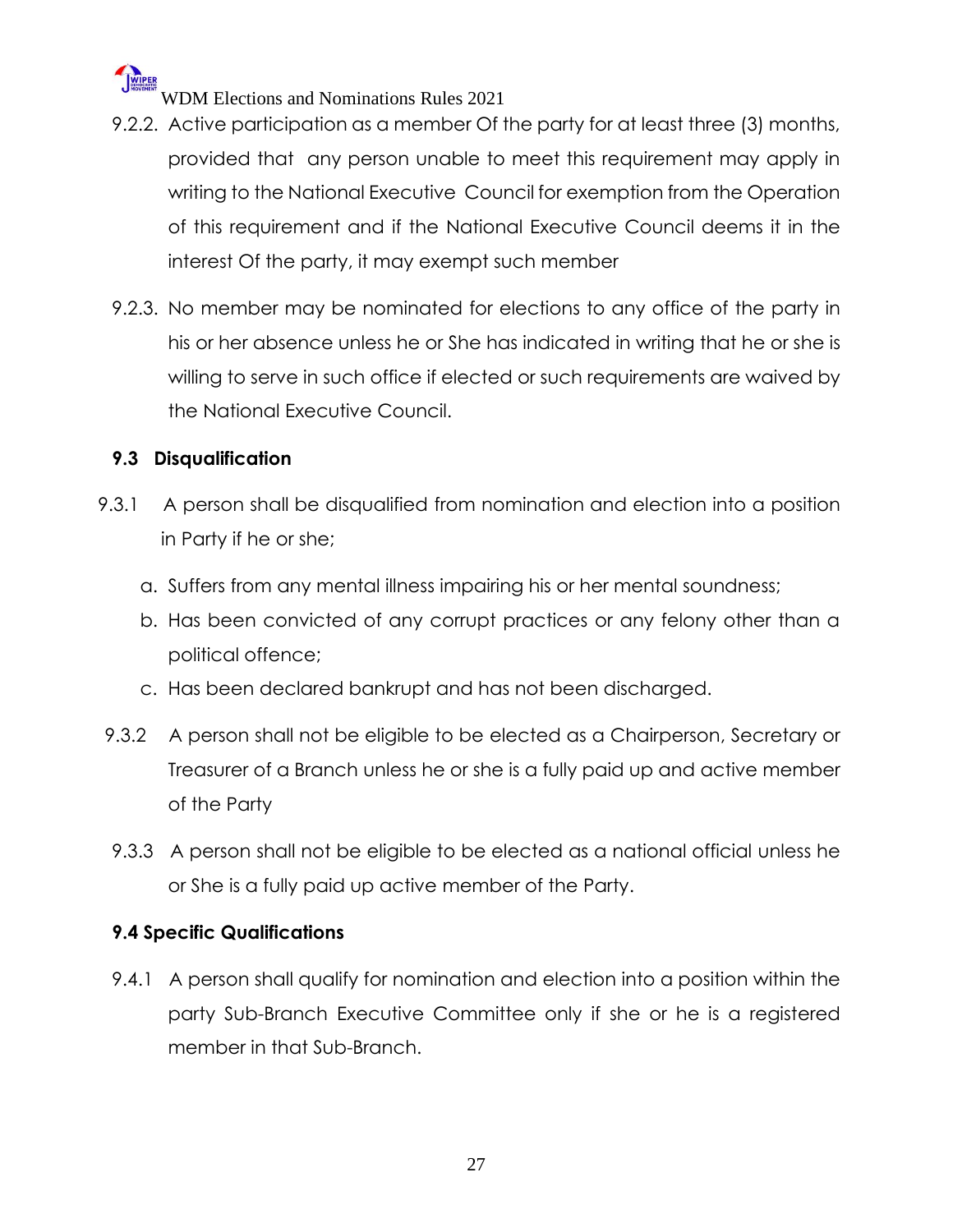

- 9.4.2 A person Shall qualify for nomination and election as a delegate to the Branch Delegates Congress only if she or he is:
	- a. A registered member in a sub-location within that Branch, and
	- b. Elected as a delegate from the Sub-Branch, or
	- c. A member of Branch Executive Committee
- 9.4.3 A person shall qualify for nomination and election as a member of the Branch Executive Committee only if he or she;
	- a. Is a registered member in a Sub-Branch within the relevant Branch;
	- b. Is as a delegate from the sub-branch;
	- c. Has been an active member of the party for at least three (3) months, provided always that any member of the Party who does not meet this requirement may apply in writing to the National Executive Council for exemption from the operation of this requirement and if the National Executive Council deems it in the interest of the Party it may exempt such member.
- 9.4.4 A person shall qualify for nomination and election as a member of the National Executive Council only if she or he:
	- a. Is a registered member
	- b. Has been an active member of the Party for at least three (3) months, provided always that any member of the party who does not meet this requirement may apply in writing to the National Executive Council for exemption from the operation of this requirement and if the National Executive Council deems it in the interest of the party it may exempt such member.
- 9.4.6 A person shall qualify for nomination and election as a member of the National Delegates Congress if she or he is:
	- a. A registered member in a Sub-location within a Branch, and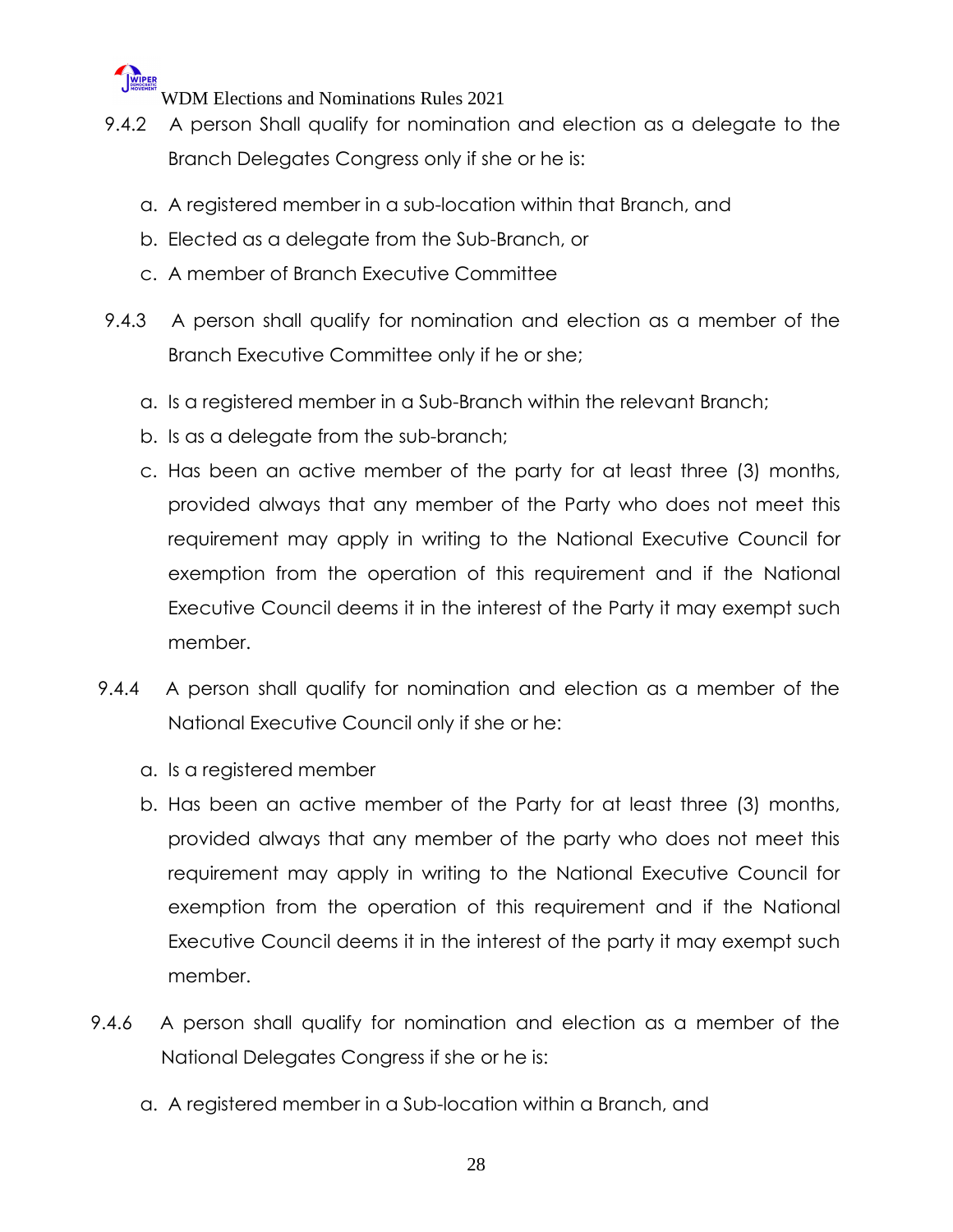

- b. Elected a delegate from a Branch. or
- c. An WDM Member of Parliament, Governor, Deputy Governor, Member of County Assembly; Or
- d. A member of the National Executive Council, or
- e. A representative of a special interest group.

#### **10 Elections of national officials**

- 10.1 The of the National Delegates Congress for the purposes of electing National Officials shall be as follows and as captured in the party Constitution;
	- 8 Delegates per Branch At least 2 must be women (1 must be a woman leader) and at least 2 must be youth (1 must be a young leader/ youth leader)
	- All WDM Members of Parliament
	- All National Executive Council members
	- The Chairpersons of all committees and organs created by the National Executive Council
	- 10 representatives of special interest groups, including at least 2 representatives of persons with disability.
- 10.2 The quorum for the National Delegates Congress for the purpose of conducting elections for National Officials shall be half (50%) of the members eligible to attend and participate in the elections.
- 10.3 Apart from other members listed above as delegates to the National Delegates Congress, only registered and paid members who are duly elected as delegates at the branch level shall attend and participate in the elections of the party's national officials during the National Delegates Congress.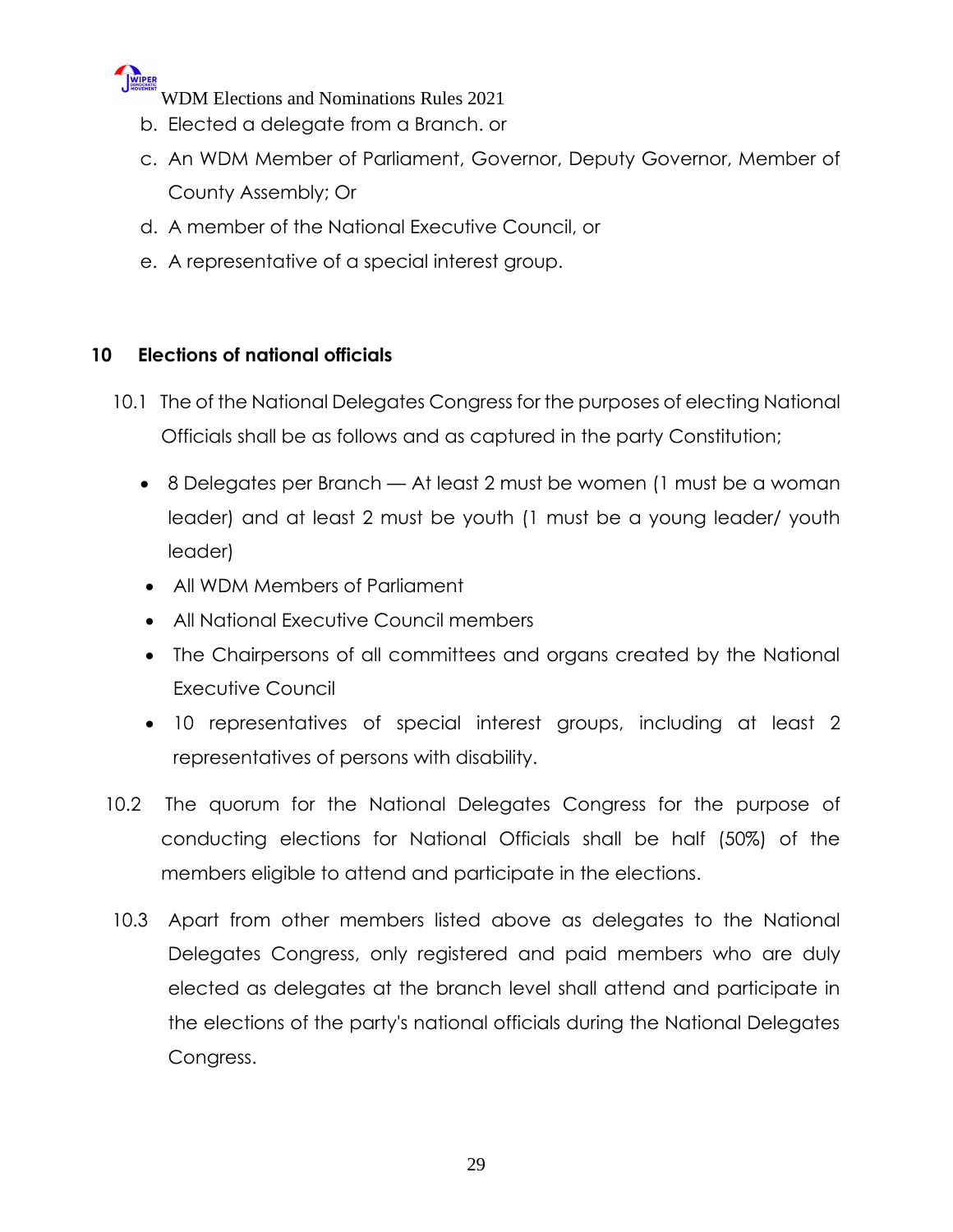

- 10.4 The names of the delegates attending the meeting must be in the register of members of the party.
- 10.5 Delegates attending the meeting to elect national party officials shall be required to produce a valid party membership card, a valid national identity card or passport and a national voters card.

#### **10.6 Disqualification from participating in election of national party officials**

Any delegate may be disqualified by the National Elections Board from taking part in the election of national officials On grounds of proven misconduct with regard to elections including:

- i. Bribing members prior to and during the patty nominations and elections.
- ii. Making public utterances and machinations that may arouse racial, ethnic, religious or gender animosities amongst the party member.
- iii. Pledging or showing allegiance to another political party without the party's consent
- iv. Promoting political violence and intimidation
- v. Misappropriating party funds and misusing party facilities
- vi. Disregarding or undermining party policy decisions including the election and nomination
- vii. Engaging in any conduct with respect to elections, which would invite disciplinary proceedings under the Constitution of the party,

#### **10.7 procedures during elections for national officials**

10.7.1 Elections will be by acclamation, by show of hands and where there is no clear victory, there will be voting by secret ballot

10.7.2 Elections by secret ballot will be conducted under the guidance of the National Elections Board.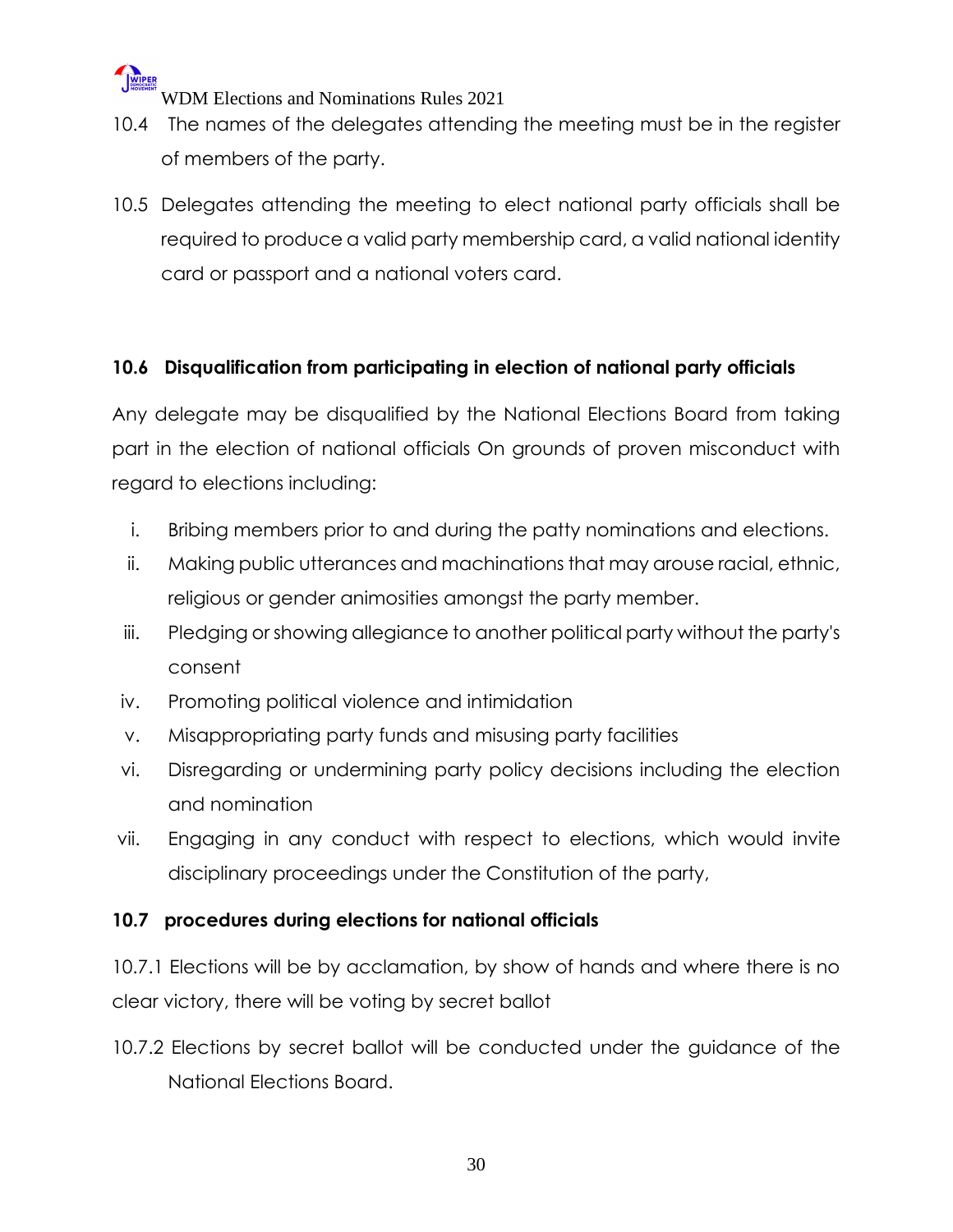10.7.3. members in positions that are not contested will be declared winners for those positions

#### **10.8 Preparations for the elections**

At any National Delegates Congress, convened for the purpose of holding elections for national officials, the Director of Elections and the election officials will:

- i. Arrange for security, law and order at the venue to ensure a conducive atmosphere for the free and fair elections devoid of violence, briber or other forms of inducements and undue influence or pressure.
- ii. Ensure that all delegates have a valid party card, national identify card or valid passport and the national voters card
- iii. Ensure that only delegates in the certified list of delegates are present and participate in the elections
- iv. Ensure that there is a quorum
- v. Accredit media representatives within to cover the elections
- vi. Ensure that the venue for the elections is laid out in accordance with the method of elections to be used and that all material required for elections are available.
- vii. Confirm that all the candidates presenting themselves for elections have been duly nominated by the National Elections Board.
- viii. Post the list of candidates alongside the positions they are vying for at the election venue and bring the same to the attention of the delegates.

#### **10.9 Procedures to be followed during balloting**

- 10.9.1 To commence elections, the designated Returning Officer shall:
	- i. Call the congress to order and explain the procedures to be followed in the election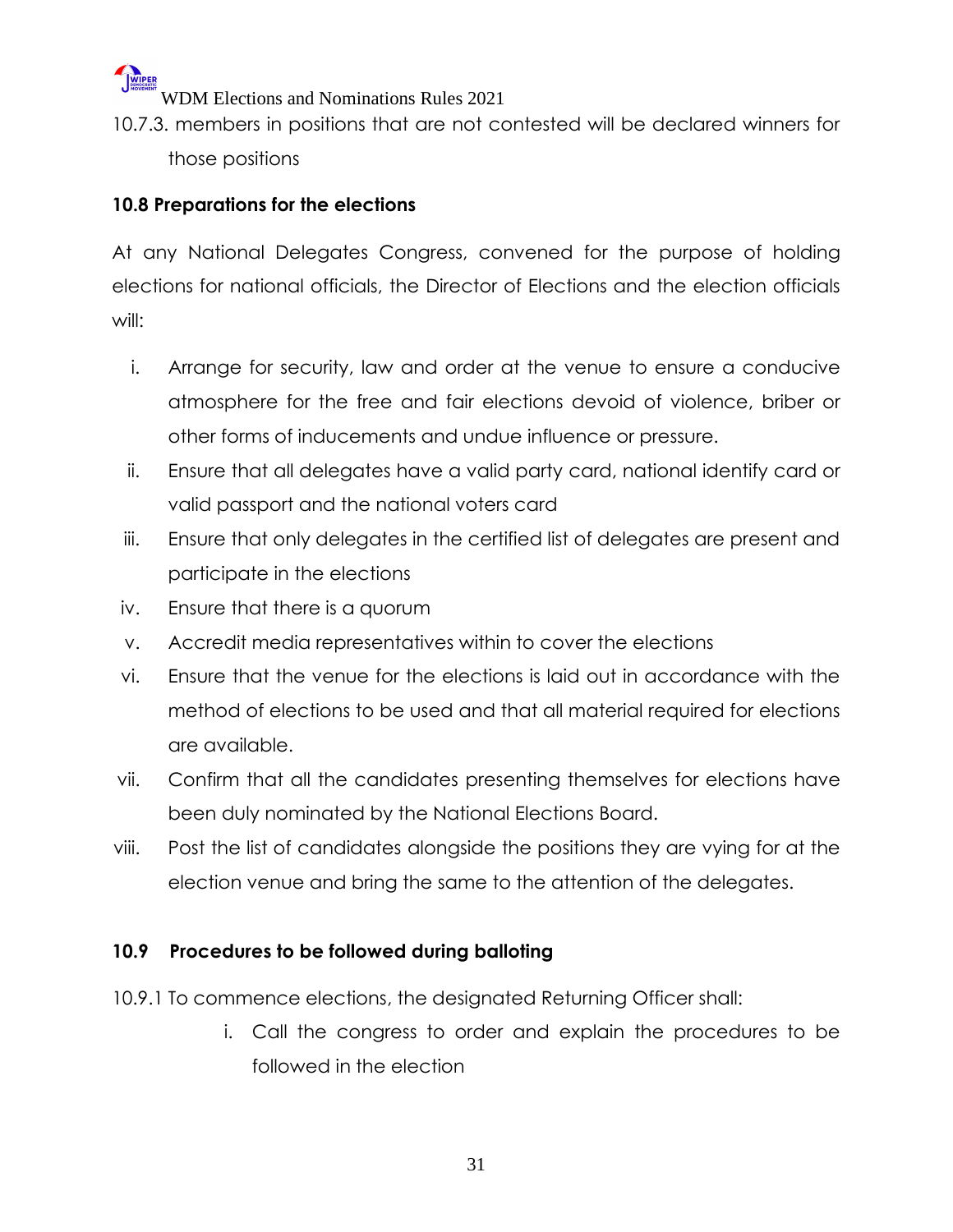ii.Call out the vacant positions one by one and indicate the names of persons who have been duly nominated to vie for these positions

- 10.9.2 Where only one candidate has been duly nominated for a particular position, the Returning Officer shall determine and announce that the person has been elected unopposed.
- 10.9.3 Where more than one candidate has been nominated for a particular position the Returning Officer shall to conduct elections for that position.
- 10.9.4 The elections will be by acclamation or by show of hands in the first instance.
- 10.9.5. The results will thereafter be announced and winners declared
- 10.9.5. where there is need for elections by secret ballot, The Returning Officer shall provide the delegates with ballot papers and conduct the election for each of the positions in a systematic order until all the position have been voted for.

#### **11 Procedures to be followed after the balloting**

- 11.1 After the balloting, the Returning Officer shall ensure that the votes for each of the positions are properly counted and or communicated or emailed to [marcusmutua790@gmail.com;](mailto:marcusmutua790@gmail.com) or the contacts of the Director of Elections.
- 11.2 The returning officer will make a written statement and announcement of the number of ballot papers issued to him/her, the number of ballot papers other than spoilt ballot papers used in the elections, the number of spoilt papers, and the number of ballot papers not used
- 11.3 The candidate who receives the highest number of votes for the position shall be declared the winner. In the event of a tie, a repeat poll shall be conducted until the winner is determined.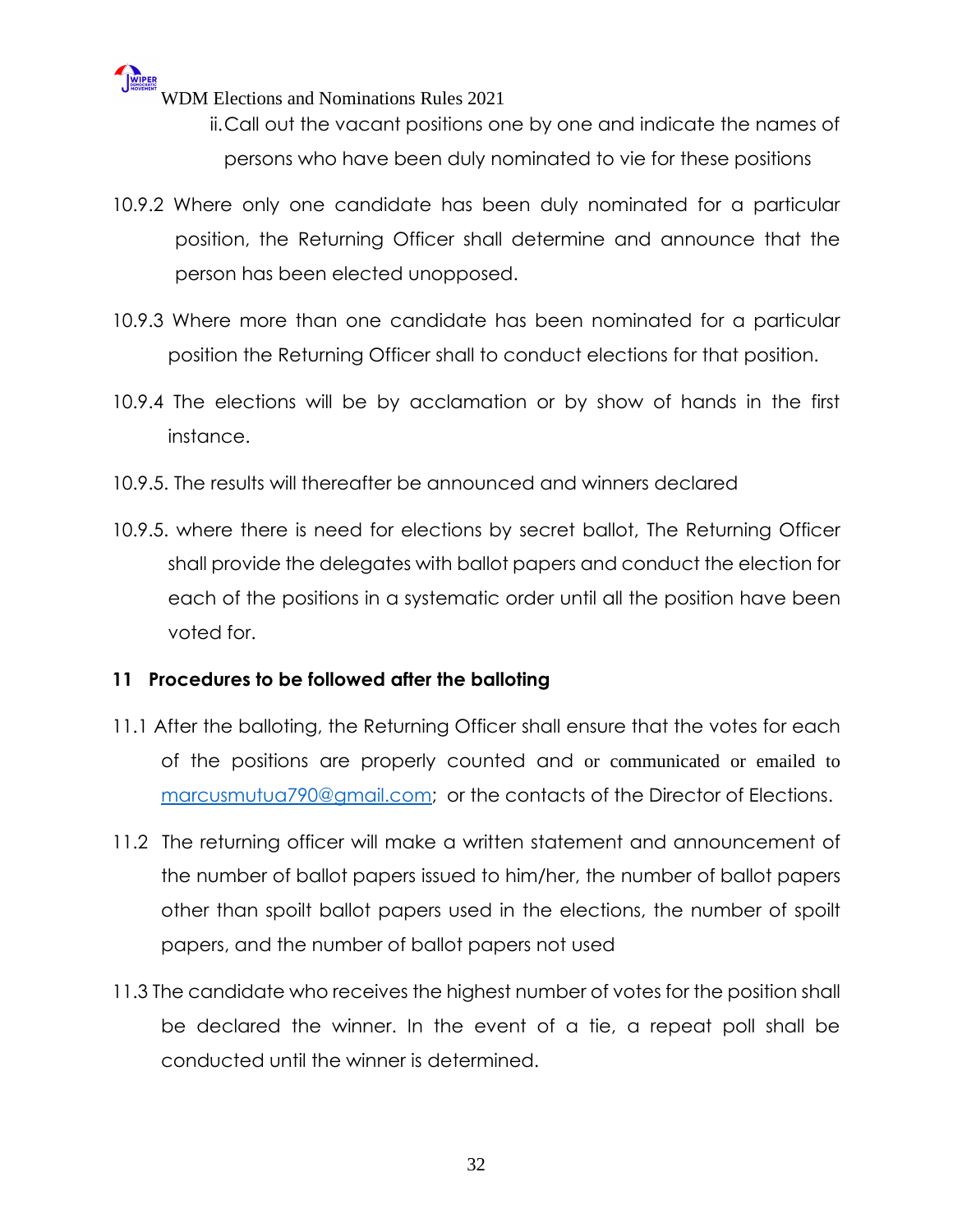

- 11.4 The Returning Officer shall announce the results publicly in respect of each position and prepare a written report and certified list of elected officials, give copies to the candidates or their agents and submit the same to the National Elections Board within 24 hours.
- 11.5 Persons elected to national offices shall assume office as soon as they are declared elected, provided that the outgoing officials shall hand over to incoming officials within seven days of the elections.
- 11.6 The Returning Officer shall after the announcement of the results and with the approval of the National Elections Board, keep all election documents and materials in safe custody for a period of 21 days. Thereafter, the Returning Officer shall hand over the documents and materials to the National Elections Board.

#### **12. Disputes and Appeals**

12.1 Any candidate who is dissatisfied with the outcome of nominations or party elections has a right to appeal to the National Elections Appeals Board within 3 days of the announcement of the results.

12.2 The appeal shall be in writing, signed by the appellant and forwarded either physically or electronically

12.3 The National Elections Appeals Board shall hear and determine the complaint within ten (10) days of receipt of the appeal. One may appeal to the Political Parties Tribunal if dissatisfied with the decision of the National Elections Appeals Board

#### **13. CONDUCT OF NOMINATIONS AND ELECTIONS**

- 13.1 There be a nomination form, which shall be completed by any member seeks nomination for any of the posts within the party.
- 13.2 The form shall provide for: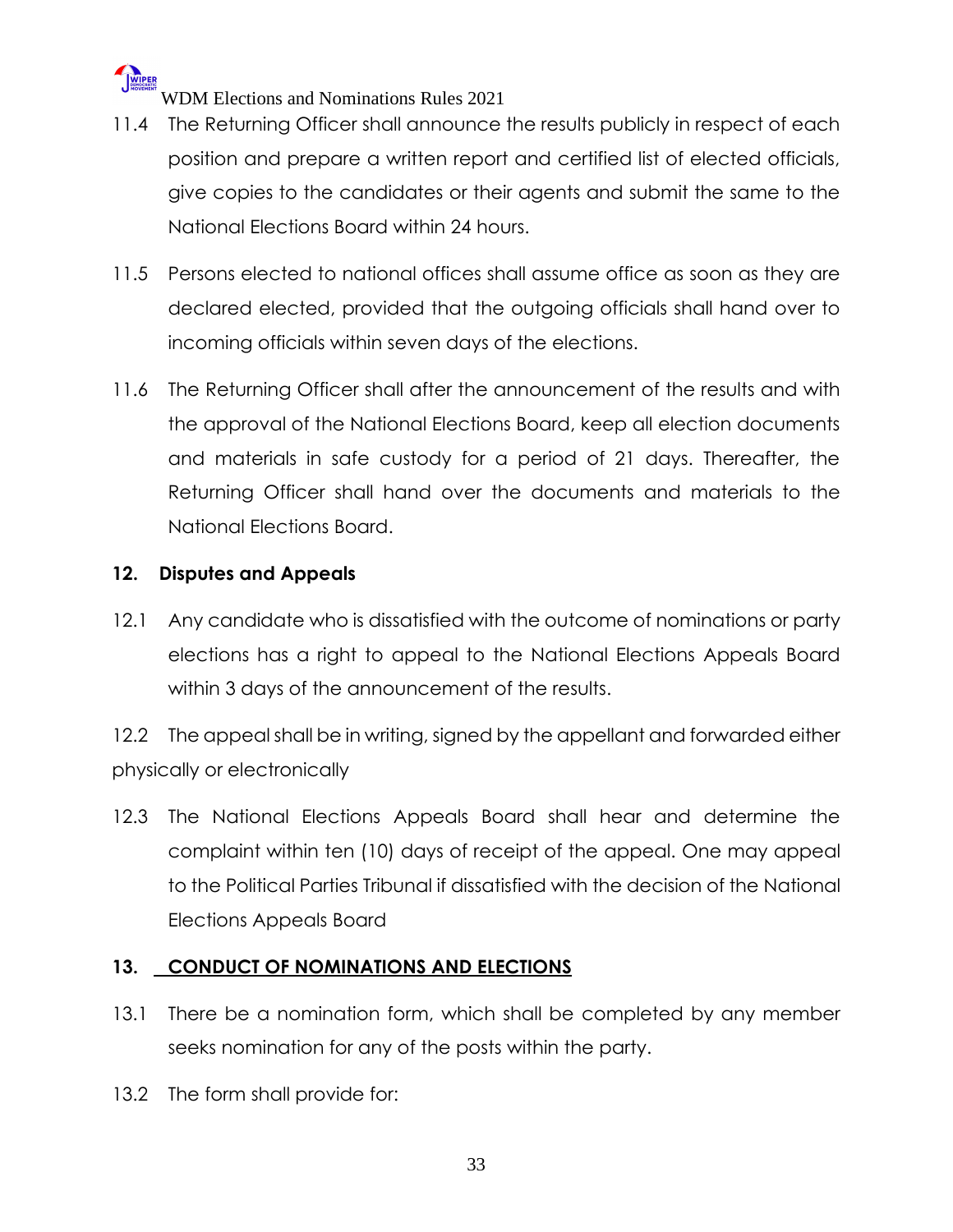- Name
- Age
- Gender
- Academic and Professional qualifications
- Occupation
- Membership Number
- Sub-Branch
- Year of Registration
- National ID Card Number or Passport Number
- Physical Address
- Nomination Fee Receipt Number
- Voters Card Number
- The position and the organ in which it is sought
- Proposer and Secondary who shall be fully paid up members
- Summary of Party activities engaged in so far;
- Statement of his or her commitment to the Party
- Date
- Signature
- 13.3 The form shall be accompanied by the Curriculum Vitae of the applicant
- 13.4 In respect of nominations of candidates at Sub-Branch and branch levels, the National Elections Board shall scrutinize the applications for nomination and determine whether the applicant satisfies all the requirements for nomination for the position.
- 13.5 The National Elections Board shall respectively certify that the applicant does or does not qualify for nomination. The National Elections Board shall inform the applicant of its determination in writing and publicize the same to the members. The National Elections Board shall thereafter compile a list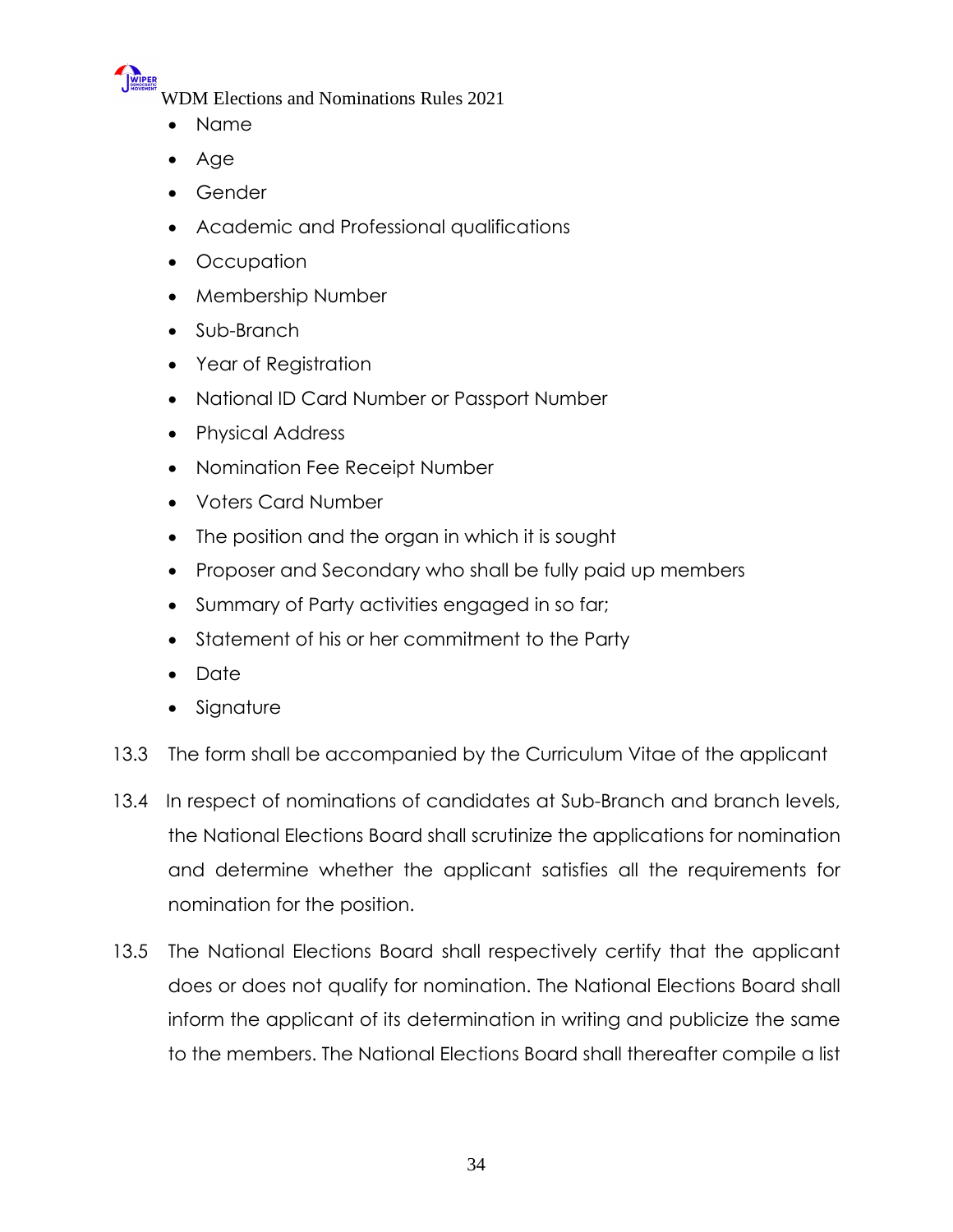**WIPER** WDM Elections and Nominations Rules 2021 of all the applicants and its determination on the applications and certify and submit a copy to the National Executive Council.

- 13.6 Nominations and elections for the national offices shall be supervised by the National Elections Board
- 13.7 In respect of nominations for candidates for national positions, the National Elections Board shall scrutinize the applications for nomination and determine whether the applicant satisfies all the requirements of the position.
- 13.8 with respect to National Officials, the NEC will appoint officials in act in positions that fall vacant which appointments are subject to confirmation by the NDC.

#### **14 PARTY CAMPAIGNS**

- 14.1 The National Elections Board shall determine from time to time the period during which candidates shall be permitted to campaign.
- 14.2 No campaigns shall be permitted on a polling day.

#### **15 Procedures on polling day**

- 15.1 The National Elections Board may determine the number and location of polling stations for the purposes of elections and nominations in the branch provided that there shall be at least one polling station in each sub-branch or ward as the case may be. Vote tallying may be conducted at the branch headquarters under the supervision of the Returning Officer
- 15.2 The National Elections Board shall provide and adequately publicize the following information:
	- i. Names and numbers of polling stations and nomination polling stations.
	- ii. Dates and hours of the nominations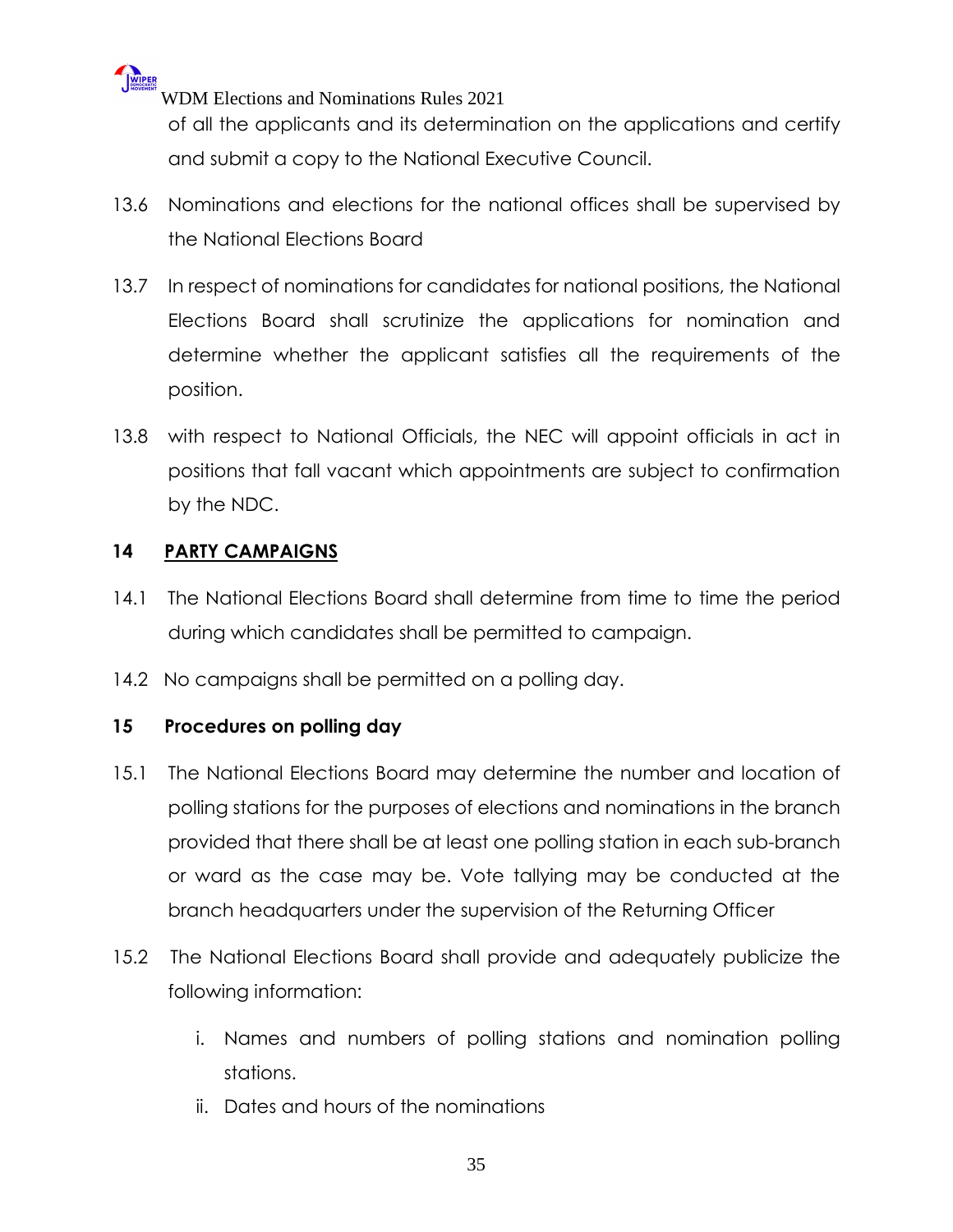WEREN WDM Elections and Nominations Rules 2021 iii. Dates and hours of the polls

- 15.3 Each polling station shall be presided over by a Presiding Officer appointed by the NEB
- 15.4 Each candidate may appoint in writing one (1) agent per polling station. Such appointment shall be notified to the Presiding Officer.
- 15.5 No person shall vote in a sub-branch or branch other than that in respect of which he or she is registered as specified in the member's register.
- 15.6 The voting shall be by secret ballot
- 15.7 The voting day shall begin not earlier than 6.00am and close not later than 6.00pm except under special circumstances. The special circumstances shall be documented by the Presiding Officer and forwarded in a report to the Returning Officer.
- 15.8 At the close of voting at each polling station, the Presiding Officer shall in the presence of candidates or their agents, count the votes cast for each candidate and enter the results in Election Return Form 1. The Presiding Officer shall certify the form and give a copy to the candidates or their agents.
- 15.9 The Presiding Officer shall retain copies of the election return forms and submit the original to the returning officer after announcing the results of the elections at the polling/counting station.
- 15.10 The Returning Officer shall tally all the results of all the polling stations in a sub-branch or branch as the case may be, announce the results and certify and submit the results and any other report to the National Elections Board
- 15.11 The Returning Officer may where necessary certify and submit the results and any reports to the National Elections Board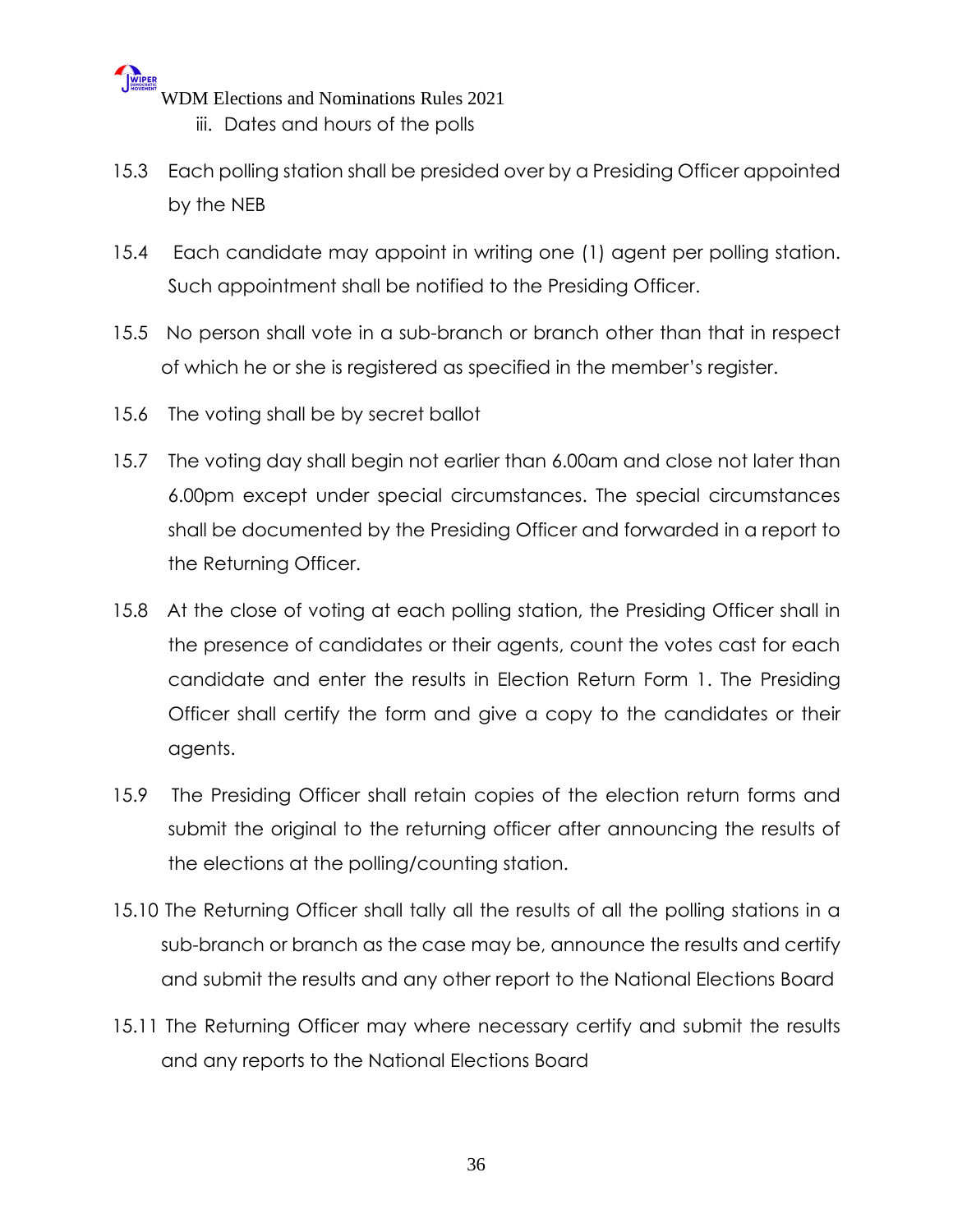

#### **16 Categories of elections covered**

These rules shall govern nomination of party candidates in respect of any nomination to be held for Presidential, Gubernatorial and his/her Deputy, Parliamentary and Civic/ County Assembly Elections.

#### **17 QUALIFICATIONS OF CANDIDATES**

#### **17.1 MEMBER OF THE COUNTY ASSEMBLY.**

- 17.1.1 A person seeking nomination for civic elections fulfill the following requirements:
	- i. Be a Kenyan citizen with a National Identity Card holder of a valid Kenyan Passport as may be prescribed by law.
	- ii. Be 18 years of age and above
	- iii. Be a registered voter in that electoral area
	- iv. Be a Premium Member of the party
	- v. Be a registered voter in that electoral area
	- vi. Proficient in Kiswahili and English. Be a fully paid up member of the sub-branch in the area in which she or he is seeking nomination.
	- vii. Have an active member of the party for at least three (3) months before the time of nomination, provided that the National Executive Council may for good cause which shall specifically documented, exempt an applicant from this requirement, subject to any conditions they may deem fit.
	- viii. Subscribe to the requirements as determined by NEB
	- ix. Meet the minimum requirements for Civic Candidates as set out by the Independent Electoral and Boundaries Commission.
- 17.1.2 An applicant for nomination shall furnish the following documents: -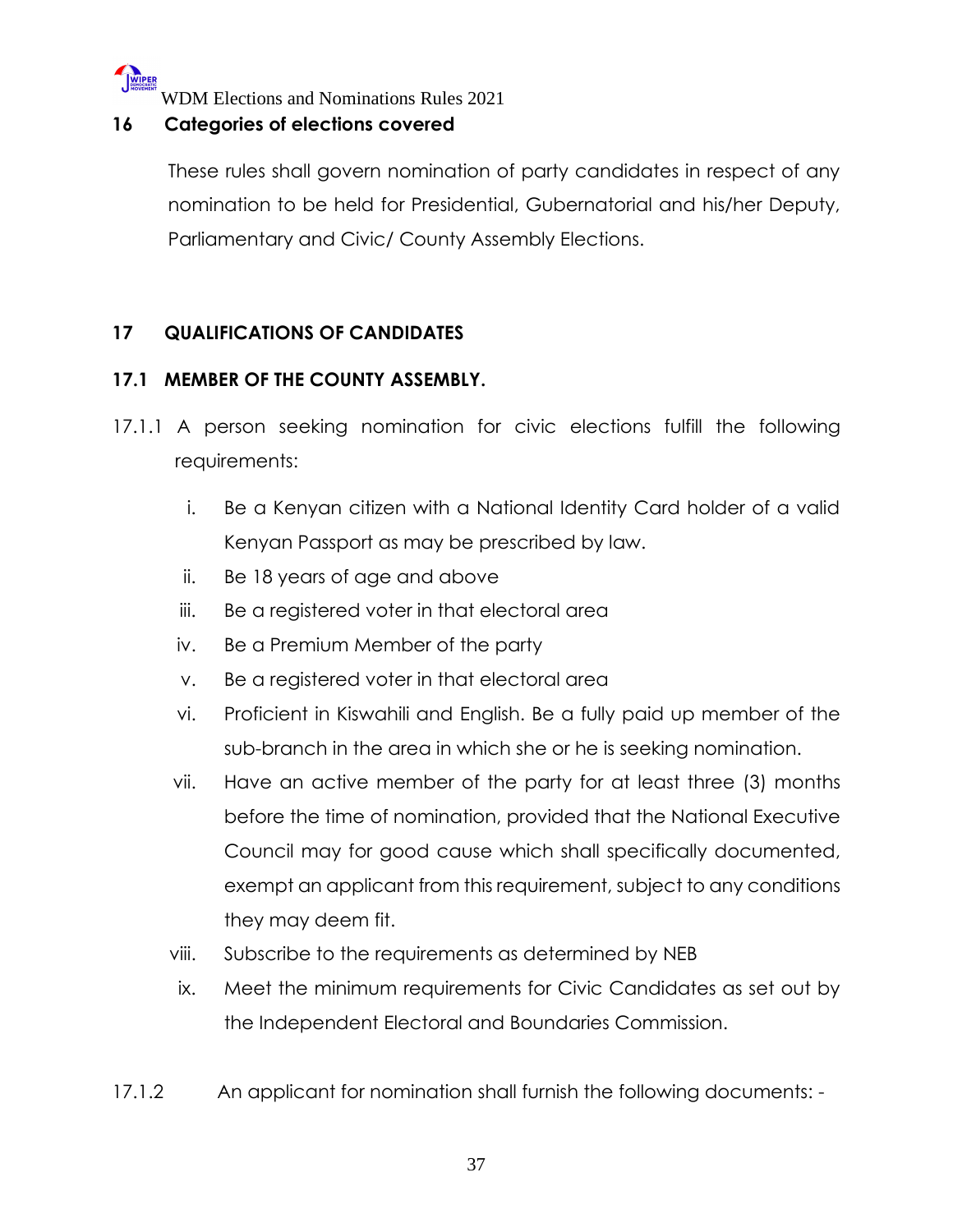- i. A nomination form to presented to the National Elections Board duly completed in triplicate and signed by a Proposer and Seconder both of whom must be members of WDM and registered voters in the electoral area;
- ii. Copy of national identity card or valid passport
- iii. Demonstrate active participation in party programs thee (3) months prior to seeking nomination, provided National Executive Council may for good cause, which shall be specifically documented, exempt an applicant from this requirement, subject to any conditions it may deem fit,
- iv. One Hundred (100) names, numbers and signatures of registered voters from his/her Ward;
- v. Non— refundable fee of 20,000/- paid to Wiper Democratic Party by a Bankers Cheque or deposited in the party account and Kshs-15,000/- for Special interest groups
- vi. A detailed Curriculum Vitae illustrating amongst other qualifications, the minimum educational qualifications above proven leadership abilities, experience in management of public affairs among others.
- vii. A copy of his or her voters card;
- viii. A copy of his or her WDM Membership Card;
- ix. Duly completed, Signed and witnessed party Code of Conduct Form.
- x. Duly completed, signed and witnessed Pledge of Commitment Form;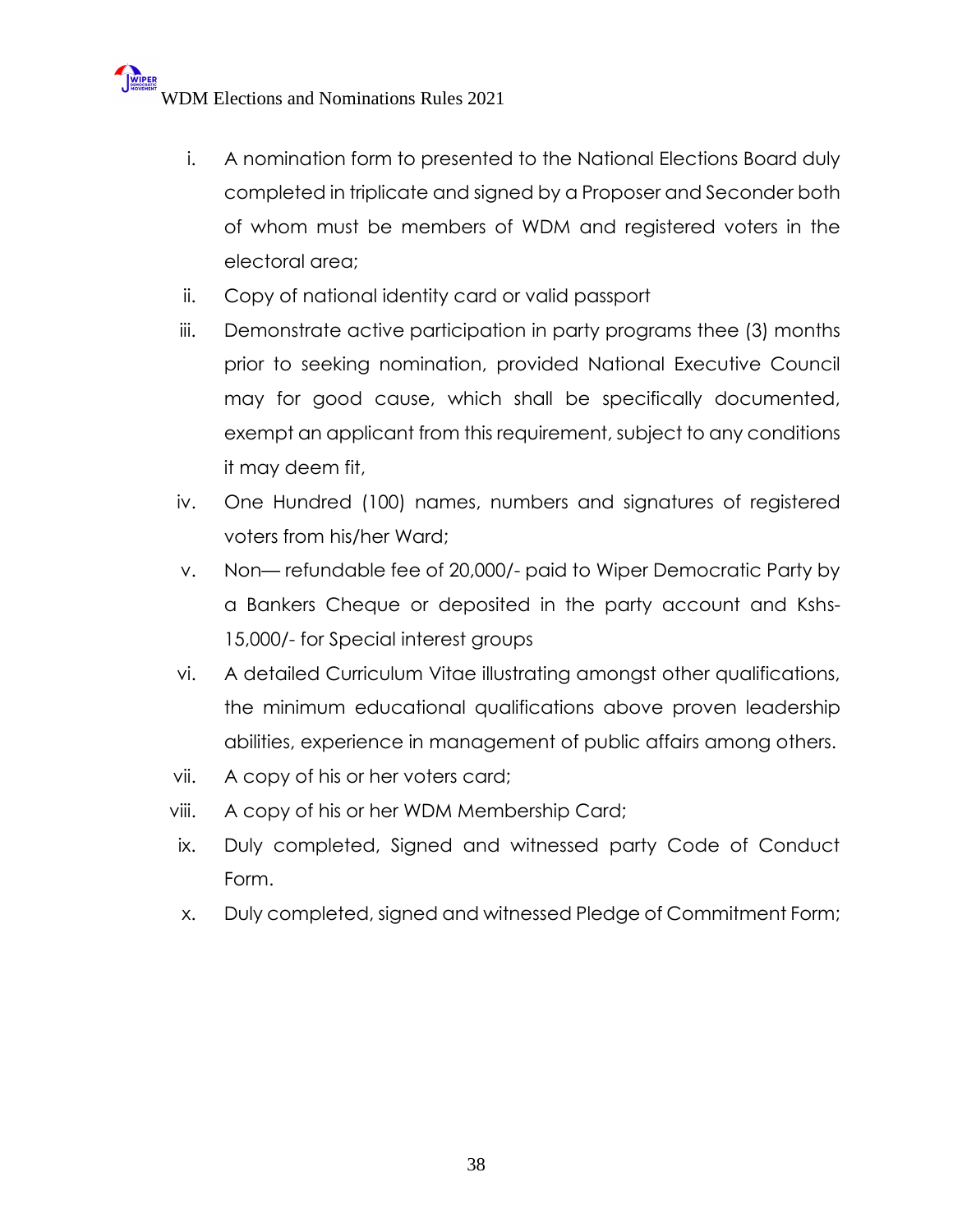#### **17.2 NOMINATIONS OF CANDIDATES FOR GOVERNOR**

17.3.1 A seeking nomination for elections as Governor shall fulfil the following requirements:

- i. Be registered as a voter in the County for which he/she seeks election,
- ii. Be a platinum life member of the patty,
- iii. Be in possession of a degree certificate obtained from a university recognized in Kenya,
- iv. Demonstrate active participation in party programs (3) months prior to seeking nomination, provided that the National Executive Council may for good cause which shall be specifically documented, exempt an applicant from this requirement, subject to any conditions it may deem fit,
- v. Meet the minimum requirements parliamentary and county candidates as set out by the Independent Electoral Boundaries Commission and such Other relevant regulation that may be in force.

17.3.2 An applicant for nomination shall furnish the following documents:

- i. Five Hundred 500) names, numbers and signatures of registered voters from his/her
- ii. Duly completed Nomination Form in duplicate.
- iii. Copy of national identity card or Passport,
- iv. A copy of Elector' s card,
- v. A copy of Wiper Democratic Movement Life Membership Certificate.
- vi. Non- refundable fee of 500,000/= paid to WIPER Democratic PARTY by a Bankers Cheque or deposited in the Party's account and Kshs- 250,000/- for Special interest groups.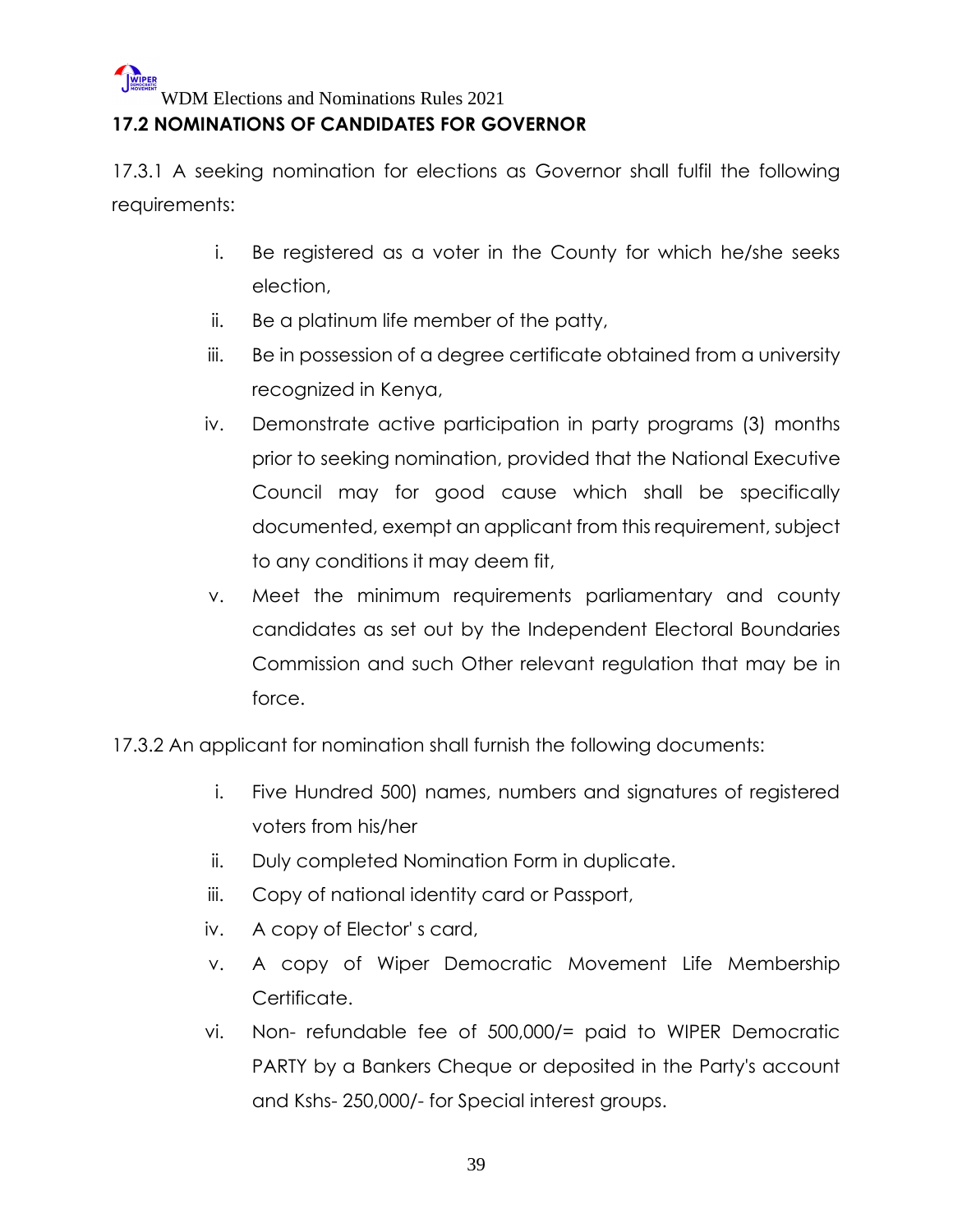

- vii. A copy of the degree certificate obtained from a university recognized in Kenya,
- viii. Duly executed Code of Conduct Form.
- ix. Meet all other requirements under the Elections Act and Regulations made by the Commission.

#### 17.4 **Parliamentary Election**

- 17.4.1 A person nomination for Parliamentary Elections shall fulfill the following requirements:
	- **i.** Be a registered voter in the Constituency or county for which he/she seeks election,
	- ii. Be a Kenyan citizen with a national identity card or passport;
- iii. Be eighteen years of age and above
- iv. Be a registered voter in that electoral area
- v. Be a PLATINUM life member of the party
- vi. Be proficient in English and Kiswahili
- vii. Demonstrate active participation in Party programs three (3) months prior to seeking nomination, provided that the National Executive Council may for good cause which shall be specifically documented, exempt an applicant from this requirement, subject to any conditions it may deem fit, meet the minimum requirements for Parliamentary Candidates as set out by the Independent Electoral and Boundaries Commission-
- 17.4.2 Candidates in respect of Parliamentary nominations shall be required to provide the following: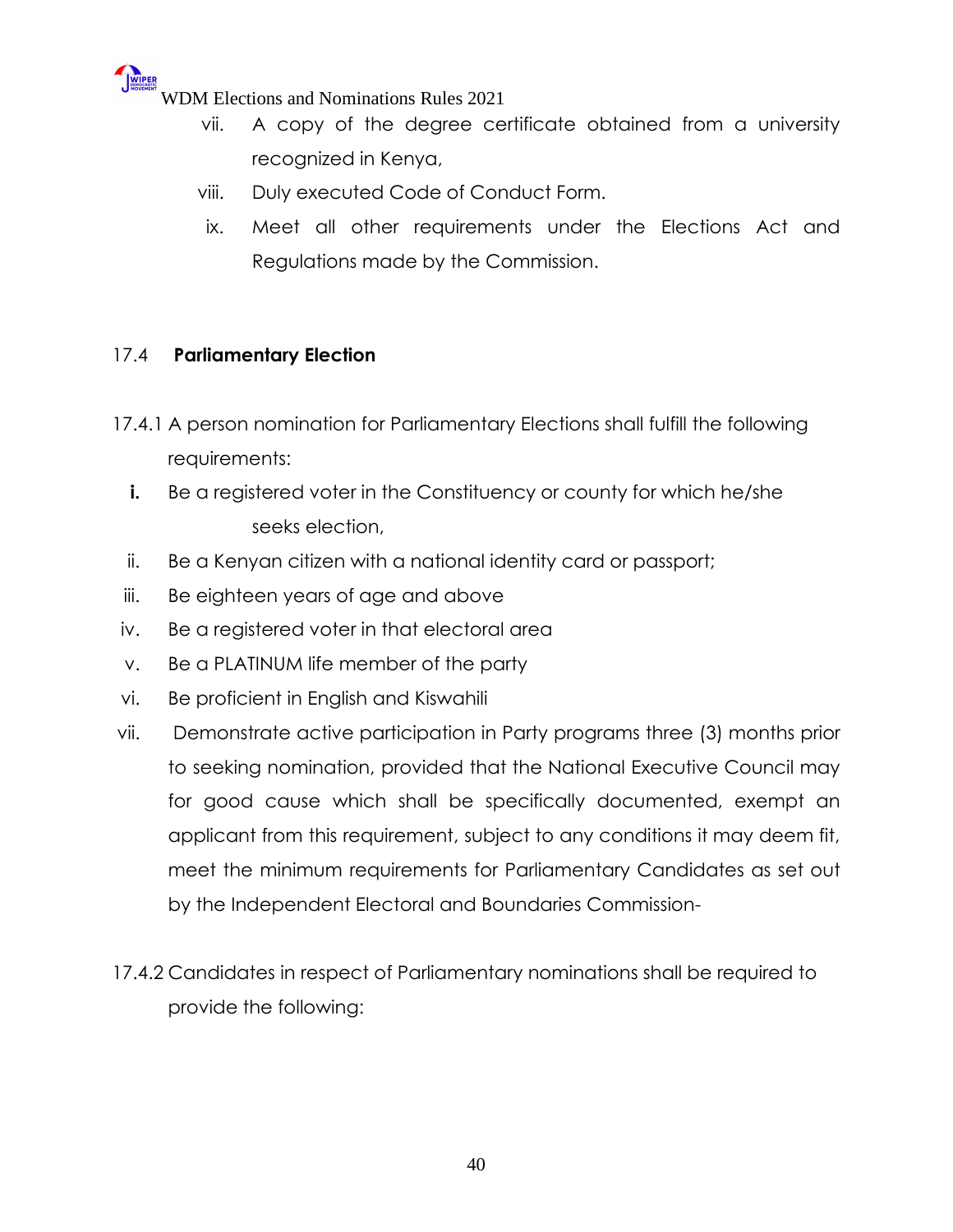

- i. A nomination form presented to the Board duly completed in triplicate and signed by a Proposer and Seconder from WDM members who are registered voters from his/her Constituency;
- ii. Two Hundred (200) signatures of registered voters within the Constituency/County;
- iii. Evidence of active WDM membership for at least two (2) months prior to the application or National Executive Council exemption certificate.
- iv. A Non-refundable nomination fee of Kshs. 200,000/= paid to WDM by bankers cheque and Ksh- 100,000/- for Special interest groups.
- v. A detailed Curriculum Vitae indicating amongst other qualifications:
	- a. Educational qualifications
	- b. Work experience
	- c. Relevant interests and competencies
- vi. A copy of National Identification Card or valid passport
- vii. A copy of his or her Voters card
- viii. A Copy of WDM Life Membership Card
- ix. Duly completed, signed and witnessed Code of Conduct Form
- x. Duly completed, signed and witnessed Pledge of Commitment Form

#### **17.5 Presidential Election**

17.5.1 A person seeking nomination for Presidential Elections shall fulfill the following requirements:

- i. Has been an active member of the party for a period not less than two (2) years prior to the time of seeking nomination, provided that the National Executive Council may for good cause, which shall be specifically documented, exempt any applicant from this requirement.
- ii. Be a Kenyan citizen by birth with a national identity card or a holder of a valid Kenyan passport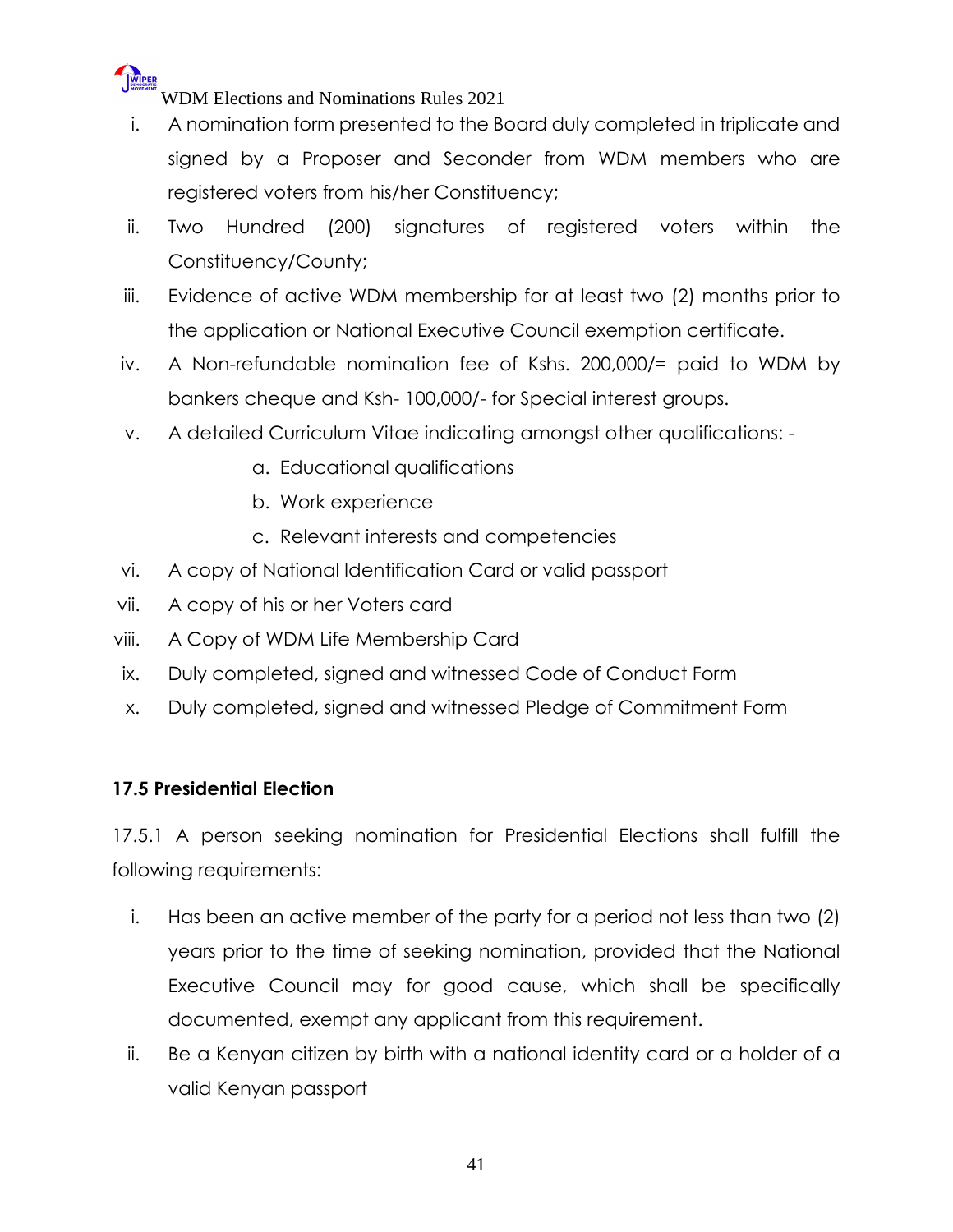

- iii. Is qualified to stand for election as a member of Parliament
- iv. Be a registered voter
- v. Be a platinum registered voter in Kenya.
- vi. Be thirty-five (35) years of age and above.
- vii. Be conversant with, support and subscribe to the Party ideology, Philosophy, Mission and Values.
- viii. Be a life of the Party
- ix. Holder of a degree from a university recognized in Kenya. Have an active member of the party for at least two (2) years before the lime of seeking nomination, provided that the National Executive Council may for good cause, which shall specifically have documented, exempt any applicant from this

requirement.

- x. Be of high moral standing and integrity
- xi. Meet the minimum requirements for Presidential Candidates as set out by the Independent Electoral Boundaries Commission and such other relevant regulation that may be in force.
- 17.5.3. Candidates in respect of Presidential nomination shall be required to provide the following:
	- (i) A Nomination form to be presented to the Board duly completed in triplicate and signed' Proposed and Seconded by WDM members who are registered voters.
	- (ii) Evidence of active WDM for at least two (2) years prior to making the application.
	- (iii) A copy of elector's card
	- (iv) A copy of Wiper Democratic Movement Life Membership **Certificate**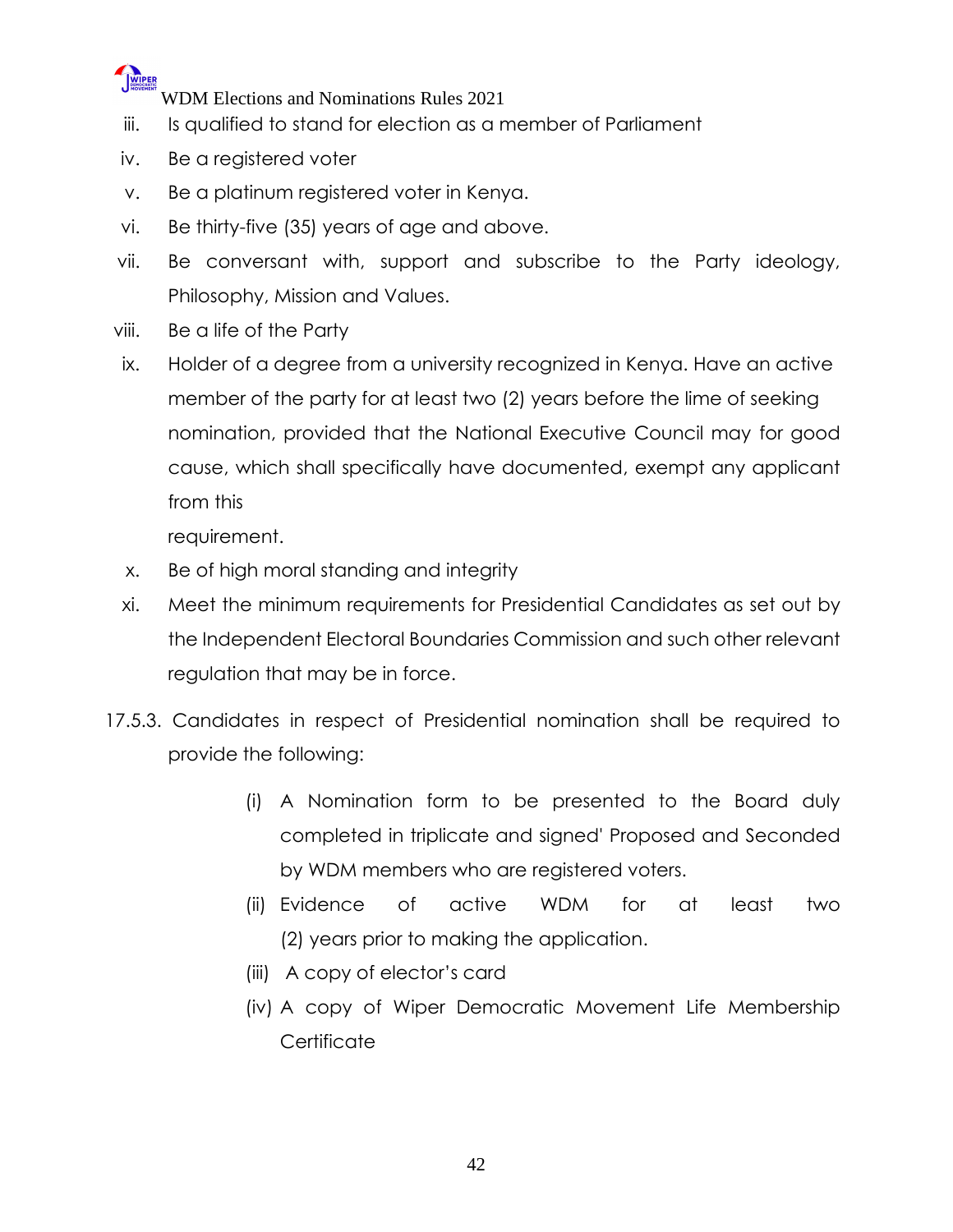- (v) Be qualified to stand in an election which he/she seeks under the provisions of the Law for the time being regulating and governing the conduct of elections in Kenya.
- (vi) Sign the party Code of Conduct and abide by the party Pledge of Commitment.
- (vii) Two thousand (2000) signatures of duly registered voters
- (viii) A Non-refundable nomination fee of Kshs. 1,000,000/= paid to Wiper Democratic Movement by a Bankers Cheque or deposited in the Party's account and Ksh- 900,000/- for Special interest groups.
- (ix) Submit a detailed Curriculum Vitae indicating education qualification, proven leadership abilities, experience in management of public affairs among Others
- (x) Duly completed, signed and witnessed Party Code of Conduct Form.
- (xi) Duly completed, signed and witnessed Pledge of Commitment Form
- (xii) A copy of the National Identification Card;
- (xiii)Two thousand (2000) signatures from at least twenty-four (24) counties consisting of WDM members who are duly registered voters,
- (xiv) Not owe allegiance to a foreign State or another political party.
- (xv)A copy of their Voter's Card;
- (xvi) A copy of WDM Premium Membership Card;
- (xvii)Duly completed, signal and witnessed Code of Conduct Form;
- (xviii) Duly completed, signed and witnessed Pledge of Commitment Form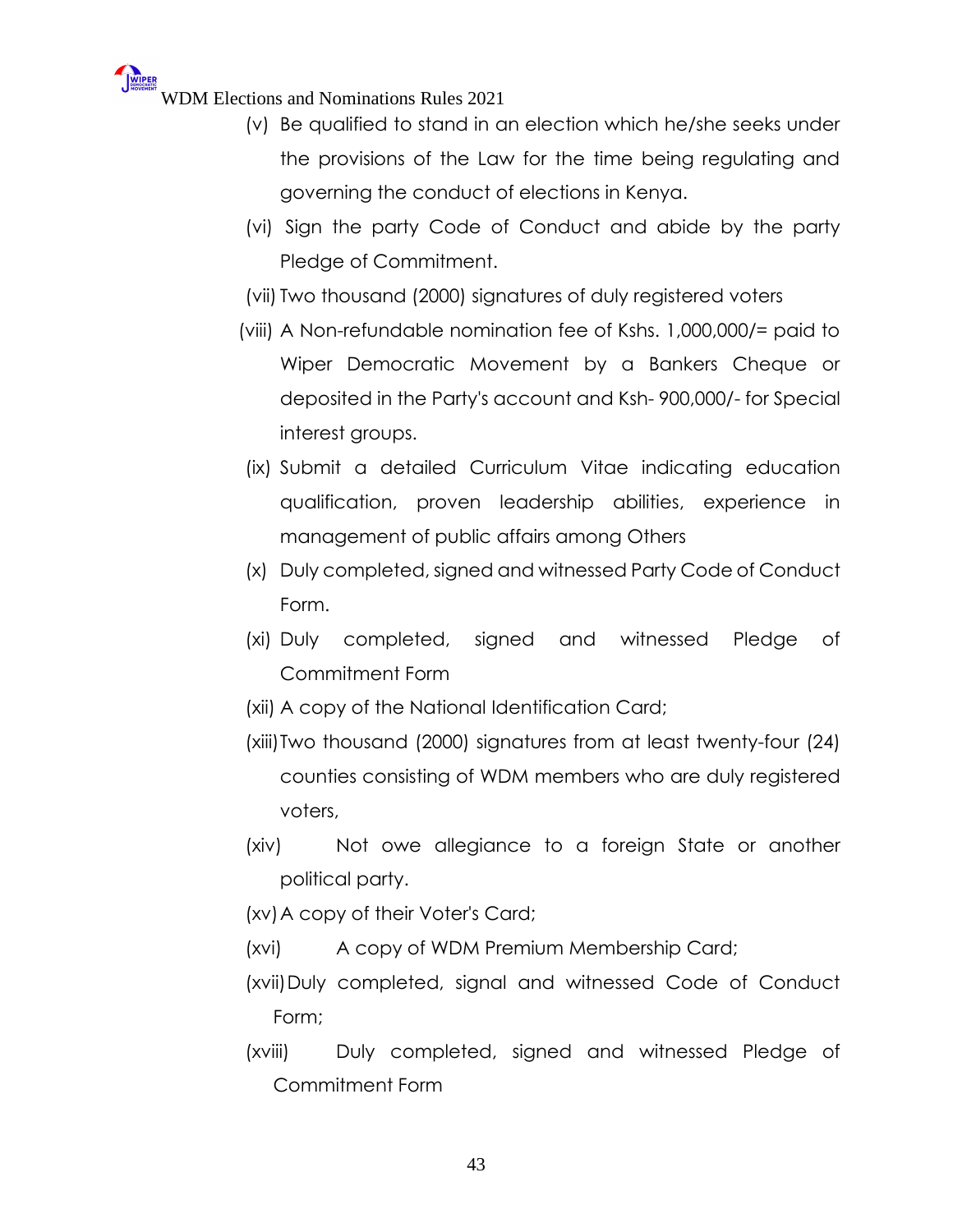#### WIPER WDM Elections and Nominations Rules 2021 **17.6 PARTY LIST-SPECIAL SEATS**.

- 17.6.1 The NEB shall nominate and present a list of members to the Commission in the category of Party. List members in accordance Articles. 97 (I)(C), 98I (b), (c), (d), 177 (I)(b), (c) of the Constitution of Kenya and Section 34 of the Elections Act NO. 24 Of 2011.
- 17.6.2 In the case of persons nominated pursuant Article 177(I) (c) of the Constitution, the party list shall include a certification in the manner prescribed by the Commission.
- 17.6.3 A person nominated under the foregoing provisions be a person who is a member of the Party on the date of submission of the party list to the Commission.
- 17.6.4 The party list shall comprise the appropriate number of qualified candidates and alternates between male and female candidates in the priority in which they are listed except in the case of the seats provided for under Article 98 (I) (b) of the Constitution.
- 17.6.5 The party list shall reflect the regional and ethnic diversity of the people of Kenya save in case of county assembly seats.
- 17.6.6 The party list shall not contain a name of a candidate nominated for an election.
- 17.6.7The qualifications and disqualifications prescribed for Members of Parliament and County Assembly shall apply to the Nomination for special seats.

#### **18. Disqualifications**

18.1 A shall be disqualified from seeking nomination for civic, parliamentary and presidential elections if that person: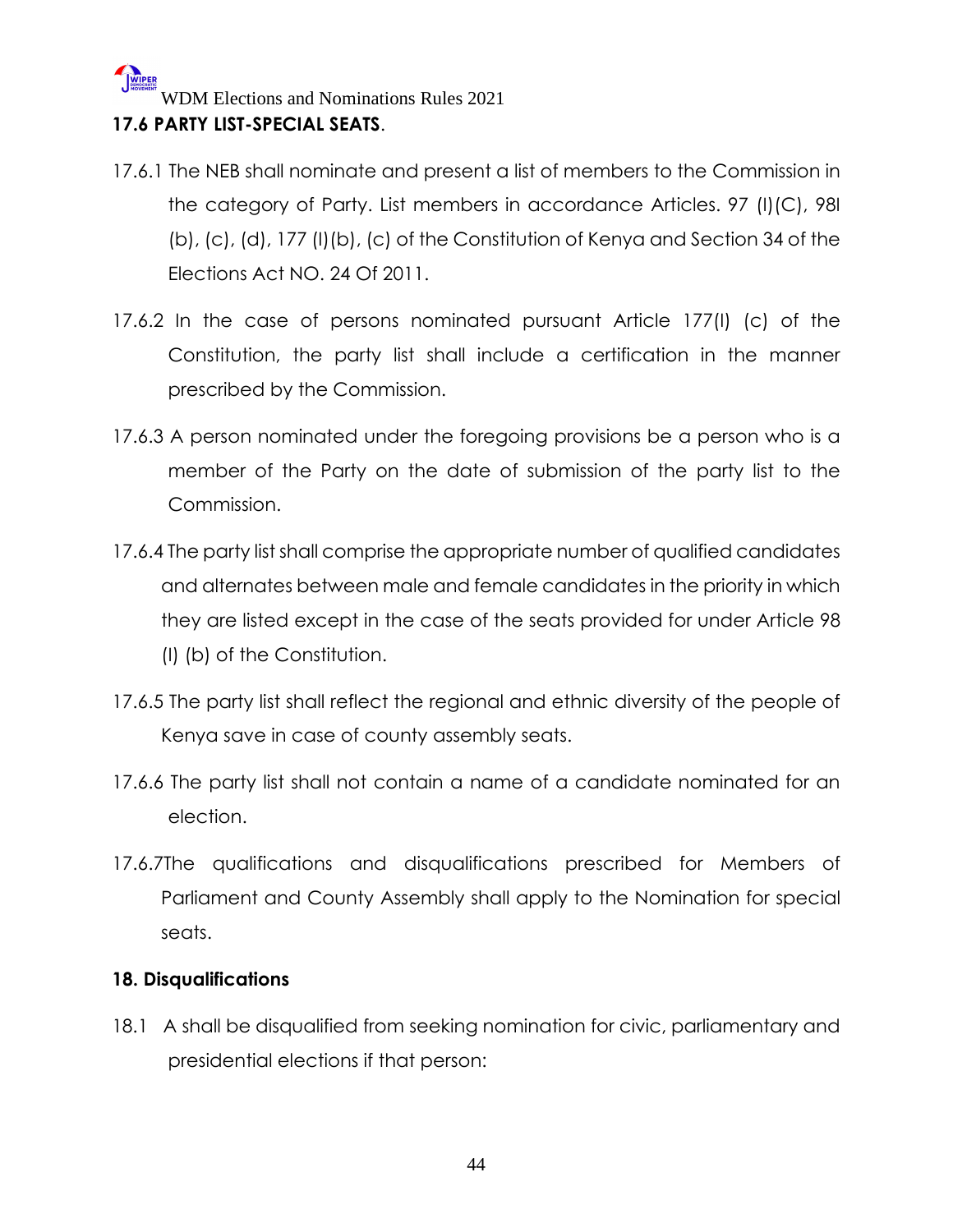## WIPER

WDM Elections and Nominations Rules 2021

- a. Has been convicted of any criminal offence amounting to a felony other than a political offence, provided that the National Executive Council may for good cause, which shall be specifically documented, exempt any applicant from this requirement
- b. Is an undischarged bankrupt
- c. Suffers from Mental and/or physical impairment, which adversely affects the ability to carry out the duties of the office.
- d. Has uncleared arrears with the party in terms of contribution
- e. Has been guilty of misconduct or dishonesty in the conduct of party affairs.
- f. Does not qualify to hold office pursuant to the provisions of the Constitution of Kenya, 2010, the Elections Act No. 24 of 2011, the Constitution of the party and such other relevant laws and regulation that may be in force.

#### **19 Pledge of Commitment**

19.1. All applicants for nomination as party candidates shall sign a code of conduct, pledge or commitment to contribute monthly towards the financing of party operations and copy of the party manifesto which must be witnessed by a Commissioner of Oaths or Magistrate. The amounts to be pledged by party candidates shall be set and reviewed from time to time by the National Executive Council. The amounts pledged shall be recoverable by the party as a civil debt.

#### **NOMINATION PROCESS**

#### **20 Announcement of Vacant Positions**

20.1 Upon a resolution by the National Executive Council, the National Elections Board shall advertise and receive applications in forms prescribed in these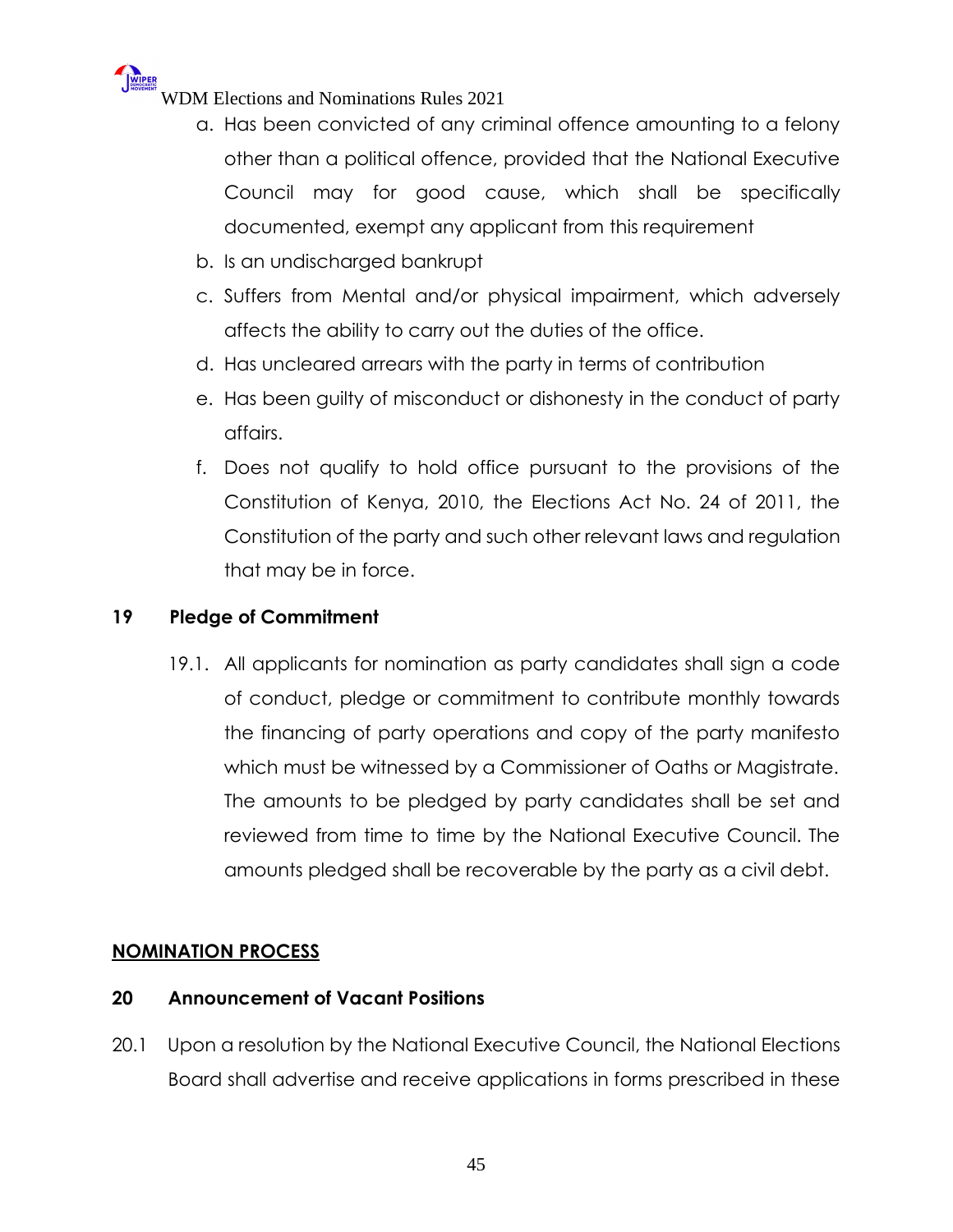

rules for Party Elections for nominations for the positions Presidential, Governor, Parliamentary and County Assembly Candidates. The advertisement shall contain such details as the Board shall deem necessary.

- 20.2 All interested persons shall submit their duly filled nomination forms and payment receipts to the National Elections Board in respect of County Assembly, candidates for onward transmission to the WDM Secretariat in respect of Presidential, Gubernatorial and Parliamentary Candidates, attaching all required documents.
- 20.3 All interested persons seeking nomination in respect of any election where these rules apply, shall submit to the National Elections Board, a duly completed Pledge of Loyalty Form.
- 20.4 The National Elections Board shall present to the WDM National Executive Council the names of the Presidential, Gubernatorial Parliamentary and County Assembly candidates who have applied for nomination.
- 20.5 The party shall compile and publish the list of names of all persons who have been duly nominated in at least two newspapers in circulation throughout Kenya. Copies of the lists of the names shall be set to: -
	- (a) All the Returning Officers,
	- (b) National Elections Board
- 20.6 The list compiled and published shall be open for inspection at all offices of the Returning Officers by all interested parties in the Party nominations, for a period of not less than three days.
- 20.7 Any person who considers that her/his name has been wrongly or unfairly omitted from that list, shall have the right to appeal to the National Election Appeals Board set herein within a period of 48 hours after the expiry of the inspection period, provided that this deadline may be extended in exceptional; circumstances, which shall be specifically documented.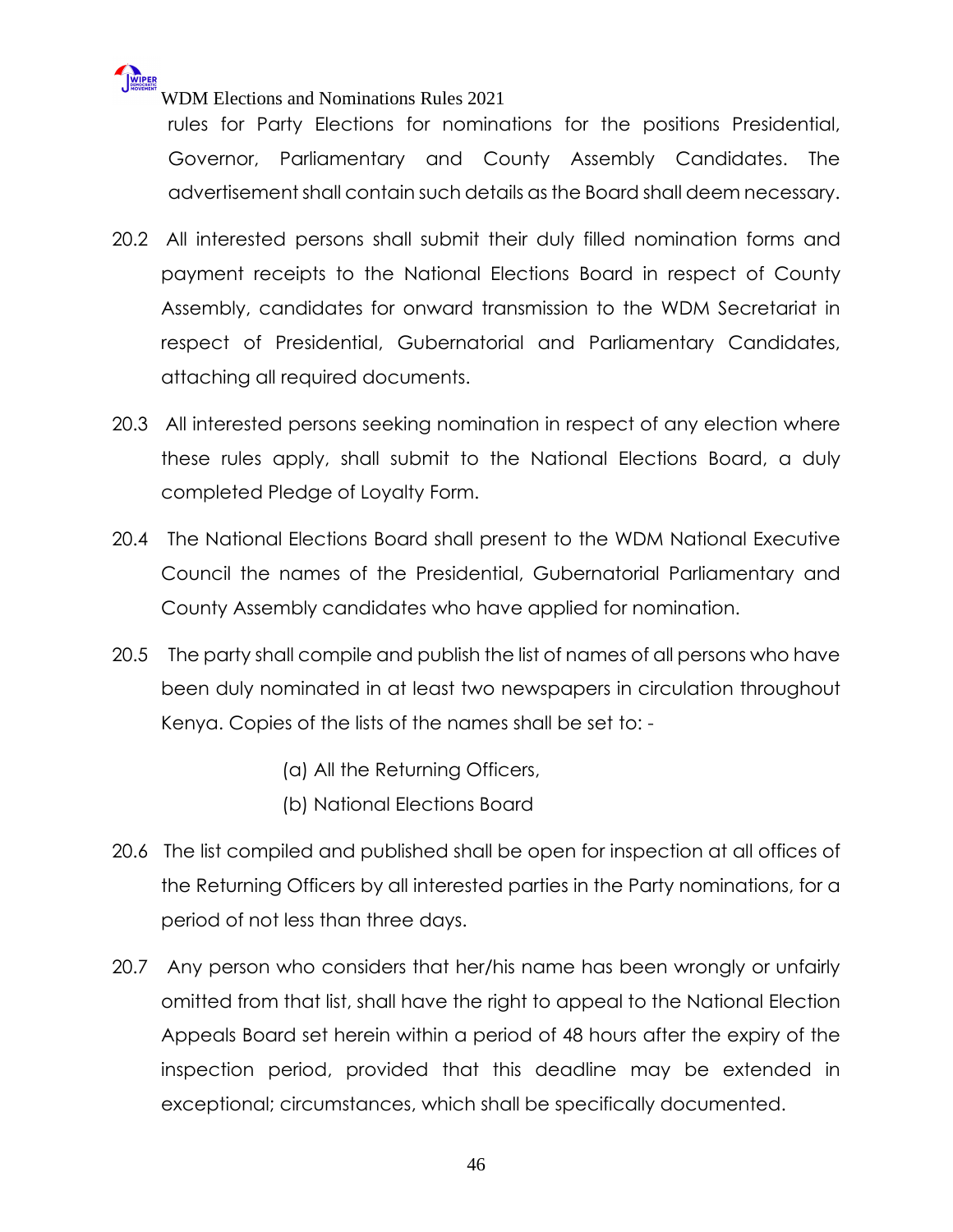

- 20.8. The NEAB will hear and determine the complaint relating to list of nominees and candidates within a period of 3 days after the filing of the complaint taking care to ensure that the party concerned in heard relating to the complaint.
- 20.9 Appeals from the decisions of the NEAB will be filed at the Political Parties Disputes Tribunal
- 20.10 The Party will take measures to ensure that not more than two thirds of the members in the published list are of the same gender
- 20.11 The measures Could be based on affirmative action including that part of tickets for elective seats for Parliament are reserved for women members in a manner that the Party NEC will determine.

#### **21 VETTING OF NOMINATIONS**

- 21.1 The NEB shall be responsible for vetting of candidates in accordance with the Constitution of the Republic of Kenya, The political Parties Act, 2011, The Elections Act, 2011, The County Government Act, 2012, the Party Constitution and Party Election and Nomination Rules. In vetting a candidate, the NEB shall take into account the following:
	- (i) The contribution of the candidate to the Party activities.
	- (ii) Demonstrated loyally to the many, its leadership and organs.
	- (iii)Ability to represent the area for which the candidates seek nomination.
	- (iv)Ability to articulate and propagate party policies and ideology.
	- (v)Member skills and qualifications that are of benefit to the Party
- 21.2 The vetting of all candidates shall be conducted by the National Elections Board.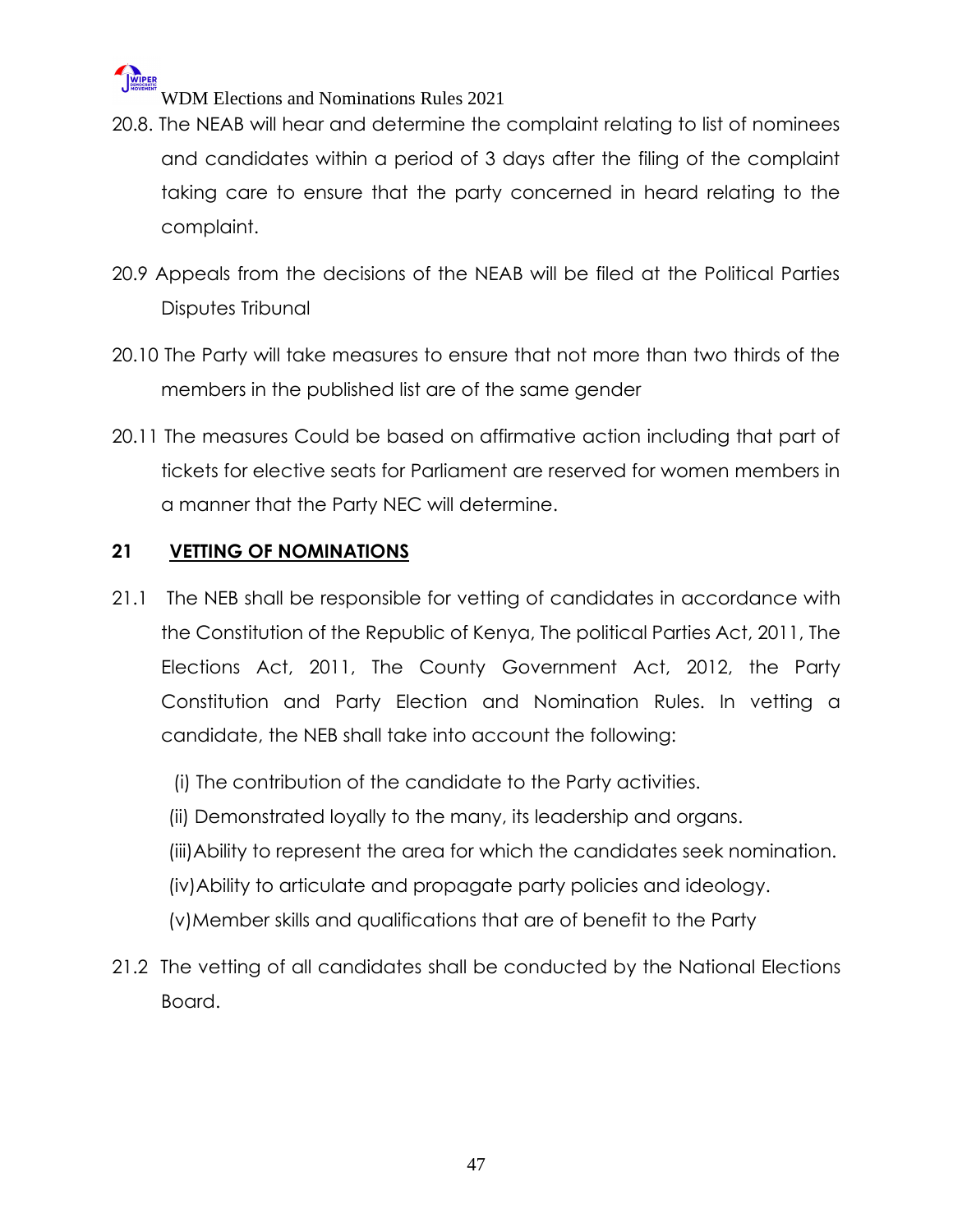

- 21.3 The National Elections Board shall vet all senator, parliamentary and governor aspirants at a venue and time determined in accordance with the Party's electoral calendar.
- 21.4 The National Elections Board shall transmit a list of all qualified applicants to the National Executive Council within 48 hours of the end of the vetting process.
- 21.5 The vetting of candidates for the presidency shall be conducted by the National Secretariat.
- 21.6 The National Secretariat shall transmit a list of cleared candidates to the National Executive Council within 48 hours of the end of the vetting process.
- 21.7 On the day and at the time specified by the National Elections Board for vetting, all candidates/proxies shall present themselves before National Elections Board, with the following documents
	- a) A National Identity Card
	- b) Party Membership Card
	- c) Voters Card
	- d) Nomination fees receipt
	- e) Current 3 passport-size color photographs with their full names printed and signed at the back.
- 21.8 Any candidate who fails to present herself/himself or his/her proxy on the day, time and place specified in accordance with the rules shall be disqualified from the nomination.
- 21.9 Where there is only one successful applicant or the applicant is unopposed such applicant shall be declared the Party's candidate. If there is more than one candidate, the National Elections Board will prepare and announce the list of all approved and organize party nominations as appropriate.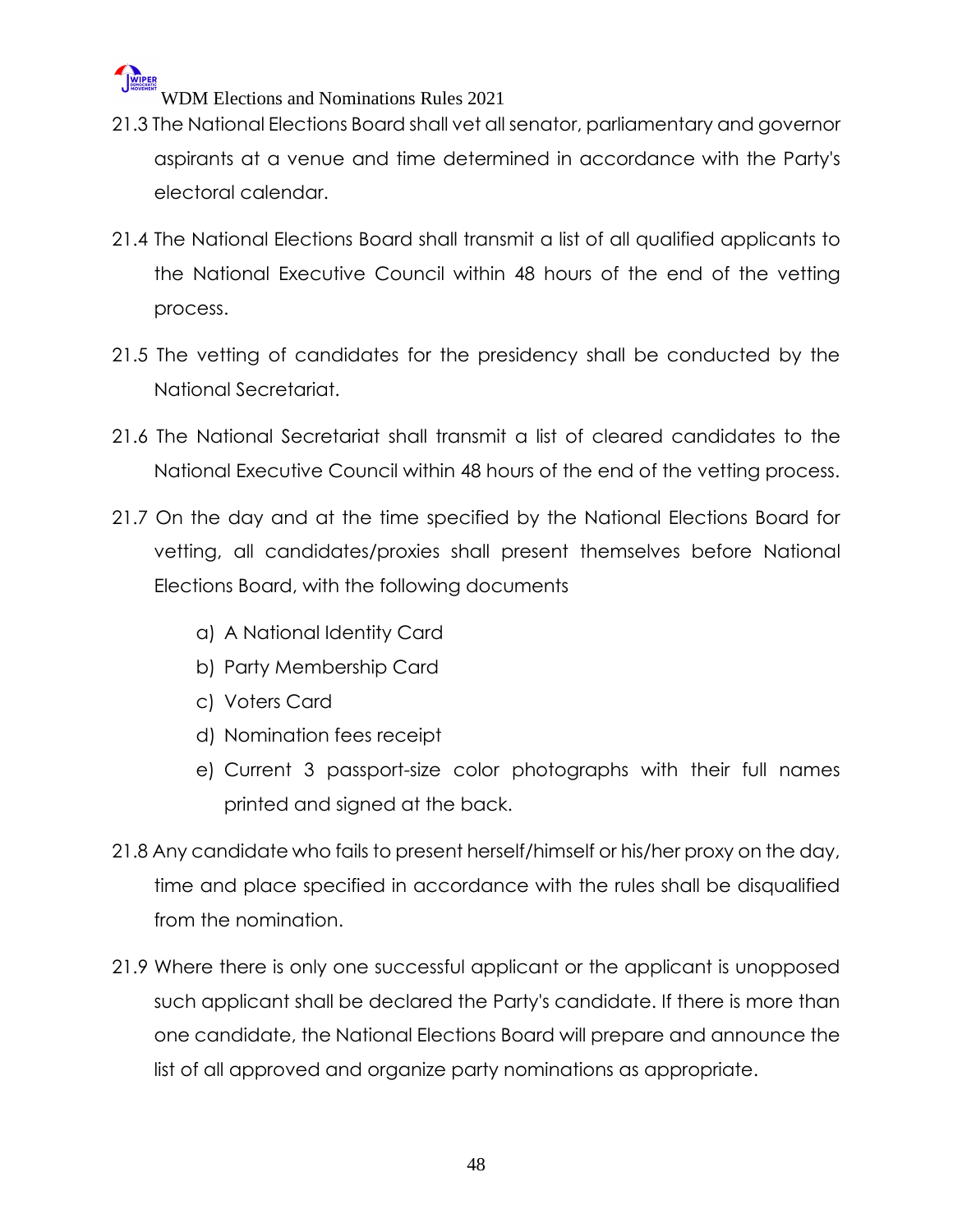#### **22 COMPLAINTS AND APPEALS**

- 22.1 All complaints and appeals in connection with the vetting and nominations of civic candidates shall be submitted to the National Election Appeals Board in writing by the aggrieved party personally or through his duly appointed agent within 48 hours of announcement of the list of party nominees.
- 22.2 All complaints and appeals in connection with the vetting and nominations of parliamentary candidates shall be submitted to the National Election Appeals Board in writing by the aggrieved party personally or through his duly appointed agent within 48 hours of announcement of the list of party nominees.
- 22.3 The National Appeals Tribunal shall determine complaints and appeals within 72 hour or receiving the same.
- 22.4 The NEAB shall ensure each party has an opportunity to be heard
- 22.5 The decision of the NEAB shall be final however, a party that is aggrieved by the decision of the board has a right to Appeal to the Political Parties Tribunal.

### **23. PRIMARIES FOR PARTY PARLIAMENTARY, GOVERNOR AND CIVIC CANDIDATES.**

23.1 Party Primaries for the nomination of member of the County Assembly, Governor, Member of the Senate, Member of the National Assembly and County Woman Representative shall be by way of all universal suffrage of registered voters as per the IEBC register of voters or any other mode of election method deemed appropriate by the National Elections Board at the polling Station.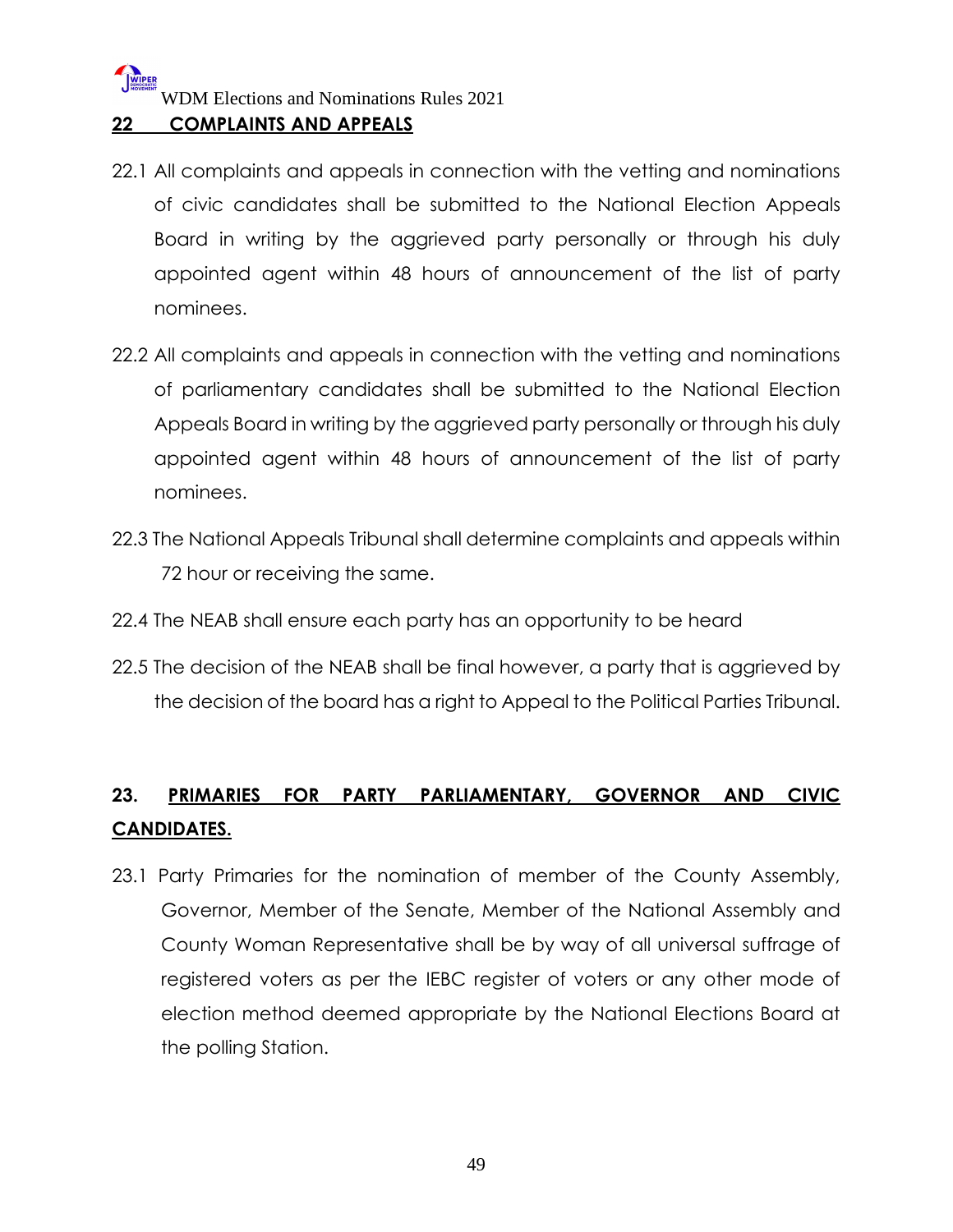

- 23.2 The NEC shall by a resolution determine the mode of election in any electoral area in the Republic of Kenya provided that NEB shall publish such resolutions not later than twenty- one days to the date of party primaries.
- 23.3 The party may request the Commission to conduct and supervise the nomination of Candidates.
- 23.4 The NEB shall designate such number of polling stations as might be convenient to voters to access voting centers publish them not later than twenty-one days (21) to the polling
- 23.5 Presiding Officers shall count and tally votes cast at each Polling Station and forward them to the Constituency Returning Officer who shall make the final tally before announcing result of the elections in respect of the Member of County Assembly Representatives and Member of National Assembly.
- 23.6 The Constituency Retuning Officer shall submit forthwith the vote tally to the County Returning Officer who shall make the final tally with respect to nominations for Members of Senate, Governor and County Women Representatives before making public the result of Party nomination for County elections.
- 23.7 Announcement of results and issuance of nomination certificates;
	- i. Each Returning Officer shall tabulate and collate certified results received from Presiding Officers at the Polling stations level and promptly announce the results in the presence of all the candidates or their agents.
	- ii. The Returning Officer shall thereafter issue a certificate of return showing the total number of votes garnered by each candidate in every polling station and which shall be signed by either the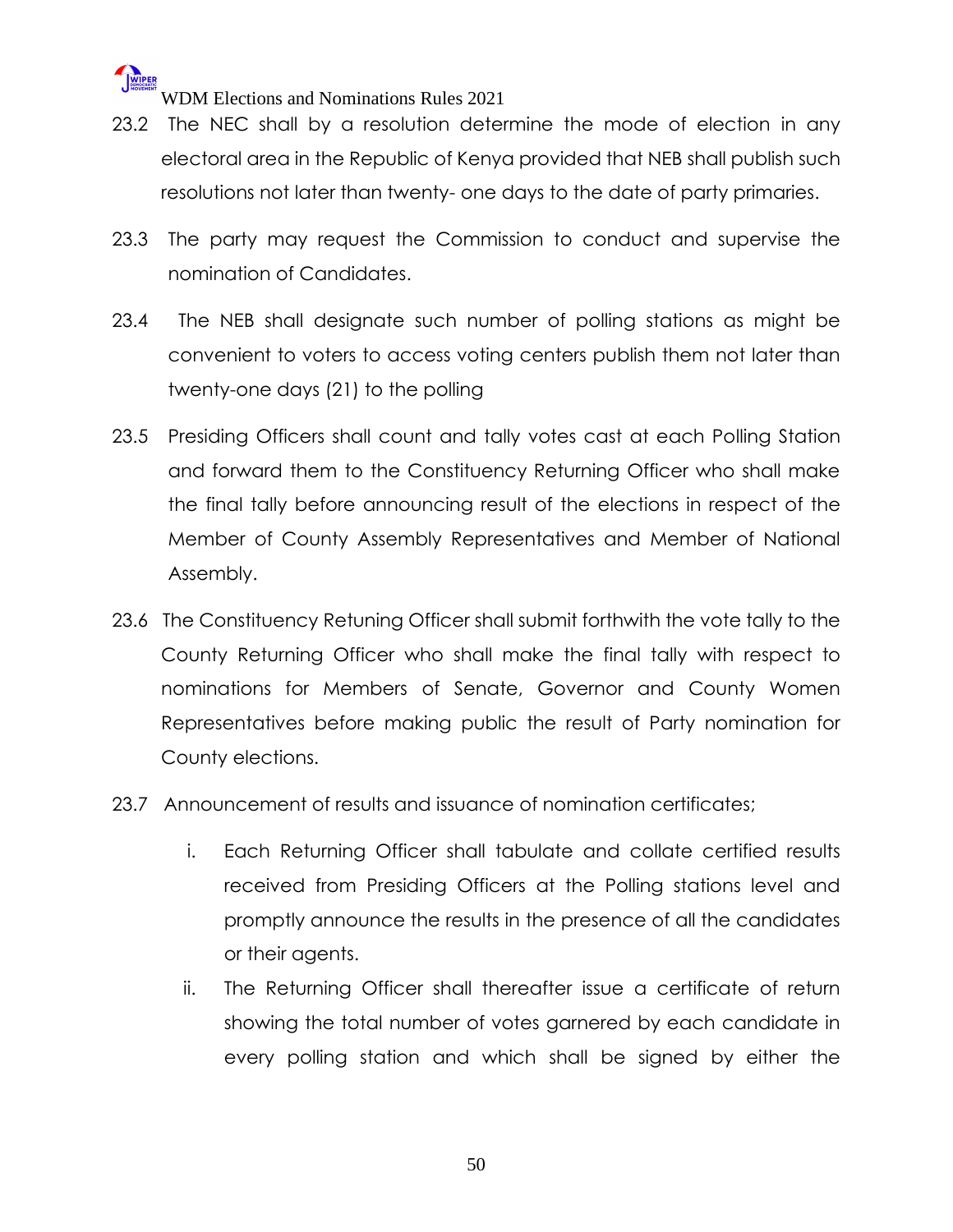> candidate or their agents and a certified copy of which shall be immediately forwarded to the National Elections Board.

- iii. Upon receipt of the certified copy of the certificate of return from the National Election Appeals Board and where no appeal has been lodged at the National Appeals Board, the NEB shall proceed to process and issue the nomination certificate to the declared winner within seven (7) days of the primaries or determination of a dispute.
- iv. The NEB shall accordingly enter the name of the winner on the party list and the same shall not be removed except by a decision of the Independent Electoral and Boundaries Commission Complaints and Dispute Resolution Committee or an order of the High Court.
- 23.8 Where more than one candidate qualified for nomination, there shall be a primary election to nominate the Party's candidate.
- 23.9 All nominated paid up members of WDM are eligible to participate in the Primaries for party parliamentary and civic nomination. On the date determined for polling, eligible voters shall be identified by availing the following documents:
	- i. Party membership card (for members of founding parties) and WDM
	- ii. membership card (for individual paid up members of WDM) National Identity Card
	- iii. Voters Card

#### **24 Presidential Nomination**

- 24.1 The county/branch (constituency) shall be the basic Electoral College.
- 24.2 Each county/branch shall establish an electoral college not later than the 1st quarter of the election year, consisting of 50 duly elected presidential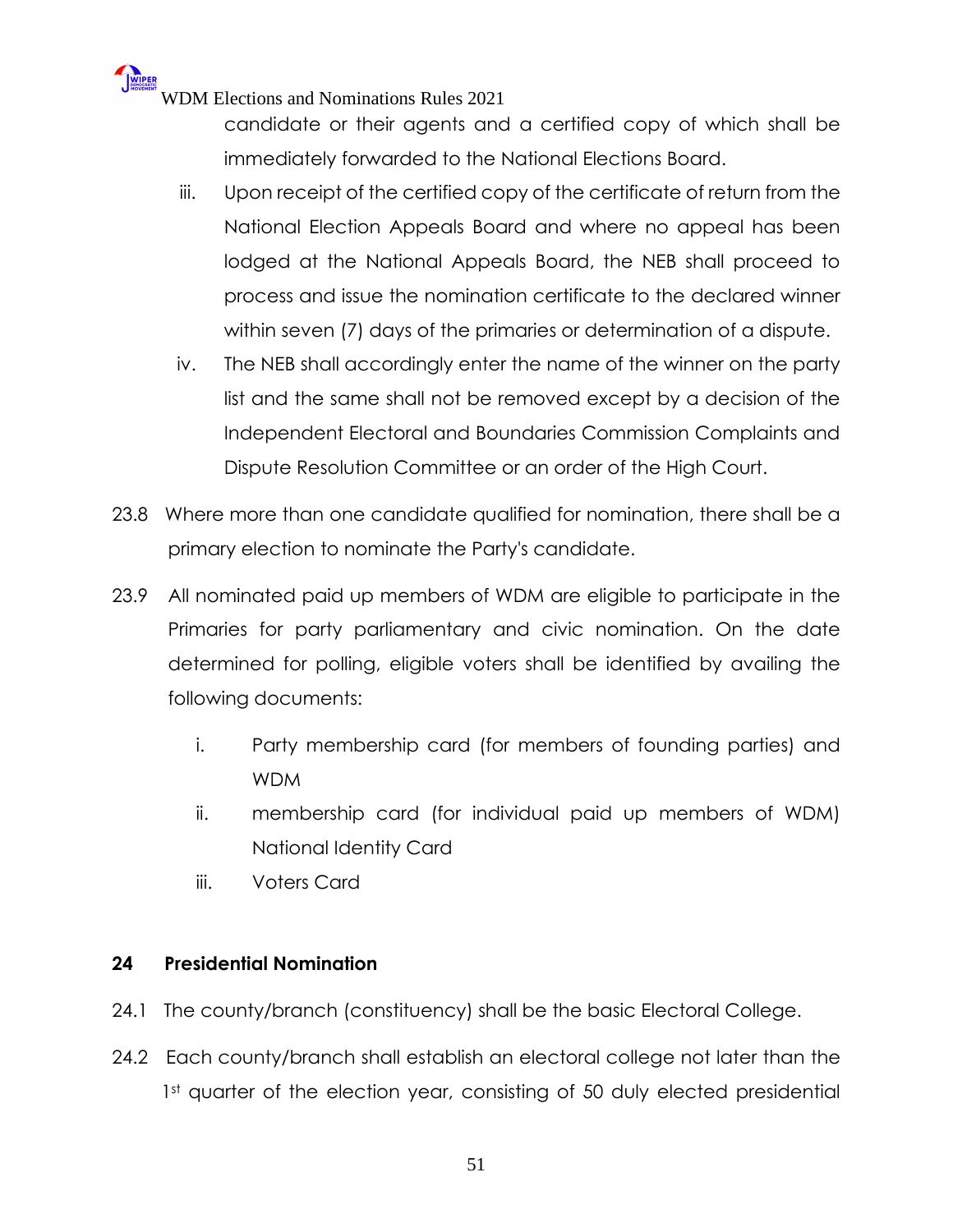WIPER WDM Elections and Nominations Rules 2021 nomination delegates Presidential Nomination Delegates (PNDs) from each sub-location within the branch.

- 24.3 The 50 presidential nomination delegates from each ward shall be elected through the following procedure:
	- Members shall assemble at the sub location on a date and venue to be announced by the National Executive Council and elect 50 delegates from among themselves,
	- Voting will be by either acclamation, by show of hands or secret ballot. The delegates shall however, after due consultations, be at liberty to determine the most suitable method of voting as may be democratically agreed upon the electorate.
	- The names of the 50 presidential nomination delegates shall be forwarded by the branch Elections panel to the National Elections Board who shall compile and certify the Presidential Nomination Delegates Register.
- 24.4 There shall be one polling station per ward. On the date designated for the presidential nomination, the members of the electoral colleges shall assemble at their respective polling station and vote by secret ballot between 12 noon and 3 pm.
- 24.5 The ballot papers for each candidate shall be counted within the polling station and the results transmitted to the branch headquarters for compilation and tallying by the Returning Officer and onward transmission to the National Elections Board.
- 24.6 The National Elections Board shall compile the total votes cast for each candidate and the winner shall be the candidate that garners 50% plus one of the total votes cast.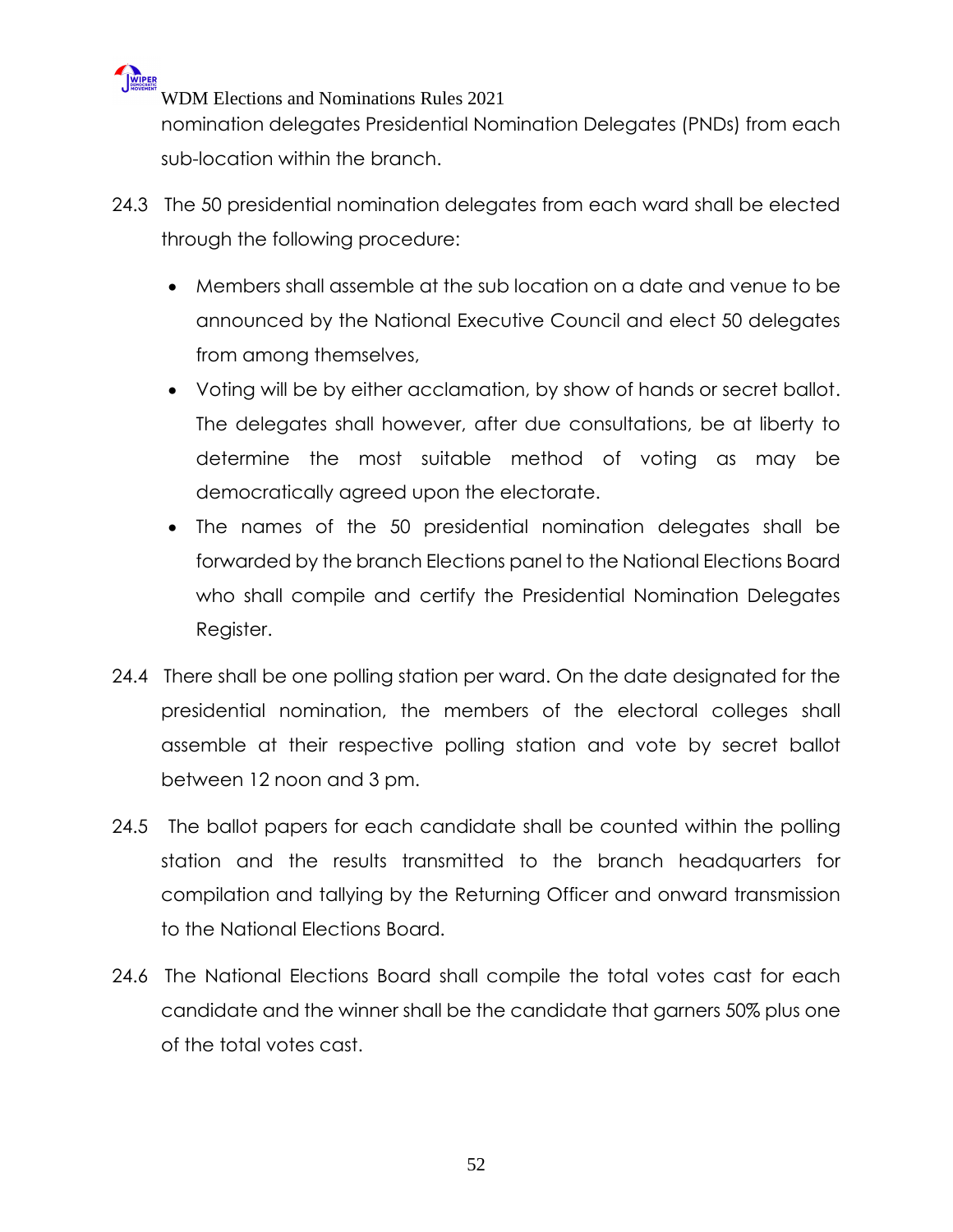

- 24.7 If there is no outright winner, there shall be a run-off between the 1stand 2nd candidates to be held within 14 days of completion of the first election in and The rules above shall apply mutatis mutandis in the run-off.
- 24.8 The National Elections Board shall announce and publicize the results from all the branches at a Special National Congress called for that purpose Special National Delegates Congress shall declare the presidential candidate for the party.

#### **Preparation for Voting Process**

#### **25 Venue/Polling Station**

The polling station(s) where the nomination shall take place shall be determined by the National Elections Board.

#### **26 Membership Register**

- 26.1 All paid up WDM members and members of founding constituent parties shall be entitled to vote during the nomination.
- 26.2 No person shall vote in a constituency other than that in respect of which he/she is registered as a voter.

#### **27 Inspection of ballot boxes**

Just before the commencement of the poll, the Presiding Officer shall show all those persons lawfully present in the piling station, and shall allow the candidates and/or their agents to ascertain that all the boxes are empty.

#### **28 Inspection of Ballot Papers**

The Presiding Officer shall allow those candidates or their agents who are present at the station before polling commences to inspect the ballot papers provided for use at that polling station and note the serial numbers thereon.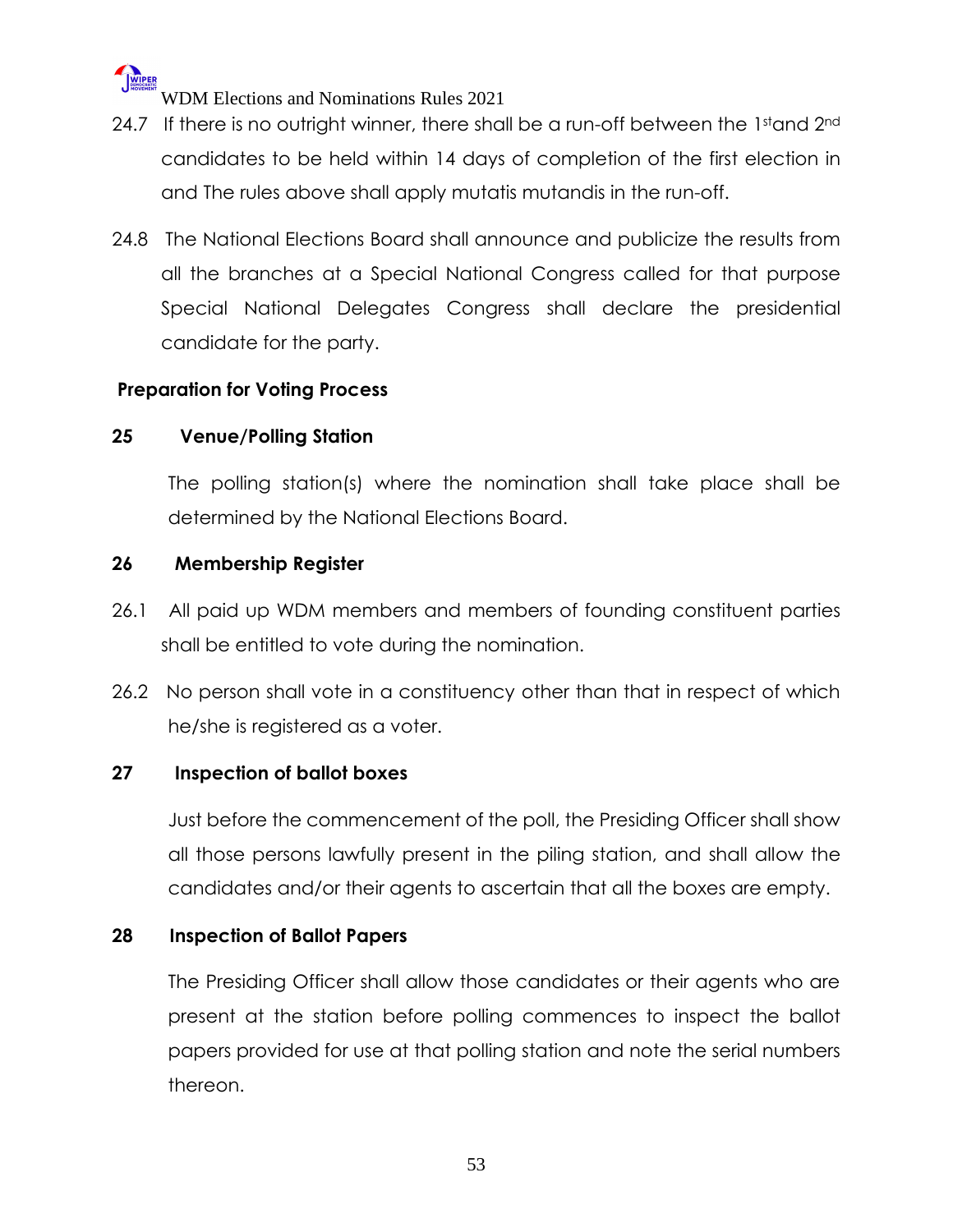

#### **29 Communication with voters at the polling station.**

No party member other than an election official or security officer on duty shall except with the authority of the President Officer conduct any communication for the purpose of voting whatsoever, with a voter who is in the immediate precincts of the polling station. This regulation shall not apply to a companion of a blind or incapacitated voter from communicating with the voter.

#### **30 Contents of Ballot Papers**

Every ballot paper for use at any election shall:

- i. Contain the names and photographs (Optional) of persons entitled to have them Imprinted thereon.
- ii. Be capable of being folded up.
- iii. Have a serial number printed on the front

#### **VOTING PROCEDURE**

#### **31 General Voting Procedure**

Where there is more than one candidate who have presented their papers before the returning officer, voting shall be secret ballot so as to determine the candidate for the General Election, where there is only one candidate there shall be no voting.

#### **32 Casting of Vote**

All eligible registered Kenyan citizens with the necessary documents shall be allowed to cast their votes in their respective stations.

#### **33 Voting Process**

i. An eligible voter will have to present her/his voter's card, national ID/ valid passport to Clerk No. 1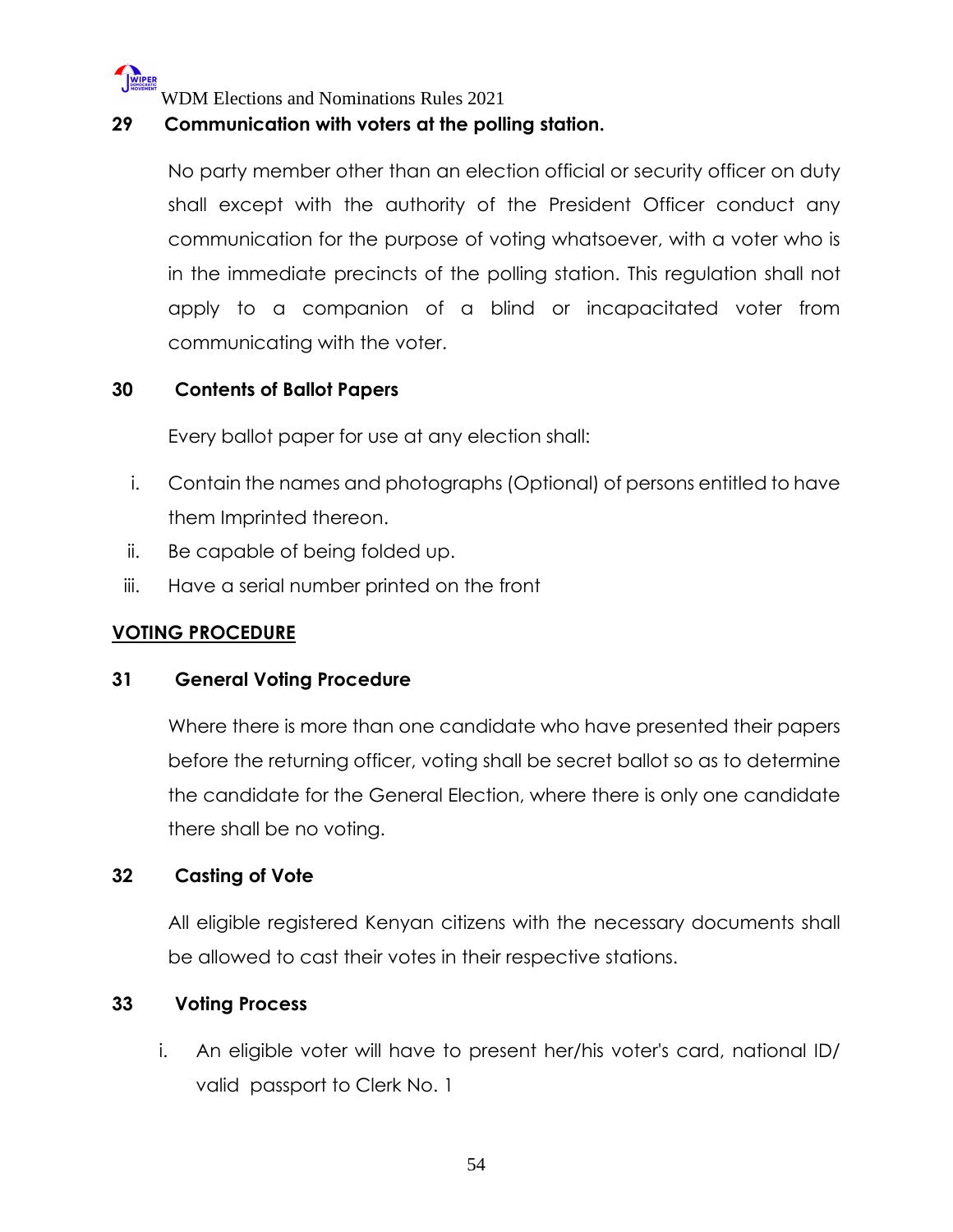- ii. Clerk No.1 shall check the voter's details in the register and upon satisfaction shall pass the documents to Clerk No. 2.
- iii. Clerk NO. 2 shall in turn issue a ballot paper to the voter, direct the voter to the booth and ballot box. Clerk NO. 2 shall then pass the voters documents to Clerk No.3
- iv. Clerk No. 3 shall dip the voter's small left finger in ink and return the voters documents to the voter. He/she shall direct the voter on the way out of the station.

#### **34 Evidence of Identity of Voters**

- i. A Presiding Officer shall require a person applying for a ballot paper to produce her/his identity card issued under the Registration of Persons Act, as well as a valid WDM or founding constituent party membership card.
- ii. If a person presenting himself/herself to be a particular voter, applies for a ballot paper and produces a voter's card and a WDM or founding constituent party membership card purporting to be issued in his name and either,
	- a. Some other person has already been issued with a ballot paper in the name

of the voter and the person so applying produces satisfactory evidence of his identity as that voter or

b. The Presiding Officer is satisfied that the person duly applied for registration as an and was for registration but;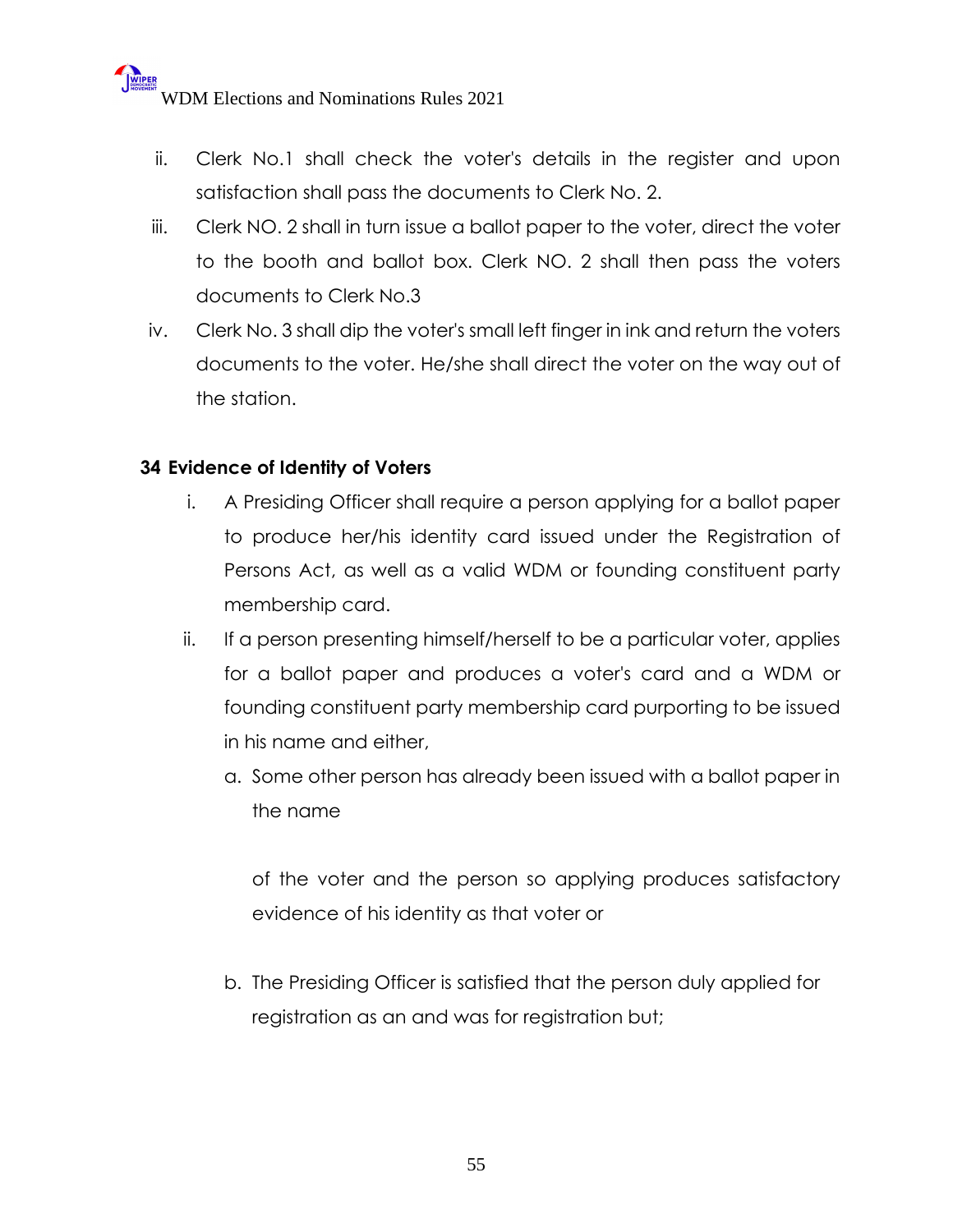- 1. Her/his name was omitted from the register of voters of WDM register by mistake or
- 2. That person does not produce to the Presiding Officer his/her identity when so requested under paragraph (i) of this rule, but produces a written declaration, in a form acceptable to the Presiding Officer, as to her/his identity, the Presiding Officer shall allow that person to vote, but shall record a statement of the particulars of the case.

#### **35 POSTPONEMENT OF POLLING**

- 35.1 The Presiding Officer may in consultation with the National Elections, postpone or adjourn voting process at his/her polling station. where they are interrupted by riot, natural catastrophe or other cause. He shall then start at the earliest practicable moment. The discretionary powers of presiding officer shall include power in circumstances of transferring the voting process to another polling station in the same constituency. Where he she does so:
	- a) He shall advertise the fact in such a manner as he/she thinks sufficient to bring the notice of voters and
	- b) The polling area for the polling station from which the voting process is transferred shall, for all purposes of the regulation, be deemed to be part of the polling area of the polling station to which proceedings are transferred.
- 35.2A Presiding Officer may in consultation with the National Elections Board extend the hours of polling station where polling has been interrupted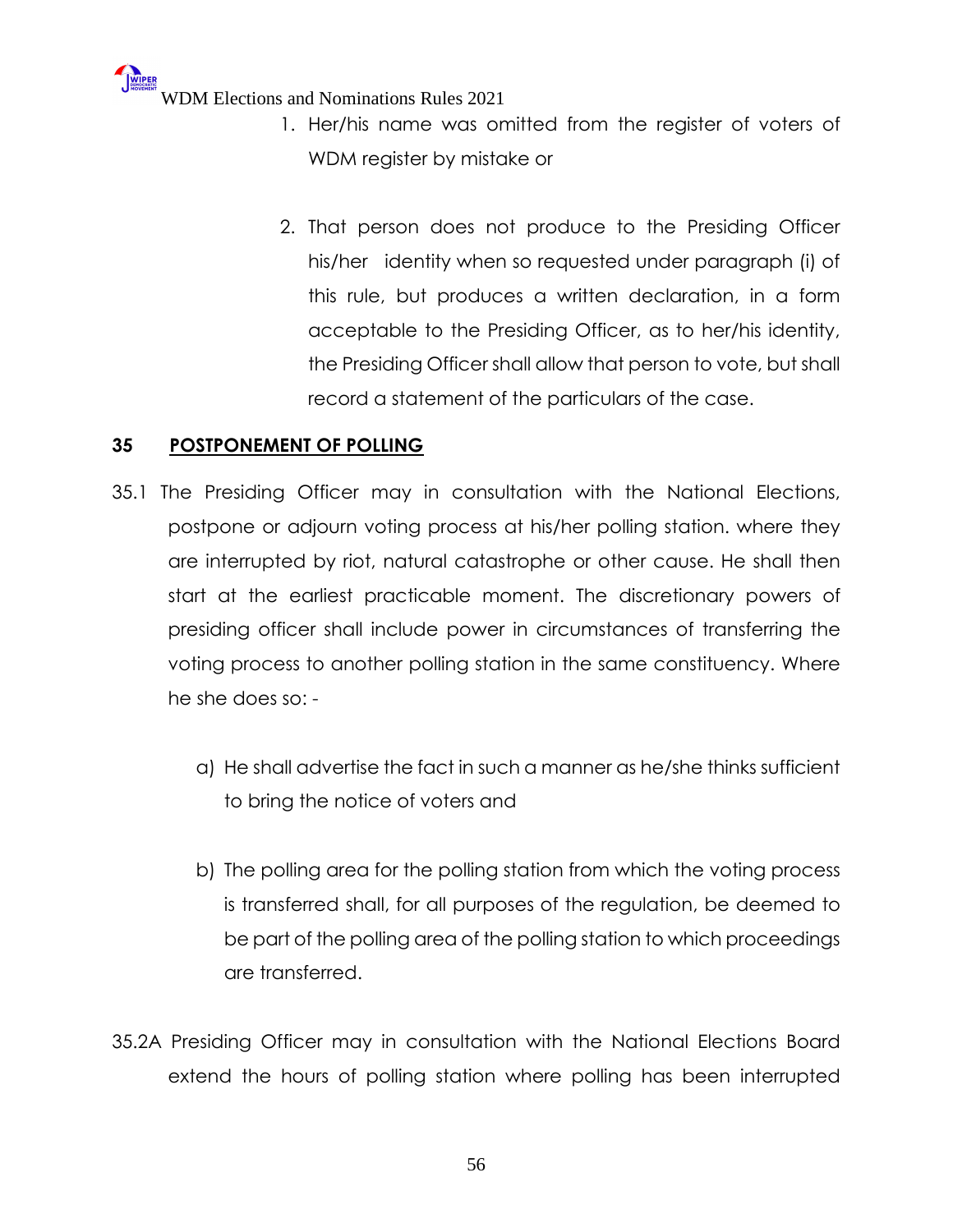

WDM Elections and Nominations Rules 2021 under this regulation, and shall, where polling station has started late, extend the hours of polling by the amount of time which was lost in so starting late.

35.3. On the adjournment of the poll in a polling station, to another day, or on the close of the poll at one station with a view to transferring a ballot box to another station, and at any other time, a ballot box is not in use of the purpose of receiving ballot papers, the Presiding Officer shall close up the aperture used for the insertion of ballot papers in to the box and place his seal on it in such a manner as to prevent the insertion of ballot papers without breaking the seal

#### **36 Votes Marked by Presiding Officer**

36.1 A Presiding Officer on application at the polling station shall allow: -

- i. A voter who is incapacitated to be assisted by either his/her own agent or a person appointed by the Presiding Officer.
- ii. With the assent of the voter, a vote to be case on behalf of a voter who declared orally that she/he is unable to read or otherwise requests the assistance of the Presiding Officer. In both instances above, the Presiding Officer shall by means of a distinct mark, "VA" (Voter Assisted), placed opposite the name of the elector on the voter's register, indicate that the vote was so cast and the reason therefore, and the Presiding Officer shall allow one representative of each candidate to witness the marking or the vote under the regulation.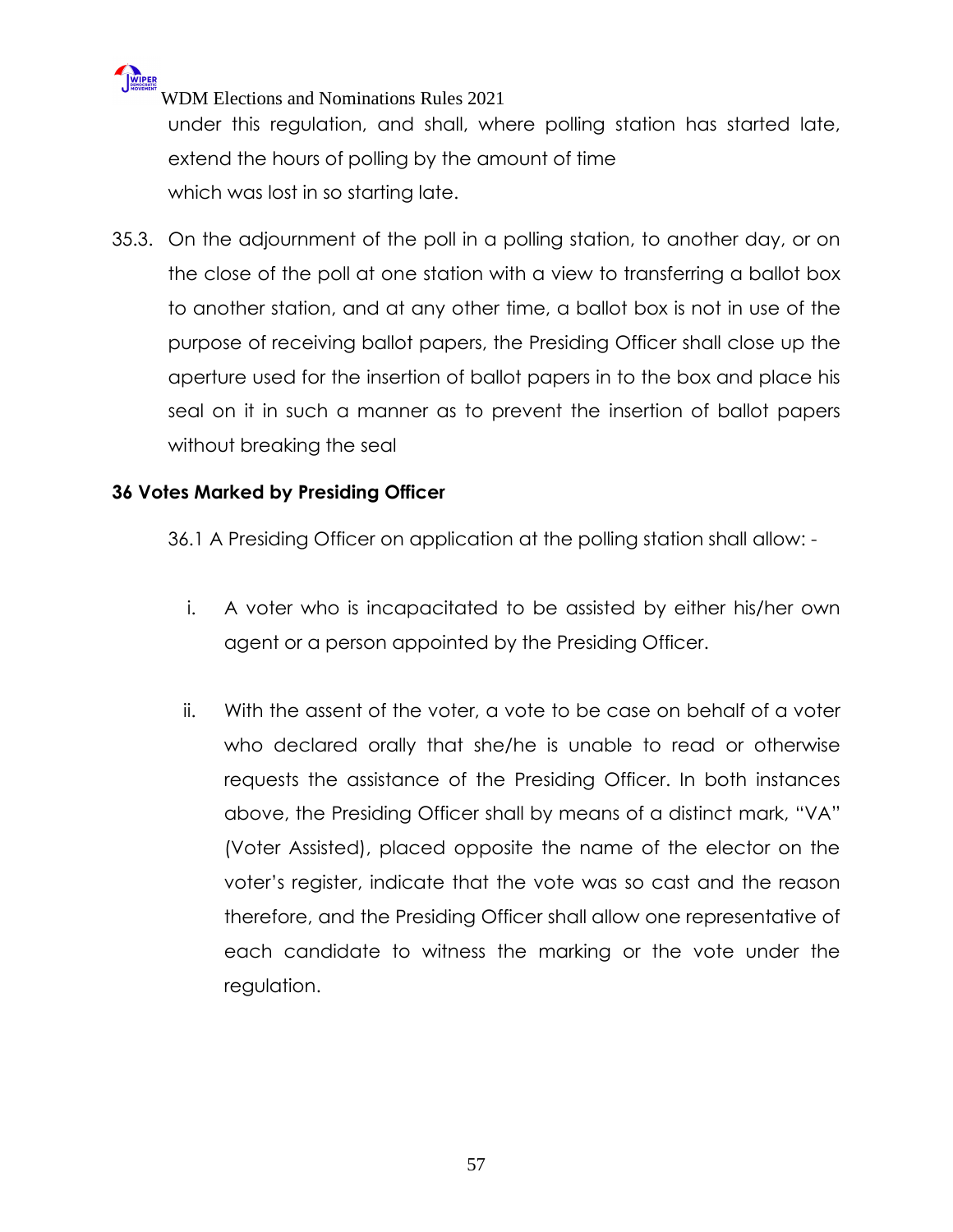37.1. A voter who has inadvertently dealt with her/his ballot paper in such a manner that it cannot conveniently used as a ballot paper, may on delivering it to the Presiding Officer and proving to the satisfaction of such officer the fact of the inadvertence, obtain another ballot paper and the spoilt ballot paper shall be immediately cancelled and the counterfoil thereof marked cancelled accordingly.

#### **38 Sealing of Ballot Boxed**

- i. After the ballot box or are sealed, the Presiding Officer shall cause them to be placed in the polling station, where they can all the time be in the view of himself/herself of the Deputy Presiding Officer and in the view of all the candidates or their agents.
- ii. After the ballot box has been sealed the seal shall not be broken or the aperture opened until broken and opened in the presence of those persons who were lawfully present in the polling stations.
- iii. Where the Presiding Officer affixes her/his seal on a ballot box or on the aperture thereof, under this regulation, she/he shall permit any candidate or agent of a candidate, who so wishes, to affix her/his on the box or aperture.

#### **39 Procedure on Close of poll**

- i. Immediately after the close of the poll at her/his polling station the Presiding Officer shall make a written statement of:
	- a) The number of ballot papers issued to him/her
	- b) The number of ballot papers other than spoilt ballot papers used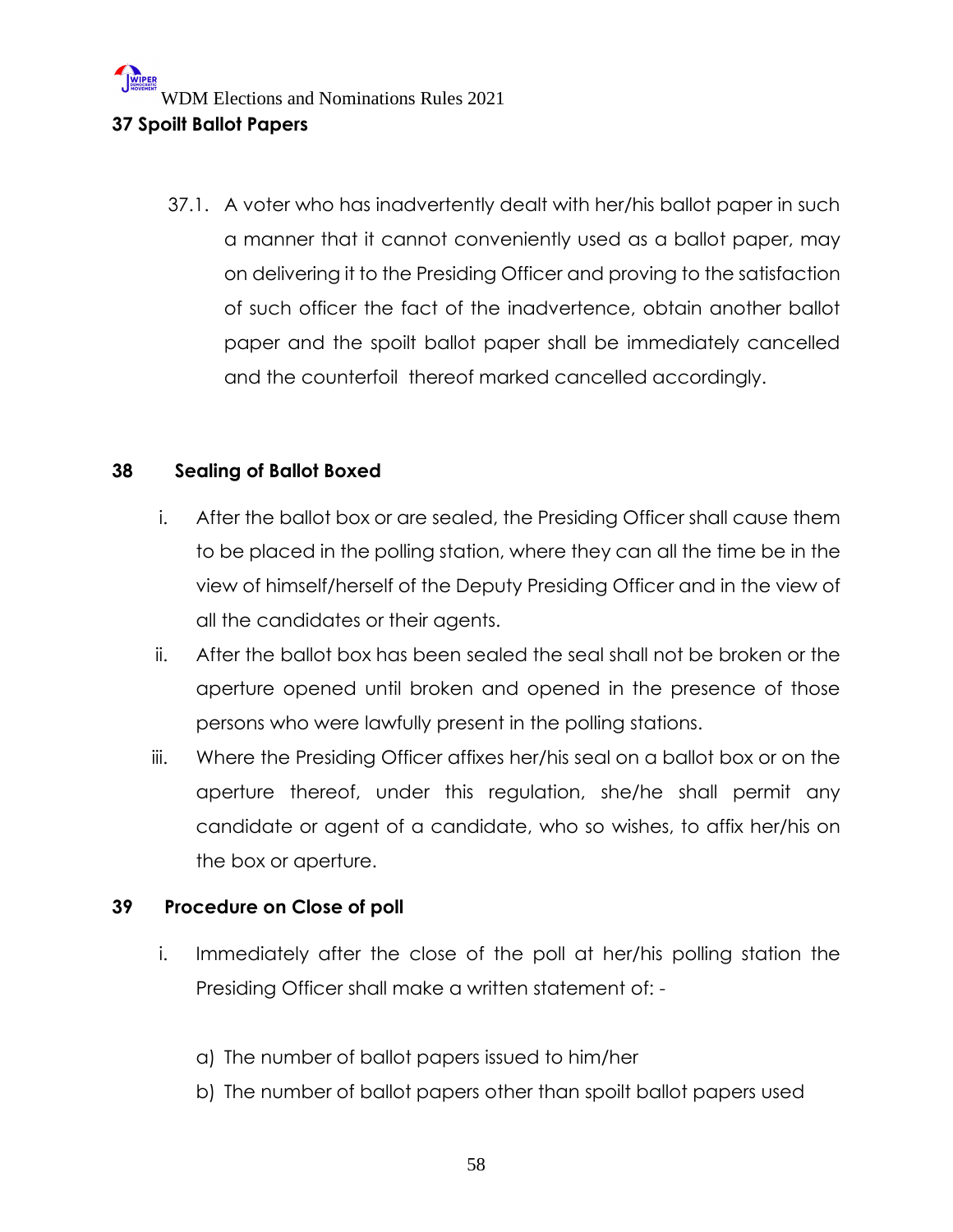- c) The number of spoilt papers
- d) The number of ballot papers remaining unused.
- ii. Immediately after the completion of the statement under the above paragraph, the Presiding Officer in the presence of those candidates or their agents as are then present with him, shall make into separate packets:
	- a) The spoilt paper, if any
	- b) The marked copy of the register
	- c) The counterfoils of the used ballot papers

The packets containing the aforesaid statement, any statement/s and marked copies of registers and each of the ballot boxes in use at the polling station shall be sealed in such a manner as to prevent the introduction of any matter into the packets or boxes or the opening thereof, and the Presiding Officer shall allow any candidate or agent who may so desire to affix her/his seal and padlock on the packet or box and keep the keys.

iii. After complying with the foregoing provision of the regulation, the Presiding Officer shall, as soon as practicable, deliver the boxes with the keys, if any, attached, and the sealed packets to the Returning Officer who shall take charge therefore, and the Presiding Officer shall permit candidates or their agents to accompany the ballot boxes and sealed packets in the course of delivery to the Returning Officer.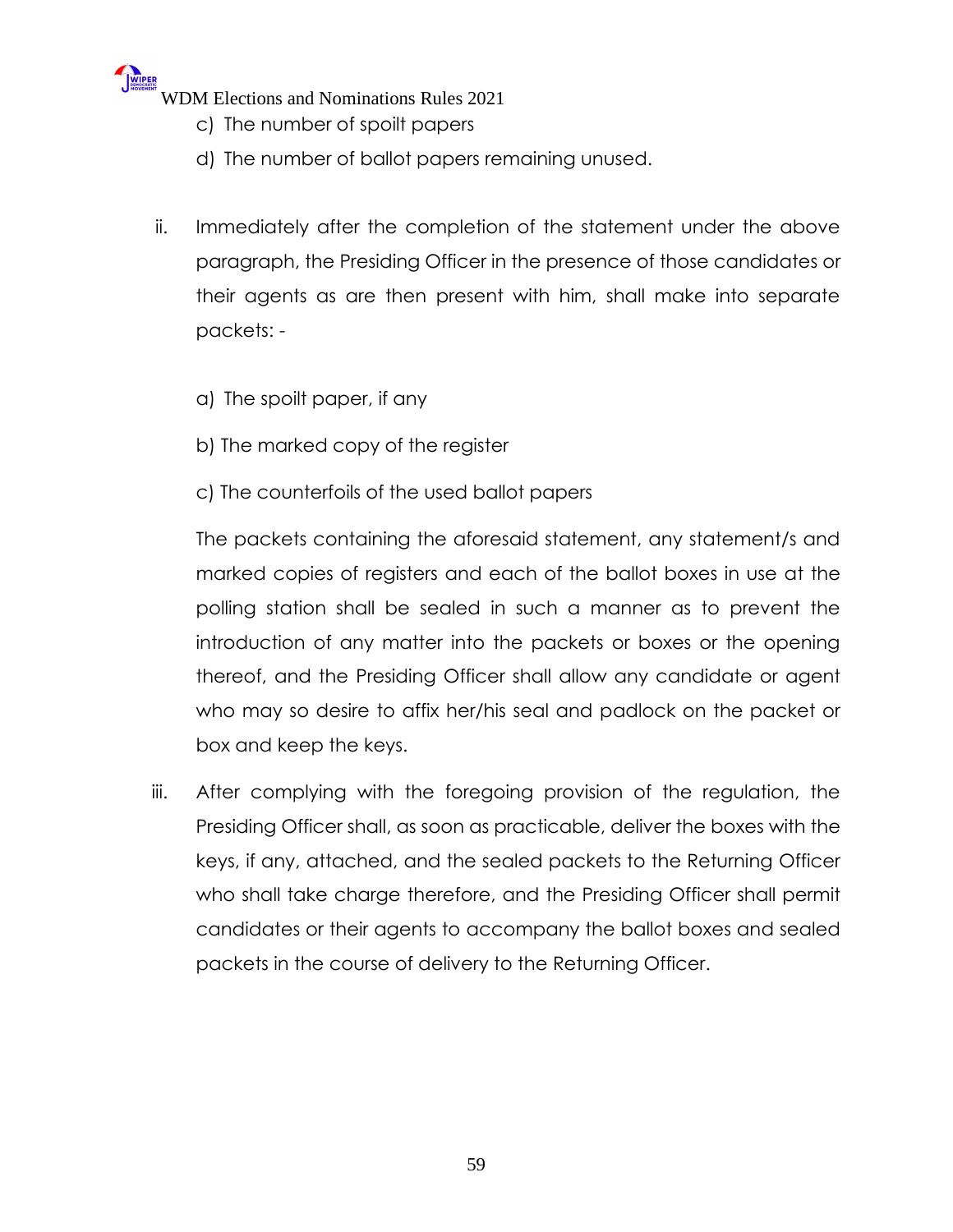#### **WIPER** WDM Elections and Nominations Rules 2021 **COUNTING OF VOTES AND DECLARATION OF RESULTS**

#### **40 Attendance at counting**

- i. The Returning Officer Shall make arrangements for the counting in the presence of the candidates and their counting agents if they so desire, of the votes cast in an election
- ii. No agent of a candidate shall be deemed to be a polling or counting agent unless; at thirty-six hours before the close of the poll in that election, the name and address of the agent and she/his appointment as such by the candidate has been transmitted to the Returning Officer. The Returning Officers shall not allow a person whose name, address and authorization have not been transmitted to attend to the counting of the notwithstanding that the appointment of the person is otherwise in order.
- iii. The Returning Officer shall take such steps as she/he deems reasonable give to the candidates and their counting agents, notice of the time and place at which she/he will begin to count the votes.
- iv. Notwithstanding the foregoing provisions of this regulation a Returning Officer shall not be obliged to admit more than two counting agents of any one candidate to the counting of votes.

#### **41 Rejected Ballot Papers**

- 41.1. At the counting of votes at an election, any ballot paper
	- a. On which votes are given for more than one candidate
	- b. On which anything is written or so marked as to be uncertain for whom the vote has been case shall subject to paragraph (ii) below, be void and shall not be counted after display to all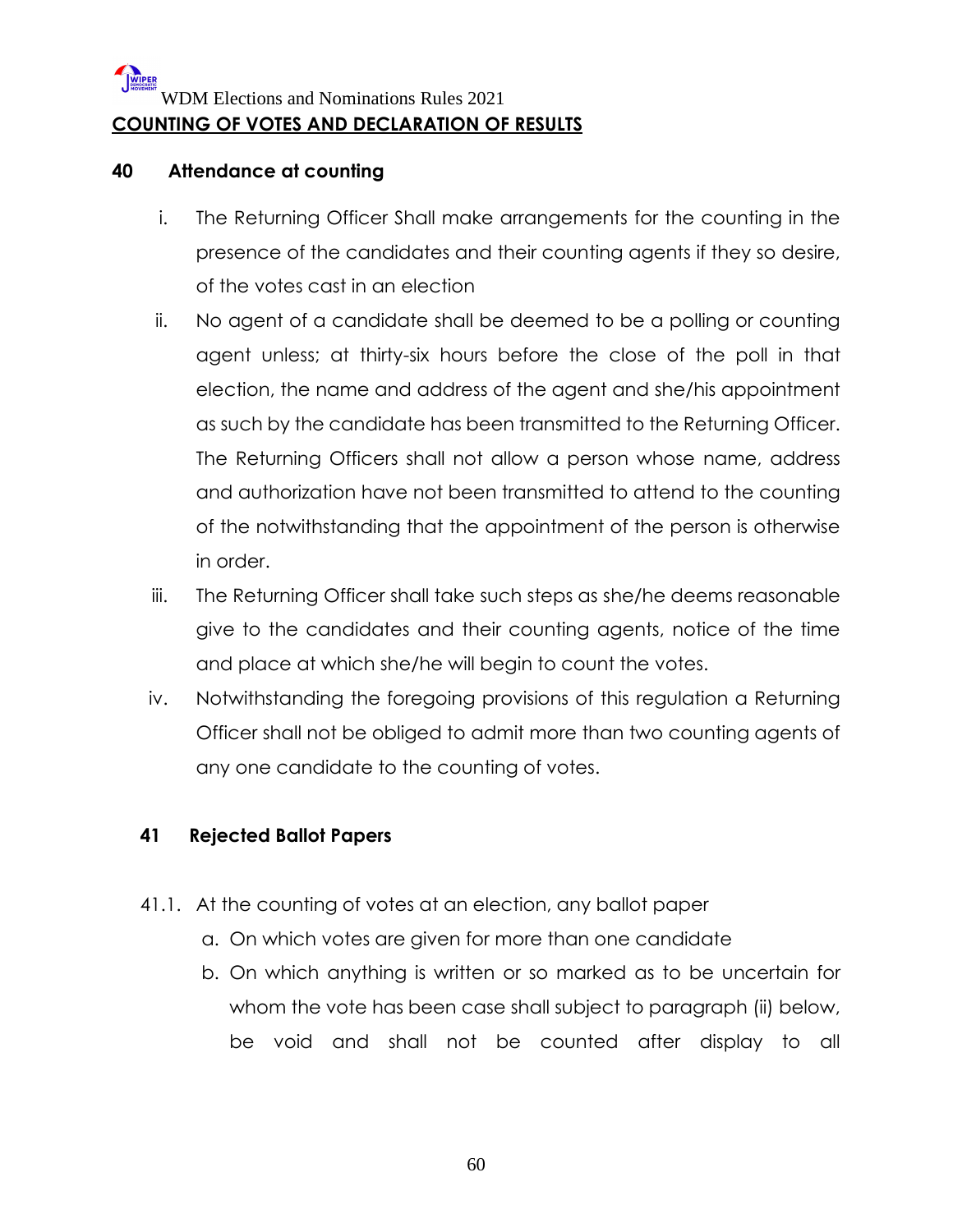agents/observers/counting clerks present and the reasons noted on the reverse of the ballot paper.

- 41.2. A ballot paper on which a vote is marked:
	- a) Elsewhere than in the proper place or
	- b) By more than one mark shall not by reason thereof be void if an intention that the vote shall be for one or other of the candidates as the case may be clearly appear, and the manner in which the paper is marked does not of itself identify the voter and it is not shown that the voter can be identified thereby
	- c) In a joint election the fact that a ballot paper has been placed in the wrong box shall not by itself make the ballot paper void and the Presiding Officer shall cause that ballot paper to be counted together with others in the election to which it relates.
- 41.3. A Returning Officer shall, so far as practicable proceed continuously with the counting of votes, allowing time only for refreshment.
- 41.4. A Returning Officer shall not commence to count votes unless she/he is of the opinion that she/he can conveniently complete the count or any recount, without break. Once the ballot box is opened, the counting must be finished before the breaking. But having commenced the count, she/he may if she/he considers it desirable and after consultation with such candidates and their counting agents present, exclude the hours between seven O'clock in the evening and nine O'clock in the following morning.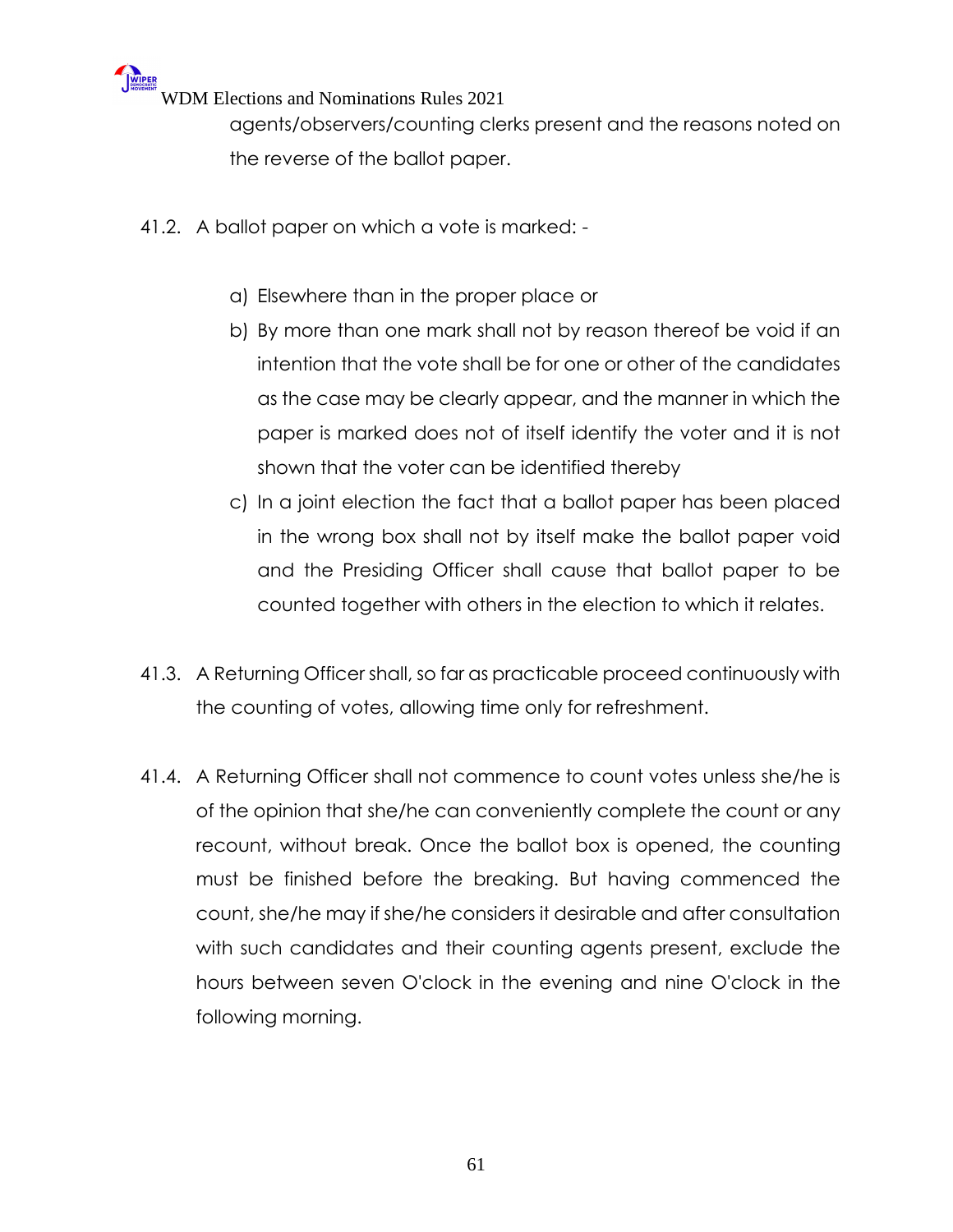

41.5. During any time excluded under paragraph (v), the returning officer shall place the ballot papers and documents relating to the election under he/his own seal of the candidates and their counting agents as may consider to affix their seals and shall otherwise take due and proper precautions for security.

#### **42 Recount**

- 42.1. Candidates or counting agents, if lawfully present when the counting or any recount of votes is completed nay require the Returning Officer to have the votes recounted, or the Returning Officer may, on his own initiative have the votes recounted or again recounted but shall be in sole discretion of the Returning Officer whether or not to order a second or subsequent recount.
- 42.2. No steps shall be taken on the completion of a count or recount of votes until the candidates and the counting agents present at the completion have been given a reasonable opportunity to exercise the rights given by this regulation.
- 42.3. Every rejected ballot paper shall be marked with the word "Rejected" but the Returning Officer, and, if any objection is made by the candidate or counting agent to the rejected paper, the Returning Officer shall add the words "rejection objected to."
- 42.4. After the counting of votes is finally concluded, the Returning Officer shall draw up a statement showing the number of rejected ballot papers under such or the following heads of rejection as may be applicable.
	- i. Want of official mark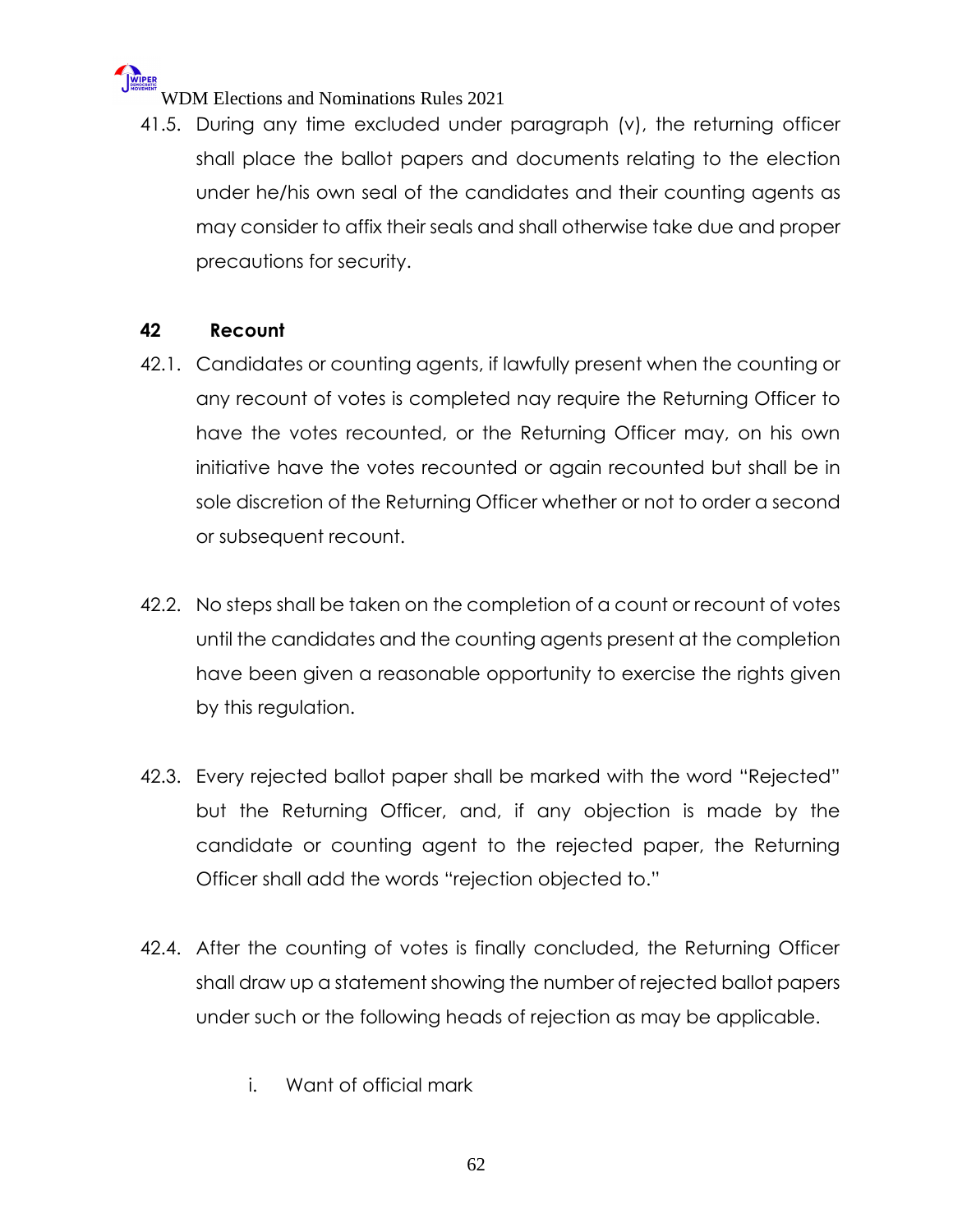

- ii. Voting for more than one candidate
- iii. Writing or marking by which the voter might be identified
- iv. And any candidate or counting agent shall, if she/he so desires be allowed to copy that

#### **43 Sealing of Ballot Papers**

43.1. Upon the completion of a count (including any recount), the Returning Officer shall seal up in separate packets; -

- i. The counted ballot papers
- ii. The rejected ballot papers together with the statement relating thereto

#### **44 Announcement of Results**

44.1. When the count, including any recount of voters at a nomination is completed, the Returning Officer shall announce the results to the persons then present naming candidates, and publicly announcing the number of votes cast for each of the candidates. He shall thereafter declare the candidate receiving the highest number of votes as duly nominated to proceed to the Parliamentary or Civic election. The announcements of the national results shall be made within 48 hours of the nominations.

#### **45 Signing and Issuance of Nomination Certificates**

45.1. Subject to the determination of any appeals, a nomination certificate shall be issued to the successful candidate, which certificate shall be signed by the Chairman of the National Elections Board & 2 other members of the National Elections Board whose names shall have been communicated to the independent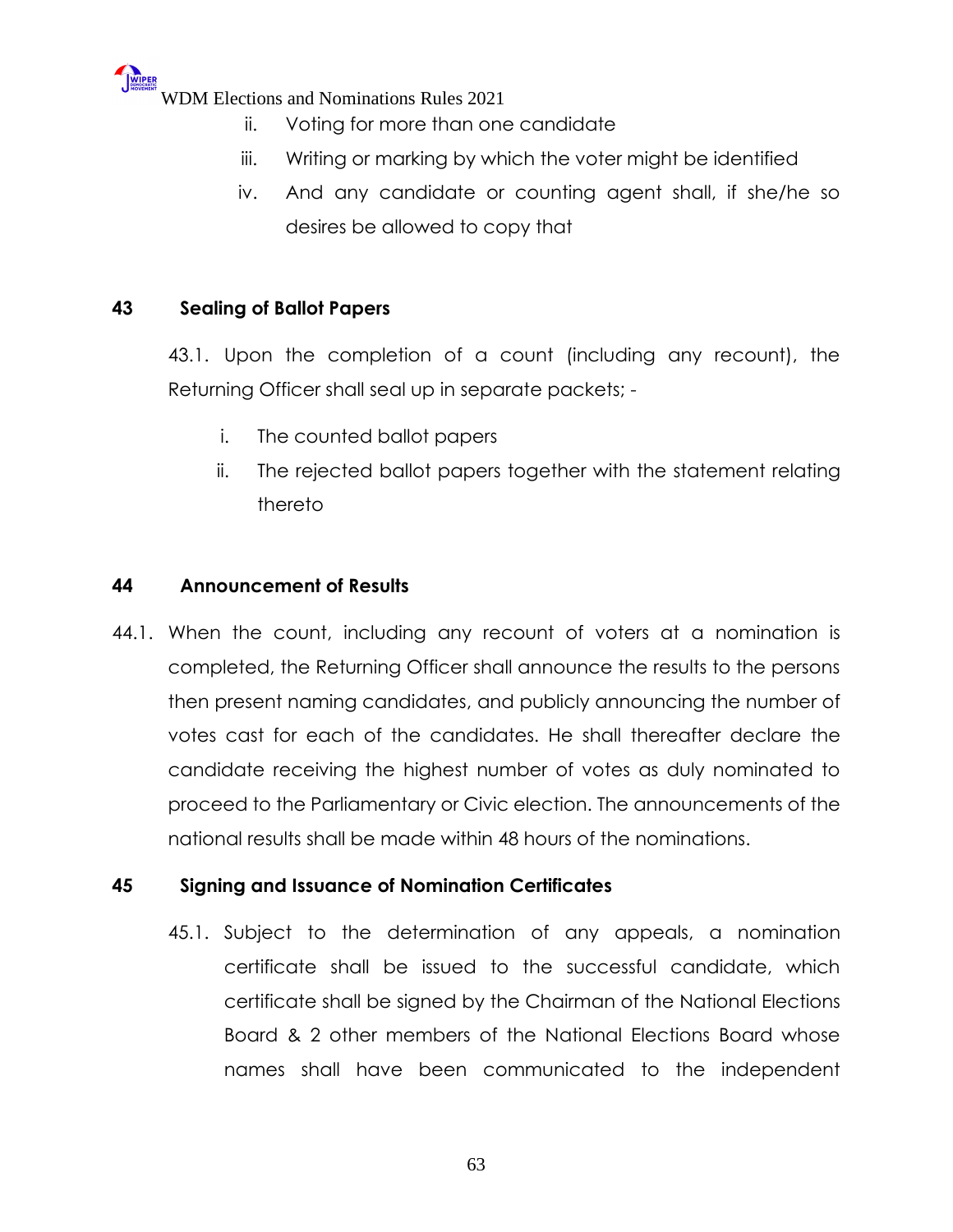Boundaries Commission, as the ones authorized to sign patty nomination certificates,

#### **46 Retention and Public Inspection of Documents**

- 46.1. All documents relating to an election after the election results have been declared shall not be destroyed until the expiry of one (1) year
- 46.2. Documents retained under this regulation other than ballot papers and their counterfoils shall be made available for inspection at a fee at a date, venue, date and time prescribed by the National Executive Council by any member of the public, upon a written request made by him/her, at such time and subject to conditions as may be decided by the Returning Officer and National Executive Council.
- 46.3. For the purpose of an inspection under paragraph (ii) above, the Returning Officer shall unseal the documents concerned in the presence of a witness, who shall not be the person making inspection. The Returning Officer shall seal the documents in the presence of the witness after inspection is completed.
- 46.4. A Returning Officer shall on request issue copies or extracts from, any document open to the public inspection under this regulation on payment of such fees as may be sanctioned by the Party.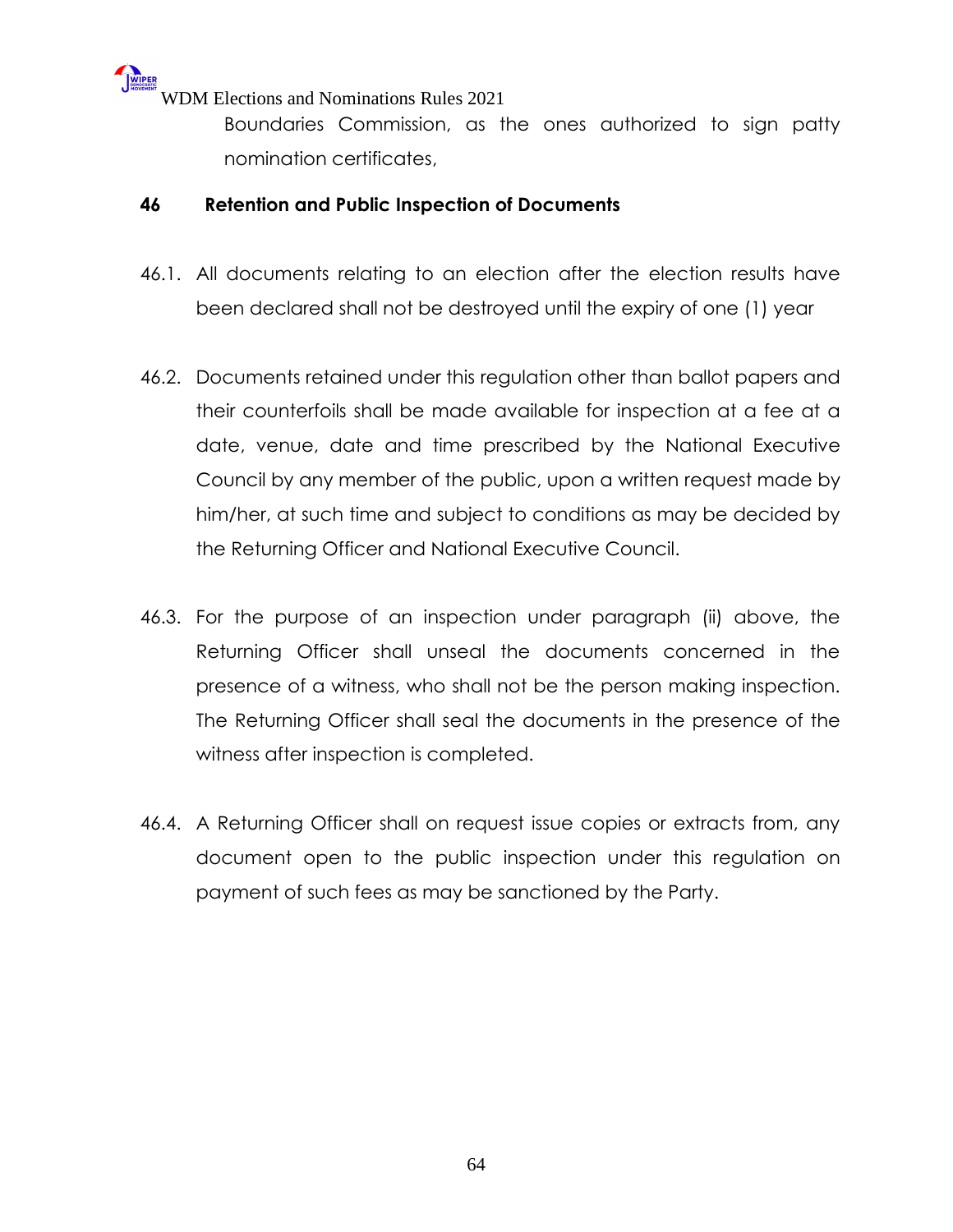#### WIPER WDM Elections and Nominations Rules 2021 **POST VOTING PROCESS**

#### **47 Petitioning the Results**

- 47.1 Any dissatisfied candidate for nomination may appeal to the National Appeals Tribunal and the appeal will be dealt with as laid out in Article 6 above.
- 47.2 He/she should have evidence to support his/her allegations such as:
	- i. Witnesses
	- ii. Persons arrested in regard to the office
	- iii. Vote counting irregularities e.g. duplications, irregularities, etc.
	- iv. Complaints made at the nominations/polling stations to any party agent, county, branch, national elections board or party official county/ application serial
	- v. Photographic/video evidence

### **48. PROCEDURE AND CRITERIA FOR THE NOMINATION OF THE CANDIDATES INTO THE PARTY LIST BY THE WIPER DEMOCRATIC MOVEMENT.**

#### 48.1. **Party List Procedures**

48.1.1. The Wiper Democratic Movement shall submit the Party list to the IEBC according to the laid down procedures and the law.

48.1.2. The National Election Board of the party in consultation with the party leader will prepare and submit the party list to the IEBC.

48.1.3. The party list should be ready at least one month prior to the requirement by the Commission for purposes of transparency and accountability**.**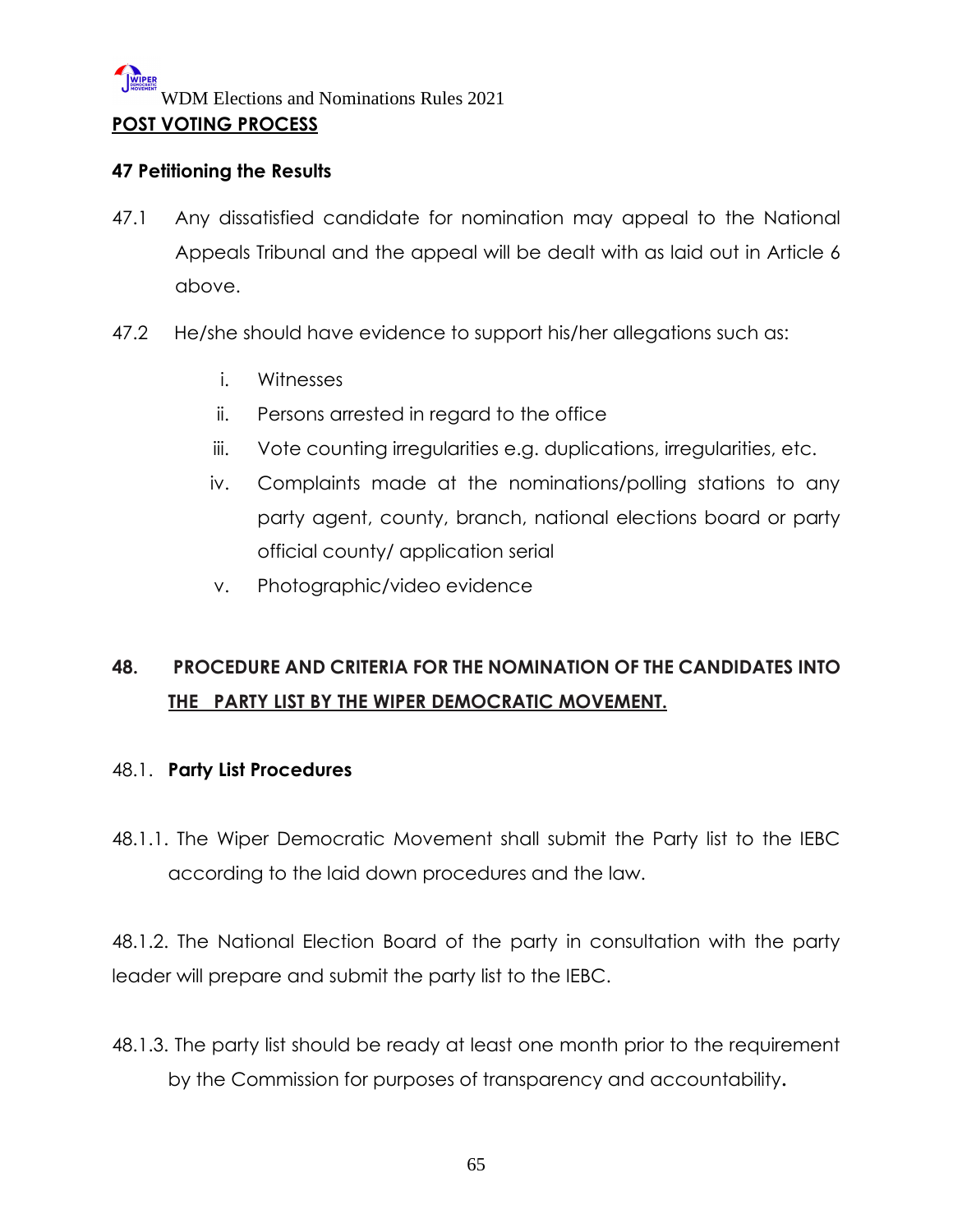## **48.2. Party Lists to be submitted to the Commission shall consist of the following: -**

- 4.2.1 National Assembly Party List-Twelve (12) nominees to the National Assembly [Art. 97(1) (c) of the Constitution].
- 4.2.2 Senate (Women) Party List- Sixteen (16) women nominees to the Senate [Art.98 (1) (b)of the Constitution].
- 4.2.3 Senate (Youth) Party List-Two (2) youth nominees to the Senate [Art.98 (1)(c) of the Constitution].
- 4.2.4 Senate (Persons with disability) Party List-Two (2) persons with disability nominees to the Senate [Art.98 (1)(d) of the Constitution].
- 4.2.5 County Assembly (Marginalized Group) Party List-47 Lists, each representing a county and separately consisting of eight (8) marginalized group nominees to the County Assembly [Art. 177(1)(c) of the Constitution].
- 4.2.6 County Assembly (Gender) Party List- 47 Lists, each representing a county and separately consisting of several nominees equal to the number of wards in the respective county [Art. 177(1)(b) of the Constitution].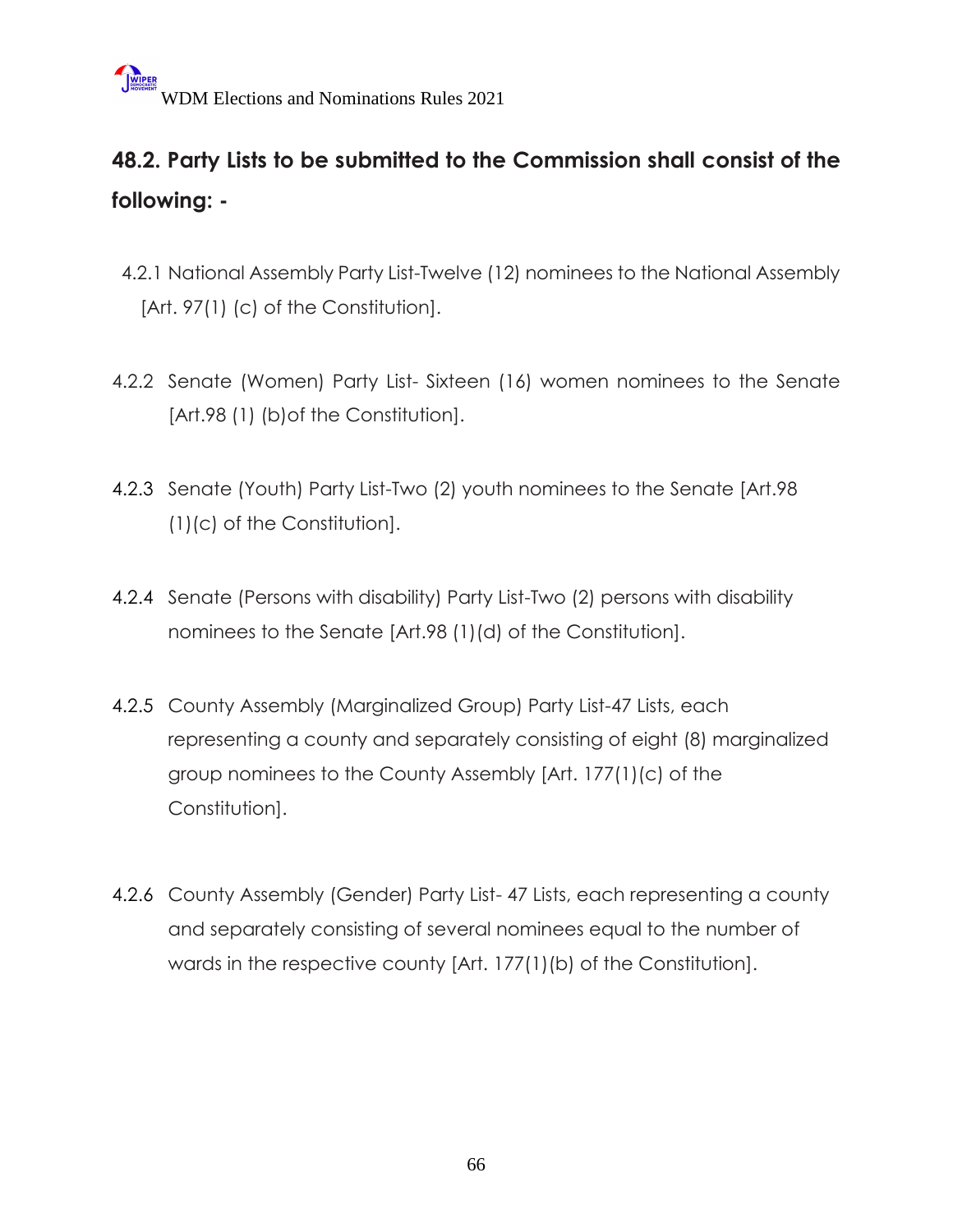#### **48.3. Wiper Democratic Movement General Requirements for Party Lists**

- 48.3.1. The Party Lists must comply with:
	- i. The Constitution 2010,
	- ii. The Elections Act, 2011 as amended by The Statute Law (Miscellaneous Amendment) Act, 2012,
- iii. The Elections (Amendment) Act, 2012,
- iv. The Elections (Amendment) (No. 2),
- v. The Political Parties Act, 2011
- vi. Other relevant laws
- vii. The Wiper Democratic Movement party constitution and the party nomination rules.

#### **48.4. the WDM party list procedure**

- 48.4.1 The party shall nominate and submit a list of all the persons who would stand elected if party were to be entitled to all the seats on the Party Lists;
- 48.4.2 The Party List comprises of the appropriate number of qualified candidates and alternates between male and female candidates in the priority in which they are listed. However, this criterion does not apply to the Senate (Women) Party List [Article 98(1)(b) of the Constitution], as all 16 nominees are women.
- 48.4.3 The Wiper Democratic Movement shall at least two weeks before the party nomination of Party Lists, announce the fees to be levied by the party on every aspiring candidate. The fee shall be made known to the party members, may be graduated, or waived to take into account special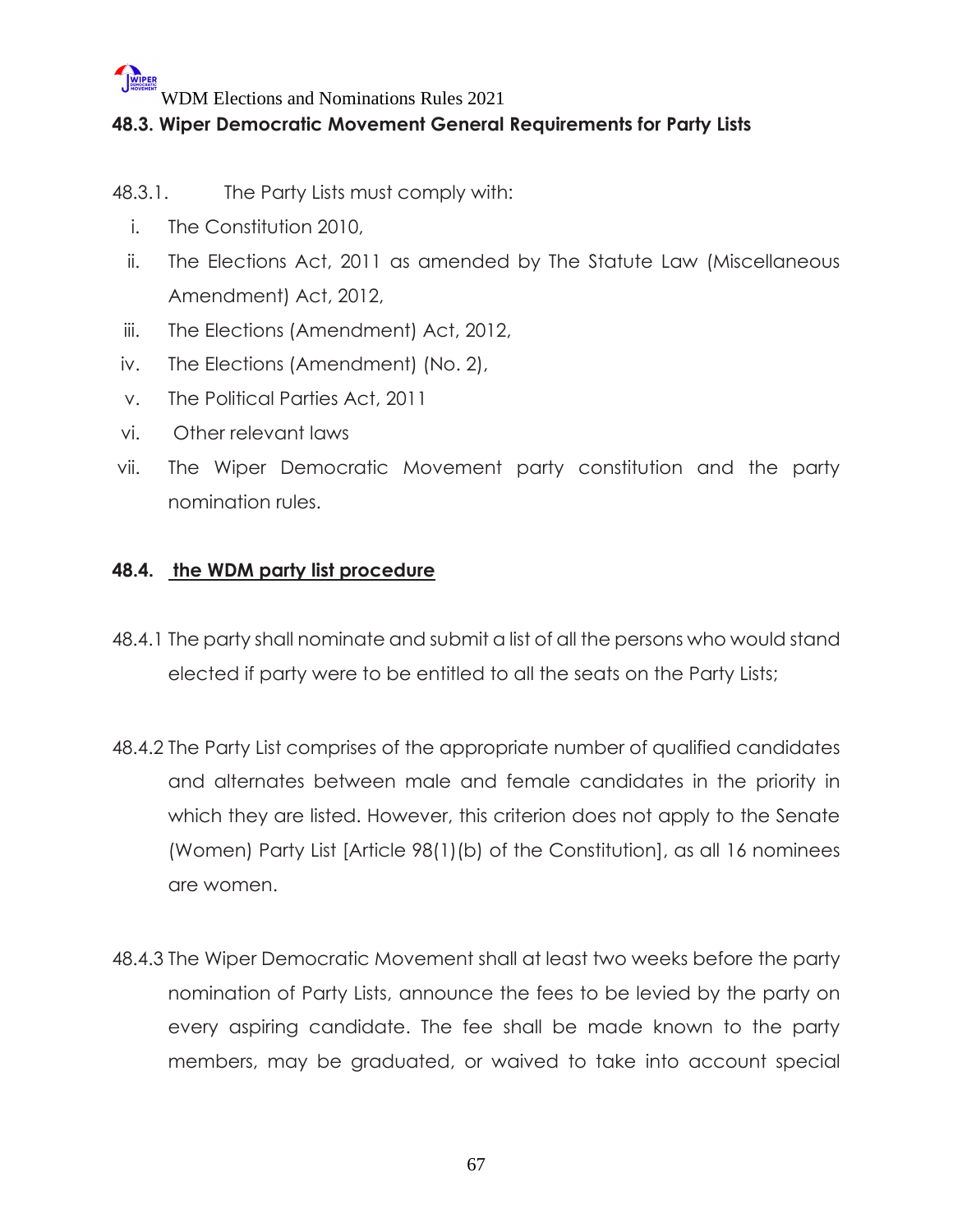interest groups and may be different from the fees levied on aspiring candidates in the party primaries.

48.4.4 An aspiring candidate shall submit to National Election Board of the party the following:

- i. duly filled application form together with a signed declaration of commitment to the party's constitution, policies and principles,
- ii. a self-declaration form,

WIPER

- iii. copies of the person's national identity card or valid passport (the document used by the nominee to register as a voter) or affidavit
- iv. copies of the candidate's academic qualifications (when applicable) from the relevant institutions,
- v. evidence of registration as a member of the party
- vi. a receipt or evidence of payment of nomination fee (when applicable)
- vii. If a party list PWD, a certificate and form signed by a medical doctor
- viii. Duty signed political party code of conduct
- ix. Duly filed nomination form
- x. Clearance from EACC (the statutory declaration under the leadership and integrity Act)
- xi. A signed declaration that the nominee has adhered to leadership and integrity requirements in chapter six of the Kenyan Constitution and other relevant statutes on leadership and integrity.
- 48.4.5 An aspiring candidate seeking nomination on the ground that the aspiring candidate is a person with disability shall submit a certification from the National Council for Persons with Disabilities.
- 48.4.6 An aspiring candidate seeking nomination on the ground that the aspiring candidate is a youth the person must have attained the age of eighteen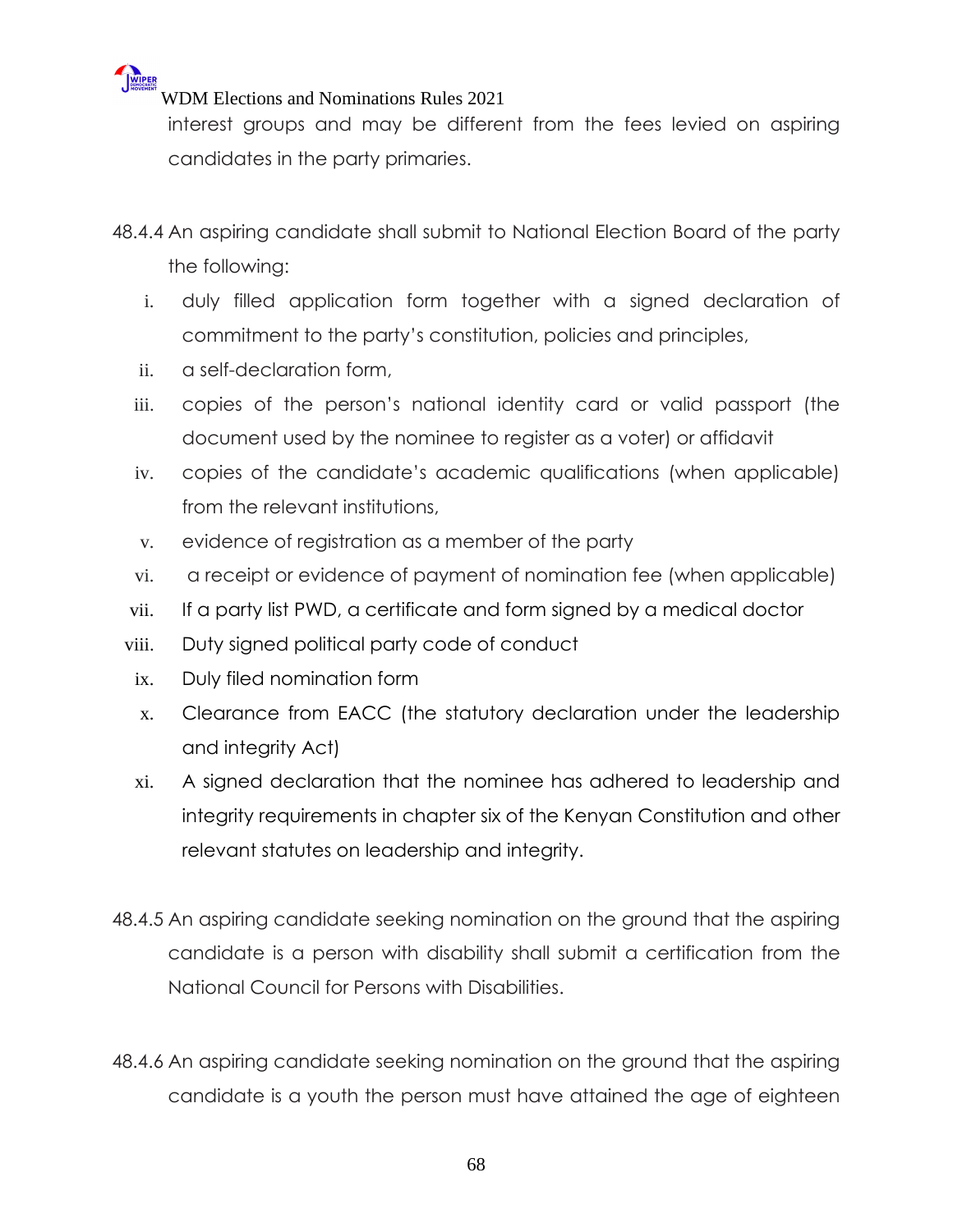**WIPER** 

years but has not attained the age of thirty-five years and such person shall provide documentary proof of his or her age.

- 48.4.7 The Principles for consideration by the party before nomination of its members to the party list include;
	- i. That the party will ensure that the process is inclusive, free, fair and peaceful
	- ii. That there is representation of all interests in the society including those of workers, professionals and business community, marginalised communities and groups such as women and children, older members of the society, persons with disabilities and minorities.
- iii. That the wishes of the people with respect to the nominees are respected and prioritized
- iv. That affirmative action measures are taken into account to ensure that not more than two thirds of persons of any one gender dominate positions in any single organ.
- v. That party members are rewarded for loyalty and service
- vi. That party members are rewarded for their material, intellectual and moral contribution to the party
- vii. Regard will be had on merit in nomination which can be a factor of various variables not limited to education level, popularity among the people and relevant skills
- 48.4.8 The National Elections Board shall
	- i. issue a notice to its members regarding any exercise in the party nomination of Party Lists,
	- ii. the party shall notify its members at least seven days before the date of the exercise,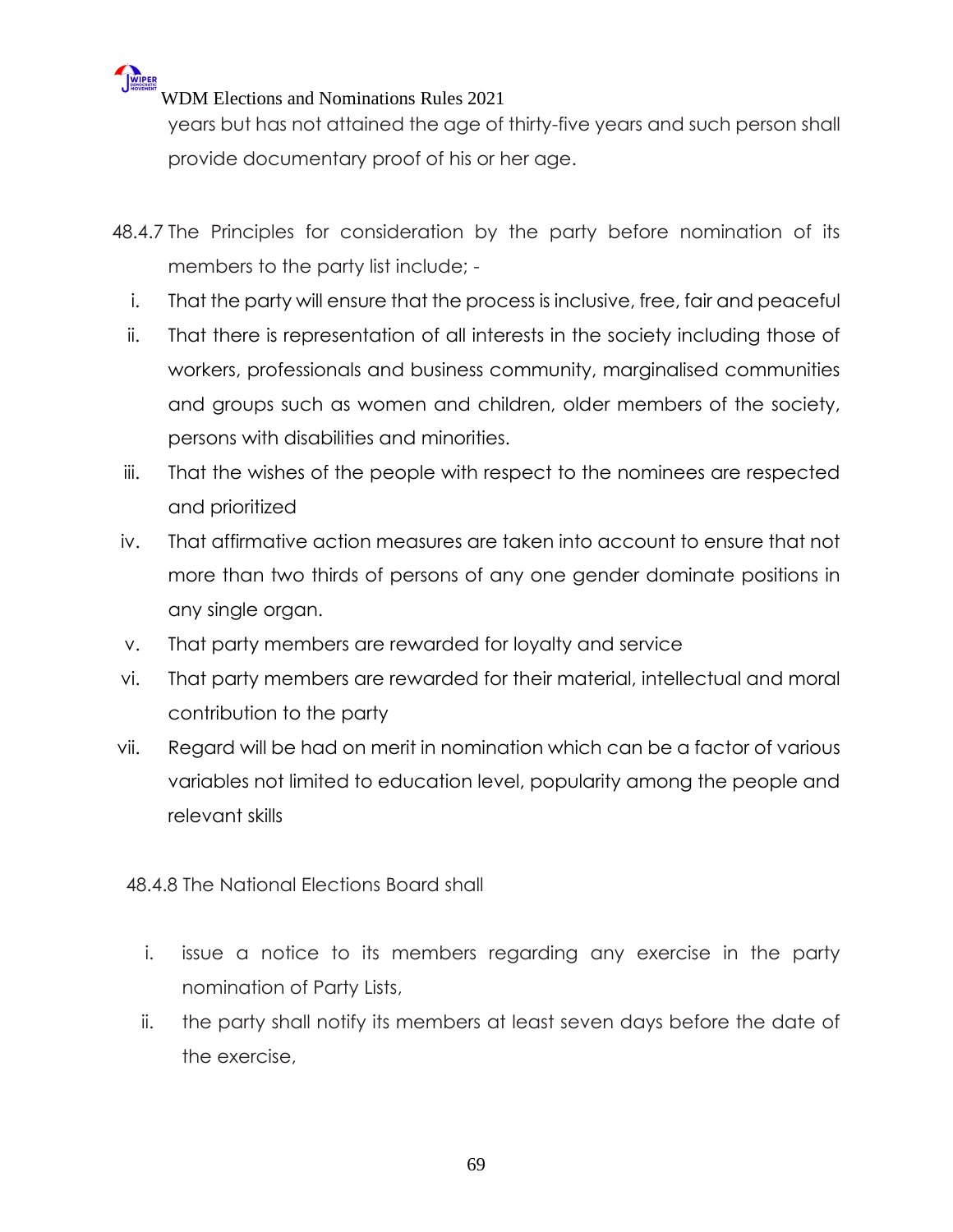

- iii. the date and the venue of the exercise, the persons eligible to participate in the exercise,
- iv. the party officials who shall be responsible for the exercise,
- v. the duration of the exercise,
- vi. where any aggrieved may file any grievances regarding the exercise, the party organs that will hear and determine any appeal and the fee, if any, that should be paid.
- 48.4.8 The party nomination of Party Lists must be in compliance with the party nomination rules and procedures.
- 48.4.9 The names in the Party List shall be in the order of priority.
- 48.4.10 The Party List shall be a closed list, that is, the list may not be amended after it has been submitted to the Commission.
- 48.4.11 The Wiper Democratic Movement Party List shall reflect the regional and ethnic diversity of the people of Kenya. This criterion is not applicable in the case of Party Lists for county assembly seats.
- 48.4.12 The nominees on the lists must be members of the party.
- 48.4.13 The nominees on the list must be registered voters.
- 48.4.14 The Party List shall not contain a name of a candidate nominated for an election in any of the single majority electoral constituencies.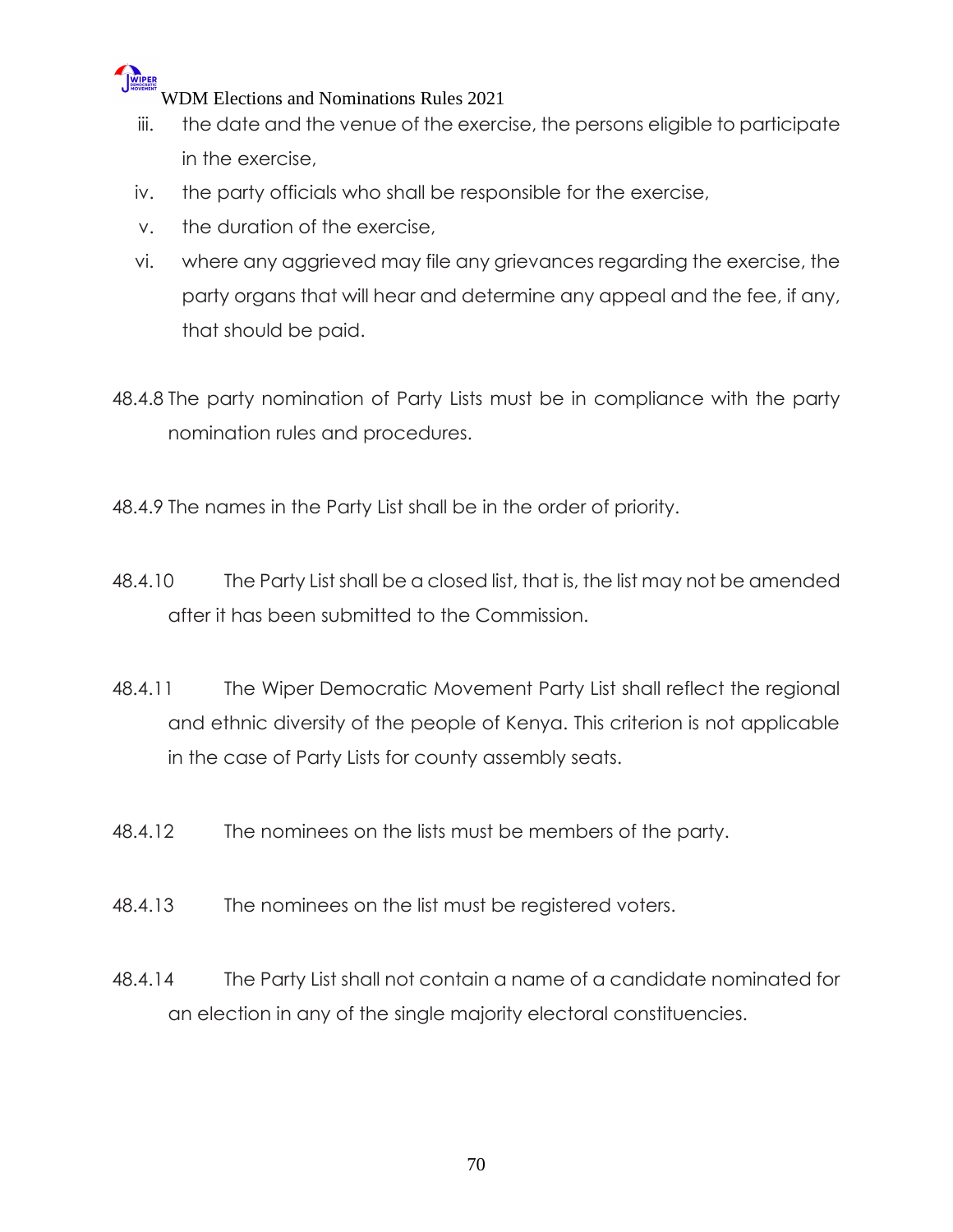# **WIPER**

WDM Elections and Nominations Rules 2021

- 48.4.15 The Party List must be signed by the authorized officials of the Wiper Democratic Movement
- 48.4.16 Each Party List nominee shall, after nomination, submit to the Commission a letter stating his or her intention to serve if nominated.
- 48.4.17 The Wiper Democratic Movement shall submit the Party List to the Commission on the day designated by the Commission.
- 48.4.18 The Wiper Democratic Movement shall submit the following party lists to the IEBC;
	- (i) The national assembly party list
	- (ii) Senate women party list
	- (iii) Senate youth party list
	- (iv) Senate (person with Disability) party list
	- (v) County assembly (marginalized Group) party list
	- (vi) County Assembly(gender) party list

## **48.5 Criteria on each party list submitted to the Commission by the WDM**

#### **48.5.1. National Assembly Party List**

48.5.1.1 Party List for nomination to the National Assembly Party List-

i. shall have twelve (12) names of nominees.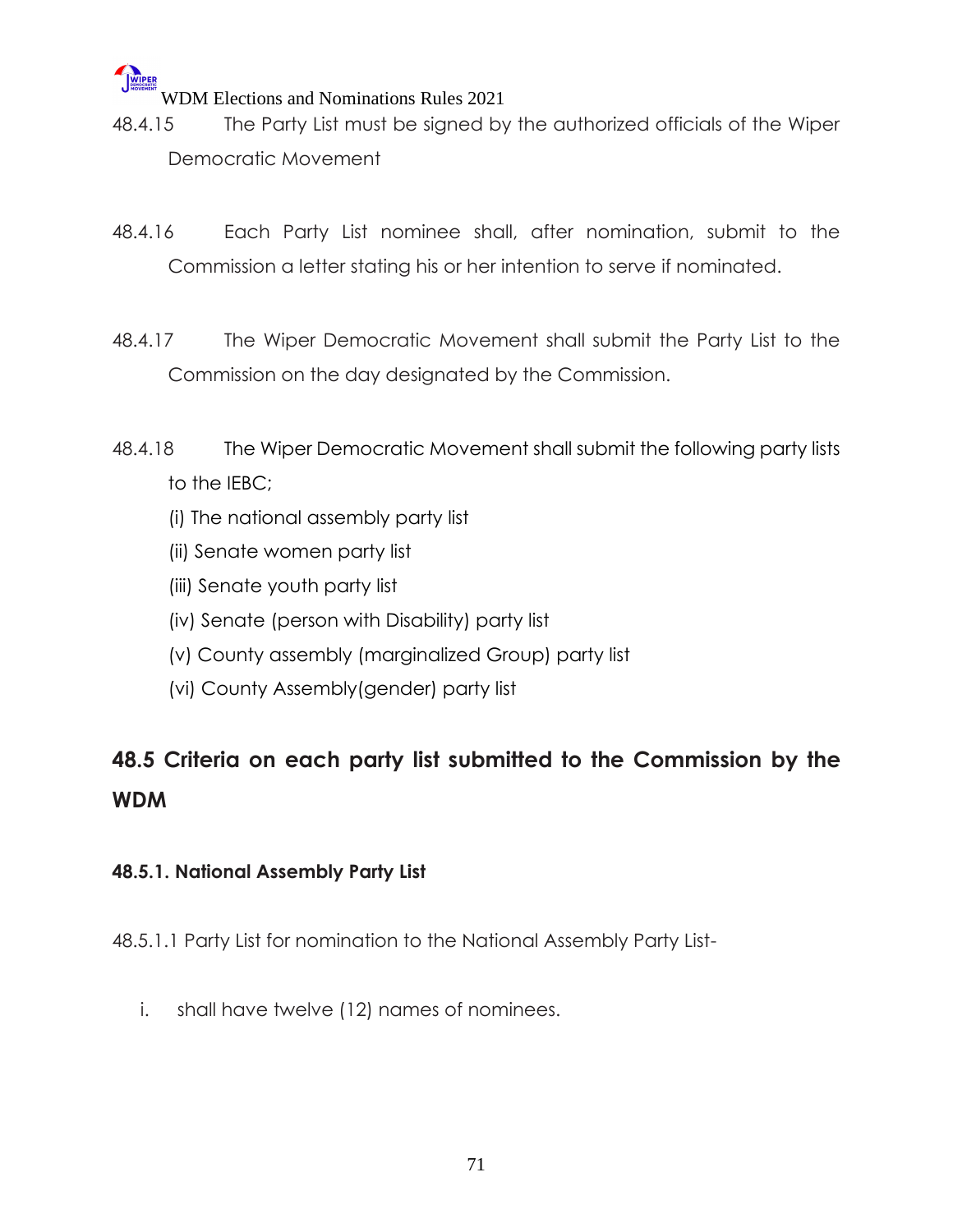- ii. The nominees to the Party List must have similar qualifications as those required of candidates contesting for elections as members of the National Assembly.
- iii. The Party List must include nominees to represent the youth, persons with disabilities and workers and any other special interests.
- iv. Among the first four nominees on the list, there shall be a person to represent a youth and person with disability and a worker and any other special interest group identified by the party. One nominee cannot represent more than one special interest. The Party List must indicate the special interest that each nominee represents.
- v. To meet the gender requirement, the order of the nominees in the Party List shall alternate between women and men candidates.
- vi. To meet the requirement on regional diversity, nominees will be distributed amongst the different counties. Where two of the nominees in the list are from the same county, they shall not immediately follow each other on the list.
- vii. To meet the requirement of national outlook, nominees shall be from different ethnic communities. Where two of the nominees in the list are from the same ethnic community, they shall not immediately follow each other on the list.

#### **48.5.2. Senate (Women) Party List**

- 48.5.2.1 Party List for nomination of Senate (Women) Party List
	- i. The Senate (women) Party List must have 16 names of women nominees that are members of the Party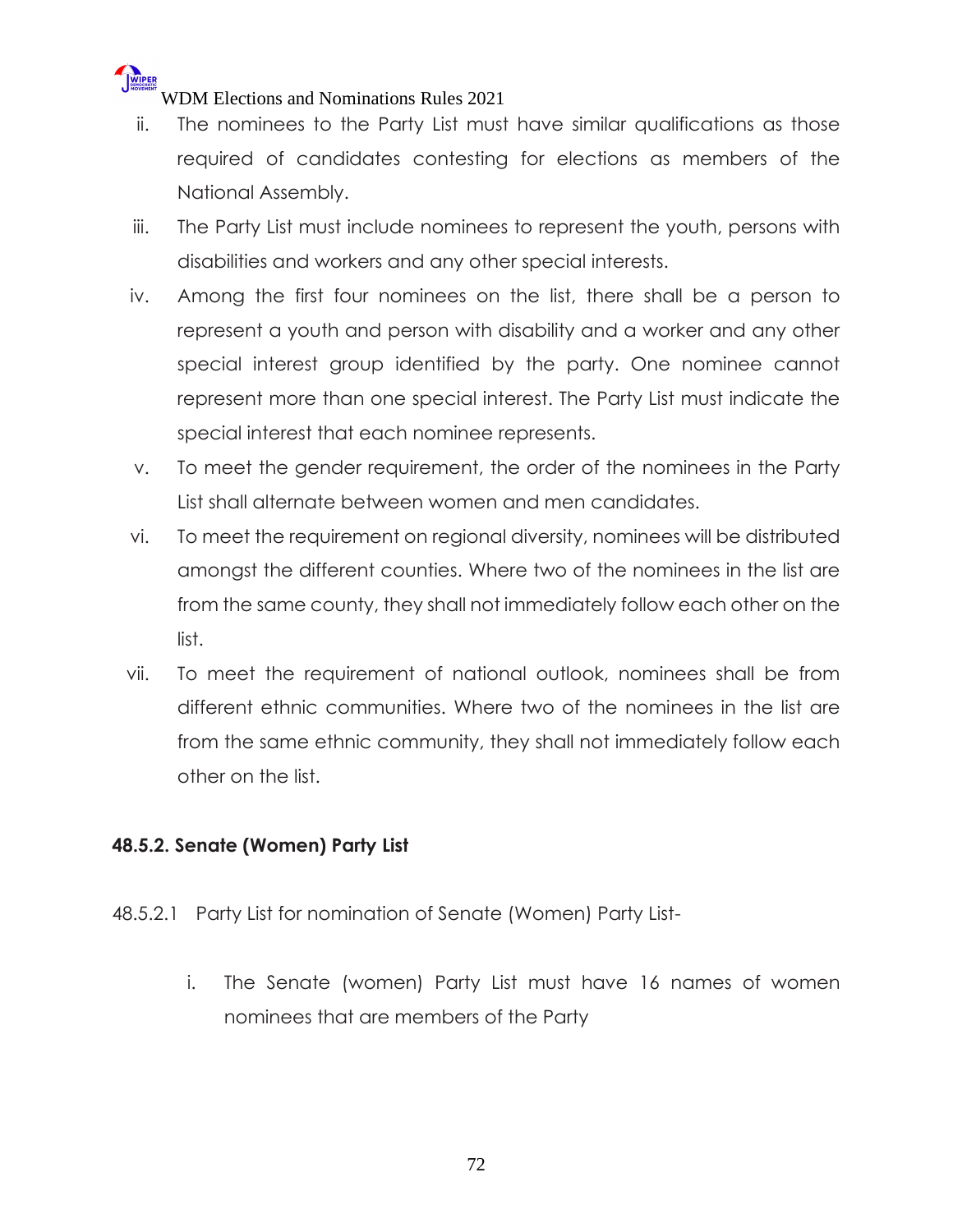- ii. The nominees to the Party List must have similar qualifications as those required of candidates contesting for elections as members of the Senate.
- iii. The senate nominees list must contain nominees from diverse counties within the Country. Where two of the nominees in the list are from the same county, they shall not immediately follow each other on the list.
- iv. To meet the requirement of national outlook, nominees will be selected from different ethnic communities. Where two of the nominees in the list are from the same ethnic community, they will not immediately follow each other on the list.

## **4.5.3 Senate (Youth) Party List**

4.5.3.1. Party List for nomination of Senate (Youth) Party List-

- i. The Senate (youth) Party List must have 2 names of qualified youth nominees, being one woman and one man.
- ii. The nominees to the Party List must have similar qualifications as those required of candidates contesting for elections as members of the Senate.
- iii. To meet the requirement of regional diversity, not more than one nominee in the Party List shall be from the same county.
- iv. To meet the requirement of ethnic diversity, not more than one nominee in the Party List shall be from the same ethnic community.
- v. The two nominees must be between 18 and 35 years of age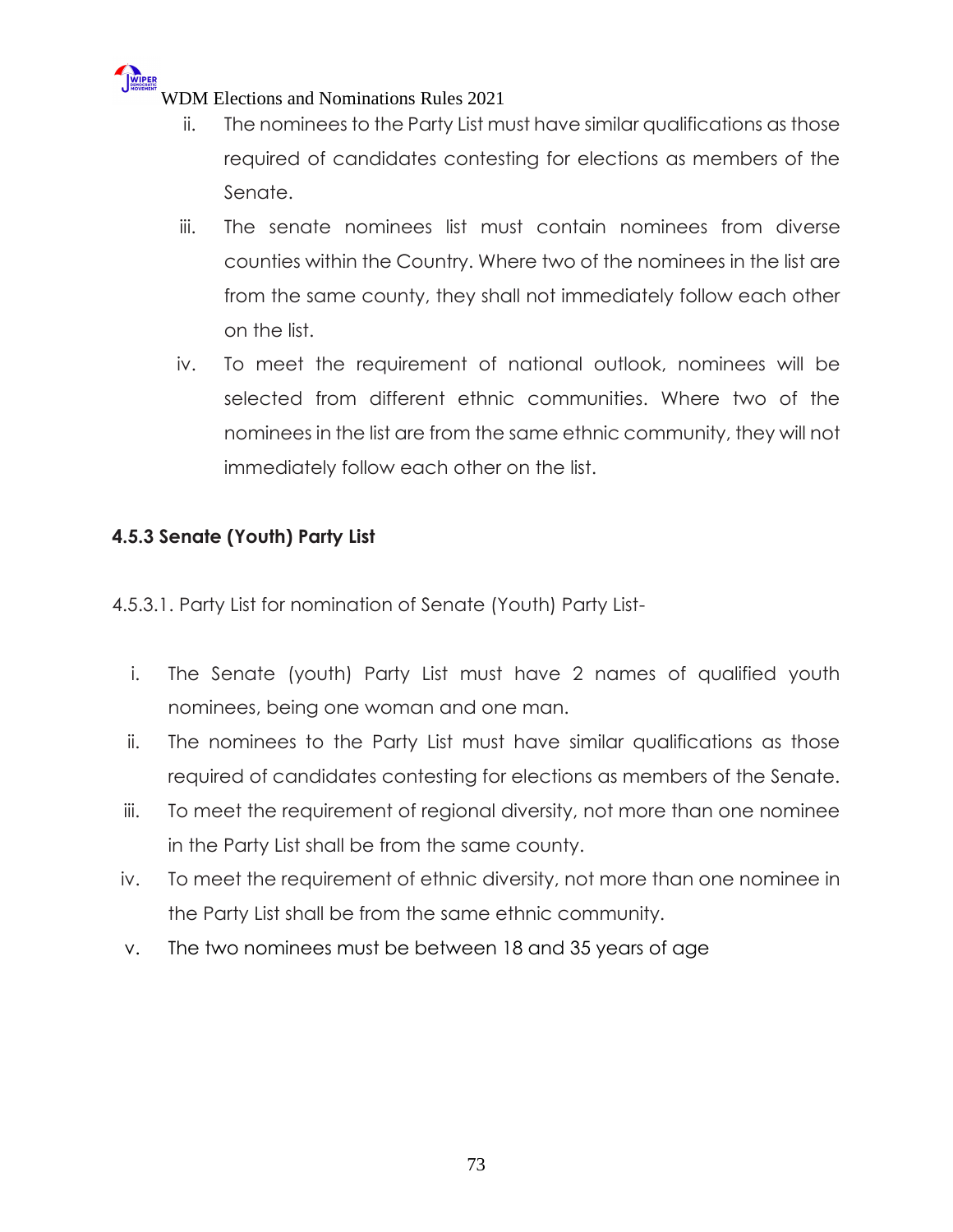4.5.5 Party List for nomination of Senate (Persons with disability) Party List-

- i. The Senate (persons with disability) Party List must have 2 names of qualified persons with disability nominees, being one woman and one man.
- ii. The nominees to the Party List must have similar qualifications as those required of candidates contesting for elections as members of the Senate.
- iii. To meet the requirement of regional diversity, not more than one nominee in the Party List shall be from the same county.
- iv. To meet the requirement of ethnic diversity, not more than one nominee in the Party List shall be from the same ethnic community.
- v. The two nominees must be certified as persons with disabilities by the National Council for Persons with disabilities

## **4.5.6 County Assembly (Marginalized and Minorities Group) Party List**

4.5.6.1 Party List for nomination of County Assembly (Marginalized and Group) Party List:

- i. The County Assembly (marginalized and minorities group) Party List must have 8 names of qualified marginalized and minority group nominees.
- ii. The nominees to the Party List must have similar qualifications as those required for candidates contesting for elections as members of the County Assembly.
- iii. To meet the gender requirement, the order of the nominees in the Party List shall alternate between women and men candidates.
- iv. Among all the 8 nominees, the various special interest groups must be represented. There shall be at least members representing minority ethnic,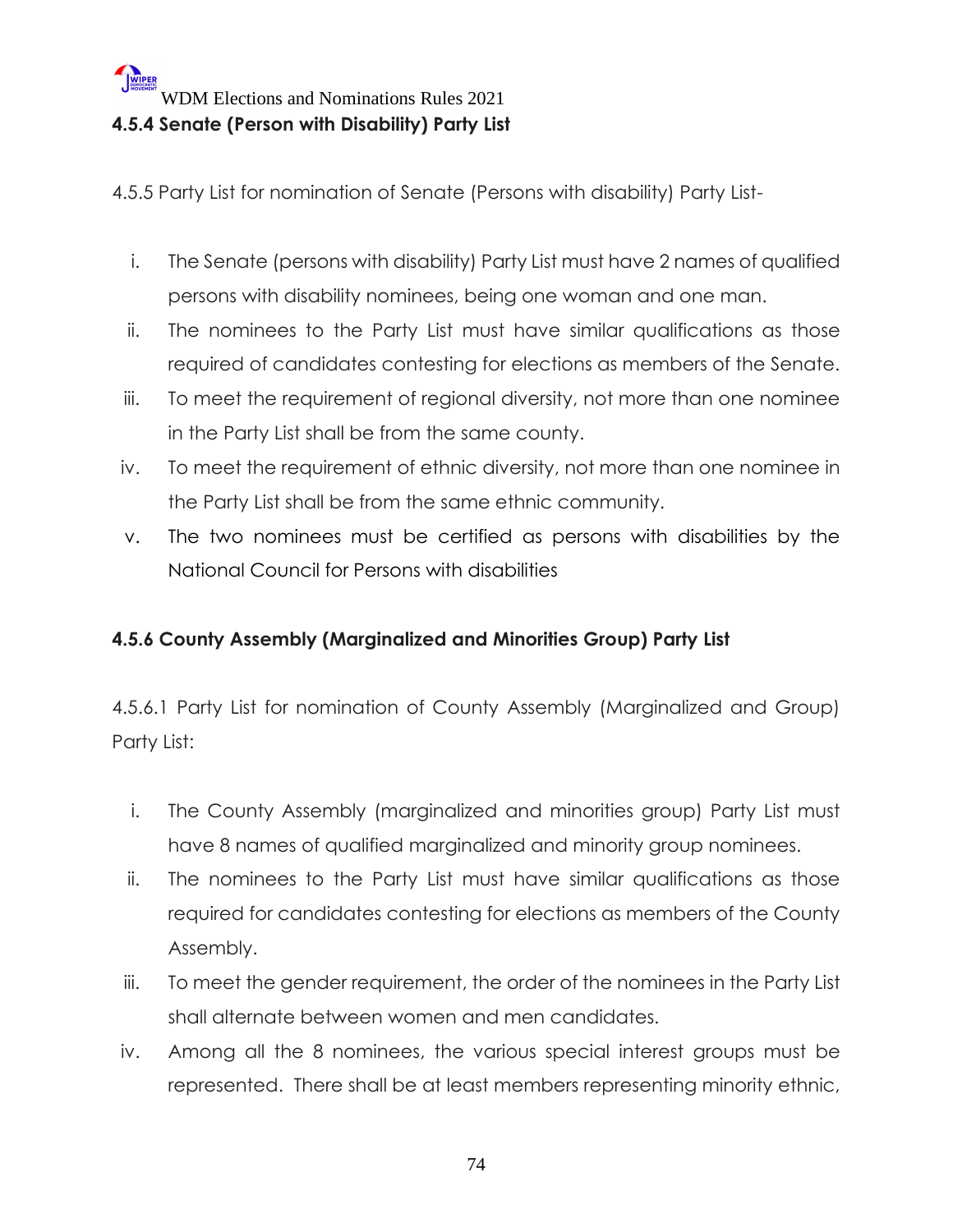

religious and cultural communities in the County, an old member of the society, a youth, a woman, a person with disabilities and a person representing workers in the County.

## **4.5.7 County Assembly (Gender) Party List**

4.5.7.1 Party List for nomination of County Assembly (Gender Top Up) Party List –

- i. The County Assembly (Gender Top Up) Party List must have the number of nominees reflecting the number of wards in each of the respective counties.
- ii. The nominees to the Party List must have similar qualifications as those required of candidates contesting for elections as members of the County Assembly.
- iii. To meet the gender requirement, the order of the nominees in the Party List shall alternate between women and men candidates.
- iv. To ensure that the constitutional threshold of 2/3<sup>rd</sup> gender is met, the gender with less numbers than required by the Constitution of Kenya will be prioritized.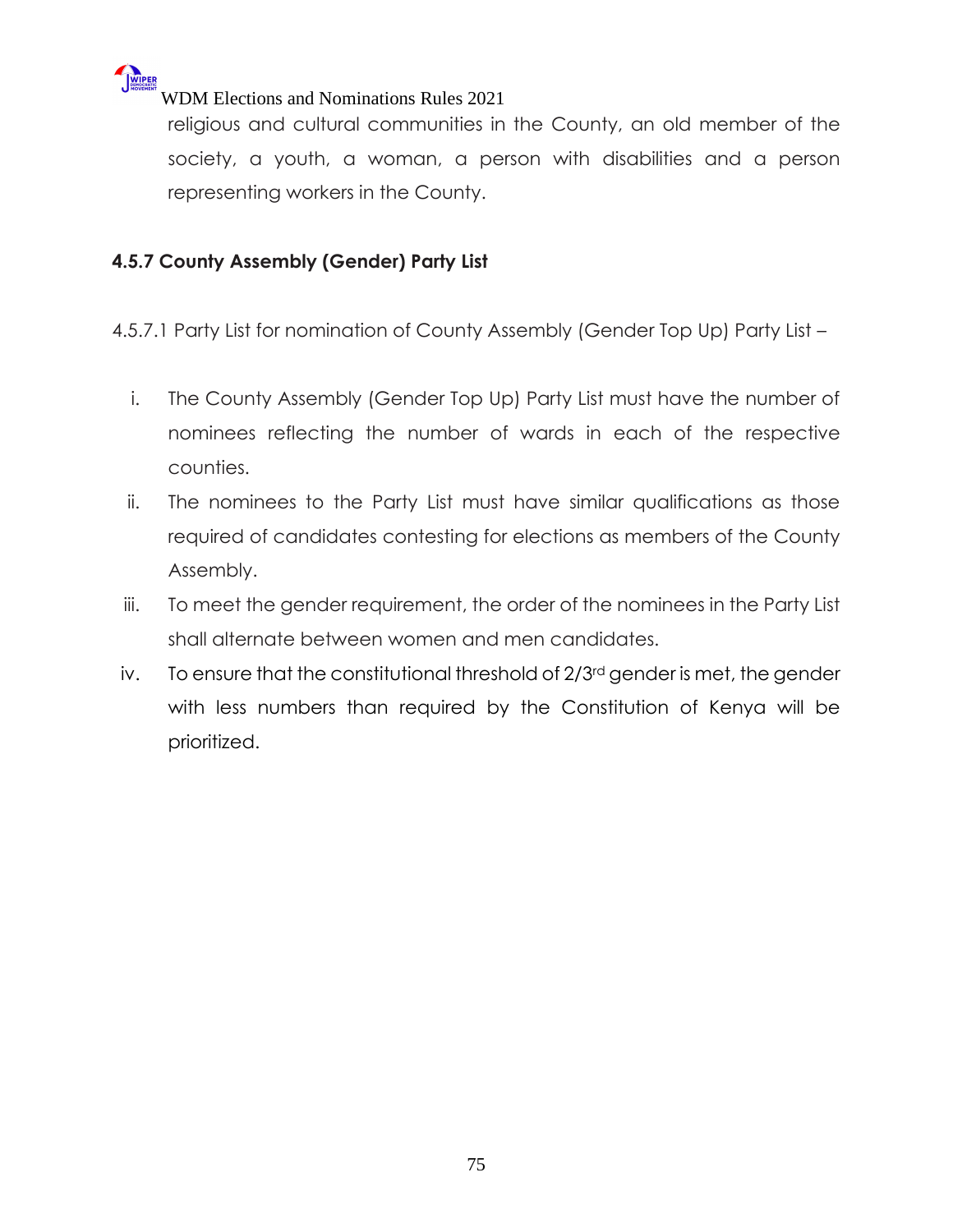## **49. PARTY CAMPAIGN AND ELECTION REGULATIONS**

#### **49.1 General Party Campaign Principles**

- 49.1.1 The Wiper Democratic Movement seeks to promote and apply the Code set out below for the purpose of conducting campaigns during elections
- 49.1.2 The regulations are directed to members, officials and candidates on their obligations under during the campaign period. We also undertake to acknowledge the authority of the Independent Electoral & Boundaries Commission in regard to the exercise of its statutory' and constitutional power and to promote and facilitate the Commission's mandate.

#### **49.2. Campaign Process**

- 49.2.1 During campaigning, all our candidates and election officials shall adhere to existing electoral and civil laws as well as the provisions of the National and the party constitution.
- 49.2.2 Besides existing laws;
	- i. Candidates, agents and Party workers shall not obstruct, disrupt, break- up or cause to be broken up meetings or rallies organized by other Political Parties and candidates: nor shall they interrupt or prevent speeches and the distribution of handbills or leaflets, and the posting of posters by other Parties' and candidate.
	- ii. All candidates vying on the party ticket, party members and agents must not destroy, remove, deface or in any way tamper with paraphernalia,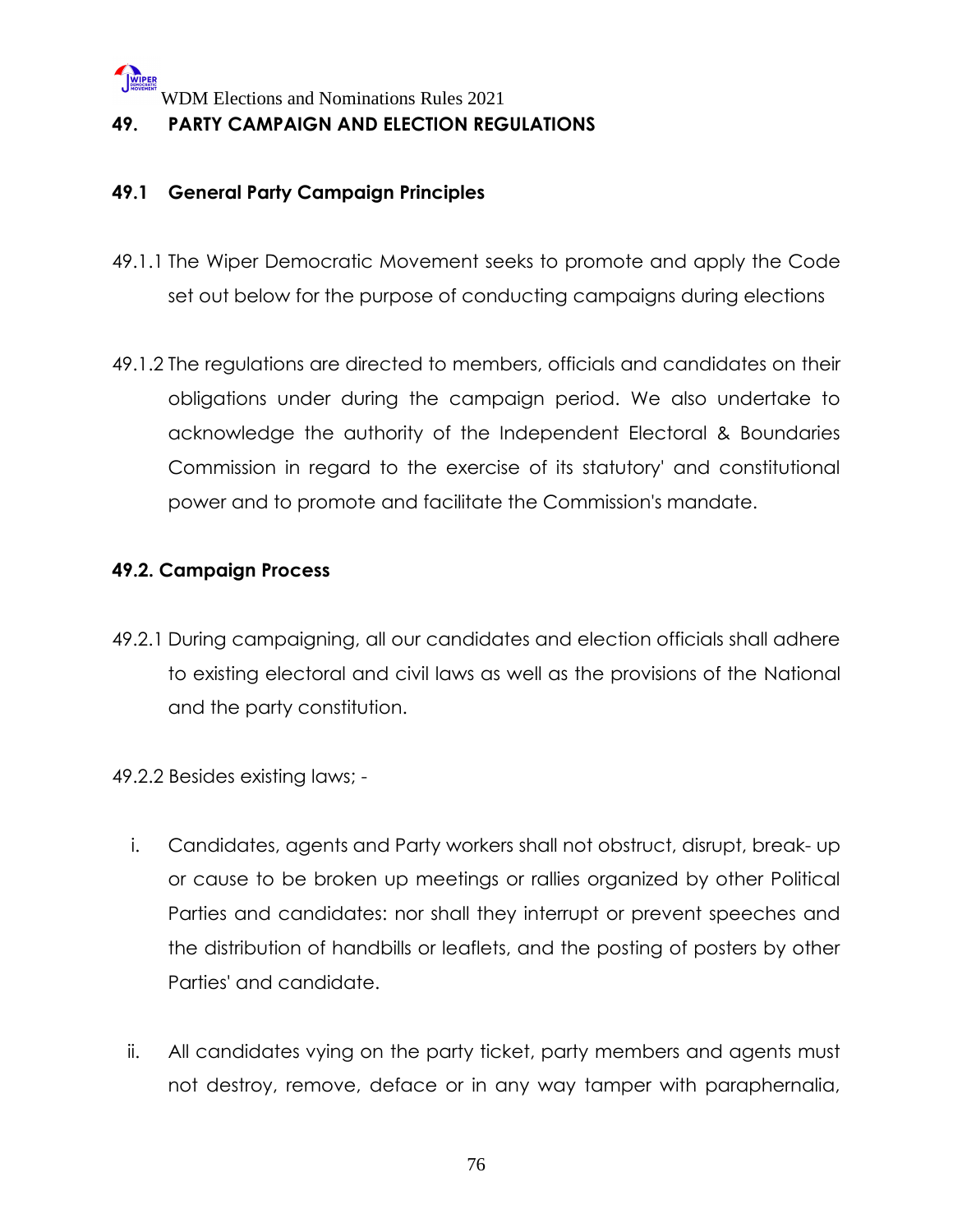WIPER WDM Elections and Nominations Rules 2021 logos, symbols, handbills and other publicity materials of other Parties and Candidates.

- iii. All our candidates, party members and agents shall desist from the carrying of arms and offensive weapons and the display of same, and shall extend co-operation to the law enforcement agencies, particularly for the purpose of recovery of illegal arms.
- iv. No party candidate shall take any extra-legal initiative for the release of any person arrested for offensive weapons during campaigns and elections and on account should any Party or Candidate initiate extra-legal measures for the release of such persons from lawful custody.
- v. The Wiper Democratic Movement Candidates, party members, agents and supporters should adhere to the Public order requirements by coordinating their campaign activities such that no two Political Parties shall hold public meetings or rallies in the same locality on the same day. if such meetings or rallies are likely to be so close to each other that a possibility of creating conflict arises.
- vi. Where dates, venues and timing for any of the above activities clash, representatives of the Parties or Candidates involved shall in collaboration with the Police meet in a cordial manner to resolve issues without resorting to violence.
- vii. Our party Candidates, Party members, agents and Party workers shall avoid all activities constituting electoral offences such as offering gifts and gratification or inducing other persons to stand or not to stand as candidates, to withdraw or not to withdraw their candidature, buying voter identity cards from voters and generally bribing of voters.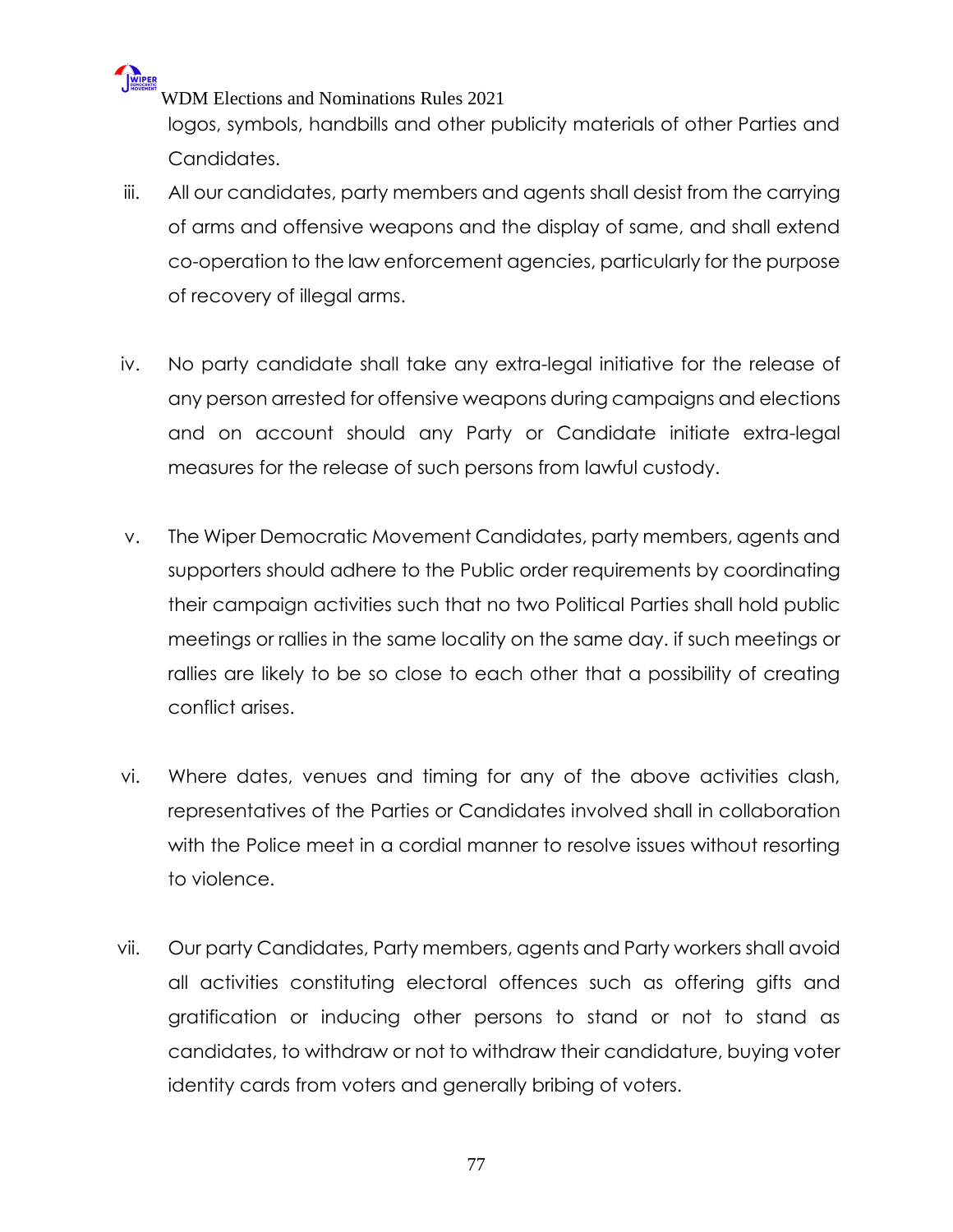- viii. Our Party candidates, Party members' agents and Party workers shall refrain from holding public meetings within 48 hours to the polls and from canvassing within the precincts of polling stations on polling day.
- ix. No party Candidates members and agents shall' resort to the use of abusive or inflammatory language or incitement: and specifically, all Political Parties and members shall refrain from incitement to hatred on the basis of gender, ethnicity, religion, creed or sect or any other criteria.
- x. Our party and its candidates undertake to be non-offensive and in this regard, to erect non-offensive banners, placards advertisement and notices and to promote campaigns by lawful means only.
- xi. Candidates will refrain from publishing offensive literature and campaign material and may express divergent opinions in a peaceful and persuasive manner.
- xii. All party Candidates shall in the course of campaigning avoid plagiarizing the symbols, slogans and paraphernalia of other Parties or Candidates for legal or illegal activities and refrain from impeding the rights of access of other Political Parties and Candidates for purposes of voter education, fund-raising, canvassing, and campaigning.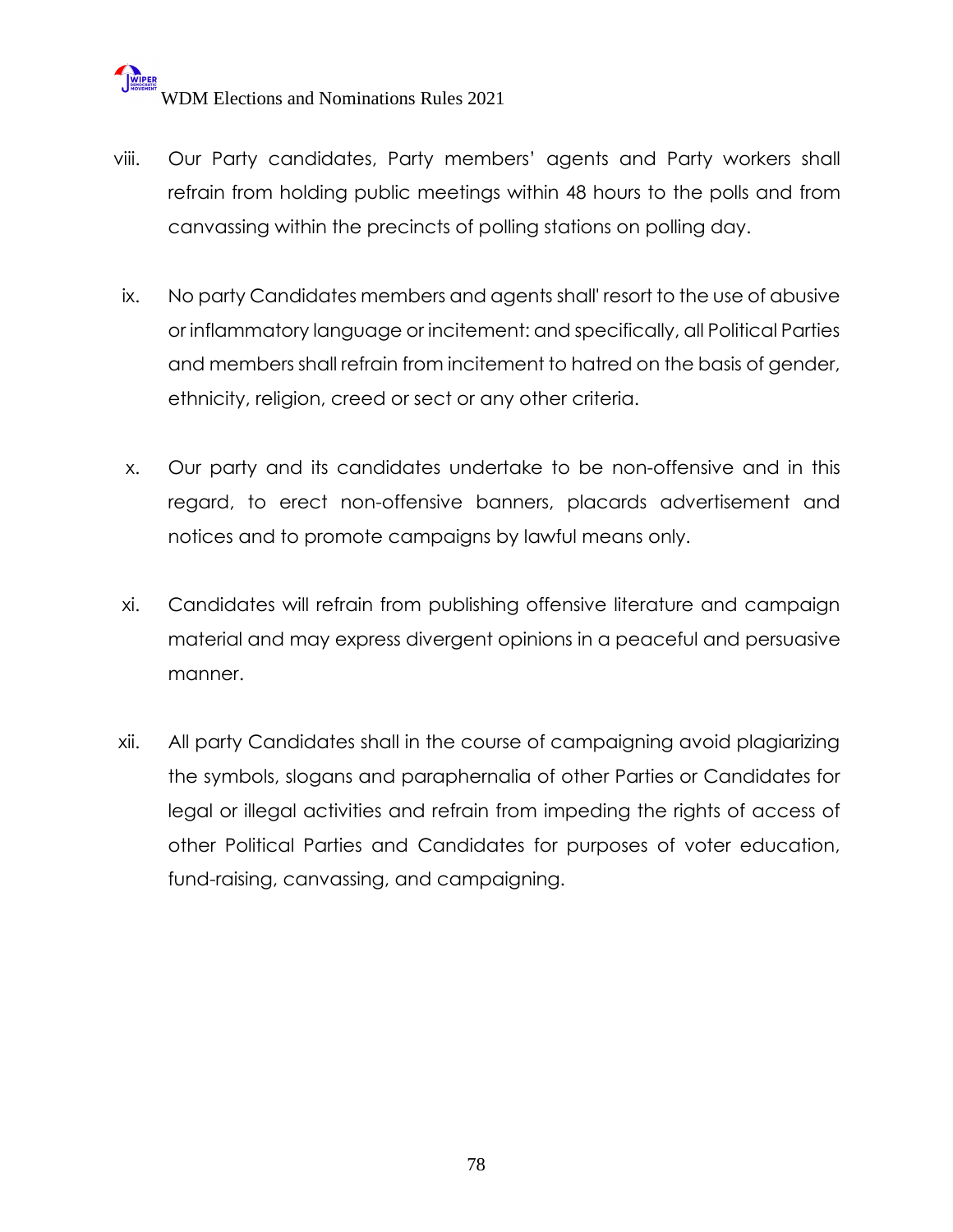#### **49.3. Out-of-campaign activities**

49.3.1 The Wiper Democratic Movement Party its members and party officials and supporters shall:-

- i. Continue to scrupulously observe all laws and rules so long as they continue to apply outside election and campaign periods,
- ii. Desist from the use of inflammatory language, heightening of ethnic and other tensions, personal attacks and acts of violence either directly by themselves, through leaders, assigns, members, representatives, agents and privies or by proxies.
- iii. For the imperatives for a level playing field and equality of opportunities for all Political Parties shall continue to prevail at all times outside elections and campaigns.
- iv. Ensure that its agents and officials are sufficiently trained for registration and other exercises.
- v. Ensure fairness in its activities, moderating such activities in a manner that minimizes tension and avoids misrepresentation.

## **49.4. Election related guidelines**

49.4.1 During elections, whether general election or a by-election, in which our party is participating, the party shall jointly with other political parties: -

i. Work to safeguard the integrity of the electoral process and shall ensure absolute transparency and honesty before, during, and after polling day transactions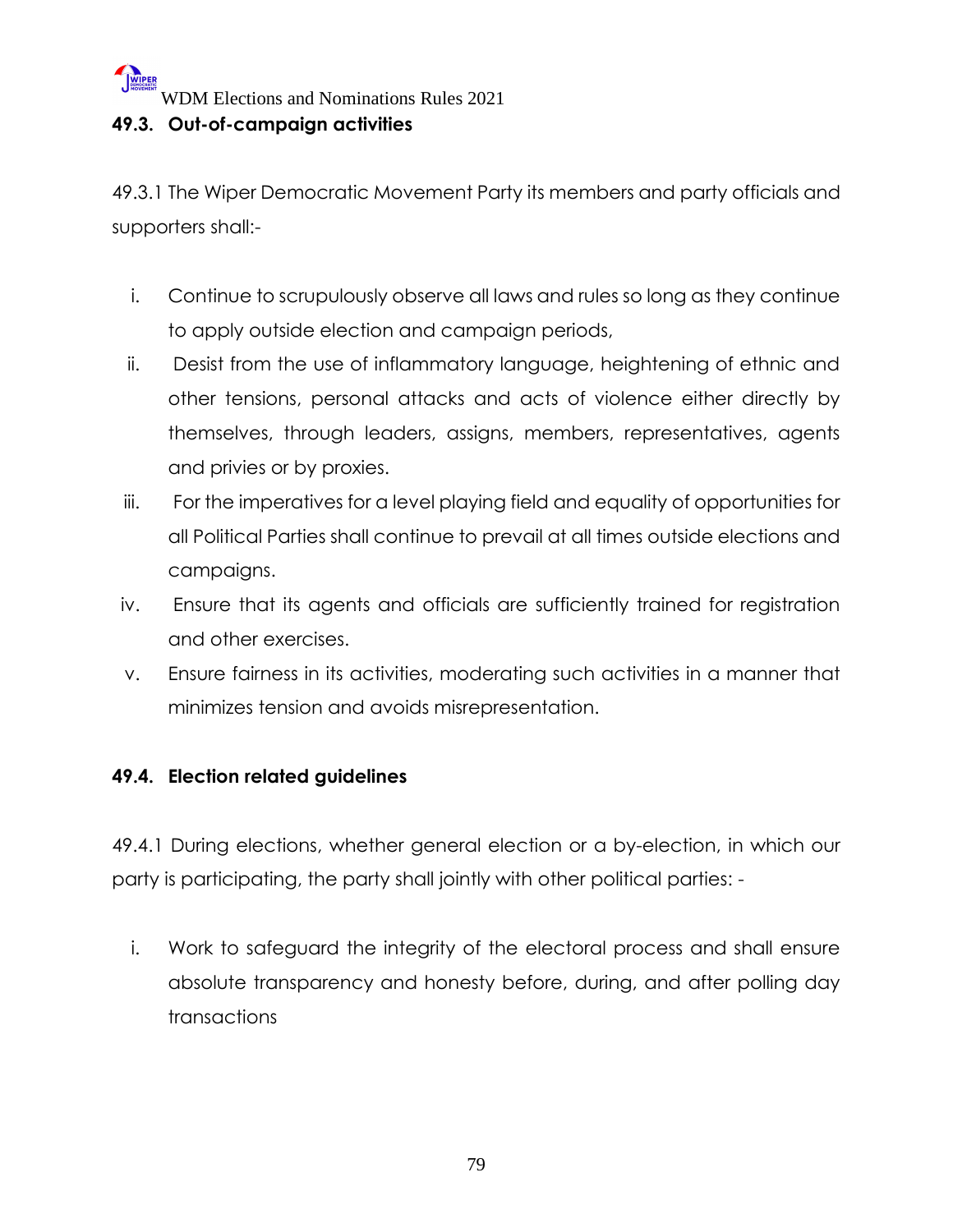

- ii. On polling day extend full co-operation educate election officials in the performance of their legal duties in order to ensure peaceful and orderly polling.
- iii. Actively discourage members and supporters from engaging in multiple voting and other forms of cheating such as voting in the name of deceased and absent voters as well as minors and other unqualified persons.
- iv. Refrain or engage in confrontation or open arguments with election officials at the polling stations, any complaint protest or challenge relating to processes and procedures at a polling station shall either be routed through the party agent(s) to the presiding officer or the security officer for resolution. Thereafter an aggrieved party or person is at liberty to seek redress in the law courts of the state.
- v. On polling day observe rules and regulations restricting the number of individuals with access to the polling station.
- vi. Recognize and acknowledge the rights of accredited observers and monitors and other accredited persons for the purpose of entering a polling station or area and observing the conduct of elections.
- vii. Recognize that the use of thugs terrorizes voters and creates tension and an atmosphere of intimidation on polling day. Consequently, all political panics shall always refrain from the recruitment and deployment of such individuals on polling day and all times.
- viii. Together with the independent electoral & boundaries commission to create on polling day an atmosphere that is conducive to free and fair voting and to refrain from coating, threatening and intimidating other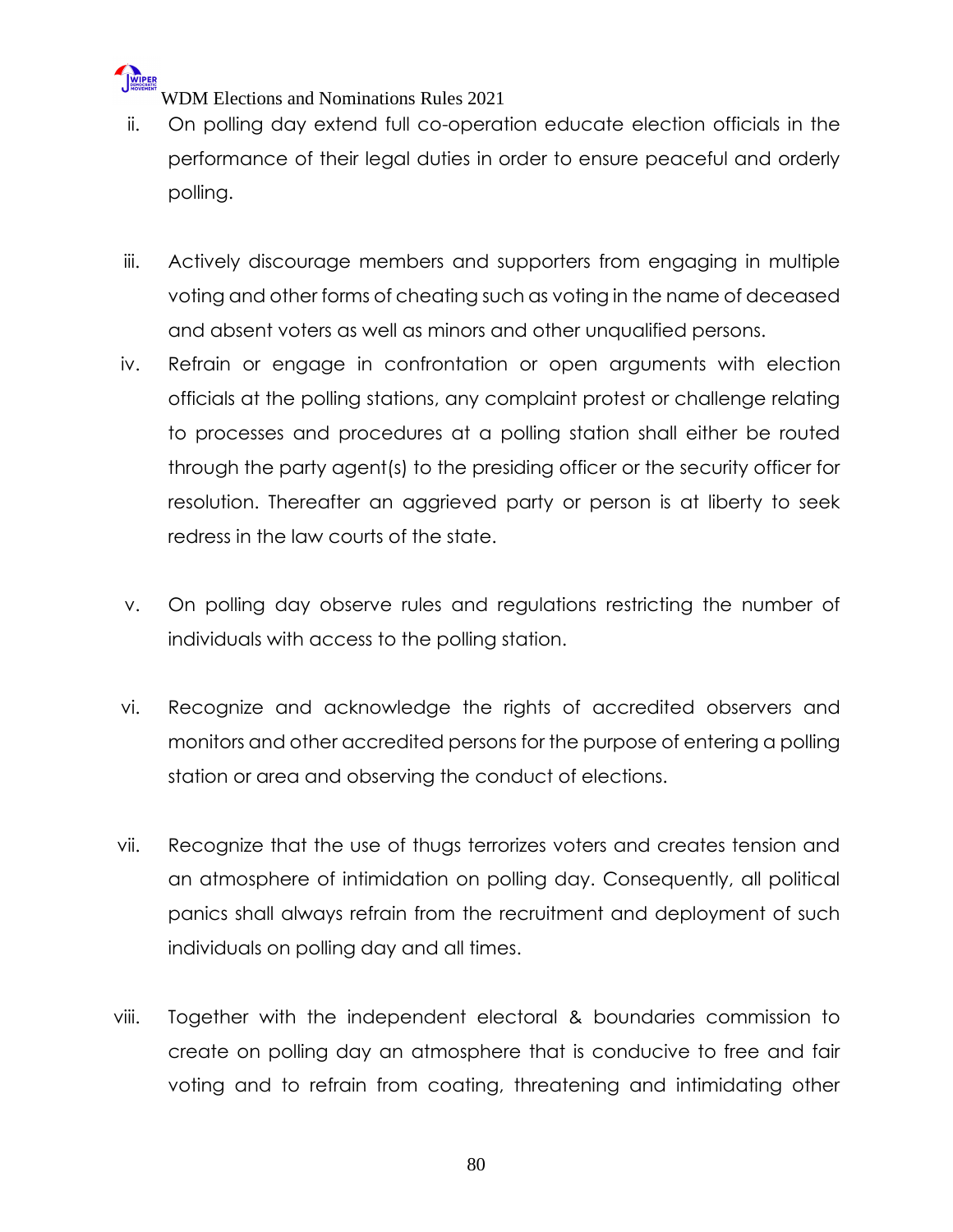

political parties and candidates so as to prevent them from carrying out their lawful activities at the polling station.

- ix. Shall refrain from fraudulently procuring results and votes by invasion occupation of polling centers and any other lawful means.
- x. To instruct its agents in attendance at polling stations to perform their duties in accordance with the electoral laws and regulations and to co-operate with election officials for the efficient, transparent and uninterrupted administration of elections.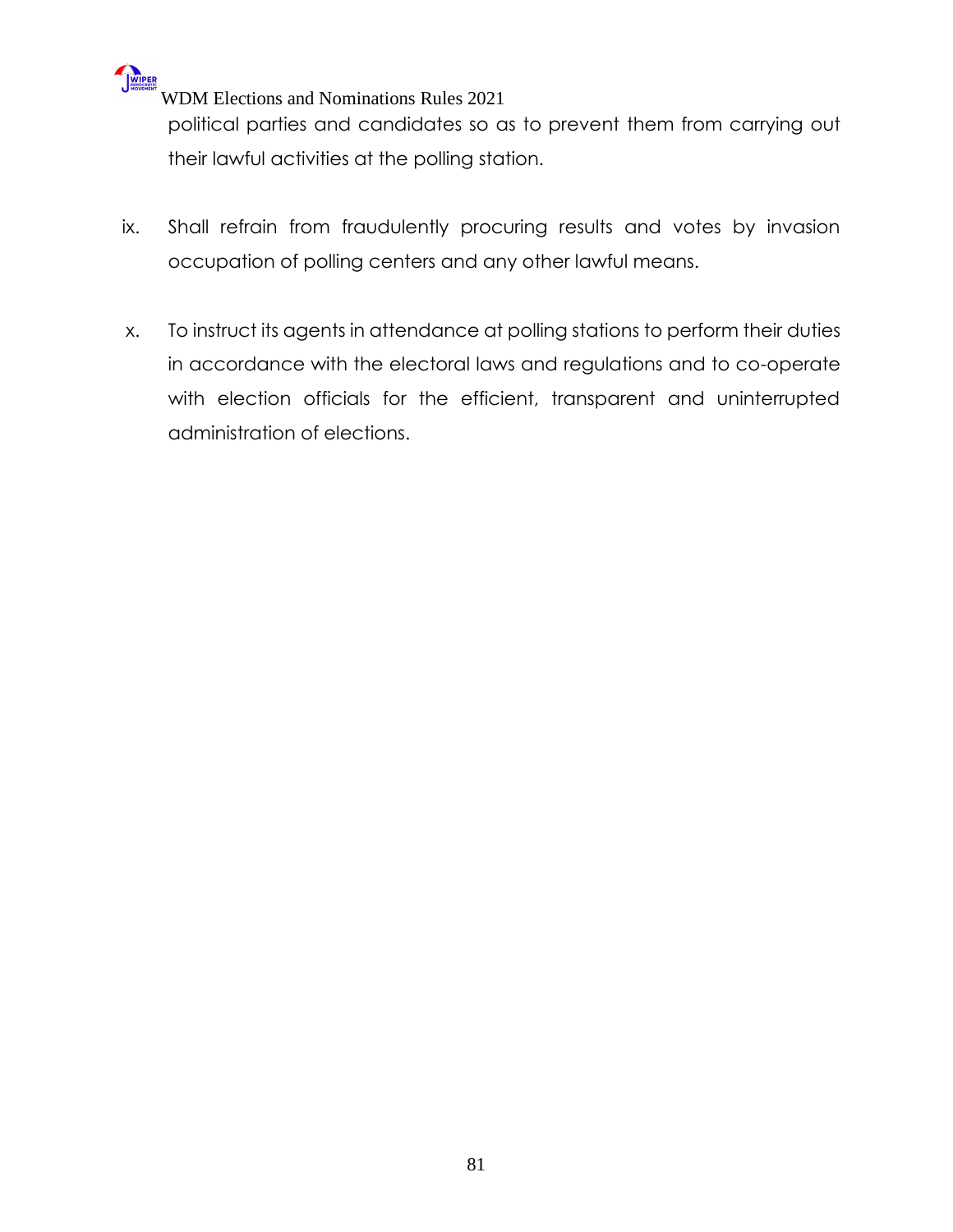## **THE CODE OF CONDUCT**

#### **OF THE**

## **WIPER DEMOCRATIC MOVEMENT (WDM)**

## **OCTOBER 2021**

#### 1. **Preliminaries**

1.1. In this Code of Conduct –

"National Executive Council (NEC)" means the executive organ of the Party;

"Member" means a member of the Party; and

"Party" means Wiper Democratic Movement (WDM).

1.2. Every member shall subscribe to this Code of Conduct and sign the pledge of commitment provided in Annex A at the time of joining the Party.

## 2. **Objectives**

- 2.1. This Code of Conduct seeks to set out the standards of behaviour generally accepted of members of the Party, including officials and staff of the Party, during their membership with the Party and performance of their function in accordance with the Party Constitution and all applicable laws.
- 2.2. Without prejudice to the generality of rule 2.1, the objectives of this Code of Conduct shall be to –
	- a) regulate the behavior of members in relation to party affairs;
	- b) set out the accepted standards of behaviour of members;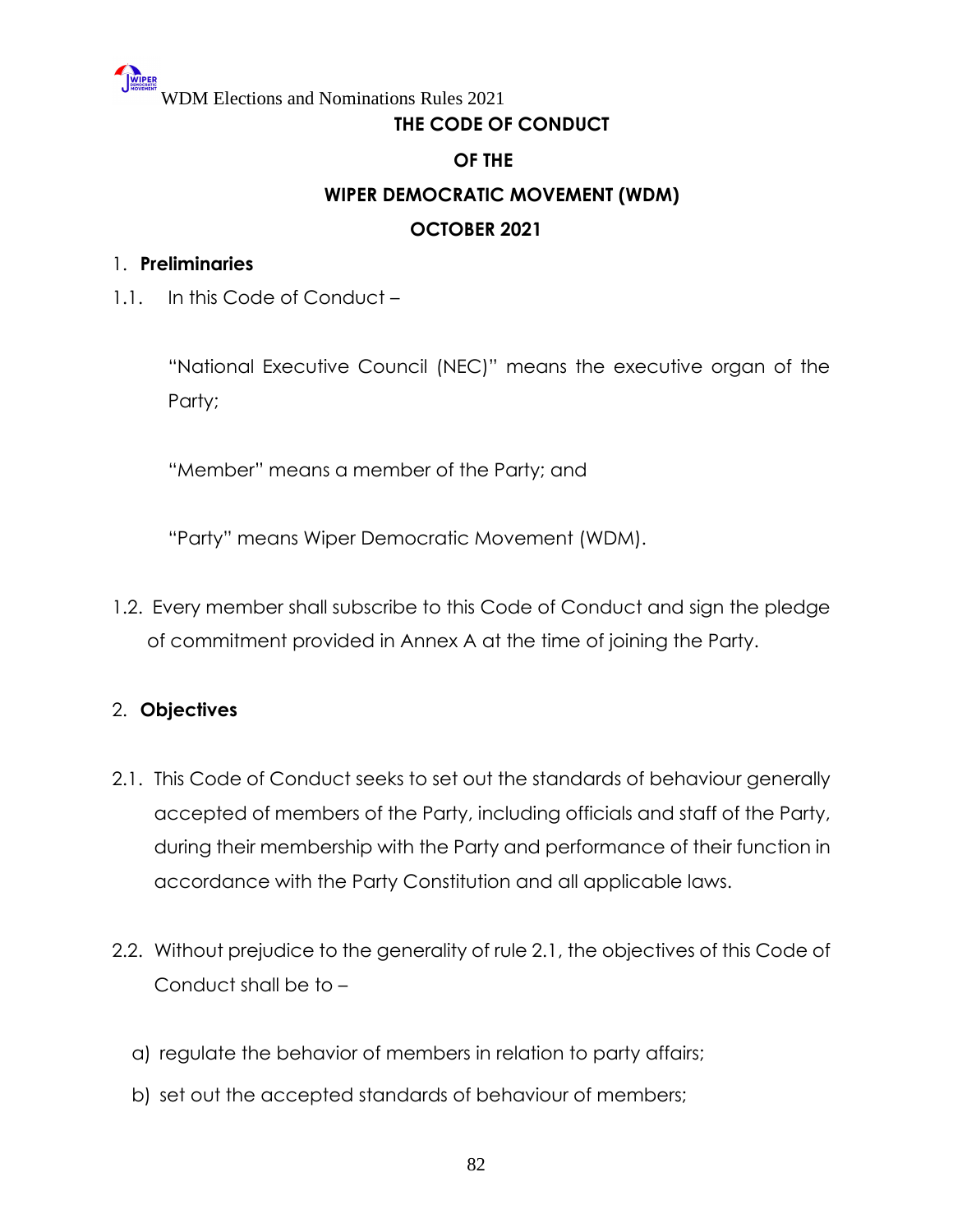

- c) make all members accountable for their behaviour;
- d) maintain public confidence and trust in the Party;
- e) provide a legitimate and transparent yardstick for the evaluation of the behaviour of members;
- f) provide for greater certainty and guidance on how to reconcile a member's private lives with their public live; and
- g) establish common rules and provide the means by which questions relating to the accepted standards of behaviour are addressed.
- h) Enhance Party Loyalty
- i) Provide grounds for dismissing and disciplining those in breach of the Party Rules and Code of Conduct.
- 3. The Code of Conduct forms part of the agreed relationship between individual WDM members, and outlines the minimum code of conduct expected by the Party of all its members. The NEC may supplement or amend these codes of conduct at any time.

#### 4. **Conduct of the members**

- 4.1. In the performance of their duties, members shall conduct themselves with the highest standard of personal integrity and shall not involve themselves in dishonorable conduct. In this regard, every member shall observe the following principles of conduct and ethical behaviour –
- a) respect and adhere to the Constitution of Kenya, all laws of the land in particular the political parties and Elections laws and the WDM Party Constitution:
- b) Promote the success of the Party for the benefit of the people of Kenya as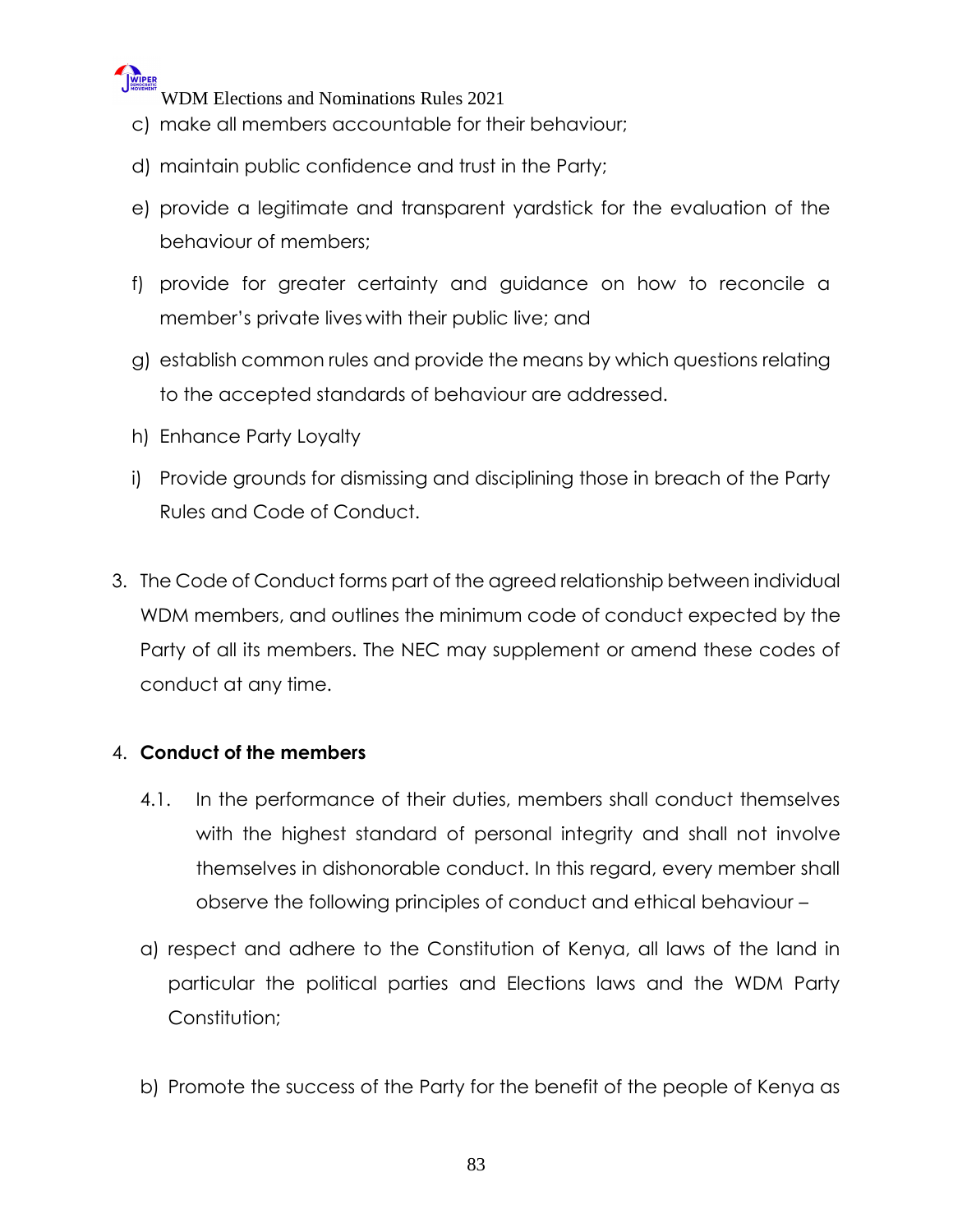

a whole and in doing so, the member shall have regard to –

- (i) carrying out duties efficiently, honestly, transparently and in an accountable manner;
- (ii) consequences of actions that they take;
- (iii) the interests of the people of Kenya;
- (iv)the need to foster the Party's relationships with the people of Kenya, governance institutions, partners of the Party, other political parties and the private sector;
- (v) the impact of the Party on the people of Kenya; and
- (vi)the desirability of the Party to maintain a reputation for high standards as regards the rule of law, democracy, leadership and integrity, governance, justice and fairness.
- c) A member shall take personal responsibility for the reasonably foreseeable consequences of any actions or omissions arising from the discharge of the duties under the Party Constitution;
- d) A member who is an official of the Party is in a position of public trust and the authority and responsibility vested in the official shall be exercised by the officer in the best interest of the Party and that of the people of Kenya;
- e) Carry Out Duties In A Manner That Maintains Public Confidence In The Integrity Of The Party, Treat Members Of The Public With Courtesy And Respect, Not Discriminate Against Any Person, And Maintain High Standards Of Performance And Level Of Professionalism Within The Party;
- f) Avoid Any Situation That Might Give Rise To Conflict Of Interest Or, The Appearance Of A Conflict Of Interest. Where A Member Believes That There Exists An Actual Or Potential Personal Interest In A Matter Relating To The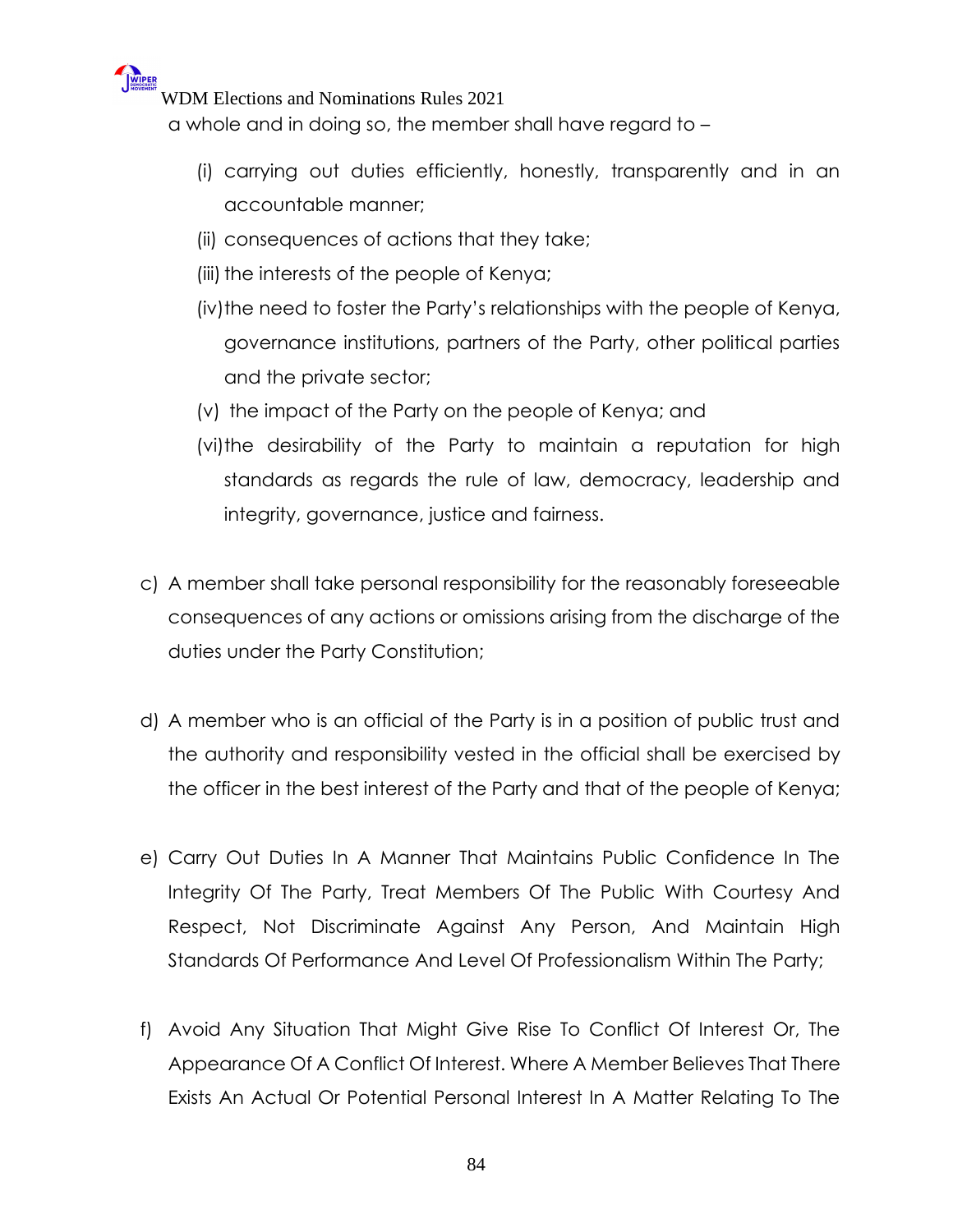

Party Or The Office The Member Holds Or In Any Transaction Contemplated In The Performance Of His Or Duties, Such Member Shall Notify The Relevant Person As Promptly As Practicable And Shall In Any Event Not Participate In Any Decision By The Party Or The Relevant Office That Relates To The Matter That Gives Rise To The Conflict Of Interest.

For The Purposes Of This Section A *"Conflict Of Interest"* Means A Situation Where A Member's Private Interest Or That Of A Family Member Interferes Or Appears To Interfere In Any Way With The Interests Of The Party As A Whole Or The Office The Member Holds.

- g) Declare An Interest In A Proposed Transaction With The Party Or Any Other Office The Member Holds And For This Purpose All Such Declarations Shall Be Recorded.
- h) Not Use The Position Held In The Party Or In The Public To Unlawfully Or Wrongfully Enrich Themselves Or Any Other Person;
- i) Not misuse Party or public resources, and shall take all reasonable steps to ensure that Party or public property in the member's custody, possession or control is taken care of and is in good repair and condition and is used for the benefit or the Party and public;
- j) Accurately and honestly represents information to the public;
- k) not directly or indirectly use or allow any person under the member's authority to use any information obtained through or in connection with the office the member holds, which is not available in the public domain, for the furthering of any private interest;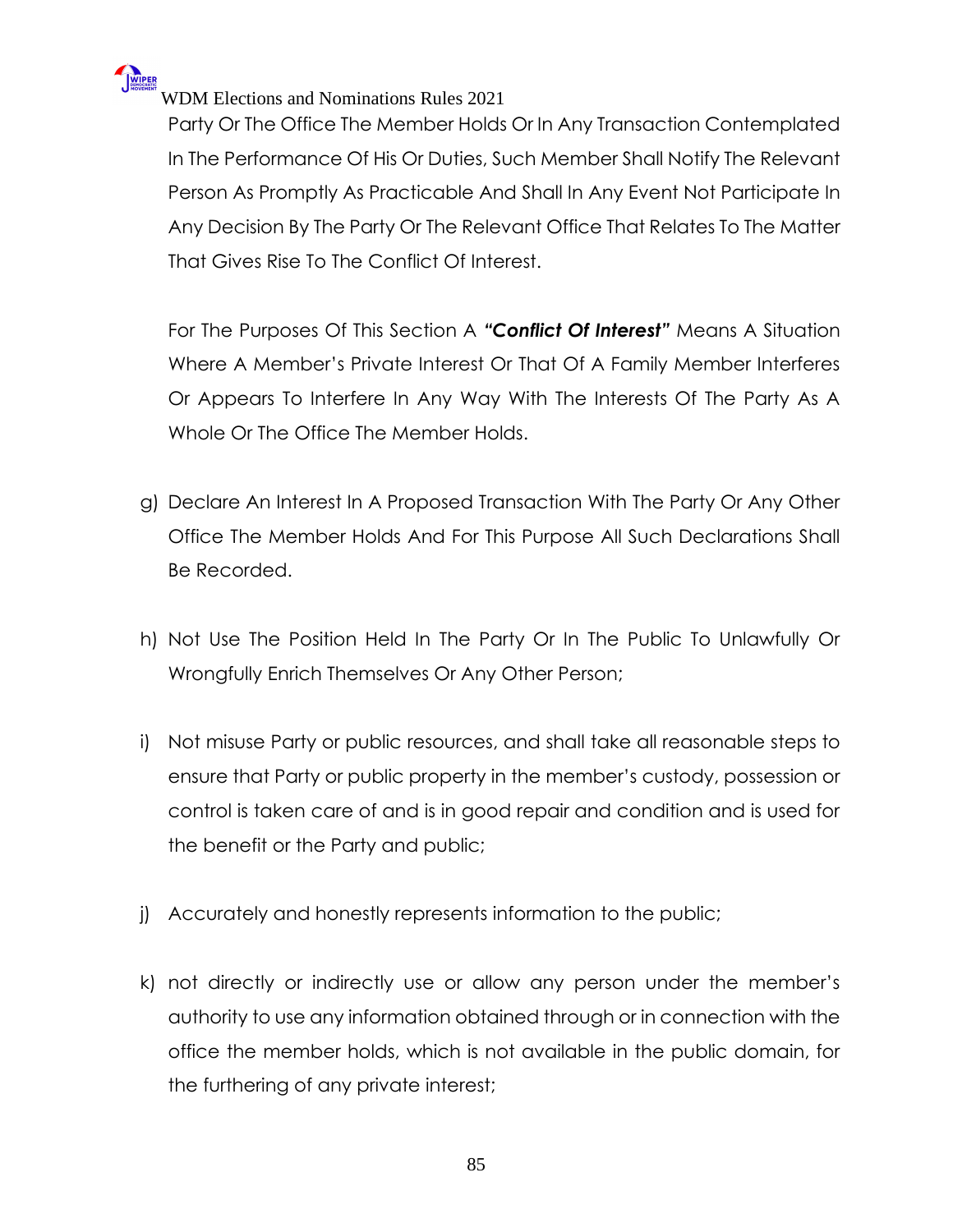## WELET WOM Elections and Nominations Rules 2021

- l) As an official or the Party of holder of a public office, shall during the term of office and after leaving the office maintain the confidentiality of information received by virtue of that office and shall not disclose the confidential information or allow the same to be disclosed to the detriment of the party, unless authorized by the Party or the public office or as may be required by law.
- m) a gift or donation given to a member in the course of official duties shall be treated as a gift or donation to the Party, and the member shall declare the gift or donation to the Party. Provided that members shall not accept any gift or donation which is likely to compromise their personal judgment or integrity or bring the Party into disrepute;
- n) At all times, carry out the duties with impartiality and objectivity in accordance with the law and the Party Constitution and shall not practice favouritism, nepotism, tribalism, cronyism, religious bias or engage in corrupt or unethical practices;
- o) conduct private affairs in a manner that maintains public confidence in the integrity of the office they hold and the Party;
- p) Uphold the principle of meritocracy in carrying out public business, including making public appointments, awarding contracts, or anything with financial implications or recommending individuals for rewards or benefits; and
- q) Not allow or direct a person under their supervision or control to do anything, or cause anything to be done through another person that would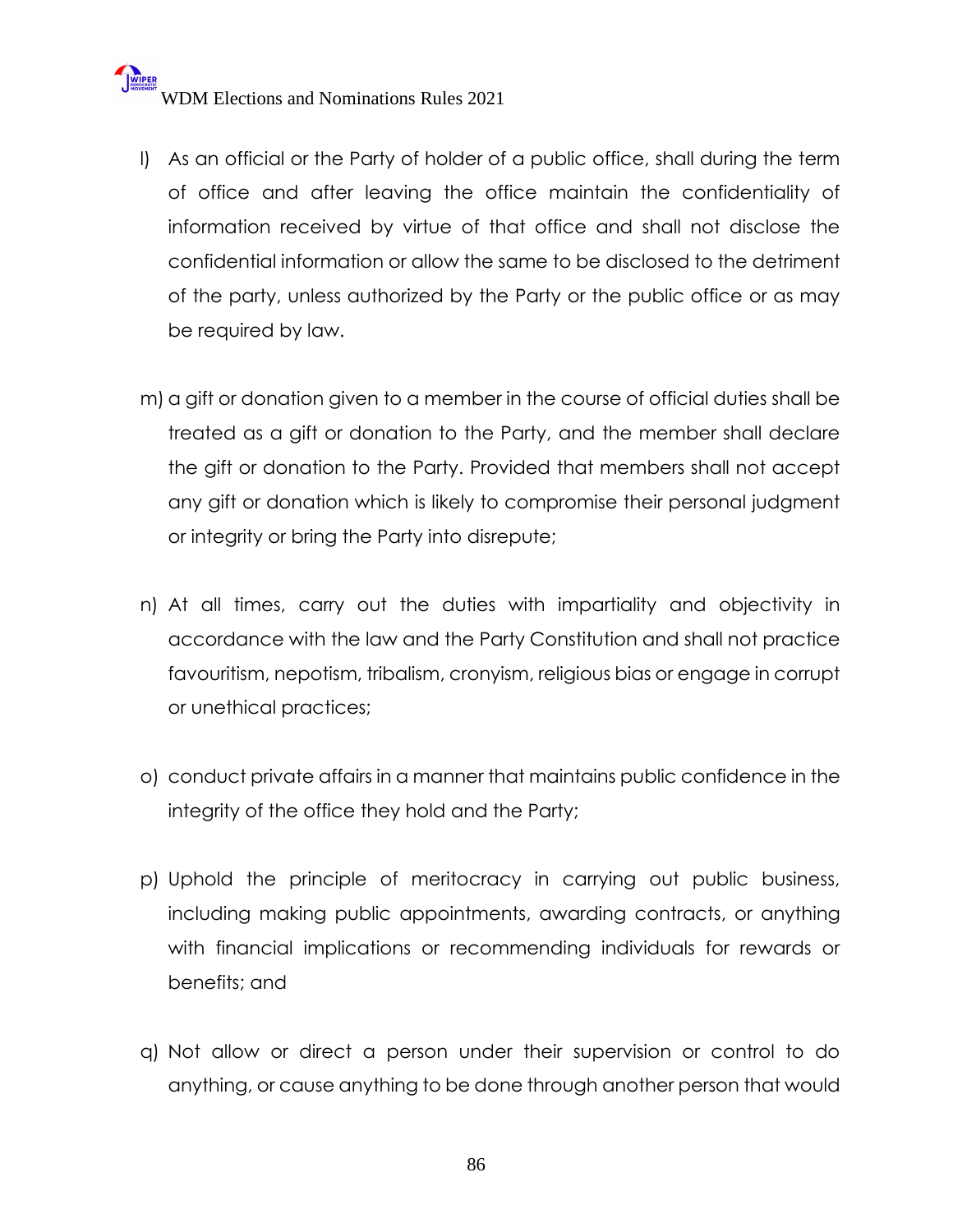WIPER WDM Elections and Nominations Rules 2021 constitute a contravention of this Code if done by the member.

- r) Consistently pay the party's subscription fees when the same is due as per the party's rules.
- s) In promoting party loyalty, act in ways that support the party's ideologies and interests.

## 5. **Social Media Conduct**

- 5.1. The party is innovative and dynamic with its digital strategy and is committed to offering the best digital experience possible while being open to change.
- 5.2. The party seeks to create interactive spaces for its members and the public and welcomes constructive criticism, though abusive comments may be reported and auctioned as appropriate.
- 5.3. The party is committed to build a diverse movement that reflects the whole of society, every member must be committed to treating all people with respect and dignity online. The party stands against all forms of abuse and will take action against those that are guilty of online intimidation, bullying, abuse, harassment, hateful language or any form of discrimination on the basis of gender, tribe, race, religion, age, or disability.
- 5.4. Anonymous accounts and hiding one's identity for the purpose of abusing others is not permitted.
- 5.5. The use of sexualized language or imagery is forbidden and unacceptable.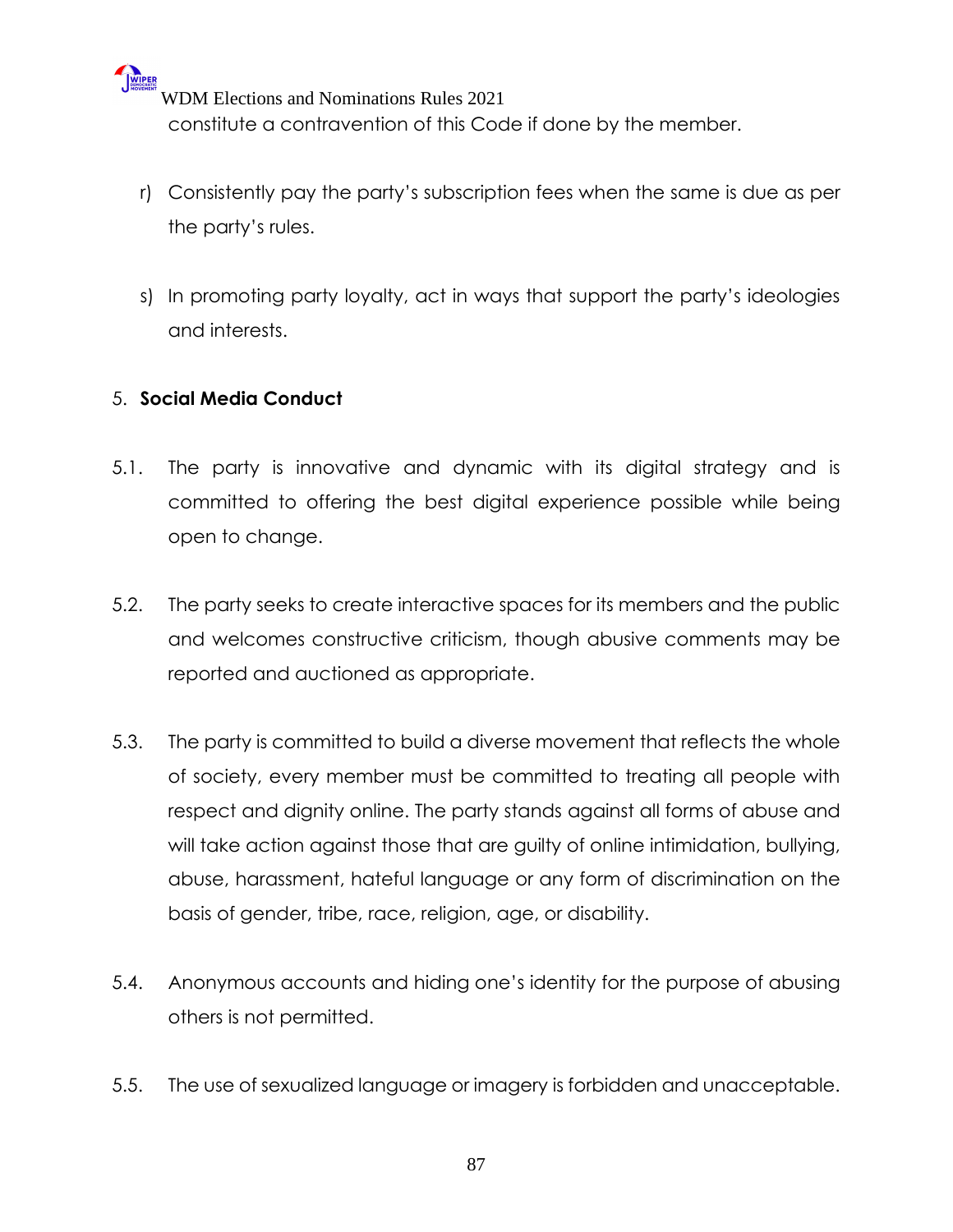- 5.6. Trolling and disrupting the ability of others to debate online is not acceptable
- 5.7. Persistently mentioning and making contact with others when this is unwelcome is misconduct under this code
- 5.8. All members have a responsibility to challenge abuse and to support victims; and are called upon to educate and discourage abusers rather than responding in kind.
- 5.9. Members are urged to report online abusive behaviour to the Party for appropriate action. The reporting may be by anyone one member and not limited to those individually subjected to abuse.

#### 6. **Sexual Harassment and Gender Discrimination.**

- 6.1. The WDM is committed to equality and has continuously advocated for equal opportunities for all and is against discrimination and harassment on the basis of one's gender in the party and in the society.
- 6.2. Sexual Harassment is misconduct and is sex-based behaviour that is unwelcome and offensive to its recipient.
- 6.3. Members are advised that sexual harassment is a form of sex discrimination that takes place when someone is subjected to unwelcome and unwanted sexual behaviour or other conduct related to their gender and this may be in through inappropriate and unwelcome physical touch**,** inappropriate comments to assault which can be either verbal, non-verbal or physical and can take place both in person or online.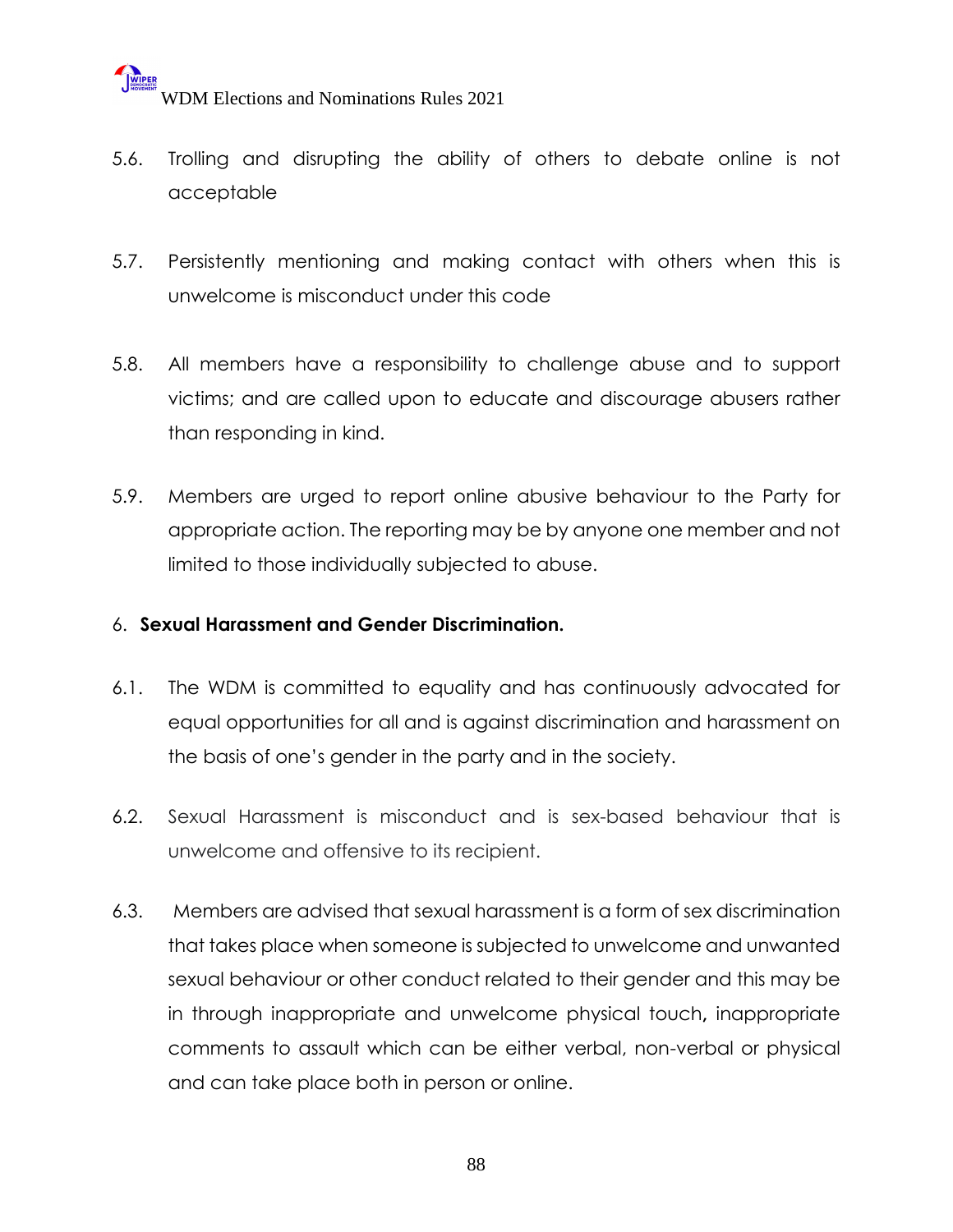

6.4. The WDM will not tolerate any form of discrimination or harassment based on gender and will ensure a safe environment for all its members

## 7. **Tribalism and other forms of discrimination**

- 7.1. The WDM is a party that is against tribalism and racism of any kind and is committed to combating all forms of racism, including anti-Semitism and Islam phobia Labour will not tolerate racism in any form inside or outside the party.
- 7.2. The party is a welcoming home to members of all communities, with no place for any prejudice or discrimination based on ethnicity, race or religion as long as they share in its ideology, its aims and values, and encourages open political debate and campaigns.
- 7.3. Any behaviour or use of language which targets or intimidates members of ethnic or religious communities, or incites tribalism or undermines the party's ability to campaign against any form of tribalism or sectarianism is unacceptable conduct within the Party.

## 8. **Breach and Enforcement of the Code of Conduct**

- 8.1. A breach of this Code of conduct amounts to misconduct for which a member shall be subjected to disciplinary proceedings.
- 8.2. Breach of the code of conduct may further include any of the following acts;
	- a) Denouncing the party in public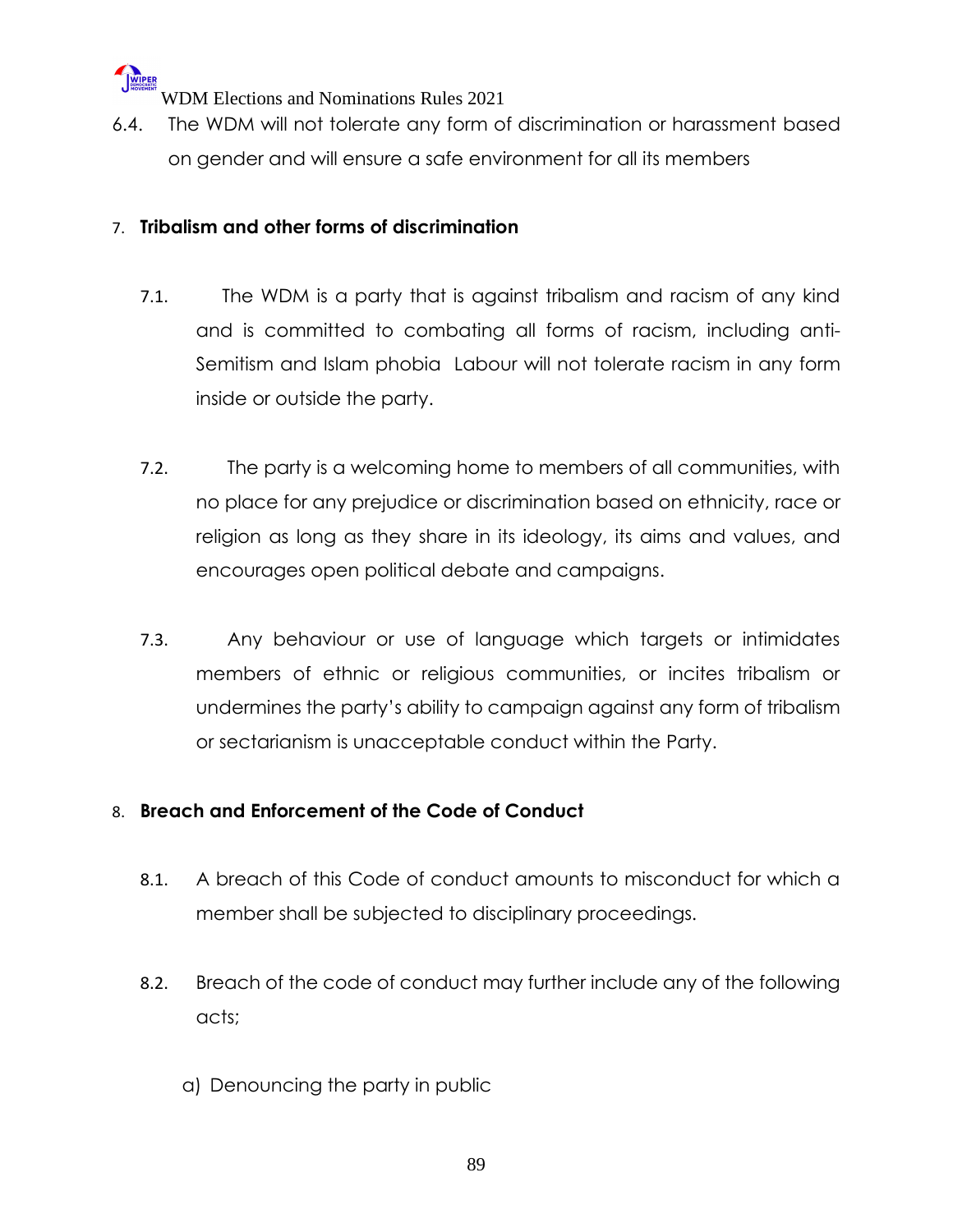- b) Acting in ways that do not promote party political ideologies and interests
- c) Not paying monthly subscription of the party
- d) Associating oneself with party competitors in ways that may cause confusion to the members of the public.
- e) Failure to disclose a conflict of interest
- f) Abusive behavior
- g) Violent behavior against the provisions of the code
- h) Practice of any form of discrimination
- 8.3. A person who alleges that a member has committed a breach of this Code of Conduct may lodge a complaint with the nearest Party office or to the Party Secretary General and the office or Secretary General shall register and inquire into the complaint in accordance with the Party Constitution and Party Disciplinary Procedures.
- 8.4. Anyone found guilty of breach of this code shall be liable to punishment by way of a fine or such other means as defined in the party disciplinary rules and for gross breaches this may include suspension or dismissal from the party with the result that such a member may lose their elected or nominated position.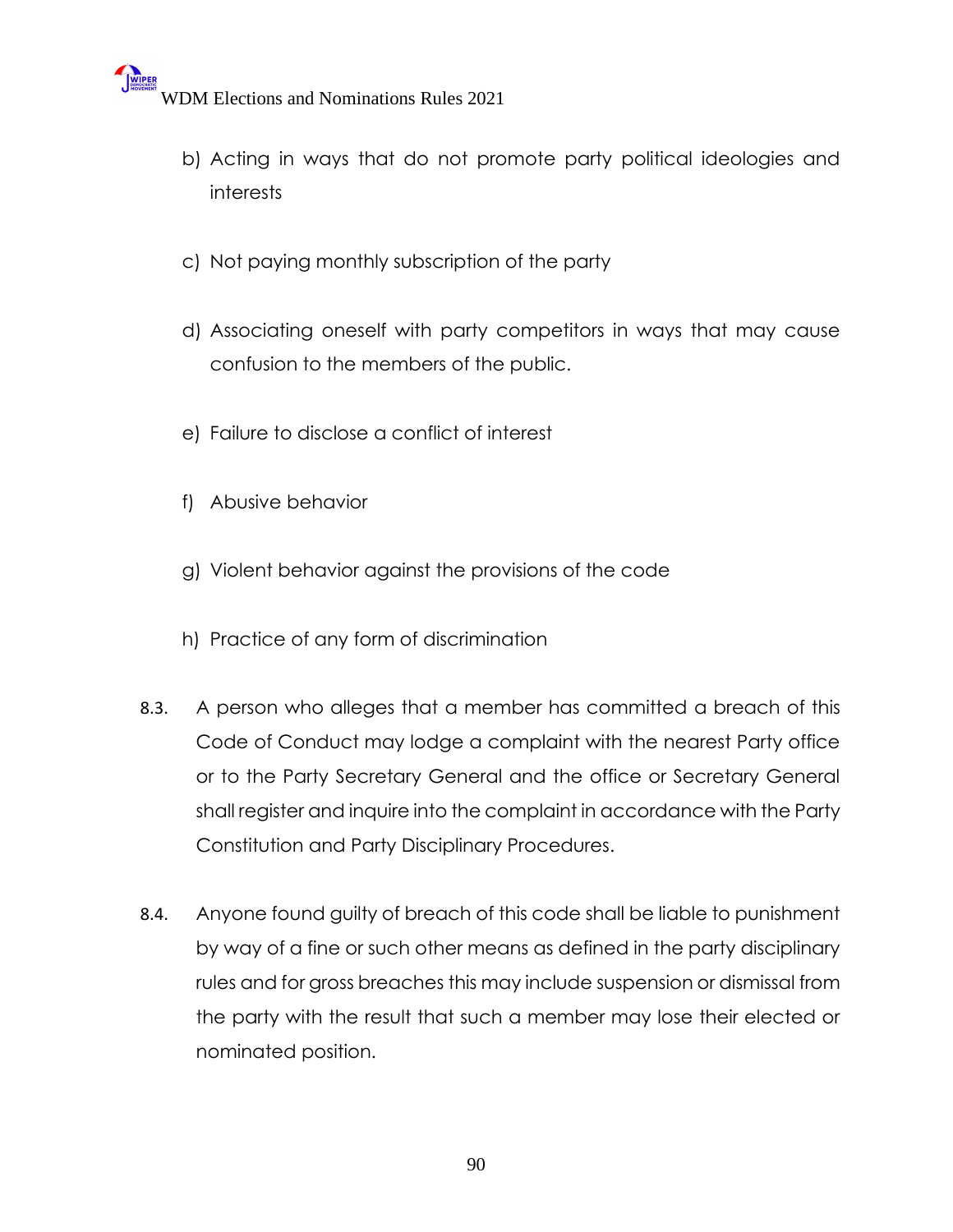## 9. **Review of the Code of Conduct**

**7.1.** The National Executive Council shall, on its own motion or on request by a member, from time to time review this Code of Conduct to ensure it remain relevant.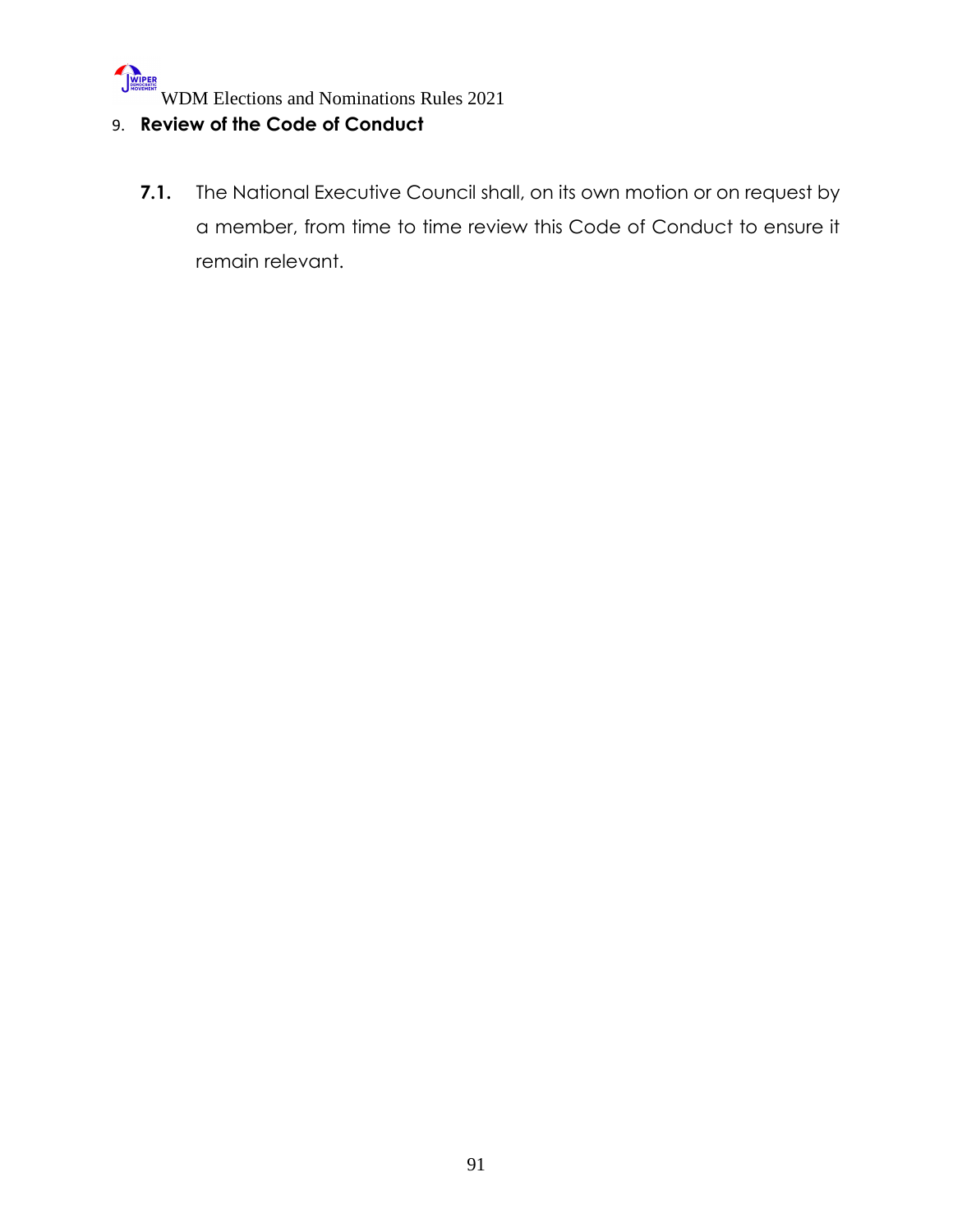## **ANNEXURE A**

## **PLEDGE OF COMMITMENT IN LINE WITH THE CONSTITUTION**

| County, do hereby solemnly declare that; |  |  |
|------------------------------------------|--|--|

- 1. That I have exercised my constitutional right to join the Party and therefore agree and accept to be bound by its constitution and pledge my allegiance to the Party, the Party constitution and the Constitution of Kenya.
- 2. That I shall serve Party faithfully and diligently and be loyal to the Party and the people of Kenya.
- 3. That I shall pursue the goals of attaining peaceful, democratic change in my Country Kenya, and the subsequent transformation of my country into a modern, accountable and stable democratic State.
- 4. That I shall abide by the Party's Code of Conduct and shall desist and not partake in any violence, theft, corruption, rumor mongering, mudslinging or any other commission or omission inconsistent with my membership to the Party.
- 5. That I shall work to promote the rule of law in Kenya including the legislative supremacy, the independence of the judiciary and the right of every person in Kenya to hold a different opinion from the other.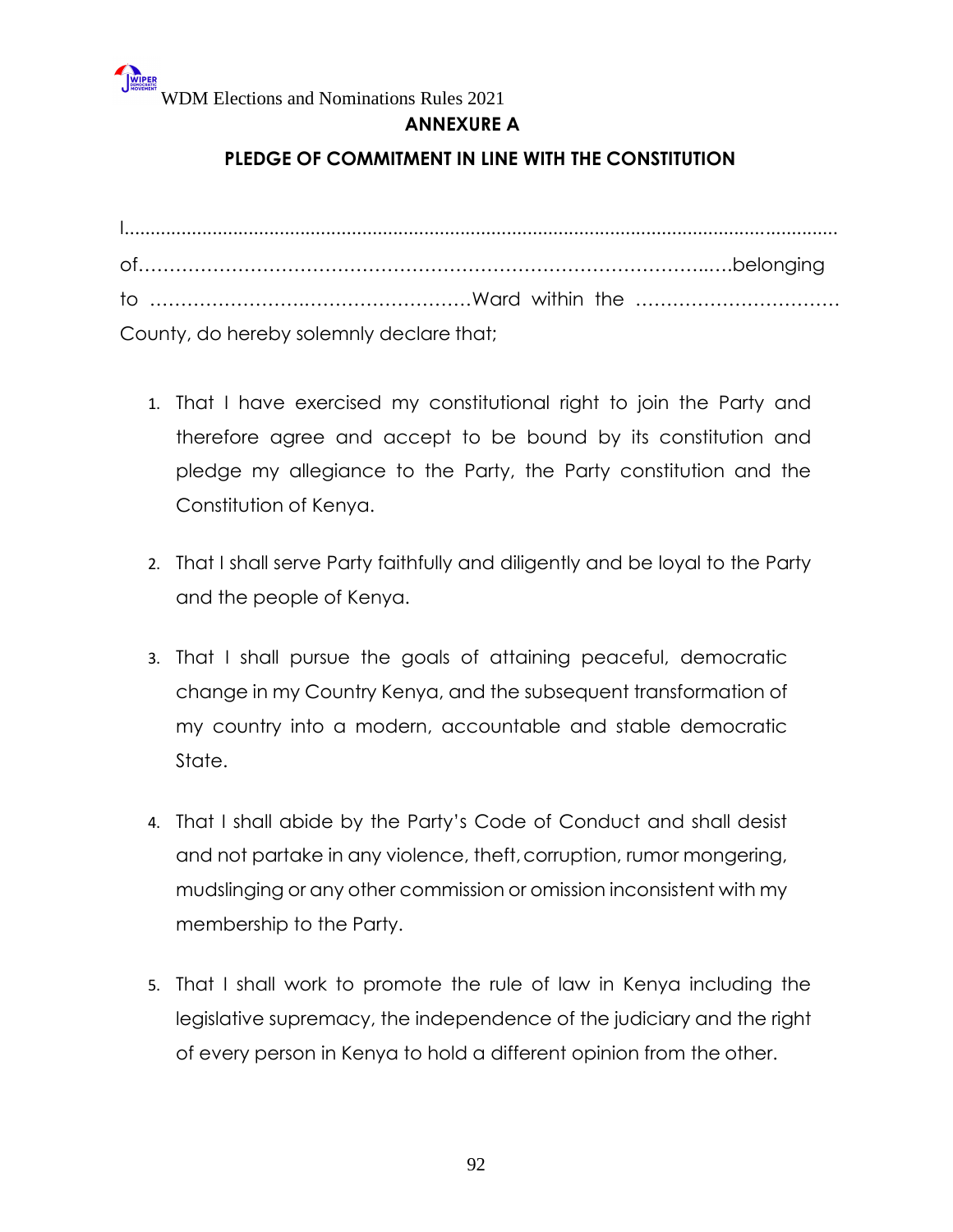

- 6. That I shall always defend, protect and respect the protection of human rights and democratic freedoms.
- 7. That I shall oppose and never practice violence, nepotism, factionalism, clannism, sexism and tribalism or any other form of discrimination based on race, tribe, colour, gender, religion or personal preferences.
- 8. That I shall be transparent in my business transactions and never allow my personal interest to prevail over public interest and in this regard, I undertake to file and complete annually an asset declaration form to be lodged with the Party.
- 9. That I shall accommodate criticism and observe the social democratic principles and values of transparency, accountability, freedom, servant and empathetic leadership, equality, accountability and good governance.
- 10. That I shall pay party subscriptions and dues as evidence of my commitment to the party and its programs and growth, and that any deliberate failure to pay such dues constitutes an offence punishable by the Party.
- 11. That I shall Promote gender equity at all levels of governance and ensure pursuit of implementation of the party's vision of a 50:50 ratio rights from branch to national level.
- 12. That I shall Advocate for nonviolence in pursuit of the my personal and the party's vision and objectives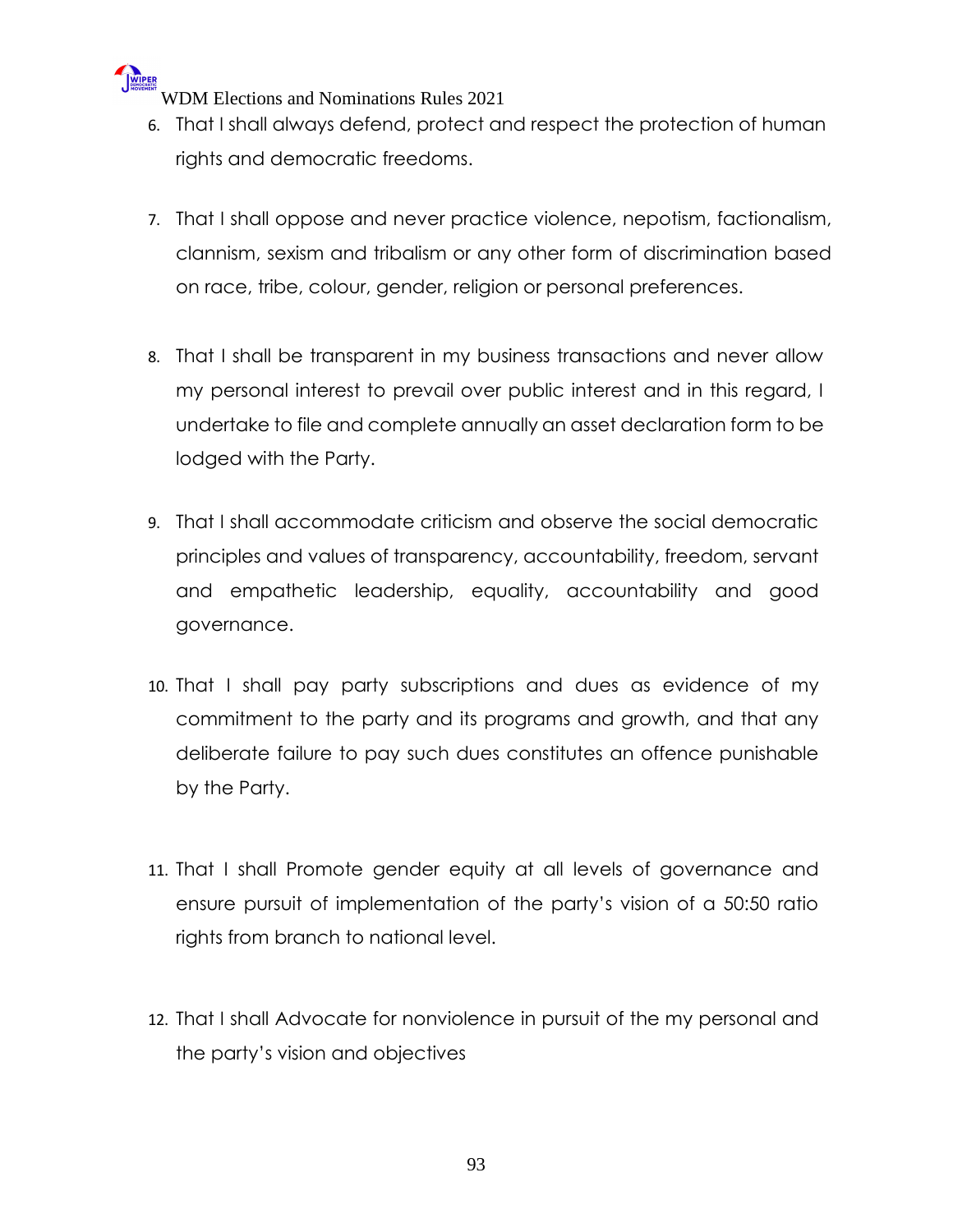- 13. That I shall show Patriotism to my Country
- 14. That I shall promote inclusion of minorities and marginalized in the society in governance.
- 15. That I hereby irrevocably agree that this pledge of commitment constitutes a binding legal contract between me and the Party and that I shall obey any notice from the NEC requiring me to vacate any position or any other office that the party nominated, appointed, elected me to or caused my election to in the event that I breach the Code of Conduct, this pledge or in the event that I am expelled from this party.

## *Any member who evidently defaults on the above pledges shall be subjected to;*

- 1. Suspension from the party until the member reforms.
- 2. Denial by WDM of its ticket for candidature.
- 3. Denial of WDM of party elective leadership.
- 4. If the default borders on criminal offence, the Party handing over the case to the State for appropriate action

DATED AT…………………… THIS………..DAY OF…………………………….………. SIGNATURE ............................................................................ FULL NAME OF CANDIDATE ………………………………………………………………….. Signed on the………………day of…………………………………………20……. …………………… …………………… Signature Signature Signature Signature Signature Secretary General News, 2008, 2008, 2008, 2008, 2008, 2008, 2008, 2008, 2008, 2008, 2008, 2008, 2008, 2008, 20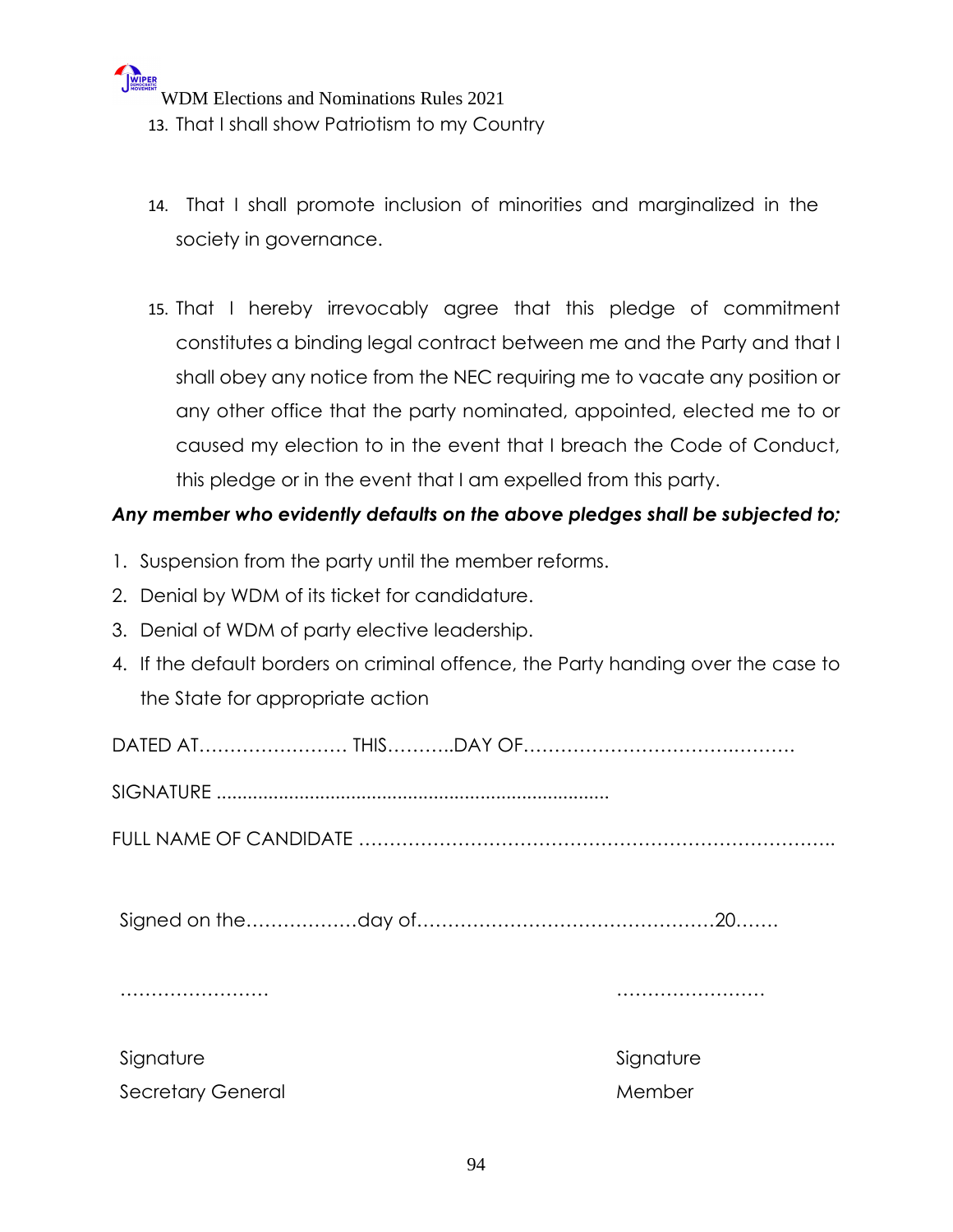## **County/application serial**

## **ANNEXURE TWO**

## **APPLICATION FORM FOR NOMINATION IN THE PARLIAMENTARY AND CIVIC ELECTIONS FOR THE WIPER DEMOCRATIC MOVEMENT - (WDM)**

(To be completed in triplicate)

TO:

Chairman

Wiper Democratic Movement

P.O. Box 403-00100

NAIROBI

I……………………………………….... (Full Names) do hereby apply for Party

Nomination to enable me to contest the forthcoming General Elections On a Wiper Democratic Movement ticket in the………Constituency/Ward/Location in………………………. District of…………………………County.

- I. NAME OF CANDIDATE………………………………………………
- II. ADDRESS………………………………………………………………
- III. TELEPHONE……………………………………………………………
- IV. PARTY MEMBERSHIP NO…………………………………….………
- V. VOTER'S CARD NO……………………………………………………
- VI. IDENTITY CARD NO……………………………………………………
- VII. CONSTITUENCY…………………………………….…………………
- VIII. WARD/LOCATION……………………………………….…………..

## **(X) PROPOSER:**

- a) NAME ……………………………………………………………………
- b) PARTY MEMBERSHIP NO………………………………………………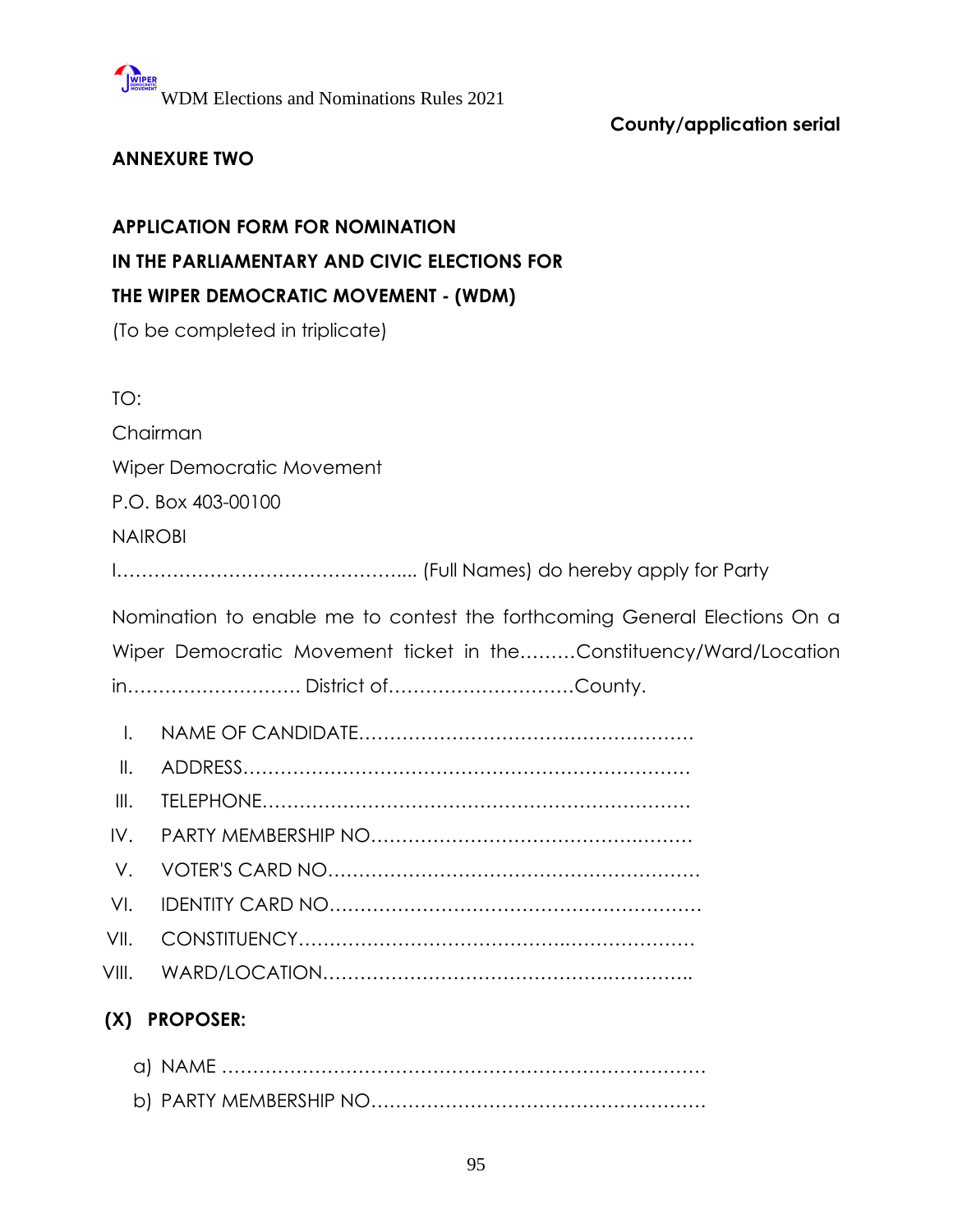

| WIPER                                                                        |
|------------------------------------------------------------------------------|
| <b>WDM Elections and Nominations Rules 2021</b>                              |
|                                                                              |
|                                                                              |
|                                                                              |
|                                                                              |
|                                                                              |
| h) SIGNATURE DATE  DATE                                                      |
|                                                                              |
| <b>SECONDER: -</b>                                                           |
|                                                                              |
|                                                                              |
|                                                                              |
|                                                                              |
|                                                                              |
| f                                                                            |
|                                                                              |
|                                                                              |
|                                                                              |
| a) I confirm I have not sought Nomination from any other registered<br>(X  ) |
| Political party, or ()                                                       |
| b)I confirm that I have revoked my Nomination by other registered            |
| parties which I had earlier on sought nomination (Candidate to tick          |
| ) whichever is applicable.                                                   |
|                                                                              |

Dated at ……………………………. This …………………………… Day of………………………….…………………………………………………………

## **SIGNATURE**

……………………………………………………………………………

## **FULL NAMES OF CANDIDATE**

**NB:**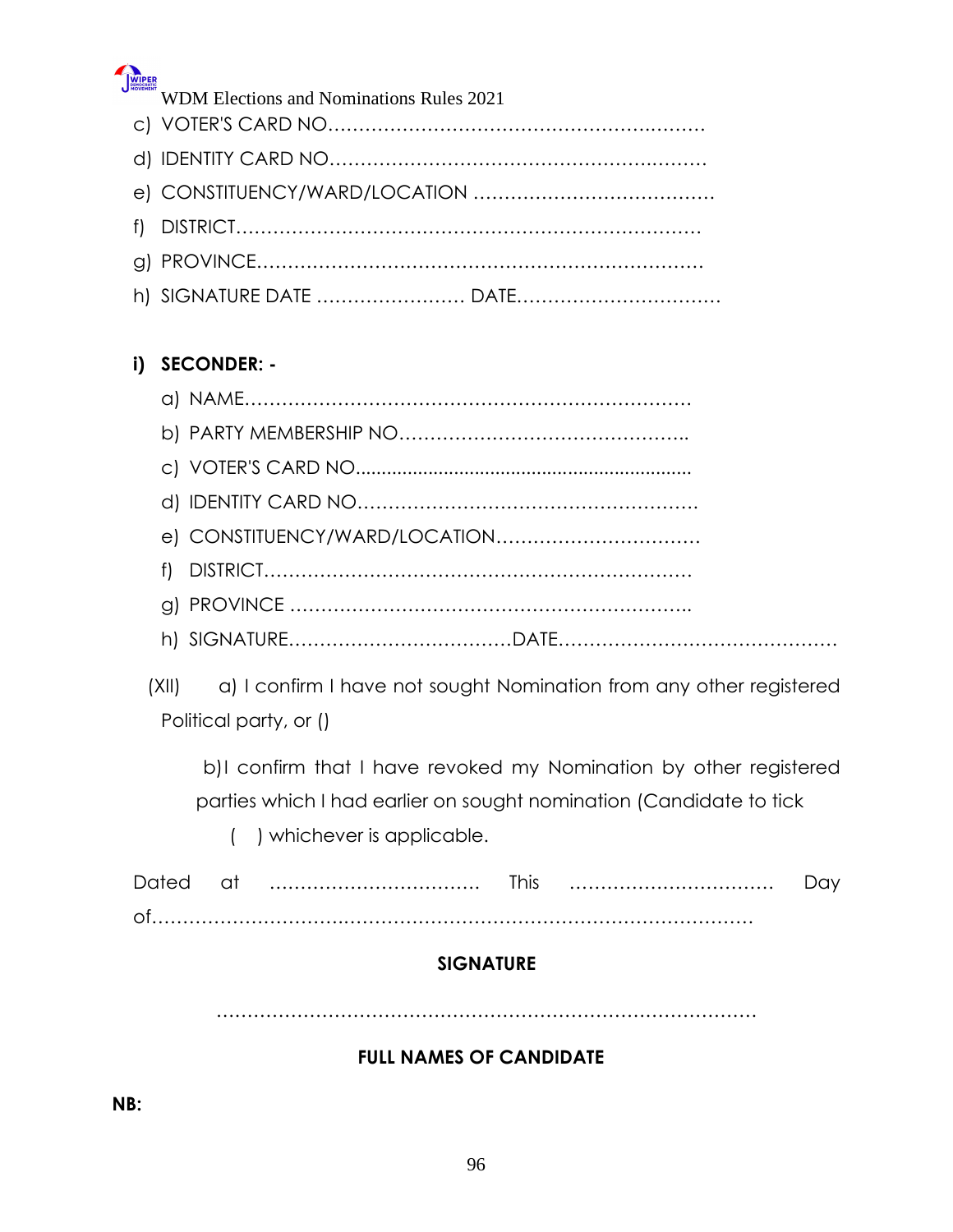

- i. All application forms must be accompanied by: -
- ii. A copy of a national identification
- iii. A copy of voter's card
- iv. A copy of the receipt for the application fees duly paid
- v. A copy of party membership card.

## **OFFICIALS USE ONLY: -**

APPLICATION FEE'S NO…………………................

DATE:…………………………

INFORMATION PROCESSED BY DATE……………

DATE:…………………………..

Applicant must give below a brief life history, especially his/her specific role in promoting democracy, human rights, economy, social programs, etc. and confirm is not legally barred from contesting the forthcoming elections.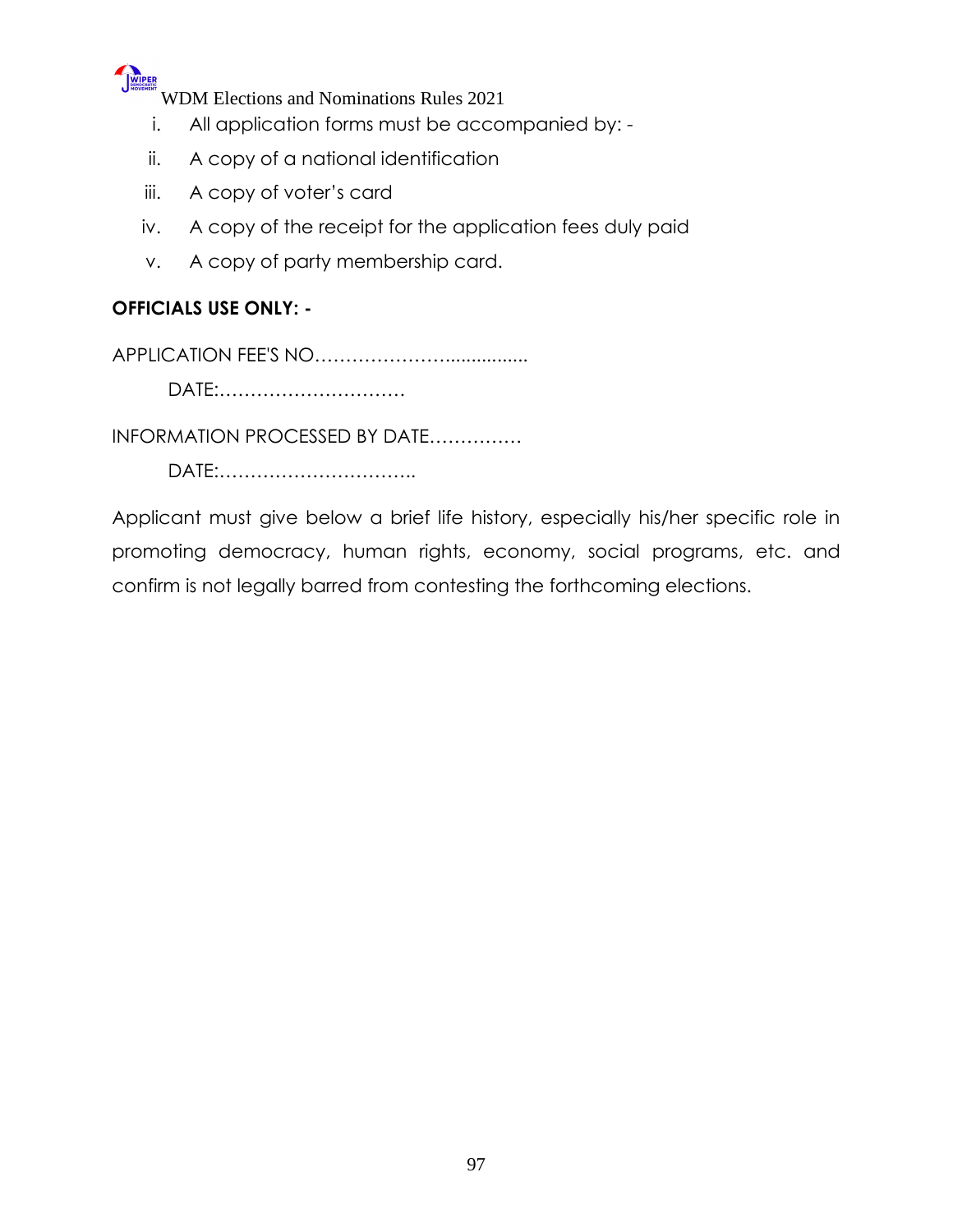#### **ANNEXURE THREE**

## **CERTIFICATE OF PLEDGE**

I,........................................................of lD No………………………………. being desirous to stand during the forthcoming General Election as ………………………on an WIPER DEMOCRATIC MOVEMENT ticket for which I have already applied, do hereby pledge my total loyalty and commitment to my country Kenya, my Political Party, the WIPERMENT DEMOCRATIC MOVEMENT and my moral material and other to ensure the success of its plans and programs, l, affirm my total commitment and loyalty to the constitution and uphold the constitution and the laws of the land.

I further commit myself at all times to the authority of the Party by obeying, complying and supporting fully its constitution, regulations, policies, ideals as they may be laid down by its rightful leadership from time to time.

I further swear and affirm that once I am as a WIPER DEMOCRATIC MOVEMENT candidate, will not seek any other party's nomination. In the event that my application is unsuccessful I affirm that I shall support the Party's nominated candidate fully. In addition, in the event that my application and election are successful, I hereby undertake to contribute to the Party's funds, as per its rules.

Signed by me:

…………………………………………………………………………………..

In the presence of:

## **COMMISIONER FOR OATH/MAGISTRATE**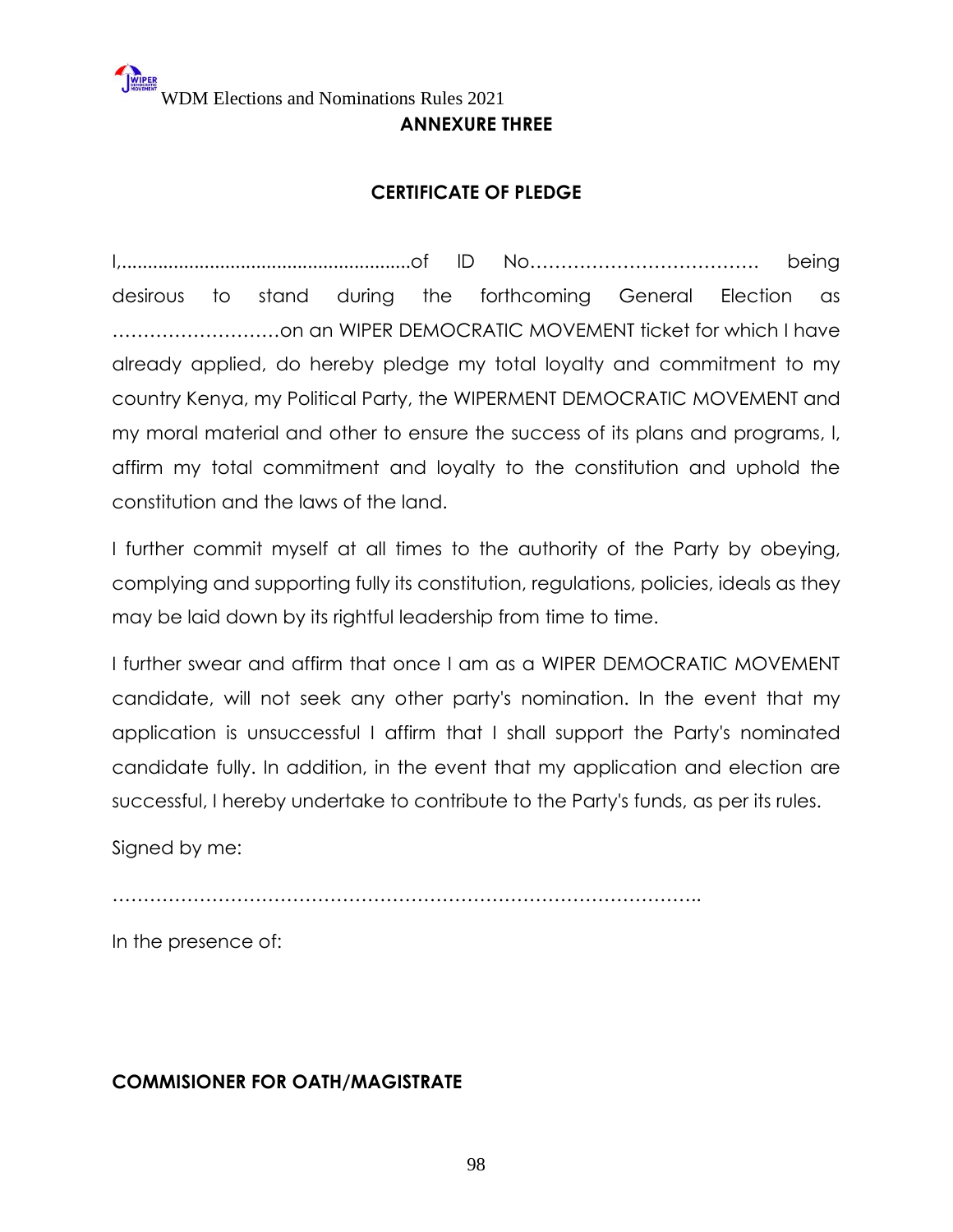## **For official Use only.**

| Date                                         |
|----------------------------------------------|
| Date                                         |
| Approved At The Head Office By  Issued<br>On |
|                                              |